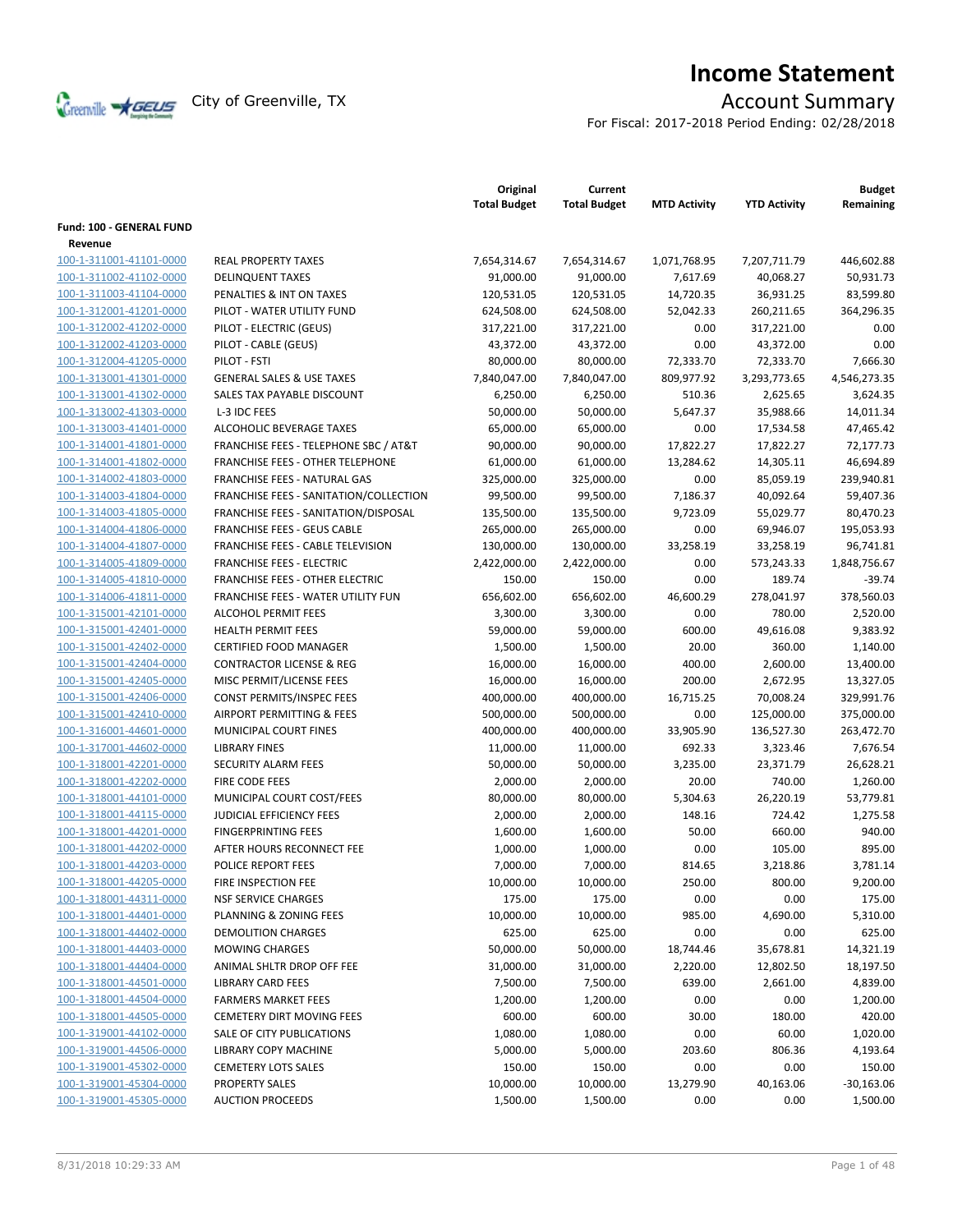|                                           |                                             | Original<br><b>Total Budget</b> | Current<br><b>Total Budget</b> | <b>MTD Activity</b> | <b>YTD Activity</b> | <b>Budget</b><br>Remaining |
|-------------------------------------------|---------------------------------------------|---------------------------------|--------------------------------|---------------------|---------------------|----------------------------|
| 100-1-319001-45401-0000                   | <b>INTEREST REVENUES</b>                    | 18,000.00                       | 18,000.00                      | 7,125.56            | 6,249.84            | 11,750.16                  |
| 100-1-319001-45501-0000                   | LIBRARY MTG ROOM RENTAL                     | 800.00                          | 800.00                         | 135.00              | 472.50              | 327.50                     |
| 100-1-319001-45503-0000                   | <b>PAVILION RENTALS</b>                     | 18,255.00                       | 18,255.00                      | 980.00              | 2,020.00            | 16,235.00                  |
| 100-1-319001-45601-0000                   | MISCELLANEOUS REVENUES                      | 32,000.00                       | 32,000.00                      | 0.00                | 36,133.01           | $-4,133.01$                |
| 100-1-319001-45604-0000                   | OTHER REVENUE / OVER/SHORT                  | 0.00                            | 0.00                           | $-2,430.78$         | $-2,532.74$         | 2,532.74                   |
| 100-1-322001-43002-0000                   | ANIMAL SHELTER CONTRIB                      | 100,000.00                      | 100,000.00                     | 0.00                | 50,000.00           | 50,000.00                  |
| 100-1-322001-43003-0000                   | HUNT CO CONTRIB - FIRE                      | 28,800.00                       | 28,800.00                      | 2,400.00            | 12,000.00           | 16,800.00                  |
| 100-1-322001-43004-0000                   | HUNT CO MEM HOSP REIM                       | 22,400.00                       | 22,400.00                      | 0.00                | 7,466.68            | 14,933.32                  |
| 100-1-323001-46007-0000                   | <b>XFR - GUN RANGE</b>                      | 32,225.00                       | 32,225.00                      | 2,685.42            | 13,427.10           | 18,797.90                  |
| 100-1-323001-46008-0000                   | <b>XFR - TOURISM FUND</b>                   | 175,000.00                      | 180,115.00                     | 14,583.33           | 72,916.65           | 107,198.35                 |
| 100-1-324001-46506-0000                   | <b>CA - RECREATION FUND</b>                 | 5,811.00                        | 5,811.00                       | 484.25              | 2,421.25            | 3,389.75                   |
| 100-1-324001-46509-0000                   | CA - VENUE MGMT FUND                        | 14,129.00                       | 14,129.00                      | 1,177.42            | 5,887.10            | 8,241.90                   |
| 100-1-324001-46537-0000                   | CA - MAIL MACHINE LEASE                     | 3,132.00                        | 3,132.00                       | 0.00                | 522.00              | 2,610.00                   |
| 100-1-324001-46614-0000                   | CA - SANITATION FUND COLLECTION             | 30,488.00                       | 30,488.00                      | 2,540.67            | 12,703.35           | 17,784.65                  |
| 100-1-324001-46650-0000                   | CA - UTILITY FUND TO GENERAL GOVERNME       | 318,332.00                      | 318,332.00                     | 26,527.67           | 132,638.35          | 185,693.65                 |
| 100-1-324001-46651-0000                   | CA - UTILITY FUND TO PUBLIC WORKS           | 162,430.00                      | 162,430.00                     | 13,535.83           | 67,679.15           | 94,750.85                  |
| 100-1-324001-46801-0000                   | <b>CA - SPENCE FUND</b>                     | 600.00                          | 600.00                         | 50.00               | 250.00              | 350.00                     |
| 100-1-324009-46901-0000                   | CA - ELECTRIC UTILITY                       | 298,924.00                      | 298,924.00                     | 24,910.33           | 124,551.65          | 174,372.35                 |
| 100-1-324009-46906-0000                   | CA - CABLE UTILITY                          | 48,192.00                       | 48,192.00                      | 4,016.00            | 20,080.00           | 28,112.00                  |
|                                           | <b>Revenue Total:</b>                       | 24,065,743.72                   | 24,070,858.72                  | 2,359,672.08        | 13,603,416.39       | 10,467,442.33              |
| <b>Expense</b><br>100-1-411000-52001-0000 |                                             |                                 |                                | 0.00                | 0.00                |                            |
| 100-1-411000-52005-0000                   | <b>OFFICE SUPPLIES</b><br>PRINTED MATERIALS | 60.00<br>96.00                  | 60.00<br>96.00                 | 0.00                | 0.00                | 60.00<br>96.00             |
| 100-1-411000-52103-0000                   | <b>MEETING SUPPLIES</b>                     | 1,800.00                        | 1,800.00                       | 187.30              | 419.96              | 1,380.04                   |
| 100-1-411000-54001-0000                   | <b>TELEPHONE CHARGES</b>                    | 3,563.28                        | 3,563.28                       | 111.99              | 447.93              | 3,115.35                   |
| 100-1-411000-54201-0000                   | MEMBERSHIPS & SUBSCRIPTIONS                 | 6,250.00                        | 6,250.00                       | 0.00                | 2,144.00            | 4,106.00                   |
| 100-1-411000-54204-0000                   | <b>PUBLIC RELATIONS</b>                     | 1,000.00                        | 1,000.00                       | 0.00                | 1,100.00            | $-100.00$                  |
| 100-1-411000-54213-0000                   | PLAQUES AND AWARDS                          | 750.00                          | 750.00                         | 463.53              | 463.53              | 286.47                     |
| 100-1-411000-54214-0000                   | <b>TRAVEL &amp; TRAINING</b>                | 15,579.00                       | 15,579.00                      | 0.00                | 5,446.34            | 10,132.66                  |
| 100-1-411400-51001-0000                   | <b>REGULAR SALARIES</b>                     | 78,543.00                       | 78,543.00                      | 5,908.80            | 32,498.40           | 46,044.60                  |
| 100-1-411400-51021-0000                   | LONGEVITY                                   | 1,464.00                        | 1,464.00                       | 0.00                | 1,464.00            | 0.00                       |
| 100-1-411400-51116-0000                   | CAR ALLOWANCE                               | 4,200.00                        | 4,200.00                       | 323.08              | 1,776.94            | 2,423.06                   |
| 100-1-411400-51117-0000                   | <b>CELL PHONE ALLOWANCE</b>                 | 696.00                          | 696.00                         | 53.54               | 294.47              | 401.53                     |
| 100-1-411400-51201-0000                   | <b>FICA</b>                                 | 5,252.00                        | 5,252.00                       | 372.62              | 2,167.11            | 3,084.89                   |
| 100-1-411400-51202-0000                   | MEDICARE                                    | 1,228.00                        | 1,228.00                       | 87.14               | 506.82              | 721.18                     |
| 100-1-411400-51203-0000                   | <b>HEALTH INSURANCE</b>                     | 10,725.00                       | 10,725.00                      | 893.75              | 4,468.75            | 6,256.25                   |
| 100-1-411400-51204-0000                   | <b>WORKERS COMPENSATION</b>                 | 232.00                          | 232.00                         | 19.33               | 96.65               | 135.35                     |
| 100-1-411400-51205-0000                   | STATE UNEMPLOYMENT                          | 70.00                           | 70.00                          | 2.71                | 8.99                | 61.01                      |
| 100-1-411400-51301-0000                   | <b>TMRS</b>                                 | 9,751.00                        | 9,751.00                       | 730.36              | 4,083.85            | 5,667.15                   |
| 100-1-411400-52001-0000                   | <b>OFFICE SUPPLIES</b>                      | 56.00                           | 56.00                          | 0.00                | 0.00                | 56.00                      |
| 100-1-411400-52002-0000                   | POSTAGE / FREIGHT                           | 150.00                          | 150.00                         | 0.00                | 63.83               | 86.17                      |
| 100-1-411400-52005-0000                   | PRINTED MATERIALS                           | 240.00                          | 240.00                         | 0.00                | 60.00               | 180.00                     |
| 100-1-411400-54001-0000                   | <b>TELEPHONE CHARGES</b>                    | 1,200.00                        | 1,200.00                       | 54.65               | 256.95              | 943.05                     |
| 100-1-411400-54101-0000                   | PROFESSIONAL SERVICES                       | 875.00                          | 875.00                         | 0.00                | 375.00              | 500.00                     |
| 100-1-411400-54201-0000                   | <b>MEMBERSHIPS &amp; SUBSCRIPTIONS</b>      | 135.00                          | 135.00                         | 0.00                | 125.00              | 10.00                      |
| 100-1-411400-54206-0000                   | <b>ELECTION EXPENSE</b>                     | 5,500.00                        | 5,500.00                       | 0.00                | 123.33              | 5,376.67                   |
| 100-1-411400-54212-0000                   | <b>PRINTING</b>                             | 4,000.00                        | 4,000.00                       | 500.00              | 1,723.50            | 2,276.50                   |
| 100-1-411400-54214-0000                   | <b>TRAVEL &amp; TRAINING</b>                | 1,025.00                        | 1,025.00                       | 81.70               | 96.70               | 928.30                     |
| 100-1-412100-51001-0000                   | <b>REGULAR SALARIES</b>                     | 176,813.00                      | 176,813.00                     | 9,907.33            | 65,899.78           | 110,913.22                 |
| 100-1-412100-51020-0000                   | <b>OVERTIME</b>                             | 5,500.00                        | 5,500.00                       | 585.93              | 2,053.24            | 3,446.76                   |
| 100-1-412100-51021-0000                   | LONGEVITY                                   | 5,344.00                        | 5,344.00                       | 0.00                | 5,344.00            | 0.00                       |
| 100-1-412100-51101-0000                   | <b>CERTIFICATION PAY</b>                    | 3,600.00                        | 3,600.00                       | 184.62              | 1,200.05            | 2,399.95                   |
| 100-1-412100-51201-0000                   | <b>FICA</b>                                 | 11,929.00                       | 11,929.00                      | 604.52              | 4,409.88            | 7,519.12                   |
| 100-1-412100-51202-0000                   | MEDICARE                                    | 2,790.00                        | 2,790.00                       | 141.38              | 1,031.35            | 1,758.65                   |
| 100-1-412100-51203-0000                   | <b>HEALTH INSURANCE</b>                     | 42,900.00                       | 42,900.00                      | 3,575.00            | 17,875.00           | 25,025.00                  |
| 100-1-412100-51204-0000                   | <b>WORKERS COMPENSATION</b>                 | 526.00                          | 526.00                         | 43.83               | 219.15              | 306.85                     |
| 100-1-412100-51205-0000                   | STATE UNEMPLOYMENT                          | 407.00                          | 407.00                         | 10.68               | 26.62               | 380.38                     |
| 100-1-412100-51301-0000                   | <b>TMRS</b>                                 | 21,333.00                       | 21,333.00                      | 994.83              | 7,151.85            | 14,181.15                  |
| 100-1-412100-51401-0000                   | <b>CONTRA - SALARIES</b>                    | 0.00                            | 0.00                           | 1,280.00            | 2,815.00            | $-2,815.00$                |
|                                           |                                             |                                 |                                |                     |                     |                            |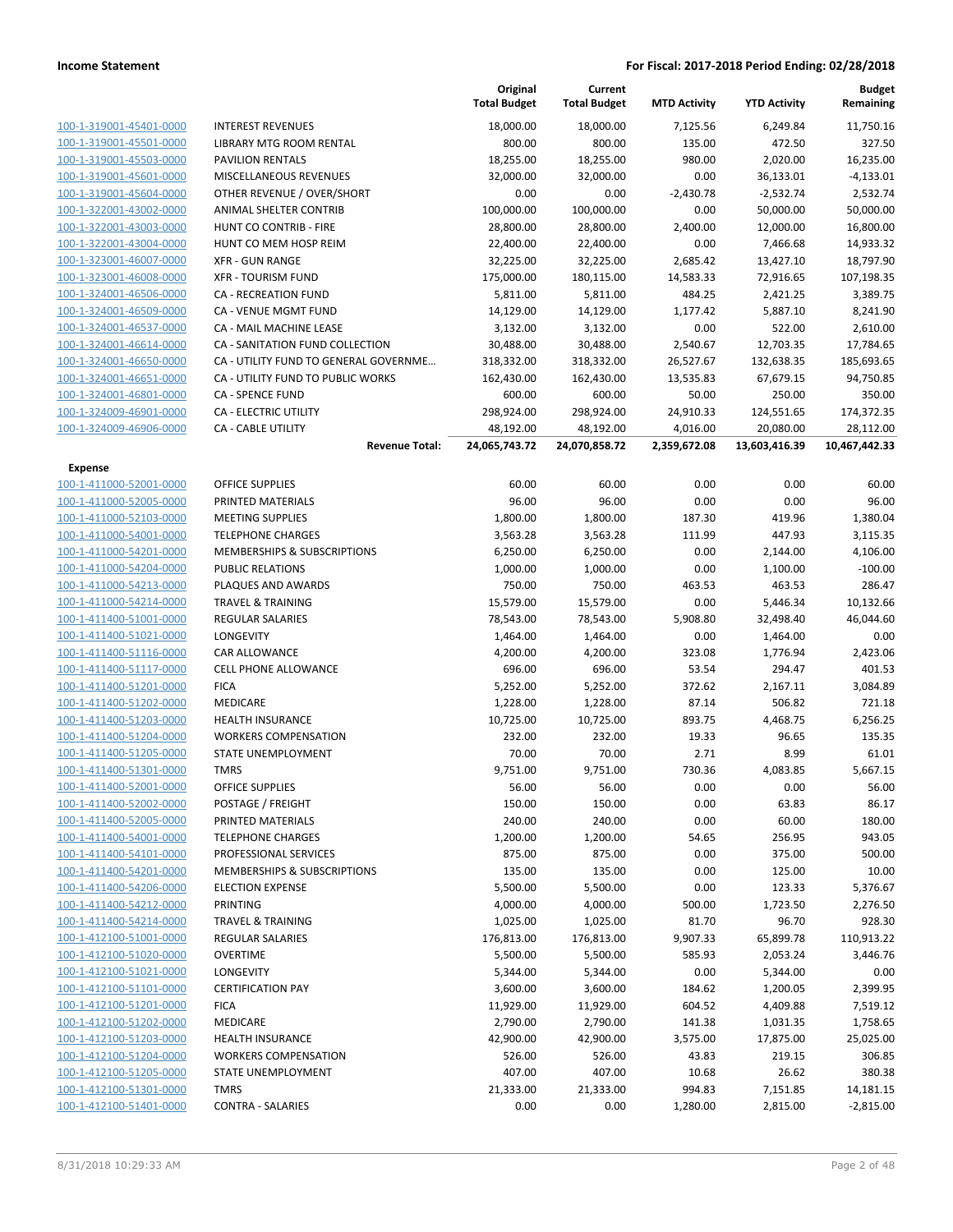**Current**

**Original**

**Budget Remaining**

| 100-1-412100-52001-0000                            | <b>OFFICE SUPPLIES</b>                                  | 900.00                | 900.00                 | 0.00                | 174.55             | 725.45                |
|----------------------------------------------------|---------------------------------------------------------|-----------------------|------------------------|---------------------|--------------------|-----------------------|
| 100-1-412100-52002-0000                            | POSTAGE / FREIGHT                                       | 3,700.00              | 3,700.00               | 0.00                | 406.56             | 3,293.44              |
| 100-1-412100-52005-0000                            | PRINTED MATERIALS                                       | 1,500.00              | 1,500.00               | 0.00                | 820.58             | 679.42                |
| 100-1-412100-52102-0000                            | <b>BOOKS / REF SUPPLIES</b>                             | 100.00                | 100.00                 | 0.00                | 100.50             | $-0.50$               |
| 100-1-412100-52110-0000                            | <b>TICKET WRITER SUPPLIES</b>                           | 8,700.00              | 8,700.00               | 0.00                | 0.00               | 8,700.00              |
| 100-1-412100-53201-0000                            | <b>FURNITURE &amp; OFFICE EQUIPMENT</b>                 | 1,300.00              | 1,300.00               | 0.00                | 1,211.54           | 88.46                 |
| 100-1-412100-54001-0000                            | <b>TELEPHONE CHARGES</b>                                | 5,000.00              | 5,000.00               | 462.64              | 2,680.33           | 2,319.67              |
| 100-1-412100-54101-0000                            | PROFESSIONAL SERVICES                                   | 27,192.00             | 27,192.00              | 70.00               | 350.00             | 26,842.00             |
| 100-1-412100-54201-0000                            | <b>MEMBERSHIPS &amp; SUBSCRIPTIONS</b>                  | 550.00                | 550.00                 | 0.00                | 274.29             | 275.71                |
| 100-1-412100-54207-0000                            | COURT COSTS, JURY, WIT FEES                             | 360.00                | 360.00                 | 0.00                | 72.00<br>2,630.51  | 288.00                |
| 100-1-412100-54214-0000<br>100-1-413200-51001-0000 | <b>TRAVEL &amp; TRAINING</b><br><b>REGULAR SALARIES</b> | 7,700.00              | 7,700.00<br>220,911.00 | 555.82<br>16,709.27 |                    | 5,069.49              |
| 100-1-413200-51020-0000                            | <b>OVERTIME</b>                                         | 220,911.00<br>126.00  | 126.00                 | 0.00                | 91,582.95<br>37.84 | 129,328.05<br>88.16   |
| 100-1-413200-51021-0000                            | <b>LONGEVITY</b>                                        | 2,662.00              | 2,662.00               | 0.00                | 2,662.00           | 0.00                  |
| 100-1-413200-51101-0000                            | <b>CERTIFICATION PAY</b>                                | 1,200.00              | 1,200.00               | 92.30               | 507.65             | 692.35                |
| 100-1-413200-51116-0000                            | <b>CAR ALLOWANCE</b>                                    | 7,380.00              | 7,380.00               | 567.70              | 3,122.35           | 4,257.65              |
| 100-1-413200-51201-0000                            | <b>FICA</b>                                             | 8,856.00              | 8,856.00               | 1,042.20            | 2,636.50           | 6,219.50              |
| 100-1-413200-51202-0000                            | <b>MEDICARE</b>                                         | 3,357.00              | 3,357.00               | 243.74              | 1,392.03           | 1,964.97              |
| 100-1-413200-51203-0000                            | HEALTH INSURANCE                                        | 21,450.00             | 21,450.00              | 1,787.50            | 8,937.50           | 12,512.50             |
| 100-1-413200-51204-0000                            | <b>WORKERS COMPENSATION</b>                             | 634.00                | 634.00                 | 52.83               | 264.15             | 369.85                |
| 100-1-413200-51205-0000                            | STATE UNEMPLOYMENT                                      | 141.00                | 141.00                 | 2.78                | 14.56              | 126.44                |
| 100-1-413200-51301-0000                            | <b>TMRS</b>                                             | 26,651.00             | 26,651.00              | 2,018.30            | 11,099.46          | 15,551.54             |
| 100-1-413200-52001-0000                            | <b>OFFICE SUPPLIES</b>                                  | 550.00                | 550.00                 | 27.98               | 129.90             | 420.10                |
| 100-1-413200-52002-0000                            | POSTAGE / FREIGHT                                       | 200.00                | 200.00                 | 0.00                | 2.56               | 197.44                |
| 100-1-413200-52102-0000                            | <b>BOOKS / REF SUPPLIES</b>                             | 100.00                | 100.00                 | 0.00                | 0.00               | 100.00                |
| 100-1-413200-52103-0000                            | <b>MEETING SUPPLIES</b>                                 | 475.00                | 475.00                 | 67.51               | 168.96             | 306.04                |
| 100-1-413200-52201-0000                            | MINOR TOOLS & EQUIPMENT                                 | 300.00                | 300.00                 | 0.00                | 0.00               | 300.00                |
| 100-1-413200-54001-0000                            | <b>TELEPHONE CHARGES</b>                                | 6,000.00              | 6,000.00               | 757.04              | 2,220.20           | 3,779.80              |
| 100-1-413200-54101-0000                            | PROFESSIONAL SERVICES                                   | 100.00                | 100.00                 | 0.00                | 487.50             | $-387.50$             |
| 100-1-413200-54201-0000                            | MEMBERSHIPS & SUBSCRIPTIONS                             | 1,400.00              | 1,400.00               | 0.00                | 0.00               | 1,400.00              |
| 100-1-413200-54205-0000                            | <b>BUSINESS MEALS</b>                                   | 1,000.00              | 1,000.00               | 49.17               | 159.17             | 840.83                |
| 100-1-413200-54212-0000                            | PRINTING                                                | 450.00                | 450.00                 | 0.00                | 0.00               | 450.00                |
| 100-1-413200-54214-0000                            | <b>TRAVEL &amp; TRAINING</b>                            | 8,000.00              | 8,000.00               | 0.00                | 674.76             | 7,325.24              |
| 100-1-415100-51001-0000                            | REGULAR SALARIES                                        | 270,017.00            | 270,017.00             | 20,593.93           | 110,656.91         | 159,360.09            |
| 100-1-415100-51020-0000                            | <b>OVERTIME</b>                                         | 1,103.00              | 1,103.00               | 24.76               | 137.83             | 965.17                |
| 100-1-415100-51021-0000                            | <b>LONGEVITY</b>                                        | 3,702.00              | 3,702.00               | 0.00                | 3,702.00           | 0.00                  |
| 100-1-415100-51116-0000                            | <b>CAR ALLOWANCE</b>                                    | 4,200.00              | 4,200.00               | 184.62              | 1,015.41           | 3,184.59              |
| 100-1-415100-51117-0000                            | <b>CELL PHONE ALLOWANCE</b>                             | 420.00                | 420.00                 | 32.30               | 177.65             | 242.35                |
| 100-1-415100-51201-0000                            | <b>FICA</b>                                             | 17,305.00             | 17,305.00              | 1,174.10            | 6,680.17           | 10,624.83             |
| 100-1-415100-51202-0000                            | <b>MEDICARE</b>                                         | 4,047.00              | 4,047.00               | 274.59              | 1,562.29           | 2,484.71              |
| 100-1-415100-51203-0000                            | <b>HEALTH INSURANCE</b>                                 | 53,624.00             | 53,624.00              | 4,468.67            | 22,343.35          | 31,280.65             |
| 100-1-415100-51204-0000                            | <b>WORKERS COMPENSATION</b>                             | 764.00                | 764.00                 | 63.67               | 318.35             | 445.65                |
| 100-1-415100-51205-0000                            | STATE UNEMPLOYMENT                                      | 352.00                | 352.00                 | 15.28               | 35.94              | 316.06                |
| 100-1-415100-51301-0000                            | <b>TMRS</b>                                             | 32,127.00             | 32,127.00              | 2,421.09            | 13,116.71          | 19,010.29             |
| 100-1-415100-52001-0000                            | <b>OFFICE SUPPLIES</b>                                  | 1,700.00              | 1,700.00               | 513.80              | 933.14             | 766.86                |
| 100-1-415100-52002-0000                            | POSTAGE / FREIGHT                                       | 5,000.00              | 5,000.00               | 0.00                | 1,183.17           | 3,816.83              |
| 100-1-415100-54001-0000                            | <b>TELEPHONE CHARGES</b>                                | 3,400.00              | 3,400.00               | 234.28              | 1,126.52           | 2,273.48              |
| 100-1-415100-54110-0000                            | <b>AUDIT</b>                                            | 66,650.00             | 64,950.00              | 25,000.00           | 32,500.00          | 32,450.00             |
| 100-1-415100-54201-0000                            | MEMBERSHIPS & SUBSCRIPTIONS                             | 2,345.00              | 2,345.00               | 190.00              | 415.00             | 1,930.00              |
| 100-1-415100-54211-0000<br>100-1-415100-54212-0000 | ADVERTISING<br>PRINTING                                 | 25,000.00<br>3,500.00 | 25,000.00<br>3,500.00  | 597.00<br>0.00      | 4,040.80<br>0.00   | 20,959.20<br>3,500.00 |
| 100-1-415100-54214-0000                            | <b>TRAVEL &amp; TRAINING</b>                            | 4,500.00              | 6,200.00               | 0.00                | 2,165.14           | 4,034.86              |
| 100-1-415150-54401-0000                            | APPRAISER                                               | 251,500.00            | 251,500.00             | 0.00                | 63,517.48          | 187,982.52            |
| 100-1-415150-54402-0000                            | <b>COLLECTOR</b>                                        | 16,000.00             | 16,000.00              | 0.00                | 15,873.80          | 126.20                |
| 100-1-415300-54106-0000                            | <b>ATTORNEY FEES</b>                                    | 200,000.00            | 200,000.00             | 15,000.00           | 80,511.74          | 119,488.26            |
| 100-1-415500-51001-0000                            | <b>REGULAR SALARIES</b>                                 | 164,210.00            | 164,210.00             | 12,666.72           | 69,355.10          | 94,854.90             |
| 100-1-415500-51020-0000                            | <b>OVERTIME</b>                                         | 500.00                | 500.00                 | 122.45              | 640.11             | $-140.11$             |
| 100-1-415500-51021-0000                            | <b>LONGEVITY</b>                                        | 3,726.00              | 3,726.00               | 0.00                | 3,726.00           | 0.00                  |
| 100-1-415500-51116-0000                            | CAR ALLOWANCE                                           | 4,200.00              | 4,200.00               | 323.08              | 1,776.94           | 2,423.06              |
|                                                    |                                                         |                       |                        |                     |                    |                       |

|                         |                                        | <b>Total Budget</b> | <b>Total Budget</b> | <b>MTD Activity</b> | <b>YTD Activity</b> | Remaining  |
|-------------------------|----------------------------------------|---------------------|---------------------|---------------------|---------------------|------------|
| 100-1-412100-52001-0000 | <b>OFFICE SUPPLIES</b>                 | 900.00              | 900.00              | 0.00                | 174.55              | 725.45     |
| 100-1-412100-52002-0000 | POSTAGE / FREIGHT                      | 3,700.00            | 3,700.00            | 0.00                | 406.56              | 3,293.44   |
| 100-1-412100-52005-0000 | PRINTED MATERIALS                      | 1,500.00            | 1,500.00            | 0.00                | 820.58              | 679.42     |
| 100-1-412100-52102-0000 | <b>BOOKS / REF SUPPLIES</b>            | 100.00              | 100.00              | 0.00                | 100.50              | $-0.50$    |
| 100-1-412100-52110-0000 | <b>TICKET WRITER SUPPLIES</b>          | 8,700.00            | 8,700.00            | 0.00                | 0.00                | 8,700.00   |
| 100-1-412100-53201-0000 | FURNITURE & OFFICE EQUIPMENT           | 1,300.00            | 1,300.00            | 0.00                | 1,211.54            | 88.46      |
| 100-1-412100-54001-0000 | <b>TELEPHONE CHARGES</b>               | 5,000.00            | 5,000.00            | 462.64              | 2,680.33            | 2,319.67   |
| 100-1-412100-54101-0000 | PROFESSIONAL SERVICES                  | 27,192.00           | 27,192.00           | 70.00               | 350.00              | 26,842.00  |
| 100-1-412100-54201-0000 | <b>MEMBERSHIPS &amp; SUBSCRIPTIONS</b> | 550.00              | 550.00              | 0.00                | 274.29              | 275.71     |
| 100-1-412100-54207-0000 | COURT COSTS, JURY, WIT FEES            | 360.00              | 360.00              | 0.00                | 72.00               | 288.00     |
| 100-1-412100-54214-0000 | <b>TRAVEL &amp; TRAINING</b>           | 7,700.00            | 7,700.00            | 555.82              | 2,630.51            | 5,069.49   |
| 100-1-413200-51001-0000 | <b>REGULAR SALARIES</b>                | 220,911.00          | 220,911.00          | 16,709.27           | 91,582.95           | 129,328.05 |
| 100-1-413200-51020-0000 | <b>OVERTIME</b>                        | 126.00              | 126.00              | 0.00                | 37.84               | 88.16      |
| 100-1-413200-51021-0000 | LONGEVITY                              | 2,662.00            | 2,662.00            | 0.00                | 2,662.00            | 0.00       |
| 100-1-413200-51101-0000 | <b>CERTIFICATION PAY</b>               | 1,200.00            | 1,200.00            | 92.30               | 507.65              | 692.35     |
| 100-1-413200-51116-0000 | CAR ALLOWANCE                          | 7,380.00            | 7,380.00            | 567.70              | 3,122.35            | 4,257.65   |
| 100-1-413200-51201-0000 | <b>FICA</b>                            | 8,856.00            | 8,856.00            | 1,042.20            | 2,636.50            | 6,219.50   |
| 100-1-413200-51202-0000 | MEDICARE                               | 3,357.00            | 3,357.00            | 243.74              | 1,392.03            | 1,964.97   |
| 100-1-413200-51203-0000 | <b>HEALTH INSURANCE</b>                | 21,450.00           | 21,450.00           | 1,787.50            | 8,937.50            | 12,512.50  |
| 100-1-413200-51204-0000 | <b>WORKERS COMPENSATION</b>            | 634.00              | 634.00              | 52.83               | 264.15              | 369.85     |
| 100-1-413200-51205-0000 | STATE UNEMPLOYMENT                     | 141.00              | 141.00              | 2.78                | 14.56               | 126.44     |
| 100-1-413200-51301-0000 | <b>TMRS</b>                            | 26,651.00           | 26,651.00           | 2,018.30            | 11,099.46           | 15,551.54  |
| 100-1-413200-52001-0000 | <b>OFFICE SUPPLIES</b>                 | 550.00              | 550.00              | 27.98               | 129.90              | 420.10     |
| 100-1-413200-52002-0000 | POSTAGE / FREIGHT                      | 200.00              | 200.00              | 0.00                | 2.56                | 197.44     |
| 100-1-413200-52102-0000 | <b>BOOKS / REF SUPPLIES</b>            | 100.00              | 100.00              | 0.00                | 0.00                | 100.00     |
| 100-1-413200-52103-0000 | <b>MEETING SUPPLIES</b>                | 475.00              | 475.00              | 67.51               | 168.96              | 306.04     |
| 100-1-413200-52201-0000 | MINOR TOOLS & EQUIPMENT                | 300.00              | 300.00              | 0.00                | 0.00                | 300.00     |
| 100-1-413200-54001-0000 | <b>TELEPHONE CHARGES</b>               | 6,000.00            | 6,000.00            | 757.04              | 2,220.20            | 3,779.80   |
| 100-1-413200-54101-0000 | PROFESSIONAL SERVICES                  | 100.00              | 100.00              | 0.00                | 487.50              | $-387.50$  |
| 100-1-413200-54201-0000 | MEMBERSHIPS & SUBSCRIPTIONS            | 1,400.00            | 1,400.00            | 0.00                | 0.00                | 1,400.00   |
| 100-1-413200-54205-0000 | <b>BUSINESS MEALS</b>                  | 1,000.00            | 1,000.00            | 49.17               | 159.17              | 840.83     |
| 100-1-413200-54212-0000 | PRINTING                               | 450.00              | 450.00              | 0.00                | 0.00                | 450.00     |
| 100-1-413200-54214-0000 | <b>TRAVEL &amp; TRAINING</b>           | 8,000.00            | 8,000.00            | 0.00                | 674.76              | 7,325.24   |
| 100-1-415100-51001-0000 | <b>REGULAR SALARIES</b>                | 270,017.00          | 270,017.00          | 20,593.93           | 110,656.91          | 159,360.09 |
| 100-1-415100-51020-0000 | <b>OVERTIME</b>                        | 1,103.00            | 1,103.00            | 24.76               | 137.83              | 965.17     |
| 100-1-415100-51021-0000 | LONGEVITY                              | 3,702.00            | 3,702.00            | 0.00                | 3,702.00            | 0.00       |
| 100-1-415100-51116-0000 | CAR ALLOWANCE                          | 4,200.00            | 4,200.00            | 184.62              | 1,015.41            | 3,184.59   |
| 100-1-415100-51117-0000 | <b>CELL PHONE ALLOWANCE</b>            | 420.00              | 420.00              | 32.30               | 177.65              | 242.35     |
| 100-1-415100-51201-0000 | <b>FICA</b>                            | 17,305.00           | 17,305.00           | 1,174.10            | 6,680.17            | 10,624.83  |
| 100-1-415100-51202-0000 | MEDICARE                               | 4,047.00            | 4,047.00            | 274.59              | 1,562.29            | 2,484.71   |
| 100-1-415100-51203-0000 | <b>HEALTH INSURANCE</b>                | 53,624.00           | 53,624.00           | 4,468.67            | 22,343.35           | 31,280.65  |
| 100-1-415100-51204-0000 | WORKERS COMPENSATION                   | 764.00              | 764.00              | 63.67               | 318.35              | 445.65     |
| 100-1-415100-51205-0000 | STATE UNEMPLOYMENT                     | 352.00              | 352.00              | 15.28               | 35.94               | 316.06     |
| 100-1-415100-51301-0000 | <b>TMRS</b>                            | 32,127.00           | 32,127.00           | 2,421.09            | 13,116.71           | 19.010.29  |
| 100-1-415100-52001-0000 | <b>OFFICE SUPPLIES</b>                 | 1,700.00            | 1,700.00            | 513.80              | 933.14              | 766.86     |
| 100-1-415100-52002-0000 | POSTAGE / FREIGHT                      | 5,000.00            | 5,000.00            | 0.00                | 1,183.17            | 3,816.83   |
| 100-1-415100-54001-0000 | <b>TELEPHONE CHARGES</b>               | 3,400.00            | 3,400.00            | 234.28              | 1,126.52            | 2,273.48   |
| 100-1-415100-54110-0000 | <b>AUDIT</b>                           | 66,650.00           | 64,950.00           | 25,000.00           | 32,500.00           | 32,450.00  |
| 100-1-415100-54201-0000 | MEMBERSHIPS & SUBSCRIPTIONS            | 2,345.00            | 2,345.00            | 190.00              | 415.00              | 1,930.00   |
| 100-1-415100-54211-0000 | ADVERTISING                            | 25,000.00           | 25,000.00           | 597.00              | 4,040.80            | 20,959.20  |
| 100-1-415100-54212-0000 | PRINTING                               | 3,500.00            | 3,500.00            | 0.00                | 0.00                | 3,500.00   |
| 100-1-415100-54214-0000 | <b>TRAVEL &amp; TRAINING</b>           | 4,500.00            | 6,200.00            | 0.00                | 2,165.14            | 4,034.86   |
| 100-1-415150-54401-0000 | APPRAISER                              | 251,500.00          | 251,500.00          | 0.00                | 63,517.48           | 187,982.52 |
| 100-1-415150-54402-0000 | <b>COLLECTOR</b>                       | 16,000.00           | 16,000.00           | 0.00                | 15,873.80           | 126.20     |
| 100-1-415300-54106-0000 | <b>ATTORNEY FEES</b>                   | 200,000.00          | 200,000.00          | 15,000.00           | 80,511.74           | 119,488.26 |
| 100-1-415500-51001-0000 | <b>REGULAR SALARIES</b>                | 164,210.00          | 164,210.00          | 12,666.72           | 69,355.10           | 94,854.90  |
| 100-1-415500-51020-0000 | <b>OVERTIME</b>                        | 500.00              | 500.00              | 122.45              | 640.11              | $-140.11$  |
| 100-1-415500-51021-0000 | LONGEVITY                              | 3,726.00            | 3,726.00            | 0.00                | 3,726.00            | 0.00       |
|                         |                                        |                     |                     |                     |                     |            |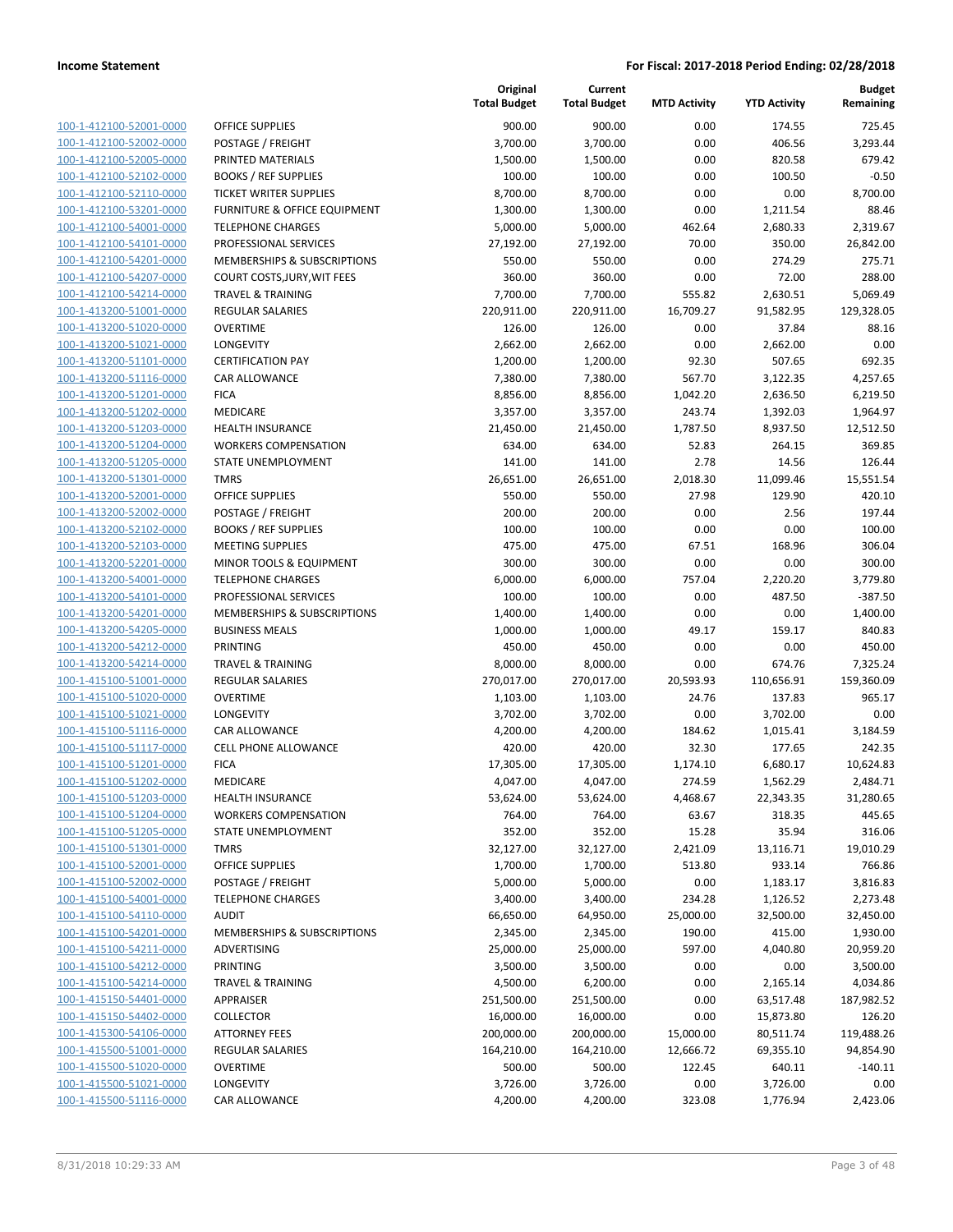| 100-1-415500-51117-0000        |
|--------------------------------|
| 100-1-415500-51201-0000        |
| 100-1-415500-51202-0000        |
| <u>100-1-415500-51203-0000</u> |
| 100-1-415500-51204-0000        |
| 100-1-415500-51205-0000        |
| 100-1-415500-51301-0000        |
| 100-1-415500-52001-0000        |
| 100-1-415500-52002-0000        |
| 100-1-415500-52303-0000        |
| 100-1-415500-52401-0000        |
| 100-1-415500-54001-0000        |
| 100-1-415500-54102-0000        |
| <u>100-1-415500-54103-0000</u> |
| 100-1-415500-54107-0000        |
| 100-1-415500-54118-0000        |
| 100-1-415500-54119-0000        |
| 100-1-415500-54201-0000        |
| 100-1-415500-54213-0000        |
| 100-1-415500-54214-0000        |
| 100-1-421100-51001-0000        |
| 100-1-421100-51020-0000        |
| 100-1-421100-51021-0000        |
|                                |
| <u>100-1-421100-51101-0000</u> |
| 100-1-421100-51115-0000        |
| 100-1-421100-51117-0000        |
| 100-1-421100-51201-0000        |
| 100-1-421100-51202-0000        |
| 100-1-421100-51203-0000        |
| 100-1-421100-51204-0000        |
| 100-1-421100-51205-0000        |
| 100-1-421100-51301-0000        |
| 100-1-421100-52001-0000        |
| <u>100-1-421100-52002-0000</u> |
| 100-1-421100-52004-0000        |
| 100-1-421100-52005-0000        |
| 100-1-421100-52103-0000        |
| 100-1-421100-52104-0000        |
| 100-1-421100-52201-0000        |
| 100-1-421100-52203-0000        |
| 100-1-421100-52302-0000        |
| <u>100-1-421100-52305-0000</u> |
| 100-1-421100-53202-0000        |
| 100-1-421100-53205-0000        |
| <u>100-1-421100-54001-0000</u> |
| <u>100-1-421100-54002-0000</u> |
| 100-1-421100-54201-0000        |
| 100-1-421100-54205-0000        |
| 100-1-421100-54212-0000        |
|                                |
| <u>100-1-421100-54213-0000</u> |
| <u>100-1-421100-54214-0000</u> |
| 100-1-421210-51001-0000        |
| 100-1-421210-51020-0000        |
| 100-1-421210-51021-0000        |
| <u>100-1-421210-51101-0000</u> |
| <u>100-1-421210-51115-0000</u> |
| <u>100-1-421210-51117-0000</u> |
| 100-1-421210-51201-0000        |
| <u>100-1-421210-51202-0000</u> |
|                                |

|                         |                                        | Original<br><b>Total Budget</b> | Current<br><b>Total Budget</b> | <b>MTD Activity</b> | <b>YTD Activity</b> | <b>Budget</b><br>Remaining |
|-------------------------|----------------------------------------|---------------------------------|--------------------------------|---------------------|---------------------|----------------------------|
| 100-1-415500-51117-0000 | <b>CELL PHONE ALLOWANCE</b>            | 960.00                          | 960.00                         | 73.84               | 406.12              | 553.88                     |
| 100-1-415500-51201-0000 | <b>FICA</b>                            | 10,711.00                       | 10,711.00                      | 771.70              | 4,516.05            | 6,194.95                   |
| 100-1-415500-51202-0000 | MEDICARE                               | 2,505.00                        | 2,505.00                       | 180.48              | 1,056.19            | 1,448.81                   |
| 100-1-415500-51203-0000 | <b>HEALTH INSURANCE</b>                | 32,175.00                       | 32,175.00                      | 2,681.25            | 13,406.25           | 18,768.75                  |
| 100-1-415500-51204-0000 | <b>WORKERS COMPENSATION</b>            | 473.00                          | 473.00                         | 39.42               | 197.10              | 275.90                     |
| 100-1-415500-51205-0000 | STATE UNEMPLOYMENT                     | 211.00                          | 211.00                         | 8.37                | 21.61               | 189.39                     |
| 100-1-415500-51301-0000 | <b>TMRS</b>                            | 19,885.00                       | 19,885.00                      | 1,532.22            | 8,602.41            | 11,282.59                  |
| 100-1-415500-52001-0000 | <b>OFFICE SUPPLIES</b>                 | 1,500.00                        | 1,500.00                       | 243.60              | 806.57              | 693.43                     |
| 100-1-415500-52002-0000 | POSTAGE / FREIGHT                      | 700.00                          | 700.00                         | 0.00                | 213.80              | 486.20                     |
| 100-1-415500-52303-0000 | <b>TRAINING SUPPLIES</b>               | 500.00                          | 500.00                         | 0.00                | 0.00                | 500.00                     |
| 100-1-415500-52401-0000 | RECREATIONAL SUPPLIES                  | 2,800.00                        | 2,800.00                       | 0.00                | 0.00                | 2,800.00                   |
| 100-1-415500-54001-0000 | <b>TELEPHONE CHARGES</b>               | 2,500.00                        | 2,500.00                       | 138.52              | 857.43              | 1,642.57                   |
| 100-1-415500-54102-0000 | <b>MVR CHECKS</b>                      | 200.00                          | 200.00                         | 0.00                | 10.62               | 189.38                     |
| 100-1-415500-54103-0000 | <b>CONSULTING</b>                      | 300.00                          | 300.00                         | 0.00                | 0.00                | 300.00                     |
| 100-1-415500-54107-0000 | MEDICAL                                | 5,000.00                        | 5,000.00                       | 150.00              | 1,322.00            | 3,678.00                   |
| 100-1-415500-54118-0000 | <b>MEDICAL - POLICE</b>                | 2,500.00                        | 2,500.00                       | 739.67              | 1,384.67            | 1,115.33                   |
| 100-1-415500-54119-0000 | <b>MEDICAL - FIRE</b>                  | 1,500.00                        | 1,500.00                       | 440.00              | 440.00              | 1,060.00                   |
| 100-1-415500-54201-0000 | <b>MEMBERSHIPS &amp; SUBSCRIPTIONS</b> | 3,500.00                        | 3,500.00                       | 66.25               | 711.67              | 2,788.33                   |
| 100-1-415500-54213-0000 | PLAQUES AND AWARDS                     | 13,910.00                       | 13,910.00                      | 0.00                | 8,437.80            | 5,472.20                   |
| 100-1-415500-54214-0000 | <b>TRAVEL &amp; TRAINING</b>           | 3,000.00                        | 3,000.00                       | 453.54              | 453.54              | 2,546.46                   |
| 100-1-421100-51001-0000 | REGULAR SALARIES                       | 263,787.00                      | 263,787.00                     | 20,395.52           | 110,285.38          | 153,501.62                 |
| 100-1-421100-51020-0000 | <b>OVERTIME</b>                        | 1,684.00                        | 1,684.00                       | 1,285.68            | 2,465.30            | $-781.30$                  |
| 100-1-421100-51021-0000 | <b>LONGEVITY</b>                       | 4,128.00                        | 4,128.00                       | 0.00                | 4,128.00            | 0.00                       |
| 100-1-421100-51101-0000 | <b>CERTIFICATION PAY</b>               | 3,000.00                        | 3,000.00                       | 276.92              | 1,523.06            | 1,476.94                   |
| 100-1-421100-51115-0000 | <b>CLOTHING ALLOWANCE</b>              | 600.00                          | 600.00                         | 18.48               | 355.44              | 244.56                     |
| 100-1-421100-51117-0000 | <b>CELL PHONE ALLOWANCE</b>            | 1,560.00                        | 1,560.00                       | 120.00              | 660.00              | 900.00                     |
| 100-1-421100-51201-0000 | <b>FICA</b>                            | 17,013.00                       | 17,013.00                      | 1,279.53            | 7,017.58            | 9,995.42                   |
| 100-1-421100-51202-0000 | MEDICARE                               | 3,979.00                        | 3,979.00                       | 299.25              | 1,641.24            | 2,337.76                   |
| 100-1-421100-51203-0000 | <b>HEALTH INSURANCE</b>                | 42,900.00                       | 42,900.00                      | 3,575.00            | 17,875.00           | 25,025.00                  |
| 100-1-421100-51204-0000 | <b>WORKERS COMPENSATION</b>            | 5,289.00                        | 5,289.00                       | 440.75              | 2,203.75            | 3,085.25                   |
| 100-1-421100-51205-0000 | STATE UNEMPLOYMENT                     | 281.00                          | 281.00                         | 9.15                | 30.24               | 250.76                     |
| 100-1-421100-51301-0000 | <b>TMRS</b>                            | 31,583.00                       | 31,583.00                      | 2,567.64            | 13,540.86           | 18,042.14                  |
| 100-1-421100-52001-0000 | <b>OFFICE SUPPLIES</b>                 | 1,000.00                        | 1,000.00                       | 296.88              | 515.13              | 484.87                     |
| 100-1-421100-52002-0000 | POSTAGE / FREIGHT                      | 2,300.00                        | 2,300.00                       | 0.00                | 127.51              | 2,172.49                   |
| 100-1-421100-52004-0000 | <b>COMPUTER SUPPLIES</b>               | 300.00                          | 300.00                         | 0.00                | 0.00                | 300.00                     |
| 100-1-421100-52005-0000 | PRINTED MATERIALS                      | 210.00                          | 210.00                         | 0.00                | 0.00                | 210.00                     |
| 100-1-421100-52103-0000 | <b>MEETING SUPPLIES</b>                | 1,200.00                        | 1,200.00                       | 99.32               | 682.67              | 517.33                     |
| 100-1-421100-52104-0000 | <b>WEARING APPAREL</b>                 | 300.00                          | 300.00                         | 185.98              | 237.98              | 62.02                      |
| 100-1-421100-52201-0000 | MINOR TOOLS & EQUIPMENT                | 600.00                          | 600.00                         | 12.86               | 12.86               | 587.14                     |
| 100-1-421100-52203-0000 | <b>MOTOR VEHICLE FUEL</b>              | 4,000.00                        | 4,000.00                       | 302.14              | 1,498.49            | 2,501.51                   |
| 100-1-421100-52302-0000 | <b>MEDICAL SUPPLIES</b>                | 300.00                          | 300.00                         | 107.26              | 107.26              | 192.74                     |
| 100-1-421100-52305-0000 | PUBLIC EDUCATION                       | 9,481.00                        | 9,481.00                       | 35.00               | 702.95              | 8,778.05                   |
| 100-1-421100-53202-0000 | MACHINE, TOOLS & IMPLMNTS              | 150.00                          | 150.00                         | 0.00                | 0.00                | 150.00                     |
| 100-1-421100-53205-0000 | <b>MOTOR VEHICLES</b>                  | 2,500.00                        | 2,500.00                       | 301.09              | 1,173.39            | 1,326.61                   |
| 100-1-421100-54001-0000 | <b>TELEPHONE CHARGES</b>               | 30,000.00                       | 30,000.00                      | 542.89              | 7,732.99            | 22,267.01                  |
| 100-1-421100-54002-0000 | UTILITY CHARGES                        | 78,000.00                       | 78,000.00                      | 1,033.28            | 26,110.22           | 51,889.78                  |
| 100-1-421100-54201-0000 | <b>MEMBERSHIPS &amp; SUBSCRIPTIONS</b> | 2,533.18                        | 2,533.18                       | 150.00              | 620.00              | 1,913.18                   |
| 100-1-421100-54205-0000 | <b>BUSINESS MEALS</b>                  | 150.00                          | 150.00                         | 129.03              | 171.67              | $-21.67$                   |
| 100-1-421100-54212-0000 | PRINTING                               | 200.00                          | 200.00                         | 0.00                | 0.00                | 200.00                     |
| 100-1-421100-54213-0000 | PLAQUES AND AWARDS                     | 200.00                          | 200.00                         | 0.00                | 0.00                | 200.00                     |
| 100-1-421100-54214-0000 |                                        |                                 |                                |                     |                     |                            |
|                         | TRAVEL & TRAINING                      | 5,400.00                        | 5,400.00                       | 4.08                | 1,842.48            | 3,557.52                   |
| 100-1-421210-51001-0000 | REGULAR SALARIES                       | 742,891.00                      | 742,891.00                     | 48,732.56           | 272,735.24          | 470,155.76                 |
| 100-1-421210-51020-0000 | <b>OVERTIME</b>                        | 42,510.00                       | 42,510.00                      | 3,912.12            | 24,883.67           | 17,626.33                  |
| 100-1-421210-51021-0000 | LONGEVITY                              | 18,918.00                       | 18,918.00                      | 147.70              | 11,828.80           | 7,089.20                   |
| 100-1-421210-51101-0000 | <b>CERTIFICATION PAY</b>               | 18,000.00                       | 18,000.00                      | 1,153.82            | 6,553.70            | 11,446.30                  |
| 100-1-421210-51115-0000 | <b>CLOTHING ALLOWANCE</b>              | 6,600.00                        | 6,600.00                       | 83.16               | 2,949.48            | 3,650.52                   |
| 100-1-421210-51117-0000 | <b>CELL PHONE ALLOWANCE</b>            | 3,720.00                        | 3,720.00                       | 304.64              | 1,749.36            | 1,970.64                   |
| 100-1-421210-51201-0000 | <b>FICA</b>                            | 51,317.00                       | 51,317.00                      | 3,134.17            | 20,321.51           | 30,995.49                  |
| 100-1-421210-51202-0000 | MEDICARE                               | 12,001.00                       | 12,001.00                      | 732.99              | 4,752.62            | 7,248.38                   |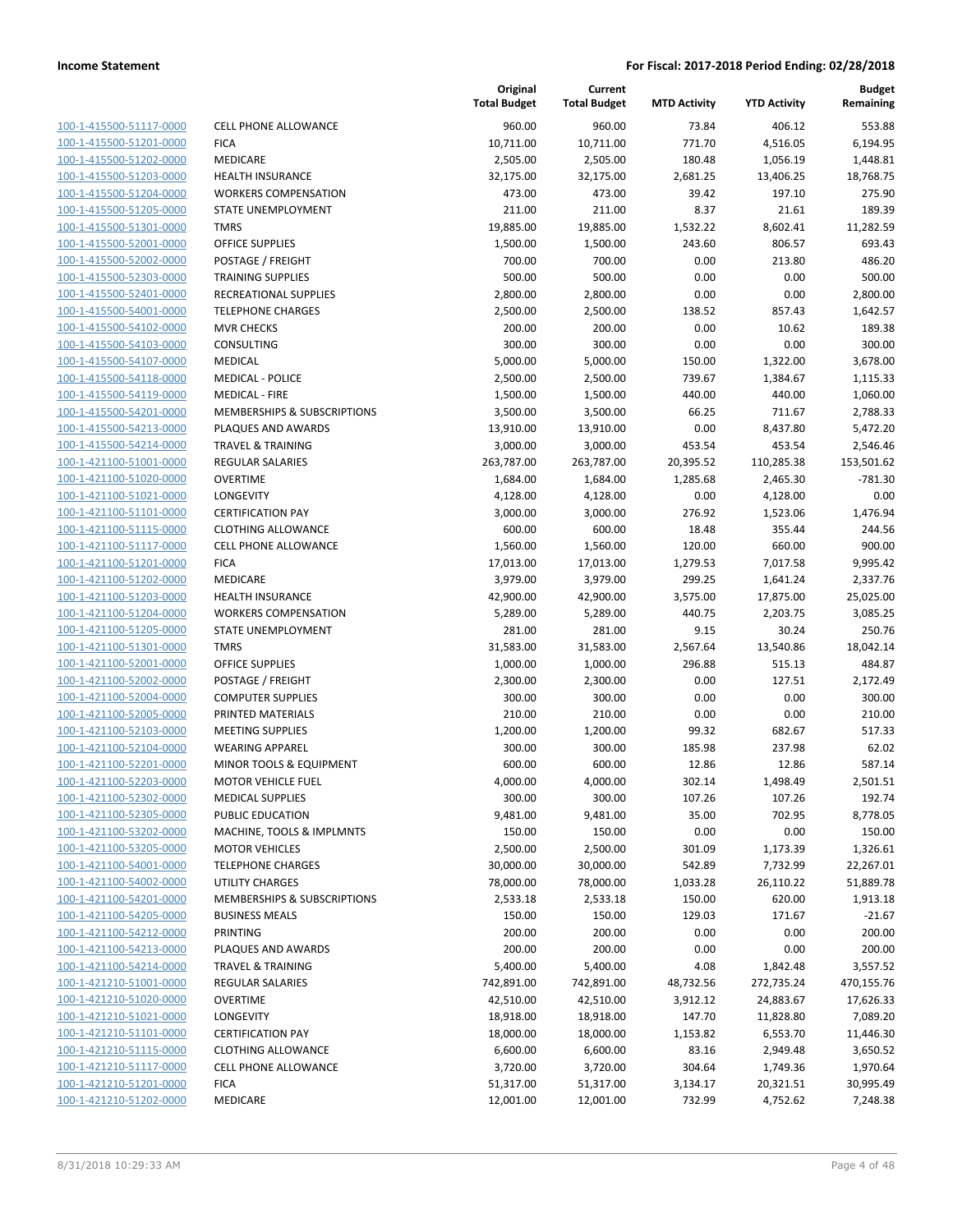**Current**

**Original**

**Budget Remaining**

| 100-1-421210-51203-0000        |
|--------------------------------|
| 100-1-421210-51204-0000        |
| 100-1-421210-51205-0000        |
| 100-1-421210-51301-0000        |
| <u>100-1-421210-51401-0000</u> |
| 100-1-421210-52001-0000        |
| 100-1-421210-52002-0000        |
| 100-1-421210-52004-0000        |
| 100-1-421210-52005-0000        |
| 100-1-421210-52102-0000        |
| 100-1-421210-52104-0000        |
| 100-1-421210-52201-0000        |
| 100-1-421210-52203-0000        |
| 100-1-421210-53203-0000        |
| <u>100-1-421210-53205-0000</u> |
| 100-1-421210-54001-0000        |
| 100-1-421210-54201-0000        |
| 100-1-421210-54208-0000        |
| 100-1-421210-54214-0000        |
| 100-1-421210-54215-0000        |
| 100-1-421210-54216-0000        |
| 100-1-421230-51001-0000        |
| 100-1-421230-51020-0000        |
| 100-1-421230-51021-0000        |
|                                |
| <u>100-1-421230-51101-0000</u> |
| 100-1-421230-51102-0000        |
| 100-1-421230-51115-0000        |
| 100-1-421230-51117-0000        |
| 100-1-421230-51201-0000        |
| 100-1-421230-51202-0000        |
| 100-1-421230-51203-0000        |
| 100-1-421230-51204-0000        |
| 100-1-421230-51205-0000        |
| 100-1-421230-51301-0000        |
| <u>100-1-421230-51401-0000</u> |
| 100-1-421230-52001-0000        |
| 100-1-421230-52002-0000        |
| 100-1-421230-52004-0000        |
| 100-1-421230-52005-0000        |
| 100-1-421230-52102-0000        |
| 100-1-421230-52104-0000        |
| 100-1-421230-52108-0000        |
| 100-1-421230-52109-0000        |
| <u>100-1-421230-52111-0000</u> |
| <u>100-1-421230-52201-0000</u> |
| 100-1-421230-52203-0000        |
| 100-1-421230-52303-0000        |
| 100-1-421230-52309-0000        |
| <u>100-1-421230-53202-0000</u> |
| <u>100-1-421230-53205-0000</u> |
| <u>100-1-421230-54001-0000</u> |
| 100-1-421230-54108-0000        |
| 100-1-421230-54201-0000        |
| <u>100-1-421230-54214-0000</u> |
| <u>100-1-421240-51001-0000</u> |
| <u>100-1-421240-51020-0000</u> |
| 100-1-421240-51021-0000        |
|                                |
| 100-1-421240-51101-0000        |
| 100-1-421240-51102-0000        |

|                         |                                    | <b>Total Budget</b> | <b>Total Budget</b> | <b>MTD Activity</b> | <b>YTD Activity</b> | Remaining    |
|-------------------------|------------------------------------|---------------------|---------------------|---------------------|---------------------|--------------|
| 100-1-421210-51203-0000 | <b>HEALTH INSURANCE</b>            | 117,975.00          | 117,975.00          | 9,831.25            | 49,156.25           | 68,818.75    |
| 100-1-421210-51204-0000 | <b>WORKERS COMPENSATION</b>        | 21,941.00           | 21,941.00           | 1,828.42            | 9,142.10            | 12,798.90    |
| 100-1-421210-51205-0000 | STATE UNEMPLOYMENT                 | 773.00              | 773.00              | 23.52               | 81.00               | 692.00       |
| 100-1-421210-51301-0000 | <b>TMRS</b>                        | 95,267.00           | 95,267.00           | 6,313.61            | 39,146.98           | 56,120.02    |
| 100-1-421210-51401-0000 | <b>CONTRA - SALARIES</b>           | 0.00                | 0.00                | 0.00                | $-707.76$           | 707.76       |
| 100-1-421210-52001-0000 | <b>OFFICE SUPPLIES</b>             | 1,635.00            | 1,635.00            | 115.17              | 269.39              | 1,365.61     |
| 100-1-421210-52002-0000 | POSTAGE / FREIGHT                  | 150.00              | 150.00              | 0.00                | 14.97               | 135.03       |
| 100-1-421210-52004-0000 | <b>COMPUTER SUPPLIES</b>           | 1,785.00            | 1,785.00            | 89.49               | 89.49               | 1,695.51     |
| 100-1-421210-52005-0000 | PRINTED MATERIALS                  | 100.00              | 100.00              | 0.00                | 144.00              | $-44.00$     |
| 100-1-421210-52102-0000 | <b>BOOKS / REF SUPPLIES</b>        | 120.00              | 120.00              | 0.00                | 0.00                | 120.00       |
| 100-1-421210-52104-0000 | <b>WEARING APPAREL</b>             | 300.00              | 300.00              | 0.00                | 0.00                | 300.00       |
| 100-1-421210-52201-0000 | MINOR TOOLS & EQUIPMENT            | 4,155.00            | 4,155.00            | 127.61              | 3,330.36            | 824.64       |
| 100-1-421210-52203-0000 | <b>MOTOR VEHICLE FUEL</b>          | 9,000.00            | 9,000.00            | 1,984.53            | 3,535.68            | 5,464.32     |
| 100-1-421210-53203-0000 | <b>INSTRUMENTS &amp; APPARATUS</b> | 150.00              | 150.00              | 0.00                | 0.00                | 150.00       |
| 100-1-421210-53205-0000 | <b>MOTOR VEHICLES</b>              | 7,000.00            | 7,000.00            | 150.00              | 1,116.06            | 5,883.94     |
| 100-1-421210-54001-0000 | <b>TELEPHONE CHARGES</b>           | 40,000.00           | 40,000.00           | 1,349.42            | 10,991.80           | 29,008.20    |
| 100-1-421210-54201-0000 | MEMBERSHIPS & SUBSCRIPTIONS        | 7,307.00            | 7,307.00            | 0.00                | 5,092.00            | 2,215.00     |
| 100-1-421210-54208-0000 | <b>LABORATORY WORK</b>             | 13,000.00           | 13,000.00           | 3,805.57            | 2,207.57            | 10,792.43    |
| 100-1-421210-54214-0000 | <b>TRAVEL &amp; TRAINING</b>       | 8,450.00            | 8,450.00            | 1,350.52            | 1,350.52            | 7,099.48     |
| 100-1-421210-54215-0000 | <b>EVIDENCE PURCHASES</b>          | 2,000.00            | 2,000.00            | 0.00                | 2,000.00            | 0.00         |
| 100-1-421210-54216-0000 | <b>INFORMANT EXPENSES</b>          | 1,000.00            | 1,000.00            | 0.00                | 1,000.00            | 0.00         |
| 100-1-421230-51001-0000 | <b>REGULAR SALARIES</b>            | 2,702,769.00        | 2,702,769.00        | 190,832.91          | 1,048,351.58        | 1,654,417.42 |
| 100-1-421230-51020-0000 | <b>OVERTIME</b>                    | 215,966.00          | 215,966.00          | 18,452.13           | 150,285.61          | 65,680.39    |
| 100-1-421230-51021-0000 | <b>LONGEVITY</b>                   | 44,814.00           | 44,814.00           | 591.61              | 36,067.49           | 8,746.51     |
| 100-1-421230-51101-0000 | <b>CERTIFICATION PAY</b>           | 48,000.00           | 48,000.00           | 3,069.19            | 17,192.08           | 30,807.92    |
| 100-1-421230-51102-0000 | <b>BILINGUAL PAY</b>               | 600.00              | 600.00              | 69.24               | 496.22              | 103.78       |
| 100-1-421230-51115-0000 | <b>CLOTHING ALLOWANCE</b>          | 600.00              | 600.00              | 337.26              | 1,607.16            | $-1,007.16$  |
| 100-1-421230-51117-0000 | <b>CELL PHONE ALLOWANCE</b>        | 1,920.00            | 1,920.00            | 221.52              | 1,144.52            | 775.48       |
| 100-1-421230-51201-0000 | <b>FICA</b>                        | 184,751.00          | 184,751.00          | 14,300.82           | 76,765.55           | 107,985.45   |
| 100-1-421230-51202-0000 | MEDICARE                           | 43,208.00           | 43,208.00           | 3,344.54            | 17,953.22           | 25,254.78    |
| 100-1-421230-51203-0000 | HEALTH INSURANCE                   | 450,450.00          | 450,450.00          | 37,537.50           | 187,687.50          | 262,762.50   |
| 100-1-421230-51204-0000 | <b>WORKERS COMPENSATION</b>        | 78,540.00           | 78,540.00           | 6,545.00            | 32,725.00           | 45,815.00    |
| 100-1-421230-51205-0000 | STATE UNEMPLOYMENT                 | 2,953.00            | 2,953.00            | 93.20               | 339.48              | 2,613.52     |
| 100-1-421230-51301-0000 | <b>TMRS</b>                        | 342,980.00          | 342,980.00          | 28,130.38           | 146,292.07          | 196,687.93   |
| 100-1-421230-51401-0000 | <b>CONTRA - SALARIES</b>           | 0.00                | 0.00                | 0.00                | $-12,586.97$        | 12,586.97    |
| 100-1-421230-52001-0000 | <b>OFFICE SUPPLIES</b>             | 1,300.00            | 1,300.00            | 40.98               | 254.94              | 1,045.06     |
| 100-1-421230-52002-0000 | POSTAGE / FREIGHT                  | 430.00              | 430.00              | 0.00                | 15.43               | 414.57       |
| 100-1-421230-52004-0000 | <b>COMPUTER SUPPLIES</b>           | 500.00              | 500.00              | 0.00                | 120.66              | 379.34       |
| 100-1-421230-52005-0000 | PRINTED MATERIALS                  | 1,000.00            | 1,000.00            | 218.55              | 242.55              | 757.45       |
| 100-1-421230-52102-0000 | <b>BOOKS / REF SUPPLIES</b>        | 40.00               | 40.00               | 0.00                | 0.00                | 40.00        |
| 100-1-421230-52104-0000 | <b>WEARING APPAREL</b>             | 13,250.00           | 13,250.00           | 1,213.95            | 4,647.44            | 8,602.56     |
| 100-1-421230-52108-0000 | MENAGERIE SUPPLIES                 | 475.00              | 475.00              | 50.00               | 207.50              | 267.50       |
| 100-1-421230-52109-0000 | <b>SUPPORT OF PRISONERS</b>        | 2,440.00            | 2,440.00            | 41.58               | 399.78              | 2,040.22     |
| 100-1-421230-52111-0000 | <b>AMMUNITION</b>                  | 15,154.30           | 15,154.30           | 165.24              | 559.24              | 14,595.06    |
| 100-1-421230-52201-0000 | MINOR TOOLS & EQUIPMENT            | 23,051.00           | 23,051.00           | 175.70              | 5,222.50            | 17,828.50    |
| 100-1-421230-52203-0000 | <b>MOTOR VEHICLE FUEL</b>          | 90,000.00           | 90,000.00           | 4,664.18            | 29,814.97           | 60,185.03    |
| 100-1-421230-52303-0000 | <b>TRAINING SUPPLIES</b>           | 97.00               | 97.00               | 0.00                | 0.00                | 97.00        |
| 100-1-421230-52309-0000 | <b>BODY ARMOR</b>                  | 10,800.00           | 10,800.00           | 0.00                | 0.00                | 10,800.00    |
| 100-1-421230-53202-0000 | MACHINE, TOOLS & IMPLMNTS          | 1,500.00            | 1,500.00            | 0.00                | 0.00                | 1,500.00     |
| 100-1-421230-53205-0000 | <b>MOTOR VEHICLES</b>              | 40,000.00           | 40,000.00           | 6,730.38            | 13,990.36           | 26,009.64    |
| 100-1-421230-54001-0000 | <b>TELEPHONE CHARGES</b>           | 65,000.00           | 65,000.00           | 4,337.86            | 23,149.92           | 41,850.08    |
| 100-1-421230-54108-0000 | <b>VETERINARY SERVICES</b>         | 650.00              | 650.00              | 0.00                | 0.00                | 650.00       |
| 100-1-421230-54201-0000 | MEMBERSHIPS & SUBSCRIPTIONS        | 30.00               | 30.00               | 0.00                | 0.00                | 30.00        |
| 100-1-421230-54214-0000 | <b>TRAVEL &amp; TRAINING</b>       | 3,695.00            | 3,695.00            | 437.94              | 1,876.96            | 1,818.04     |
| 100-1-421240-51001-0000 | <b>REGULAR SALARIES</b>            | 755,956.00          | 755,956.00          | 53,123.62           | 270,550.74          | 485,405.26   |
| 100-1-421240-51020-0000 | <b>OVERTIME</b>                    | 40,182.00           | 40,182.00           | 4,163.64            | 50,292.58           | $-10,110.58$ |
| 100-1-421240-51021-0000 | LONGEVITY                          | 13,012.00           | 13,012.00           | 180.00              | 9,939.23            | 3,072.77     |
| 100-1-421240-51101-0000 | <b>CERTIFICATION PAY</b>           | 13,200.00           | 13,200.00           | 1,107.68            | 5,815.32            | 7,384.68     |
| 100-1-421240-51102-0000 | <b>BILINGUAL PAY</b>               | 2,100.00            | 2,100.00            | 69.24               | 380.82              | 1,719.18     |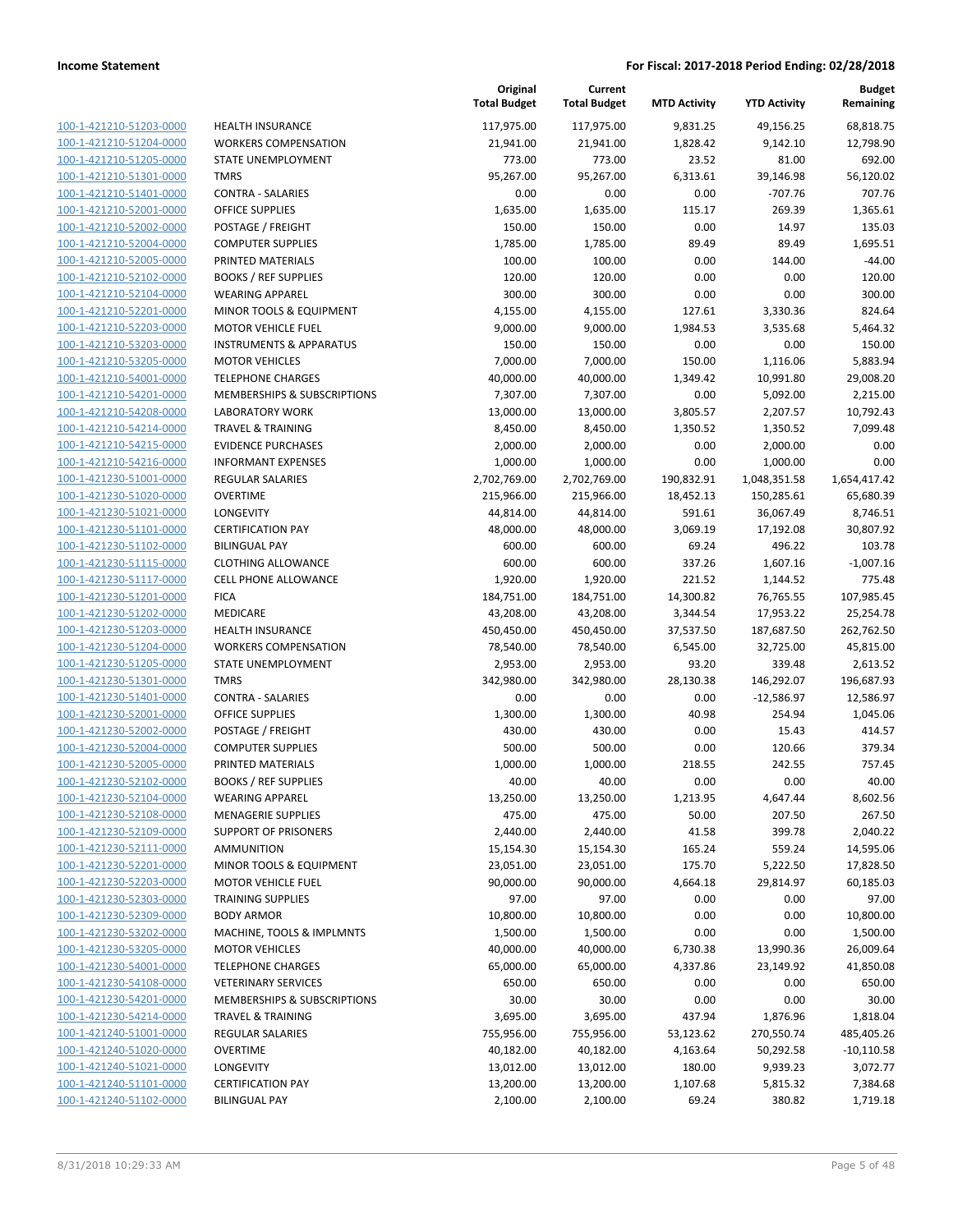|                         |                              | Original<br><b>Total Budget</b> | Current<br><b>Total Budget</b> | <b>MTD Activity</b> | <b>YTD Activity</b> | <b>Budget</b><br>Remaining |
|-------------------------|------------------------------|---------------------------------|--------------------------------|---------------------|---------------------|----------------------------|
| 100-1-421240-51115-0000 | <b>CLOTHING ALLOWANCE</b>    | 0.00                            | 0.00                           | 9.24                | 27.72               | $-27.72$                   |
| 100-1-421240-51117-0000 | <b>CELL PHONE ALLOWANCE</b>  | 1,920.00                        | 1,920.00                       | 147.68              | 812.24              | 1,107.76                   |
| 100-1-421240-51201-0000 | <b>FICA</b>                  | 20,958.00                       | 20,958.00                      | 1,682.51            | 10,214.42           | 10,743.58                  |
| 100-1-421240-51202-0000 | <b>MEDICARE</b>              | 11,958.00                       | 11,958.00                      | 790.55              | 4,798.18            | 7,159.82                   |
| 100-1-421240-51203-0000 | <b>HEALTH INSURANCE</b>      | 198,413.00                      | 198,413.00                     | 16,534.42           | 82,672.10           | 115,740.90                 |
| 100-1-421240-51204-0000 | <b>WORKERS COMPENSATION</b>  | 4,594.00                        | 4,594.00                       | 382.83              | 1,914.15            | 2,679.85                   |
| 100-1-421240-51205-0000 | STATE UNEMPLOYMENT           | 1,371.00                        | 1,371.00                       | 52.99               | 126.74              | 1,244.26                   |
| 100-1-421240-51301-0000 | <b>TMRS</b>                  | 44,858.00                       | 44,858.00                      | 3,424.82            | 19,802.02           | 25,055.98                  |
| 100-1-421240-51302-0000 | <b>FR&amp;R RETIREMENT</b>   | 70,544.00                       | 70,544.00                      | 4,921.08            | 29,034.11           | 41,509.89                  |
| 100-1-421240-52001-0000 | <b>OFFICE SUPPLIES</b>       | 2,247.00                        | 2,247.00                       | 286.58              | 513.36              | 1,733.64                   |
| 100-1-421240-52002-0000 | POSTAGE / FREIGHT            | 2,290.00                        | 2,290.00                       | 0.00                | 691.70              | 1,598.30                   |
| 100-1-421240-52004-0000 | <b>COMPUTER SUPPLIES</b>     | 500.00                          | 500.00                         | 112.36              | 551.75              | $-51.75$                   |
| 100-1-421240-52005-0000 | PRINTED MATERIALS            | 535.00                          | 535.00                         | 0.00                | 0.00                | 535.00                     |
| 100-1-421240-52102-0000 | <b>REFERENCE SUPPLIES</b>    | 1,400.00                        | 1,400.00                       | 0.00                | 0.00                | 1,400.00                   |
| 100-1-421240-52104-0000 | <b>WEARING APPAREL</b>       | 1,800.00                        | 1,800.00                       | 0.00                | 287.85              | 1,512.15                   |
| 100-1-421240-52201-0000 | MINOR TOOLS & EQUIPMENT      | 2,200.00                        | 2,200.00                       | 0.00                | 1,192.51            | 1,007.49                   |
| 100-1-421240-52203-0000 | <b>MOTOR VEHICLE FUEL</b>    | 600.00                          | 600.00                         | 0.00                | 111.65              | 488.35                     |
| 100-1-421240-52303-0000 | <b>TRAINING SUPPLIES</b>     | 970.00                          | 970.00                         | 0.00                | 65.81               | 904.19                     |
| 100-1-421240-53202-0000 | MACHINE, TOOLS & IMPLMNTS    | 194.00                          | 194.00                         | 0.00                | 194.00              | 0.00                       |
| 100-1-421240-53205-0000 | <b>MOTOR VEHICLES</b>        | 840.00                          | 840.00                         | 0.00                | 0.00                | 840.00                     |
| 100-1-421240-53207-0000 | RADIO/COMMUNICATIONS         | 46,288.00                       | 46,288.00                      | 0.00                | 48,881.00           | $-2,593.00$                |
| 100-1-421240-54001-0000 | <b>TELEPHONE CHARGES</b>     | 38,500.00                       | 38,500.00                      | 1,432.85            | 12,080.25           | 26,419.75                  |
| 100-1-421240-54101-0000 | PROFESSIONAL SERVICES        | 18,106.00                       | 18,106.00                      | 800.00              | 10,101.74           | 8,004.26                   |
| 100-1-421240-54201-0000 | MEMBERSHIPS & SUBSCRIPTIONS  | 1,263.00                        | 1,263.00                       | 0.00                | 50.00               | 1,213.00                   |
| 100-1-421240-54212-0000 | PRINTING                     | 485.00                          | 485.00                         | 0.00                | 0.00                | 485.00                     |
| 100-1-421240-54214-0000 | <b>TRAVEL &amp; TRAINING</b> | 19,725.00                       | 19,725.00                      | 2,709.41            | 4,943.33            | 14,781.67                  |
| 100-1-421240-55207-0000 | RADIO COMMUNICATION EQUIP    | 0.00                            | 0.00                           | 0.00                | 3,278.00            | $-3,278.00$                |
| 100-1-421240-55231-0000 | LESS LETHAL PROGRAM          | 18,010.00                       | 18,010.00                      | 0.00                | 13,462.70           | 4,547.30                   |
| 100-1-421240-55232-0000 | <b>FIREARMS PROGRAM</b>      | 25,884.90                       | 25,884.90                      | 442.16              | 22,835.83           | 3,049.07                   |
| 100-1-421600-52104-0000 | <b>WEARING APPAREL</b>       | 3,321.00                        | 3,321.00                       | 419.94              | 684.94              | 2,636.06                   |
| 100-1-421600-52111-0000 | <b>AMMUNITION</b>            | 6,650.00                        | 6,650.00                       | 0.00                | 0.00                | 6,650.00                   |
| 100-1-421600-52201-0000 | MINOR TOOLS & EQUIPMENT      | 23,190.83                       | 23,190.83                      | 4,495.97            | 22,439.00           | 751.83                     |
| 100-1-421600-52206-0000 | SPECIAL OPS EQUIPMENT        | 6,820.00                        | 6,820.00                       | 0.00                | 1,198.62            | 5,621.38                   |
| 100-1-421600-52309-0000 | <b>BODY ARMOR</b>            | 13,528.00                       | 13,528.00                      | 0.00                | 0.00                | 13,528.00                  |
| 100-1-421600-53202-0000 | MACHINE, TOOLS & IMPLMNTS    | 50.00                           | 50.00                          | 0.00                | 16.60               | 33.40                      |
| 100-1-421600-54201-0000 | MEMBERSHIPS & SUBSCRIPTIONS  | 440.00                          | 440.00                         | 0.00                | 0.00                | 440.00                     |
| 100-1-421600-54214-0000 | <b>TRAVEL &amp; TRAINING</b> | 6,400.00                        | 3,400.00                       | 0.00                | 2,004.85            | 1,395.15                   |
| 100-1-421600-55201-0000 | <b>EQUIPMENT PURCHASES</b>   | 5,340.25                        | 8,340.25                       | 0.00                | 0.00                | 8,340.25                   |
| 100-1-422100-51001-0000 | <b>REGULAR SALARIES</b>      | 240,456.00                      | 240,456.00                     | 18,855.68           | 102,444.41          | 138,011.59                 |
| 100-1-422100-51020-0000 | OVERTIME                     | 1,336.00                        | 1,336.00                       | 0.00                | 9,346.18            | $-8,010.18$                |
| 100-1-422100-51021-0000 | LONGEVITY                    | 3,712.00                        | 3,712.00                       | 114.46              | 2,833.54            | 878.46                     |
| 100-1-422100-51101-0000 | <b>CERTIFICATION PAY</b>     | 3,720.00                        | 3,720.00                       | 295.40              | 1,624.70            | 2,095.30                   |
| 100-1-422100-51116-0000 | CAR ALLOWANCE                | 7,800.00                        | 7,800.00                       | 507.68              | 2,792.24            | 5,007.76                   |
| 100-1-422100-51117-0000 | <b>CELL PHONE ALLOWANCE</b>  | 1,920.00                        | 1,920.00                       | 120.00              | 660.00              | 1,260.00                   |
| 100-1-422100-51201-0000 | <b>FICA</b>                  | 3,079.00                        | 3,079.00                       | 200.62              | 1,250.63            | 1,828.37                   |
| 100-1-422100-51202-0000 | MEDICARE                     | 3,749.00                        | 3,749.00                       | 281.92              | 1,708.05            | 2,040.95                   |
| 100-1-422100-51203-0000 | <b>HEALTH INSURANCE</b>      | 32,175.00                       | 32,175.00                      | 2,681.25            | 13,406.25           | 18,768.75                  |
| 100-1-422100-51204-0000 | <b>WORKERS COMPENSATION</b>  | 4,666.00                        | 4,666.00                       | 388.83              | 1,944.15            | 2,721.85                   |
| 100-1-422100-51205-0000 | STATE UNEMPLOYMENT           | 211.00                          | 211.00                         | 5.42                | 25.32               | 185.68                     |
| 100-1-422100-51301-0000 | <b>TMRS</b>                  | 5,717.00                        | 5,717.00                       | 424.94              | 2,495.85            | 3,221.15                   |
| 100-1-422100-51302-0000 | FR&R RETIREMENT              | 36,138.00                       | 36,138.00                      | 2,808.88            | 16,856.31           | 19,281.69                  |
| 100-1-422100-52001-0000 | <b>OFFICE SUPPLIES</b>       | 1,177.00                        | 1,177.00                       | 140.23              | 813.39              | 363.61                     |
| 100-1-422100-52002-0000 | POSTAGE / FREIGHT            | 100.00                          | 100.00                         | 12.41               | 37.40               | 62.60                      |
| 100-1-422100-52102-0000 | REFERENCE SUPPLIES           | 2,540.00                        | 2,540.00                       | 1,343.15            | 1,343.15            | 1,196.85                   |
| 100-1-422100-52103-0000 | <b>MEETING SUPPLIES</b>      | 900.00                          | 900.00                         | 0.00                | 784.55              | 115.45                     |
| 100-1-422100-52104-0000 | <b>WEARING APPAREL</b>       | 1,301.00                        | 801.00                         | 0.00                | 31.47               | 769.53                     |
| 100-1-422100-53207-0000 | RADIO/COMMUNICATIONS         | 7,000.00                        | 7,000.00                       | 904.00              | 1,327.75            | 5,672.25                   |
| 100-1-422100-54001-0000 | <b>TELEPHONE CHARGES</b>     | 5,500.00                        | 5,500.00                       | 420.34              |                     | 3,634.13                   |
| 100-1-422100-54002-0000 | UTILITY CHARGES              | 5,400.00                        | 5,400.00                       | 0.00                | 1,865.87            |                            |
|                         |                              |                                 |                                |                     | 1,733.20            | 3,666.80                   |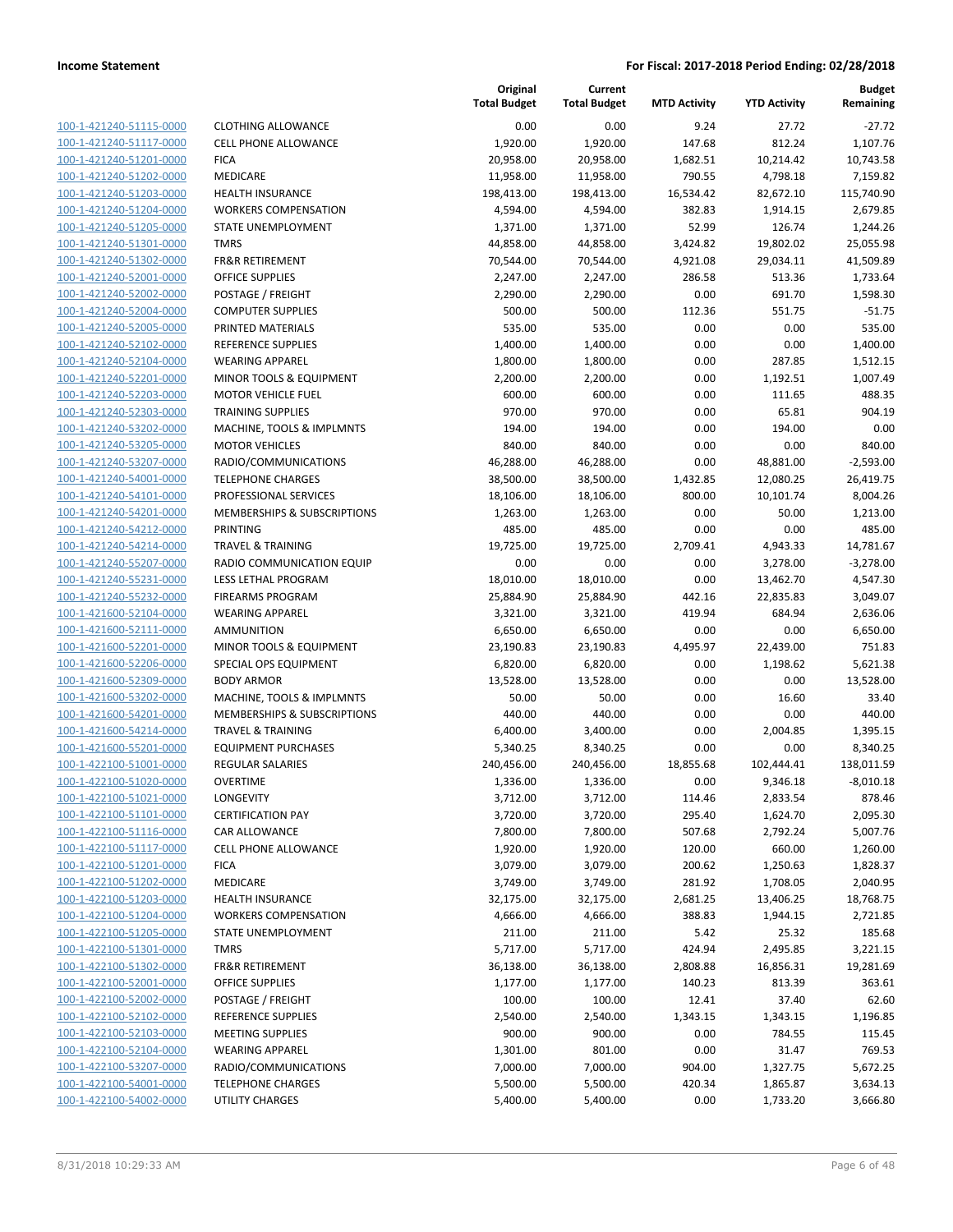|                                                    |                                                     | Original<br><b>Total Budget</b> | Current<br><b>Total Budget</b> | <b>MTD Activity</b> | <b>YTD Activity</b> | Budget<br>Remaining |
|----------------------------------------------------|-----------------------------------------------------|---------------------------------|--------------------------------|---------------------|---------------------|---------------------|
| 100-1-422100-54101-0000                            | PROFESSIONAL SERVICES                               | 7,600.00                        | 7,600.00                       | 0.00                | 76.94               | 7,523.06            |
| 100-1-422100-54201-0000                            | <b>MEMBERSHIPS &amp; SUBSCRIPTIONS</b>              | 5,765.00                        | 5,765.00                       | 0.00                | 3,757.94            | 2,007.06            |
| 100-1-422100-54214-0000                            | <b>TRAVEL &amp; TRAINING</b>                        | 5,500.00                        | 5,500.00                       | 615.85              | 2,180.67            | 3,319.33            |
| 100-1-422200-51001-0000                            | <b>REGULAR SALARIES</b>                             | 2,857,464.00                    | 2,857,464.00                   | 226,622.31          | 1,181,062.86        | 1,676,401.14        |
| 100-1-422200-51020-0000                            | <b>OVERTIME</b>                                     | 345,659.00                      | 345,659.00                     | 28,650.49           | 266,309.31          | 79,349.69           |
| 100-1-422200-51021-0000                            | LONGEVITY                                           | 51,002.00                       | 51,002.00                      | 937.84              | 49,079.38           | 1,922.62            |
| 100-1-422200-51101-0000                            | <b>CERTIFICATION PAY</b>                            | 61,440.00                       | 61,440.00                      | 5,095.49            | 27,655.95           | 33,784.05           |
| 100-1-422200-51102-0000                            | <b>BILINGUAL PAY</b>                                | 600.00                          | 600.00                         | 46.16               | 253.88              | 346.12              |
| 100-1-422200-51117-0000                            | <b>CELL PHONE ALLOWANCE</b>                         | 1,560.00                        | 1,560.00                       | 119.06              | 654.83              | 905.17              |
| 100-1-422200-51202-0000                            | <b>MEDICARE</b>                                     | 47,969.00                       | 47,969.00                      | 3,987.65            | 22,139.95           | 25,829.05           |
| 100-1-422200-51203-0000                            | <b>HEALTH INSURANCE</b>                             | 514,800.00                      | 514,800.00                     | 42,900.00           | 214,500.00          | 300,300.00          |
| 100-1-422200-51204-0000                            | <b>WORKERS COMPENSATION</b>                         | 71,404.00                       | 71,404.00                      | 5,950.33            | 29,751.65           | 41,652.35           |
| 100-1-422200-51205-0000                            | STATE UNEMPLOYMENT                                  | 3,375.00                        | 3,375.00                       | 158.95              | 406.40              | 2,968.60            |
| 100-1-422200-51302-0000                            | <b>FR&amp;R RETIREMENT</b>                          | 572,317.00                      | 572,317.00                     | 44,067.91           | 261,680.21          | 310,636.79          |
| 100-1-422200-51401-0000                            | <b>CONTRA - SALARIES</b>                            | 0.00                            | 0.00                           | $-2,270.66$         | $-164,417.77$       | 164,417.77          |
| 100-1-422200-52001-0000                            | <b>OFFICE SUPPLIES</b>                              | 1,223.00                        | 1,223.00                       | 226.38              | 307.09              | 915.91              |
| 100-1-422200-52101-0000                            | <b>JANITORIAL SUPPLIES</b>                          | 6,000.00                        | 6,000.00                       | 659.90              | 2,462.62            | 3,537.38            |
| 100-1-422200-52104-0000                            | <b>WEARING APPAREL</b>                              | 20,079.00                       | 19,079.00                      | 141.13              | 4,076.95            | 15,002.05           |
| 100-1-422200-52201-0000                            | <b>MINOR TOOLS &amp; EQUIPMENT</b>                  | 29,542.00                       | 29,542.00                      | 546.42              | 22,680.54           | 6,861.46            |
| 100-1-422200-52203-0000                            | <b>MOTOR VEHICLE FUEL</b>                           | 25,000.00                       | 25,000.00                      | 2,274.76            | 11,375.87           | 13,624.13           |
| 100-1-422200-52205-0000                            | <b>FIRST RESPONDER SUPPLIES</b>                     | 19,500.00                       | 19,500.00                      | 1,897.78            | 6,348.14            | 13,151.86           |
| 100-1-422200-52207-0000                            | <b>BUNKER GEAR</b>                                  | 32,600.00                       | 34,100.00                      | 0.00                | 20,295.22           | 13,804.78           |
| 100-1-422200-52306-0000                            | <b>HAZMAT SUPPLIES</b>                              | 13,000.00                       | 13,000.00                      | 0.00                | 0.00                | 13,000.00           |
| 100-1-422200-53202-0000                            | MACHINE, TOOLS & IMPLMNTS                           | 1,800.00                        | 1,800.00                       | 0.00                | 938.00              | 862.00              |
| 100-1-422200-53205-0000                            | <b>MOTOR VEHICLES</b>                               | 50,000.00                       | 50,000.00                      | 4,123.37            | 26,997.19           | 23,002.81           |
| 100-1-422200-53208-0000                            | FIRE HOSE/NOZZLES                                   | 6,500.00                        | 6,500.00                       | 47.77               | 47.77               | 6,452.23            |
| 100-1-422200-53213-0000                            | <b>SCBA MAINTENANCE</b>                             | 2,000.00                        | 2,000.00                       | 0.00                | 0.00                | 2,000.00            |
| 100-1-422200-53402-0000                            | <b>BUILDING MAINTENANCE</b>                         | 9,567.00                        | 9,567.00                       | 0.00                | 0.00                | 9,567.00            |
| 100-1-422200-54001-0000                            | <b>TELEPHONE CHARGES</b>                            | 7,500.00                        | 7,500.00                       | 510.30              | 2,795.44            | 4,704.56            |
| 100-1-422200-54002-0000<br>100-1-422200-54109-0000 | UTILITY CHARGES                                     | 55,000.00                       | 55,000.00                      | 5,827.76            | 25,604.64           | 29,395.36           |
| 100-1-422200-54214-0000                            | INSPECTIONS/TESTING<br><b>TRAVEL &amp; TRAINING</b> | 7,640.00                        | 7,640.00                       | 0.00<br>205.19      | 3,136.25<br>205.19  | 4,503.75            |
| 100-1-422200-54908-0000                            | LEASE PURCHASE PAYMENTS                             | 16,650.00                       | 16,650.00                      |                     |                     | 16,444.81           |
| 100-1-422200-55201-0000                            | <b>EQUIPMENT PURCHASES</b>                          | 65,073.00<br>675.00             | 65,073.00<br>675.00            | 5,419.72<br>0.00    | 27,098.60<br>0.00   | 37,974.40<br>675.00 |
| 100-1-422200-55207-0000                            | RADIO COMMUNICATION EQUIP                           | 7,000.00                        | 7,000.00                       | 0.00                | 0.00                | 7,000.00            |
| 100-1-422300-51001-0000                            | <b>REGULAR SALARIES</b>                             | 96,132.00                       | 96,132.00                      | 7,587.03            | 41,148.96           | 54,983.04           |
| 100-1-422300-51020-0000                            | <b>OVERTIME</b>                                     | 9,613.20                        | 9,613.20                       | 0.00                | 1,100.07            | 8,513.13            |
| 100-1-422300-51021-0000                            | LONGEVITY                                           | 1,552.00                        | 1,552.00                       | 0.00                | 1,552.00            | 0.00                |
| 100-1-422300-51101-0000                            | <b>CERTIFICATION PAY</b>                            | 1,920.00                        | 1,920.00                       | 147.70              | 812.35              | 1,107.65            |
| 100-1-422300-51117-0000                            | <b>CELL PHONE ALLOWANCE</b>                         | 600.00                          | 600.00                         | 46.16               | 253.88              | 346.12              |
| 100-1-422300-51201-0000                            | <b>FICA</b>                                         | 7,002.00                        | 7,002.00                       | 0.00                | 0.00                | 7,002.00            |
| 100-1-422300-51202-0000                            | MEDICARE                                            | 1,638.00                        | 1,638.00                       | 112.84              | 646.75              | 991.25              |
| 100-1-422300-51203-0000                            | <b>HEALTH INSURANCE</b>                             | 10,725.00                       | 10,725.00                      | 893.75              | 4,468.75            | 6,256.25            |
| 100-1-422300-51204-0000                            | <b>WORKERS COMPENSATION</b>                         | 2,438.00                        | 2,438.00                       | 203.17              | 1,015.85            | 1,422.15            |
| 100-1-422300-51205-0000                            | STATE UNEMPLOYMENT                                  | 70.00                           | 70.00                          | 0.84                | 9.00                | 61.00               |
| 100-1-422300-51302-0000                            | <b>FR&amp;R RETIREMENT</b>                          | 19,538.00                       | 19,538.00                      | 1,346.10            | 7,742.05            | 11,795.95           |
| 100-1-422300-52001-0000                            | <b>OFFICE SUPPLIES</b>                              | 516.00                          | 516.00                         | 0.00                | 95.48               | 420.52              |
| 100-1-422300-52002-0000                            | POSTAGE / FREIGHT                                   | 100.00                          | 100.00                         | 0.00                | 8.70                | 91.30               |
| 100-1-422300-52005-0000                            | PRINTED MATERIALS                                   | 424.00                          | 424.00                         | 0.00                | 0.00                | 424.00              |
| 100-1-422300-52104-0000                            | <b>WEARING APPAREL</b>                              | 1,205.00                        | 1,205.00                       | 19.37               | 757.82              | 447.18              |
| 100-1-422300-52201-0000                            | MINOR TOOLS & EQUIPMENT                             | 535.00                          | 535.00                         | 145.33              | 145.33              | 389.67              |
| 100-1-422300-52203-0000                            | <b>MOTOR VEHICLE FUEL</b>                           | 2,200.00                        | 2,200.00                       | 34.66               | 266.30              | 1,933.70            |
| 100-1-422300-52304-0000                            | FIRE PREVENTION SUPPLIES                            | 9,252.00                        | 9,252.00                       | 714.00              | 3,408.77            | 5,843.23            |
| 100-1-422300-53205-0000                            | <b>MOTOR VEHICLES</b>                               | 680.00                          | 680.00                         | 415.92              | 522.32              | 157.68              |
| 100-1-422300-54001-0000                            | <b>TELEPHONE CHARGES</b>                            | 600.00                          | 600.00                         | 27.68               | 144.30              | 455.70              |
| 100-1-422300-54201-0000                            | MEMBERSHIPS & SUBSCRIPTIONS                         | 1,851.00                        | 1,851.00                       | 0.00                | 36.04               | 1,814.96            |
| 100-1-422300-54208-0000                            | <b>LABORATORY WORK</b>                              | 600.00                          | 600.00                         | 0.00                | 0.00                | 600.00              |
| 100-1-422300-54210-0000                            | PHOTO PROCESSING                                    | 50.00                           | 50.00                          | 0.00                | 0.00                | 50.00               |
| 100-1-422300-54214-0000                            | <b>TRAVEL &amp; TRAINING</b>                        | 3,100.00                        | 3,100.00                       | 0.00                | 1,792.32            | 1,307.68            |
|                                                    |                                                     |                                 |                                |                     |                     |                     |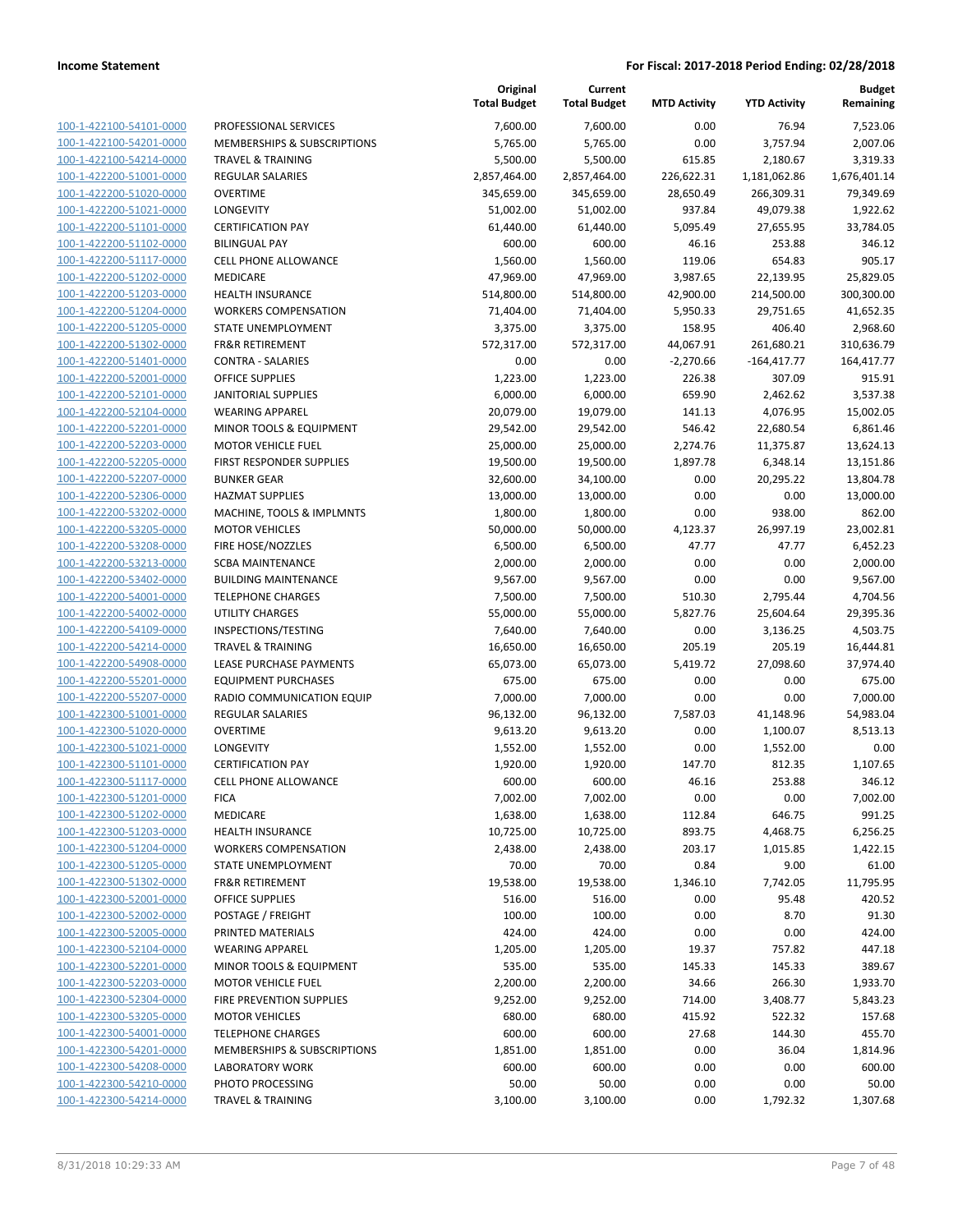| 100-1-422300-54217-0000                                          |
|------------------------------------------------------------------|
| 100-1-422400-53209-0000                                          |
| 100-1-422400-54001-0000                                          |
| 100-1-422400-54201-0000                                          |
| 100-1-422400-54214-0000                                          |
|                                                                  |
| 100-1-431100-51001-0000                                          |
| 100-1-431100-51021-0000                                          |
| 100-1-431100-51116-0000                                          |
| 100-1-431100-51117-0000                                          |
| 100-1-431100-51201-0000                                          |
| 100-1-431100-51202-0000                                          |
| 100-1-431100-51203-0000                                          |
| 100-1-431100-51204-0000                                          |
| 100-1-431100-51205-0000                                          |
|                                                                  |
| 100-1-431100-51301-0000                                          |
| 100-1-431100-52001-0000                                          |
| 100-1-431100-52002-0000                                          |
| 100-1-431100-52203-0000                                          |
| 100-1-431100-53201-0000                                          |
| 100-1-431100-53205-0000                                          |
| 100-1-431100-53207-0000                                          |
| 100-1-431100-54001-0000                                          |
|                                                                  |
| 100-1-431100-54002-0000                                          |
| 100-1-431100-54101-0000                                          |
| 100-1-431100-54201-0000                                          |
| 100-1-431100-54214-0000                                          |
| 100-1-431200-51001-0000                                          |
| 100-1-431200-51020-0000                                          |
| 100-1-431200-51021-0000                                          |
| 100-1-431200-51117-0000                                          |
| 100-1-431200-51201-0000                                          |
| 100-1-431200-51202-0000                                          |
|                                                                  |
| <u>100-1-431200-51203-0000</u>                                   |
| 100-1-431200-51204-0000                                          |
| 100-1-431200-51205-0000                                          |
| 100-1-431200-51301-0000                                          |
| 100-1-431200-52001-0000                                          |
| 100-1-431200-52002-0000                                          |
| 100-1-431200-52103-0000                                          |
| 100-1-431200-52104-0000                                          |
| 100-1-431200-52106-0000                                          |
| 100-1-431200-52107-0000                                          |
|                                                                  |
| 100-1-431200-52201-0000                                          |
| <u>100-1-431200-52203-0000</u>                                   |
| 100-1-431200-52302-0000                                          |
| <u>100-1-431200-52303-0000</u>                                   |
| <u>100-1-431200-53202-0000</u>                                   |
| <u>100-1-431200-53205-0000</u>                                   |
| <u>100-1-431200-53207-0000</u>                                   |
| 100-1-431200-53301-0000                                          |
| 100-1-431200-53303-0000                                          |
|                                                                  |
| 100-1-431200-53305-0000                                          |
| <u>100-1-431200-53308-0000</u>                                   |
| <u>100-1-431200-54001-0000</u>                                   |
| <u>100-1-431200-54002-0000</u>                                   |
| <u>100-1-431200-54201-0000</u>                                   |
| <u>100-1-431200-54214-0000</u>                                   |
|                                                                  |
|                                                                  |
| <u>100-1-431600-51001-0000</u><br><u>100-1-431600-51020-0000</u> |

|                         |                                 | Original<br><b>Total Budget</b> | Current<br><b>Total Budget</b> | <b>MTD Activity</b> | <b>YTD Activity</b> | <b>Budget</b><br>Remaining |
|-------------------------|---------------------------------|---------------------------------|--------------------------------|---------------------|---------------------|----------------------------|
| 100-1-422300-54217-0000 | <b>AWARDS PROGRAM</b>           | 500.00                          | 500.00                         | 0.00                | 0.00                | 500.00                     |
| 100-1-422400-53209-0000 | HARDWARE/SOFTWARE               | 12,500.00                       | 12,500.00                      | 0.00                | 10,000.00           | 2,500.00                   |
| 100-1-422400-54001-0000 | <b>TELEPHONE CHARGES</b>        | 2,000.00                        | 2,000.00                       | 157.46              | 1,369.04            | 630.96                     |
| 100-1-422400-54201-0000 | MEMBERSHIPS & SUBSCRIPTIONS     | 3,100.00                        | 3,100.00                       | 0.00                | 3,000.00            | 100.00                     |
| 100-1-422400-54214-0000 | <b>TRAVEL &amp; TRAINING</b>    | 1,200.00                        | 1,200.00                       | 1,018.77            | 1,018.77            | 181.23                     |
| 100-1-431100-51001-0000 | <b>REGULAR SALARIES</b>         | 129,182.00                      | 129,182.00                     | 9,891.04            | 53,796.48           | 75,385.52                  |
| 100-1-431100-51021-0000 | LONGEVITY                       | 342.00                          | 342.00                         | 0.00                | 342.00              | 0.00                       |
| 100-1-431100-51116-0000 | CAR ALLOWANCE                   | 4,200.00                        | 4,200.00                       | 323.08              | 1,776.94            | 2,423.06                   |
| 100-1-431100-51117-0000 | <b>CELL PHONE ALLOWANCE</b>     | 420.00                          | 420.00                         | 32.30               | 177.65              | 242.35                     |
| 100-1-431100-51201-0000 | <b>FICA</b>                     | 8,738.00                        | 8,738.00                       | 599.62              | 3,324.48            | 5,413.52                   |
| 100-1-431100-51202-0000 | MEDICARE                        | 1,939.00                        | 1,939.00                       | 140.24              | 777.52              | 1,161.48                   |
| 100-1-431100-51203-0000 | HEALTH INSURANCE                | 21,450.00                       | 21,450.00                      | 1,787.50            | 8,937.50            | 12,512.50                  |
| 100-1-431100-51204-0000 | <b>WORKERS COMPENSATION</b>     | 366.00                          | 366.00                         | 30.50               | 152.50              | 213.50                     |
| 100-1-431100-51205-0000 | STATE UNEMPLOYMENT              | 141.00                          | 141.00                         | 4.07                | 14.31               | 126.69                     |
| 100-1-431100-51301-0000 | <b>TMRS</b>                     | 15,392.00                       | 15,392.00                      | 1,190.64            | 6,361.35            | 9,030.65                   |
| 100-1-431100-52001-0000 | <b>OFFICE SUPPLIES</b>          | 850.00                          | 850.00                         | 159.72              | 159.72              | 690.28                     |
| 100-1-431100-52002-0000 | POSTAGE / FREIGHT               | 300.00                          | 300.00                         | 0.00                | 5.62                | 294.38                     |
| 100-1-431100-52203-0000 | <b>MOTOR VEHICLE FUEL</b>       | 200.00                          | 200.00                         | 0.00                | 0.00                | 200.00                     |
| 100-1-431100-53201-0000 | FURNITURE & OFFICE EQUIPMENT    | 250.00                          | 250.00                         | 0.00                | 0.00                | 250.00                     |
| 100-1-431100-53205-0000 | <b>MOTOR VEHICLES</b>           | 400.00                          | 400.00                         | 87.73               | 87.73               | 312.27                     |
| 100-1-431100-53207-0000 | RADIO/COMMUNICATIONS            | 1,000.00                        | 1,000.00                       | 0.00                | 0.00                | 1,000.00                   |
| 100-1-431100-54001-0000 | <b>TELEPHONE CHARGES</b>        | 3,000.00                        | 3,000.00                       | 164.08              | 1,375.55            | 1,624.45                   |
| 100-1-431100-54002-0000 | <b>UTILITY CHARGES</b>          | 1,000.00                        | 1,000.00                       | 182.38              | 564.10              | 435.90                     |
| 100-1-431100-54101-0000 | PROFESSIONAL SERVICES           | 1,000.00                        | 1,000.00                       | 0.00                | 0.00                | 1,000.00                   |
| 100-1-431100-54201-0000 | MEMBERSHIPS & SUBSCRIPTIONS     | 600.00                          | 600.00                         | 0.00                | 239.29              | 360.71                     |
| 100-1-431100-54214-0000 | <b>TRAVEL &amp; TRAINING</b>    | 2,500.00                        | 2,500.00                       | 0.00                | 261.96              | 2,238.04                   |
| 100-1-431200-51001-0000 | <b>REGULAR SALARIES</b>         | 346,775.00                      | 346,775.00                     | 20,858.78           | 113,746.56          | 233,028.44                 |
| 100-1-431200-51020-0000 | <b>OVERTIME</b>                 | 18,000.00                       | 18,000.00                      | 461.24              | 3,217.95            | 14,782.05                  |
| 100-1-431200-51021-0000 | <b>LONGEVITY</b>                | 6,008.00                        | 6,008.00                       | 0.00                | 5,882.00            | 126.00                     |
| 100-1-431200-51117-0000 | <b>CELL PHONE ALLOWANCE</b>     | 864.00                          | 864.00                         | 33.22               | 182.71              | 681.29                     |
| 100-1-431200-51201-0000 | <b>FICA</b>                     | 23,612.00                       | 23,612.00                      | 1,213.87            | 7,173.13            | 16,438.87                  |
| 100-1-431200-51202-0000 | MEDICARE                        | 5,522.00                        | 5,522.00                       | 283.88              | 1,677.57            | 3,844.43                   |
| 100-1-431200-51203-0000 | HEALTH INSURANCE                | 117,975.00                      | 117,975.00                     | 9,831.25            | 49,156.25           | 68,818.75                  |
| 100-1-431200-51204-0000 | <b>WORKERS COMPENSATION</b>     | 18,784.00                       | 18,784.00                      | 1,565.33            | 7,826.65            | 10,957.35                  |
| 100-1-431200-51205-0000 | STATE UNEMPLOYMENT              | 773.00                          | 773.00                         | 21.35               | 42.62               | 730.38                     |
| 100-1-431200-51301-0000 | <b>TMRS</b>                     | 43,835.00                       | 43,835.00                      | 2,481.23            | 13,942.18           | 29,892.82                  |
| 100-1-431200-52001-0000 | <b>OFFICE SUPPLIES</b>          | 350.00                          | 350.00                         | 0.00                | 0.00                | 350.00                     |
| 100-1-431200-52002-0000 | POSTAGE / FREIGHT               | 20.00                           | 20.00                          | 0.00                | 0.00                | 20.00                      |
| 100-1-431200-52103-0000 | <b>MEETING SUPPLIES</b>         | 623.00                          | 623.00                         | 71.00               | 71.00               | 552.00                     |
| 100-1-431200-52104-0000 | <b>WEARING APPAREL</b>          | 10,746.40                       | 10,746.40                      | 394.92              | 2,186.97            | 8,559.43                   |
| 100-1-431200-52106-0000 | <b>CHEMICAL SUPPLIES</b>        | 2,002.90                        | 2,002.90                       | 0.00                | 83.88               | 1,919.02                   |
| 100-1-431200-52107-0000 | <b>BOTANICAL SUPPLIES</b>       | 449.99                          | 449.99                         | 0.00                | 0.00                | 449.99                     |
| 100-1-431200-52201-0000 | MINOR TOOLS & EQUIPMENT         | 7,718.65                        | 7,718.65                       | 171.35              | 701.86              | 7,016.79                   |
| 100-1-431200-52203-0000 | <b>MOTOR VEHICLE FUEL</b>       | 35,000.00                       | 35,000.00                      | 2,546.41            | 11,759.66           | 23,240.34                  |
| 100-1-431200-52302-0000 | <b>MEDICAL SUPPLIES</b>         | 150.00                          | 150.00                         | 0.00                | 0.00                | 150.00                     |
| 100-1-431200-52303-0000 | <b>TRAINING SUPPLIES</b>        | 212.99                          | 212.99                         | 0.00                | 0.00                | 212.99                     |
| 100-1-431200-53202-0000 | MACHINE, TOOLS & IMPLMNTS       | 3,389.99                        | 3,389.99                       | 0.00                | 157.50              | 3,232.49                   |
| 100-1-431200-53205-0000 | <b>MOTOR VEHICLES</b>           | 45,000.00                       | 45,000.00                      | 2,476.56            | 7,246.26            | 37,753.74                  |
| 100-1-431200-53207-0000 | RADIO/COMMUNICATIONS            | 5,930.00                        | 5,930.00                       | 0.00                | 4,170.00            | 1,760.00                   |
| 100-1-431200-53301-0000 | SIDEWALKS, CURBS, & GUTTERS     | 12,125.00                       | 12,125.00                      | 2,439.00            | 2,889.50            | 9,235.50                   |
| 100-1-431200-53303-0000 | MAINT - STREET /ALLEY/APRN/RNWY | 100,000.00                      | 100,000.00                     | 2,872.65            | 14,480.04           | 85,519.96                  |
| 100-1-431200-53305-0000 | <b>BRIDGES &amp; CULVERTS</b>   | 6,912.80                        | 6,912.80                       | 184.32              | 702.72              | 6,210.08                   |
| 100-1-431200-53308-0000 | <b>STORM SEWERS</b>             | 5,071.61                        | 5,071.61                       | 0.00                | 0.00                | 5,071.61                   |
| 100-1-431200-54001-0000 | <b>TELEPHONE CHARGES</b>        | 2,500.00                        | 2,500.00                       | 146.37              | 762.13              | 1,737.87                   |
| 100-1-431200-54002-0000 | UTILITY CHARGES                 | 5,800.00                        | 5,800.00                       | 1,049.59            | 2,427.61            | 3,372.39                   |
| 100-1-431200-54201-0000 | MEMBERSHIPS & SUBSCRIPTIONS     | 525.00                          | 525.00                         | 0.00                | 0.00                | 525.00                     |
| 100-1-431200-54214-0000 | <b>TRAVEL &amp; TRAINING</b>    | 330.00                          | 330.00                         | 0.00                | 0.00                | 330.00                     |
| 100-1-431600-51001-0000 | <b>REGULAR SALARIES</b>         | 68,993.00                       | 68,993.00                      | 5,333.61            | 29,819.04           | 39,173.96                  |
| 100-1-431600-51020-0000 | <b>OVERTIME</b>                 | 7,786.00                        | 7,786.00                       | 0.00                | 1,279.40            | 6,506.60                   |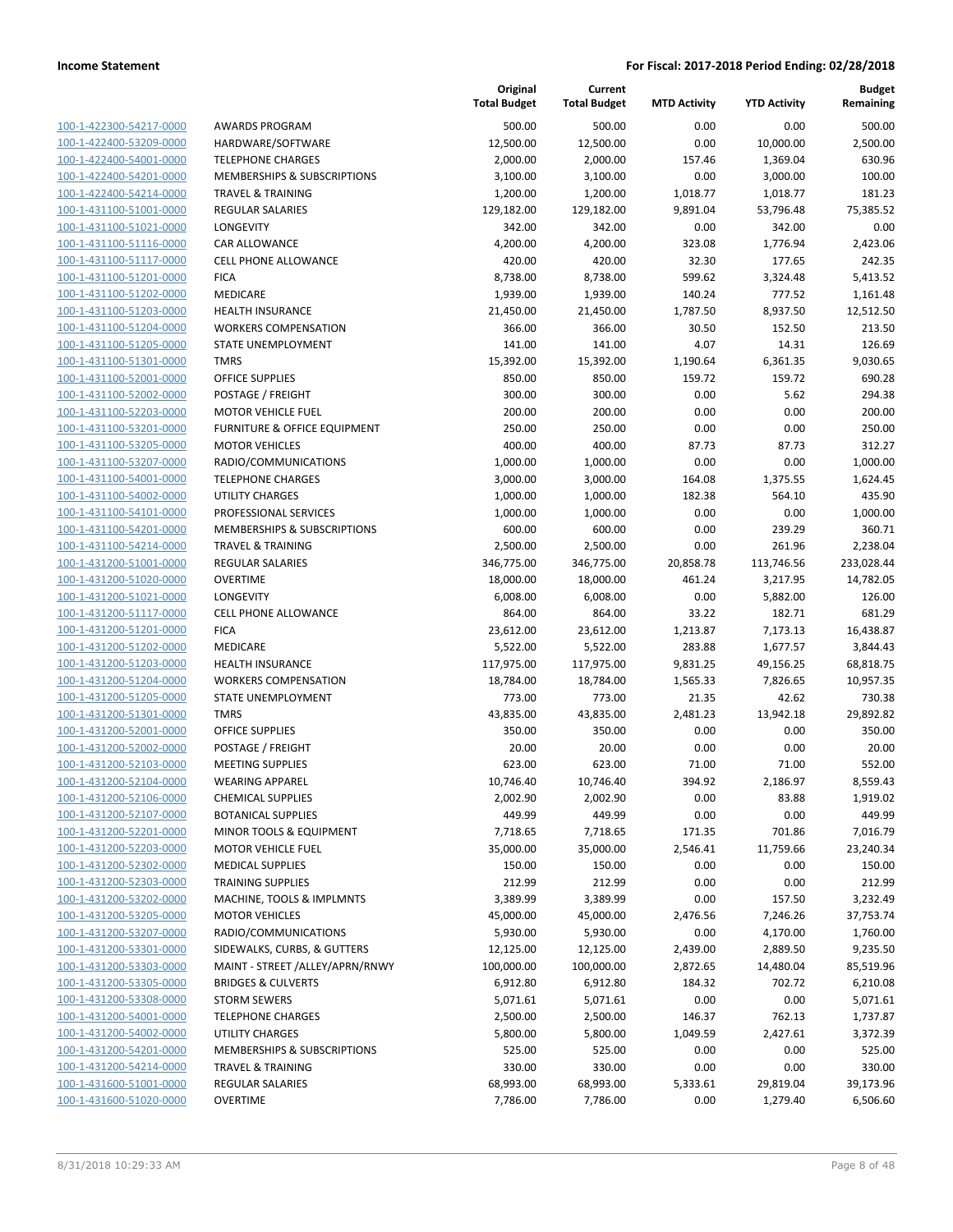100-1-431600-51021-0000 100-1-431600-51101-0000 100-1-431600-51201-0000 100-1-431600-51202-0000 100-1-431600-51203-0000 100-1-431600-51204-0000 100-1-431600-51205-0000 100-1-431600-51301-0000 100-1-431600-52001-0000 100-1-431600-52104-0000 100-1-431600-52106-0000 100-1-431600-52201-0000 100-1-431600-52203-0000 100-1-431600-53202-0000 100-1-431600-53205-0000 100-1-431600-53207-0000 100-1-431600-53303-0000 100-1-431600-54001-0000 100-1-431600-54002-0000 100-1-431600-54214-0000 100-1-431700-51001-0000 100-1-431700-51020-0000 100-1-431700-51021-0000 100-1-431700-51117-0000 100-1-431700-51201-0000 100-1-431700-51202-0000 100-1-431700-51203-0000 100-1-431700-51204-0000 100-1-431700-51205-0000 100-1-431700-51301-0000 100-1-431700-52001-0000 100-1-431700-52002-0000 POSTAGE / FREIGHT 100.00 100.00 0.00 0.00 100.00 100-1-431700-52104-0000 100-1-431700-52201-0000 100-1-431700-52203-0000 100-1-431700-52303-0000 100-1-431700-53201-0000 100-1-431700-53205-0000 100-1-431700-53207-0000 100-1-431700-54001-0000 100-1-431700-54002-0000 100-1-431700-54201-0000 100-1-431700-54212-0000 100-1-431700-54214-0000 100-1-431700-54410-0000 100-1-441100-51001-0000 100-1-441100-51020-0000 100-1-441100-51021-0000 100-1-441100-51102-0000 100-1-441100-51201-0000 100-1-441100-51202-0000 100-1-441100-51203-0000 100-1-441100-51204-0000 100-1-441100-51205-0000 100-1-441100-51301-0000 100-1-441100-52001-0000 100-1-441100-52002-0000 100-1-441100-52005-0000 100-1-441100-54001-0000

|                                 | Original<br><b>Total Budget</b> | Current<br><b>Total Budget</b> | <b>MTD Activity</b> | <b>YTD Activity</b> | <b>Budget</b><br>Remaining |
|---------------------------------|---------------------------------|--------------------------------|---------------------|---------------------|----------------------------|
| <b>LONGEVITY</b>                |                                 | 2,604.00                       | 0.00                |                     | 0.00                       |
| <b>CERTIFICATION PAY</b>        | 2,604.00<br>600.00              | 600.00                         | 46.16               | 2,604.00<br>253.88  | 346.12                     |
| <b>FICA</b>                     | 4,933.00                        | 4,933.00                       | 317.92              | 2,047.22            | 2,885.78                   |
| <b>MEDICARE</b>                 | 1,154.00                        | 1,154.00                       | 74.35               | 478.80              | 675.20                     |
| <b>HEALTH INSURANCE</b>         | 21,450.00                       | 21,450.00                      | 1,787.50            | 8,937.50            | 12,512.50                  |
| <b>WORKERS COMPENSATION</b>     | 5,099.00                        | 5,099.00                       | 424.92              | 2,124.60            | 2,974.40                   |
| STATE UNEMPLOYMENT              | 141.00                          | 141.00                         | 5.38                | 10.84               | 130.16                     |
| <b>TMRS</b>                     | 9,158.00                        | 9,158.00                       | 625.13              | 3,844.01            | 5,313.99                   |
| <b>OFFICE SUPPLIES</b>          | 240.40                          | 240.40                         | 0.00                | 0.00                | 240.40                     |
| <b>WEARING APPAREL</b>          | 2,625.28                        | 2,625.28                       | 102.00              | 681.29              | 1,943.99                   |
| <b>CHEMICAL SUPPLIES</b>        | 326.66                          | 326.66                         | 0.00                | 0.00                | 326.66                     |
| MINOR TOOLS & EQUIPMENT         | 3,254.84                        | 3,254.84                       | 231.65              | 371.63              | 2,883.21                   |
| <b>MOTOR VEHICLE FUEL</b>       | 4,000.00                        | 4,000.00                       | 308.37              | 1,380.18            | 2,619.82                   |
| MACHINE, TOOLS & IMPLMNTS       | 1,148.96                        | 1,148.96                       | 0.00                | 0.00                | 1,148.96                   |
| <b>MOTOR VEHICLES</b>           | 3,500.00                        | 3,500.00                       | 271.40              | 871.14              | 2,628.86                   |
| RADIO/COMMUNICATIONS            | 1,400.00                        | 1,400.00                       | 0.00                | 0.00                | 1,400.00                   |
| MAINT - STREET /ALLEY/APRN/RNWY | 34,747.95                       | 34,747.95                      | 0.00                | 3,276.50            | 31,471.45                  |
| <b>TELEPHONE CHARGES</b>        | 1,500.00                        | 1,500.00                       | 70.37               | 348.63              | 1,151.37                   |
| <b>UTILITY CHARGES</b>          | 330,000.00                      | 330,000.00                     | 25,228.39           | 128,157.34          | 201,842.66                 |
| <b>TRAVEL &amp; TRAINING</b>    | 395.00                          | 395.00                         | 0.00                | 0.00                | 395.00                     |
| <b>REGULAR SALARIES</b>         | 106,361.00                      | 106,361.00                     | 8,181.61            | 44,868.82           | 61,492.18                  |
| <b>OVERTIME</b>                 | 329.00                          | 329.00                         | 0.00                | 0.00                | 329.00                     |
| <b>LONGEVITY</b>                | 1,722.00                        | 1,722.00                       | 0.00                | 1,722.00            | 0.00                       |
| <b>CELL PHONE ALLOWANCE</b>     | 864.00                          | 864.00                         | 32.30               | 177.65              | 686.35                     |
| <b>FICA</b>                     | 6,736.00                        | 6,736.00                       | 462.88              | 2,665.61            | 4,070.39                   |
| MEDICARE                        | 1,575.00                        | 1,575.00                       | 108.26              | 623.44              | 951.56                     |
| <b>HEALTH INSURANCE</b>         | 21,450.00                       | 21,450.00                      | 1,787.50            | 8,937.50            | 12,512.50                  |
| <b>WORKERS COMPENSATION</b>     | 674.00                          | 674.00                         | 56.17               | 280.85              | 393.15                     |
| STATE UNEMPLOYMENT              | 141.00                          | 141.00                         | 7.97                | 16.19               | 124.81                     |
| <b>TMRS</b>                     | 12,506.00                       | 12,506.00                      | 954.44              | 5,245.10            | 7,260.90                   |
| <b>OFFICE SUPPLIES</b>          | 2,400.00                        | 2,400.00                       | 0.00                | $-25.42$            | 2,425.42                   |
| POSTAGE / FREIGHT               | 100.00                          | 100.00                         | 0.00                | 0.00                | 100.00                     |
| <b>WEARING APPAREL</b>          | 850.00                          | 850.00                         | 0.00                | 209.98              | 640.02                     |
| MINOR TOOLS & EQUIPMENT         | 500.00                          | 500.00                         | 0.00                | 280.96              | 219.04                     |
| <b>MOTOR VEHICLE FUEL</b>       | 3,200.00                        | 3,200.00                       | 250.48              | 1,139.39            | 2,060.61                   |
| <b>TRAINING SUPPLIES</b>        | 150.00                          | 150.00                         | 0.00                | 0.00                | 150.00                     |
| FURNITURE & OFFICE EQUIPMENT    | 800.00                          | 800.00                         | 0.00                | 0.00                | 800.00                     |
| <b>MOTOR VEHICLES</b>           | 1,100.00                        | 1,100.00                       | 62.60               | 543.06              | 556.94                     |
| RADIO/COMMUNICATIONS            | 200.00                          | 200.00                         | 0.00                | 0.00                | 200.00                     |
| <b>TELEPHONE CHARGES</b>        | 1,400.00                        | 1,400.00                       | 103.05              | 512.93              | 887.07                     |
| <b>UTILITY CHARGES</b>          | 1,000.00                        | 1,000.00                       | 182.37              | 564.09              | 435.91                     |
| MEMBERSHIPS & SUBSCRIPTIONS     | 600.00                          | 600.00                         | 0.00                | 0.00                | 600.00                     |
| PRINTING                        | 200.00                          | 200.00                         | 0.00                | 24.00               | 176.00                     |
| <b>TRAVEL &amp; TRAINING</b>    | 700.00                          | 700.00                         | 39.95               | 385.95              | 314.05                     |
| PERMITS/FEES                    | 200.00                          | 200.00                         | 0.00                | 0.00                | 200.00                     |
| <b>REGULAR SALARIES</b>         | 60,912.00                       | 60,912.00                      | 4,684.96            | 26,006.65           | 34,905.35                  |
| <b>OVERTIME</b>                 | 1,031.00                        | 1,031.00                       | 0.00                | 99.68               | 931.32                     |
| <b>LONGEVITY</b>                | 618.00                          | 618.00                         | 0.00                | 618.00              | 0.00                       |
| <b>BILINGUAL PAY</b>            | 1,200.00                        | 1,200.00                       | 92.32               | 507.76              | 692.24                     |
| <b>FICA</b>                     | 3,953.00                        | 3,953.00                       | 261.94              | 1,558.20            | 2,394.80                   |
| MEDICARE                        | 925.00                          | 925.00                         | 61.26               | 364.40              | 560.60                     |
| <b>HEALTH INSURANCE</b>         | 21,450.00                       | 21,450.00                      | 1,787.50            | 8,937.50            | 12,512.50                  |
| <b>WORKERS COMPENSATION</b>     | 174.00                          | 174.00                         | 14.50               | 72.50               | 101.50                     |
| STATE UNEMPLOYMENT              | 141.00                          | 141.00                         | 4.78                | 9.56                | 131.44                     |
| <b>TMRS</b>                     | 7,339.00                        | 7,339.00                       | 555.12              | 3,086.59            | 4,252.41                   |
| <b>OFFICE SUPPLIES</b>          | 3,000.00                        | 3,000.00                       | 16.23               | 209.02              | 2,790.98                   |
| POSTAGE / FREIGHT               | 800.00                          | 800.00                         | 0.00                | 110.41              | 689.59                     |
| PRINTED MATERIALS               | 285.00                          | 285.00                         | 124.16              | 124.16              | 160.84<br>1,487.74         |
| <b>TELEPHONE CHARGES</b>        | 2,500.00                        | 2,500.00                       | 265.70              | 1,012.26            |                            |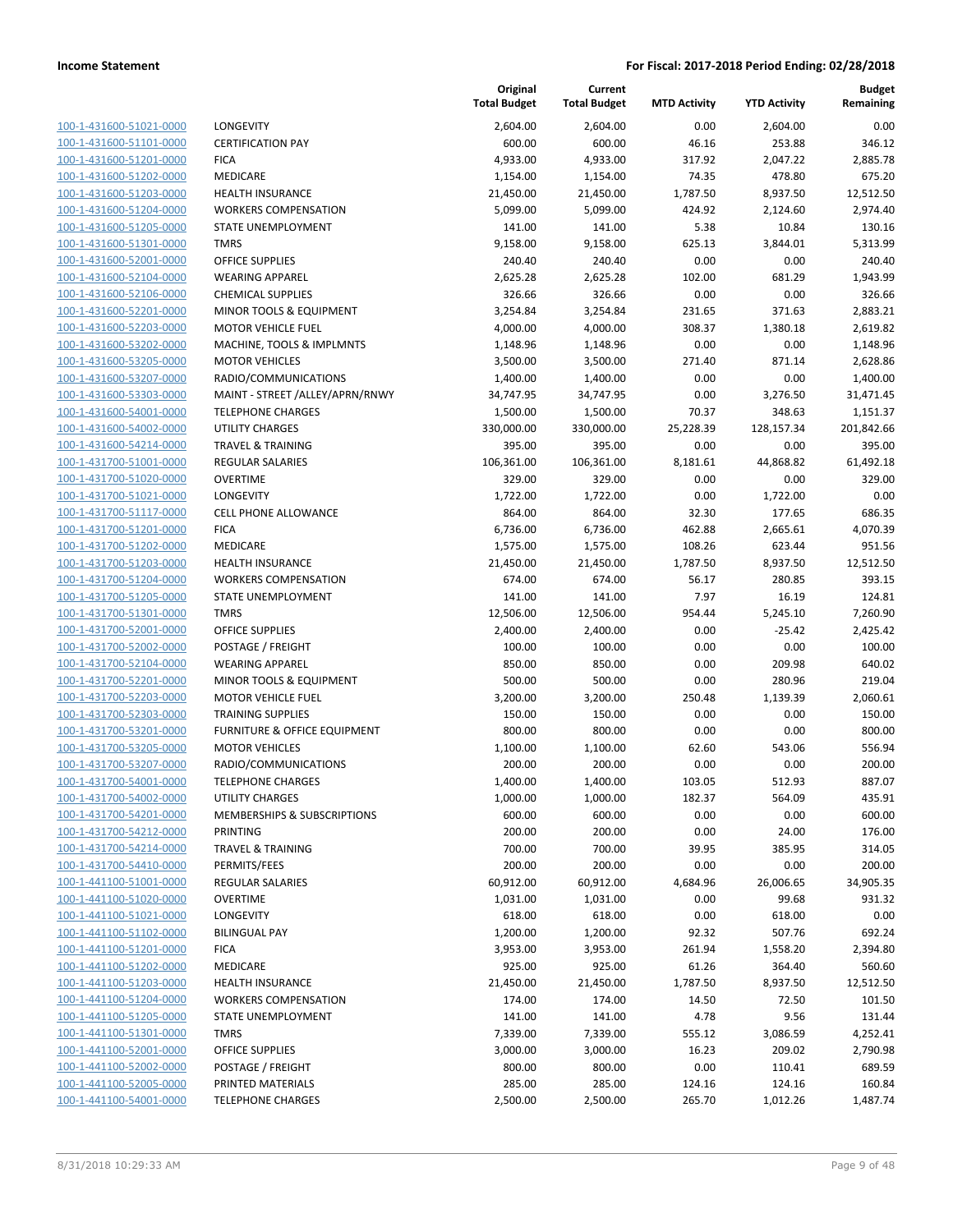| 100-1-441100-54002-0000                      |
|----------------------------------------------|
| 100-1-441200-51001-0000                      |
| 100-1-441200-51021-0000                      |
| <u>100-1-441200-51201-0000</u>               |
| 100-1-441200-51202-0000                      |
| -441200-51203-0000<br>$100 - 1$              |
| 100-1-441200-51204-0000                      |
| 100-1-441200-51205-0000                      |
| <u>100-1-441200-51301-0000</u>               |
| 100-1-441200-52102-0000                      |
|                                              |
| -441200-52104-0000<br>$100-$<br>$\mathbf{1}$ |
| 100-1-441200-54201-0000                      |
| 100-1-441200-54214-0000                      |
| <u>100-1-441300-51001-0000</u>               |
| 100-1-441300-51020-0000                      |
| $-441300 - 51021$<br>$100 - 1$<br>-0000      |
| 100-1-441300-51101-0000                      |
| 100-1-441300-51117-0000                      |
|                                              |
| <u>100-1-441300-51201-0000</u>               |
| 100-1-441300-51202-0000                      |
| -441300-51203-0000<br>$100-$<br>1            |
| 100-1-441300-51204-0000                      |
| 100-1-441300-51205-0000                      |
| <u>100-1-441300-51301-0000</u>               |
| 100-1-441300-52002-0000                      |
| -441300-52005-0000<br>$100 - 1$              |
| 100-1-441300-52102-0000                      |
| 100-1-441300-52104-0000                      |
|                                              |
| <u>100-1-441300-52201-0000</u>               |
| 100-1-441300-52203-0000                      |
| -441300-53205-0000<br>100-<br>1              |
| 100-1-441300-54001-0000                      |
| 100-1-441300-54002-0000                      |
| <u>100-1-441300-54201-0000</u>               |
| 100-1-441300-54214-0000                      |
| 100-1-441300-54410-0000                      |
| 100-1-443200-51001-0000                      |
| 100-1-443200-51020-0000                      |
| 100-1-443200-51021-0000                      |
|                                              |
| 100-1-443200-51117-0000                      |
| -443200-51201-0000<br>$100 - 1$              |
| 100-1-443200-51202-0000                      |
| 100-1-443200-51203-0000                      |
| <u>100-1-443200-51204-0000</u>               |
| 100-1-443200-51205-0000                      |
| 100-1-443200-51301-0000                      |
| 100-1-443200-52001-0000                      |
| 100-1-443200-52002-0000                      |
|                                              |
| <u>100-1-443200-52101-0000</u>               |
| 100-1-443200-52104-0000                      |
| 100-1-443200-52106-0000                      |
| 100-1-443200-52108-0000                      |
| 100-1-443200-52201-0000                      |
| <u>100-1-443200-52203-0000</u>               |
| <u>100-1-443200-53202-0000</u>               |
| <u>100-1-443200-53205-0000</u>               |
| 100-1-443200-53207-0000                      |
| 100-1-443200-54001-0000                      |
|                                              |
| <u>100-1-443200-54002-0000</u>               |

|                                                    |                                          | Original<br><b>Total Budget</b> | Current<br><b>Total Budget</b> | <b>MTD Activity</b> | <b>YTD Activity</b> | <b>Budget</b><br>Remaining |
|----------------------------------------------------|------------------------------------------|---------------------------------|--------------------------------|---------------------|---------------------|----------------------------|
| 100-1-441100-54002-0000                            | <b>UTILITY CHARGES</b>                   | 1,000.00                        | 1,000.00                       | 182.37              | 564.07              | 435.93                     |
| 100-1-441200-51001-0000                            | <b>REGULAR SALARIES</b>                  | 42,770.00                       | 42,770.00                      | 3,290.57            | 17,844.41           | 24,925.59                  |
| 100-1-441200-51021-0000                            | LONGEVITY                                | 222.00                          | 222.00                         | 0.00                | 222.00              | 0.00                       |
| 100-1-441200-51201-0000                            | <b>FICA</b>                              | 2,767.00                        | 2,767.00                       | 178.08              | 1,000.86            | 1,766.14                   |
| 100-1-441200-51202-0000                            | <b>MEDICARE</b>                          | 647.00                          | 647.00                         | 41.64               | 234.03              | 412.97                     |
| 100-1-441200-51203-0000                            | <b>HEALTH INSURANCE</b>                  | 10,725.00                       | 10,725.00                      | 893.75              | 4,468.75            | 6,256.25                   |
| 100-1-441200-51204-0000                            | <b>WORKERS COMPENSATION</b>              | 277.00                          | 277.00                         | 23.08               | 115.40              | 161.60                     |
| 100-1-441200-51205-0000                            | STATE UNEMPLOYMENT                       | 70.00                           | 70.00                          | 3.30                | 6.60                | 63.40                      |
| 100-1-441200-51301-0000                            | <b>TMRS</b>                              | 5,136.00                        | 5,136.00                       | 382.36              | 2,048.77            | 3,087.23                   |
| 100-1-441200-52102-0000                            | <b>BOOKS / REF SUPPLIES</b>              | 500.00                          | 500.00                         | 0.00                | 0.00                | 500.00                     |
| 100-1-441200-52104-0000                            | <b>WEARING APPAREL</b>                   | 500.04                          | 500.04                         | 0.00                | 0.00                | 500.04                     |
| 100-1-441200-54201-0000                            | <b>MEMBERSHIPS &amp; SUBSCRIPTIONS</b>   | 250.00                          | 250.00                         | 0.00                | 0.00                | 250.00                     |
| 100-1-441200-54214-0000                            | <b>TRAVEL &amp; TRAINING</b>             | 250.00                          | 250.00                         | 0.00                | 140.00              | 110.00                     |
| 100-1-441300-51001-0000                            | <b>REGULAR SALARIES</b>                  | 252,387.00                      | 252,387.00                     | 19,416.48           | 105,354.09          | 147,032.91                 |
| 100-1-441300-51020-0000                            | <b>OVERTIME</b>                          | 0.00                            | 0.00                           | 0.00                | 60.93               | $-60.93$                   |
| 100-1-441300-51021-0000                            | LONGEVITY                                | 2,256.00                        | 2,256.00                       | 0.00                | 2,256.00            | 0.00                       |
| 100-1-441300-51101-0000                            | <b>CERTIFICATION PAY</b>                 | 1,800.00                        | 1,800.00                       | 138.46              | 761.53              | 1,038.47                   |
| 100-1-441300-51117-0000                            | CELL PHONE ALLOWANCE                     | 1,824.00                        | 1,824.00                       | 98.74               | 543.07              | 1,280.93                   |
| 100-1-441300-51201-0000                            | <b>FICA</b>                              | 15,994.00                       | 15,994.00                      | 1,177.82            | 6,604.01            | 9,389.99                   |
| 100-1-441300-51202-0000                            | MEDICARE                                 | 3,740.00                        | 3,740.00                       | 275.46              | 1,544.49            | 2,195.51                   |
| 100-1-441300-51203-0000                            | <b>HEALTH INSURANCE</b>                  | 53,625.00                       | 53,625.00                      | 4,468.75            | 22,343.75           | 31,281.25                  |
| 100-1-441300-51204-0000                            | <b>WORKERS COMPENSATION</b>              | 1,651.00                        | 1,651.00                       | 137.57              | 687.85              | 963.15                     |
| 100-1-441300-51205-0000                            | STATE UNEMPLOYMENT                       | 352.00                          | 352.00                         | 16.11               | 35.77               | 316.23                     |
| 100-1-441300-51301-0000                            | <b>TMRS</b>                              | 29,691.00                       | 29,691.00                      | 2,283.76            | 12,356.55           | 17,334.45                  |
| 100-1-441300-52002-0000                            | POSTAGE / FREIGHT                        | 6,000.00                        | 6,000.00                       | 0.00                | 489.00              | 5,511.00                   |
| 100-1-441300-52005-0000                            | PRINTED MATERIALS                        | 500.00                          | 500.00                         | 0.00                | 292.05              | 207.95                     |
| 100-1-441300-52102-0000                            | <b>BOOKS / REF SUPPLIES</b>              | 1,500.00                        | 1,500.00                       | 0.00                | 68.50               | 1,431.50                   |
| 100-1-441300-52104-0000                            | <b>WEARING APPAREL</b>                   | 2,400.00                        | 2,400.00                       | 0.00                | 0.00                | 2,400.00                   |
| 100-1-441300-52201-0000                            | MINOR TOOLS & EQUIPMENT                  | 500.00                          | 500.00                         | 0.00                | 0.00                | 500.00                     |
| 100-1-441300-52203-0000                            | <b>MOTOR VEHICLE FUEL</b>                | 4,500.00                        | 4,500.00                       | 329.49              | 1,546.51            | 2,953.49                   |
| 100-1-441300-53205-0000                            | <b>MOTOR VEHICLES</b>                    | 2,500.00                        | 2,500.00                       | 17.52               | 115.80              | 2,384.20                   |
| 100-1-441300-54001-0000                            | <b>TELEPHONE CHARGES</b>                 | 7,200.00                        | 7,200.00                       | 319.57              | 1,651.83            | 5,548.17                   |
| 100-1-441300-54002-0000                            | <b>UTILITY CHARGES</b>                   | 1,000.00                        | 1,000.00                       | 182.37              | 564.07              | 435.93                     |
| 100-1-441300-54201-0000                            | MEMBERSHIPS & SUBSCRIPTIONS              | 750.00                          | 750.00                         | 45.00               | 155.00              | 595.00                     |
| 100-1-441300-54214-0000                            | <b>TRAVEL &amp; TRAINING</b>             | 4,000.00                        | 4,000.00                       | 450.00              | 1,197.00            | 2,803.00                   |
| 100-1-441300-54410-0000                            | PERMITS/FEES                             | 15,000.00                       | 15,000.00                      | 1,103.00            | 1,758.00            | 13,242.00                  |
| 100-1-443200-51001-0000                            | <b>REGULAR SALARIES</b>                  | 152,236.00                      | 152,236.00                     | 12,413.64           | 66,803.74           | 85,432.26                  |
| 100-1-443200-51020-0000<br>100-1-443200-51021-0000 | OVERTIME                                 | 6,120.00                        | 6,120.00                       | 431.44              | 3,735.99            | 2,384.01                   |
| 100-1-443200-51117-0000                            | <b>LONGEVITY</b><br>CELL PHONE ALLOWANCE | 6,240.00                        | 6,240.00                       | 0.00<br>33.22       | 6,198.00            | 42.00<br>249.29            |
| 100-1-443200-51201-0000                            | <b>FICA</b>                              | 432.00                          | 432.00                         | 676.14              | 182.71<br>4,258.83  | 5,913.17                   |
| 100-1-443200-51202-0000                            | MEDICARE                                 | 10,172.00<br>2,379.00           | 10,172.00<br>2,379.00          |                     | 996.01              | 1,382.99                   |
| 100-1-443200-51203-0000                            | <b>HEALTH INSURANCE</b>                  | 42,900.00                       | 42,900.00                      | 158.13<br>3,575.00  | 17,875.00           | 25,025.00                  |
| 100-1-443200-51204-0000                            | <b>WORKERS COMPENSATION</b>              | 5,666.00                        | 5,666.00                       | 472.17              | 2,360.85            | 3,305.15                   |
| 100-1-443200-51205-0000                            | <b>STATE UNEMPLOYMENT</b>                | 352.00                          | 352.00                         | 12.87               | 27.50               | 324.50                     |
| 100-1-443200-51301-0000                            | <b>TMRS</b>                              | 18,883.00                       | 18,883.00                      | 1,403.24            | 8,357.52            | 10,525.48                  |
| 100-1-443200-52001-0000                            | <b>OFFICE SUPPLIES</b>                   | 1,120.00                        | 1,120.00                       | 269.48              | 364.40              | 755.60                     |
| 100-1-443200-52002-0000                            | POSTAGE / FREIGHT                        | 40.00                           | 40.00                          | 0.00                | 0.00                | 40.00                      |
| 100-1-443200-52101-0000                            | <b>JANITORIAL SUPPLIES</b>               | 2,000.00                        | 2,000.00                       | 88.70               | 515.61              | 1,484.39                   |
| 100-1-443200-52104-0000                            | <b>WEARING APPAREL</b>                   | 1,800.00                        | 1,800.00                       | 0.00                | 139.99              | 1,660.01                   |
| 100-1-443200-52106-0000                            | <b>CHEMICAL SUPPLIES</b>                 | 18,000.00                       | 18,000.00                      | 886.13              | 9,477.45            | 8,522.55                   |
| 100-1-443200-52108-0000                            | <b>MENAGERIE SUPPLIES</b>                | 7,500.00                        | 7,500.00                       | 936.15              | 2,747.06            | 4,752.94                   |
| 100-1-443200-52201-0000                            | MINOR TOOLS & EQUIPMENT                  | 1,000.00                        | 1,000.00                       | 0.00                | 54.79               | 945.21                     |
| 100-1-443200-52203-0000                            | <b>MOTOR VEHICLE FUEL</b>                | 6,500.00                        | 6,500.00                       | 521.36              | 1,857.83            | 4,642.17                   |
| 100-1-443200-53202-0000                            | MACHINE, TOOLS & IMPLMNTS                | 1,500.00                        | 1,500.00                       | 0.00                | 0.00                | 1,500.00                   |
| 100-1-443200-53205-0000                            | <b>MOTOR VEHICLES</b>                    | 2,500.00                        | 2,500.00                       | 153.22              | 225.22              | 2,274.78                   |
| 100-1-443200-53207-0000                            | RADIO/COMMUNICATIONS                     | 300.00                          | 300.00                         | 0.00                | 0.00                | 300.00                     |
| 100-1-443200-54001-0000                            | <b>TELEPHONE CHARGES</b>                 | 2,400.00                        | 2,400.00                       | 150.38              | 781.36              | 1,618.64                   |
| 100-1-443200-54002-0000                            | <b>UTILITY CHARGES</b>                   | 33,000.00                       | 33,000.00                      | 2,343.06            | 13,025.14           | 19,974.86                  |
|                                                    |                                          |                                 |                                |                     |                     |                            |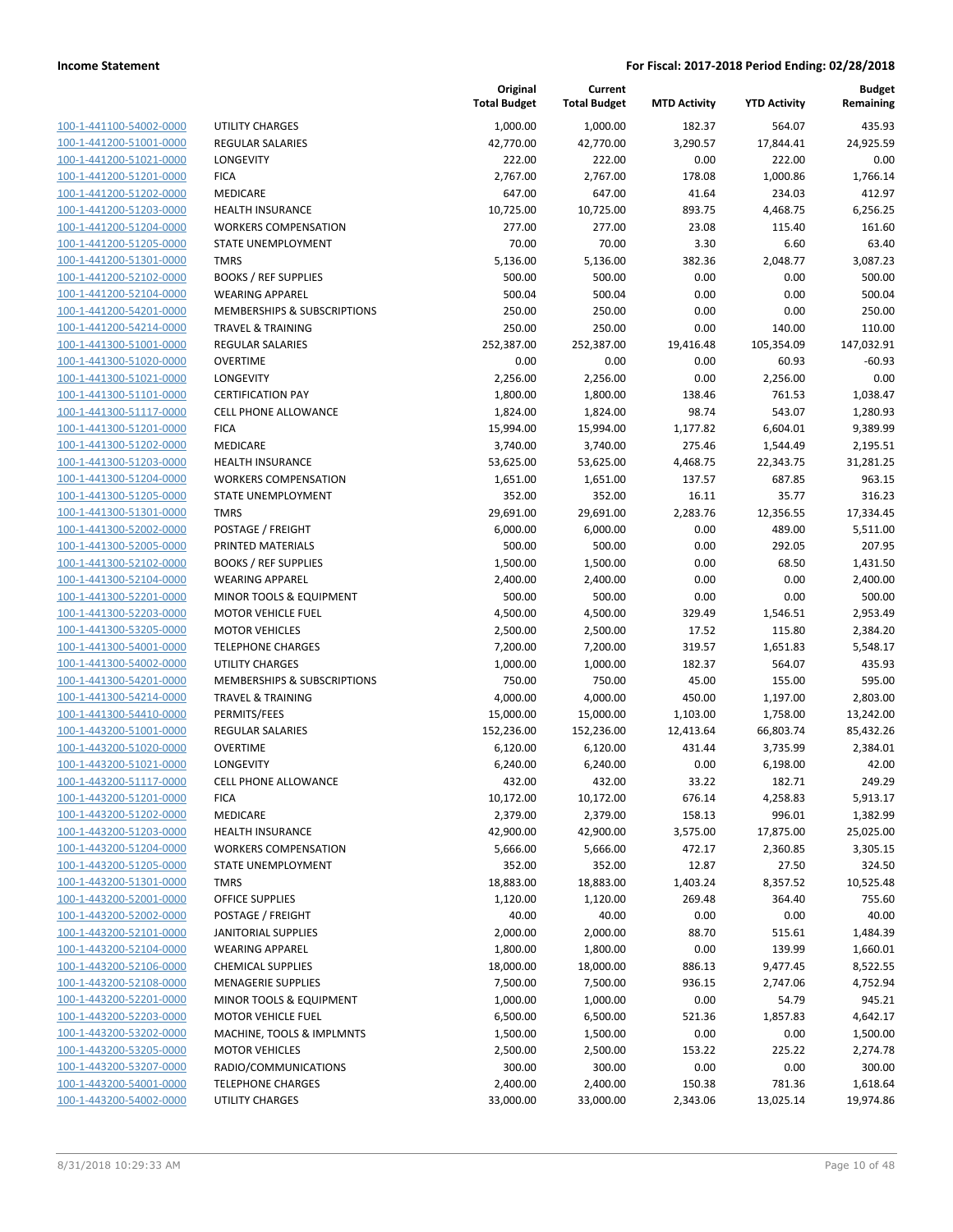| 100-1-443200-54107-0000        |
|--------------------------------|
| 100-1-443200-54108-0000        |
| 100-1-443200-54214-0000        |
| 100-1-451100-51001-0000        |
| <u>100-1-451100-51020-0000</u> |
| 100-1-451100-51021-0000        |
| 100-1-451100-51101-0000        |
| 100-1-451100-51102-0000        |
| 100-1-451100-51116-0000        |
| <u>100-1-451100-51117-0000</u> |
| 100-1-451100-51201-0000        |
| 100-1-451100-51202-0000        |
| 100-1-451100-51203-0000        |
| 100-1-451100-51204-0000        |
| <u>100-1-451100-51205-0000</u> |
| 100-1-451100-51301-0000        |
| 100-1-451100-52001-0000        |
| 100-1-451100-52002-0000        |
| 100-1-451100-52101-0000        |
| 100-1-451100-52104-0000        |
| 100-1-451100-52106-0000        |
| 100-1-451100-52107-0000        |
| 100-1-451100-52201-0000        |
| 100-1-451100-52203-0000        |
| 100-1-451100-52401-0000        |
| 100-1-451100-53201-0000        |
|                                |
| 100-1-451100-53202-0000        |
| 100-1-451100-53205-0000        |
| 100-1-451100-53207-0000        |
| 100-1-451100-53402-0000        |
| 100-1-451100-53707-0000        |
| 100-1-451100-53708-0000        |
| 100-1-451100-53709-0000        |
| 100-1-451100-53710-0000        |
| <u>100-1-451100-54001-0000</u> |
| 100-1-451100-54002-0000        |
| 100-1-451100-54201-0000        |
| 100-1-451100-54211-0000        |
| 100-1-451100-54214-0000        |
| 100-1-451100-54301-0000        |
| 100-1-451100-54409-0000        |
| <u>100-1-451100-55203-0000</u> |
| 100-1-451100-55206-0000        |
| <u>100-1-455100-51001-0000</u> |
| <u>100-1-455100-51020-0000</u> |
| 100-1-455100-51021-0000        |
| 100-1-455100-51116-0000        |
| 100-1-455100-51117-0000        |
| <u>100-1-455100-51201-0000</u> |
| <u>100-1-455100-51202-0000</u> |
| 100-1-455100-51203-0000        |
| 100-1-455100-51204-0000        |
| 100-1-455100-51205-0000        |
| <u>100-1-455100-51301-0000</u> |
| <u>100-1-455100-52001-0000</u> |
| <u>100-1-455100-52002-0000</u> |
| <u>100-1-455100-52004-0000</u> |
| 100-1-455100-52005-0000        |
| 100-1-455100-52115-0000        |
|                                |

| <b>MEDICAL</b>                             |
|--------------------------------------------|
| <b>VETERINARY SERVICES</b>                 |
| <b>TRAVEL &amp; TRAINING</b>               |
| <b>REGULAR SALARIES</b>                    |
| <b>OVERTIME</b>                            |
| <b>LONGEVITY</b>                           |
| <b>CERTIFICATION PAY</b>                   |
| <b>BILINGUAL PAY</b>                       |
| CAR ALLOWANCE                              |
| <b>CELL PHONE ALLOWANCE</b>                |
| <b>FICA</b>                                |
| <b>MEDICARE</b>                            |
| <b>HEALTH INSURANCE</b>                    |
| <b>WORKERS COMPENSATION</b>                |
| STATE UNEMPLOYMENT                         |
| <b>TMRS</b><br>OFFICE SUPPLIES             |
| <b>POSTAGE / FREIGHT</b>                   |
| <b>JANITORIAL SUPPLIES</b>                 |
| <b>WEARING APPAREL</b>                     |
| <b>CHEMICAL SUPPLIES</b>                   |
| <b>BOTANICAL SUPPLIES</b>                  |
| <b>MINOR TOOLS &amp; EQUIPMENT</b>         |
| <b>MOTOR VEHICLE FUEL</b>                  |
| RECREATIONAL SUPPLIES                      |
| <b>FURNITURE &amp; OFFICE EQUIPMENT</b>    |
| MACHINE, TOOLS & IMPLMNTS                  |
| <b>MOTOR VEHICLES</b>                      |
| RADIO/COMMUNICATIONS                       |
| <b>BUILDING MAINTENANCE</b>                |
| <b>MAINT - GROUNDS</b>                     |
| <b>ATHLETIC FIELDS</b>                     |
| <b>SWIMMING POOL</b>                       |
| <b>PARK IMPROVEMENTS</b>                   |
| <b>TELEPHONE CHARGES</b>                   |
| UTILITY CHARGES                            |
| <b>MEMBERSHIPS &amp; SUBSCRIPTIONS</b>     |
| <b>ADVERTISING</b>                         |
| <b>TRAVEL &amp; TRAINING</b>               |
| <b>SPECIAL EVENTS</b>                      |
| <b>CEMETERY MAINTENANCE</b>                |
| <b>FURNITURE/OFFICE EQUIP</b>              |
| MACHINE, TOOLS, & IMPLMNT                  |
| <b>REGULAR SALARIES</b>                    |
| <b>OVERTIME</b>                            |
| <b>LONGEVITY</b>                           |
| <b>CAR ALLOWANCE</b>                       |
| <b>CELL PHONE ALLOWANCE</b><br><b>FICA</b> |
| <b>MEDICARE</b>                            |
| <b>HEALTH INSURANCE</b>                    |
| <b>WORKERS COMPENSATION</b>                |
| STATE UNEMPLOYMENT                         |
| <b>TMRS</b>                                |
| <b>OFFICE SUPPLIES</b>                     |
| POSTAGE / FREIGHT                          |
| <b>COMPUTER SUPPLIES</b>                   |
| PRINTED MATERIALS                          |
| <b>CATALOGING SUPPLIES</b>                 |

|                                                    |                                               | Original<br><b>Total Budget</b> | Current<br><b>Total Budget</b> | <b>MTD Activity</b> | <b>YTD Activity</b> | <b>Budget</b><br>Remaining |
|----------------------------------------------------|-----------------------------------------------|---------------------------------|--------------------------------|---------------------|---------------------|----------------------------|
| 100-1-443200-54107-0000                            | MEDICAL                                       | 2,500.00                        | 2,500.00                       | 56.45               | 573.55              | 1,926.45                   |
| 100-1-443200-54108-0000                            | <b>VETERINARY SERVICES</b>                    | 1,000.00                        | 1,000.00                       | $-432.00$           | $-2,517.00$         | 3,517.00                   |
| 100-1-443200-54214-0000                            | <b>TRAVEL &amp; TRAINING</b>                  | 600.00                          | 600.00                         | 0.00                | 198.00              | 402.00                     |
| 100-1-451100-51001-0000                            | <b>REGULAR SALARIES</b>                       | 483,189.00                      | 483,189.00                     | 35,008.63           | 190,638.90          | 292,550.10                 |
| 100-1-451100-51020-0000                            | <b>OVERTIME</b>                               | 15,011.00                       | 15,011.00                      | 241.41              | 2,653.44            | 12,357.56                  |
| 100-1-451100-51021-0000                            | LONGEVITY                                     | 6,502.00                        | 6,502.00                       | 0.00                | 5,392.00            | 1,110.00                   |
| 100-1-451100-51101-0000                            | <b>CERTIFICATION PAY</b>                      | 3,600.00                        | 3,600.00                       | 184.62              | 1,015.41            | 2,584.59                   |
| 100-1-451100-51102-0000                            | <b>BILINGUAL PAY</b>                          | 600.00                          | 600.00                         | 0.00                | 0.00                | 600.00                     |
| 100-1-451100-51116-0000                            | <b>CAR ALLOWANCE</b>                          | 2,400.00                        | 2,400.00                       | 184.62              | 1,015.41            | 1,384.59                   |
| 100-1-451100-51117-0000                            | <b>CELL PHONE ALLOWANCE</b>                   | 1,632.00                        | 2,832.00                       | 217.86              | 1,059.75            | 1,772.25                   |
| 100-1-451100-51201-0000                            | <b>FICA</b>                                   | 31,885.00                       | 31,885.00                      | 2,105.14            | 12,135.52           | 19,749.48                  |
| 100-1-451100-51202-0000                            | MEDICARE                                      | 7,457.00                        | 7,457.00                       | 492.34              | 2,838.16            | 4,618.84                   |
| 100-1-451100-51203-0000                            | <b>HEALTH INSURANCE</b>                       | 123,338.00                      | 123,338.00                     | 10,278.17           | 51,390.85           | 71,947.15                  |
| 100-1-451100-51204-0000                            | <b>WORKERS COMPENSATION</b>                   | 12,019.00                       | 12,019.00                      | 1,001.58            | 5,007.90            | 7,011.10                   |
| 100-1-451100-51205-0000                            | STATE UNEMPLOYMENT                            | 1,359.00                        | 1,359.00                       | 32.95               | 87.98               | 1,271.02                   |
| 100-1-451100-51301-0000                            | <b>TMRS</b>                                   | 53,157.00                       | 53,157.00                      | 4,164.29            | 22,935.61           | 30,221.39                  |
| 100-1-451100-52001-0000                            | OFFICE SUPPLIES                               | 500.00                          | 500.00                         | 0.00                | 169.72              | 330.28                     |
| 100-1-451100-52002-0000                            | POSTAGE / FREIGHT                             | 1,000.00                        | 1,000.00                       | 0.00                | 0.67                | 999.33                     |
| 100-1-451100-52101-0000                            | <b>JANITORIAL SUPPLIES</b>                    | 7,060.00                        | 7,060.00                       | 409.27              | 1,083.22            | 5,976.78                   |
| 100-1-451100-52104-0000                            | <b>WEARING APPAREL</b>                        | 10,600.00                       | 10,600.00                      | 850.85              | 4,050.66            | 6,549.34                   |
| 100-1-451100-52106-0000                            | <b>CHEMICAL SUPPLIES</b>                      | 9,700.00                        | 6,700.00                       | 0.00                | 0.00                | 6,700.00                   |
| 100-1-451100-52107-0000                            | <b>BOTANICAL SUPPLIES</b>                     | 12,500.00                       | 9,900.00                       | 166.95              | 179.92              | 9,720.08                   |
| 100-1-451100-52201-0000                            | MINOR TOOLS & EQUIPMENT                       | 11,250.00                       | 11,250.00                      | 564.64              | 4,105.33            | 7,144.67                   |
| 100-1-451100-52203-0000                            | <b>MOTOR VEHICLE FUEL</b>                     | 30,000.00                       | 30,000.00                      | 1,484.90            | 6,182.89            | 23,817.11                  |
| 100-1-451100-52401-0000                            | RECREATIONAL SUPPLIES                         | 500.00                          | 600.00                         | $-393.06$           | 102.69              | 497.31                     |
| 100-1-451100-53201-0000                            | FURNITURE & OFFICE EQUIPMENT                  | 522.00                          | 599.88                         | 599.88              | 599.88              | 0.00                       |
| 100-1-451100-53202-0000                            | MACHINE, TOOLS & IMPLMNTS                     | 4,560.00                        | 4,560.00                       | 597.96              | 597.96              | 3,962.04                   |
| 100-1-451100-53205-0000                            | <b>MOTOR VEHICLES</b>                         | 16,000.00                       | 15,922.12                      | 614.18              | 3,249.84            | 12,672.28                  |
| 100-1-451100-53207-0000                            | RADIO/COMMUNICATIONS                          | 1,320.00                        | 1,370.00                       | 0.00                | 0.00                | 1,370.00                   |
| 100-1-451100-53402-0000                            | <b>BUILDING MAINTENANCE</b>                   | 850.00                          | 850.00                         | $-669.97$           | 142.66              | 707.34                     |
| 100-1-451100-53707-0000                            | <b>MAINT - GROUNDS</b>                        | 17,385.00                       | 17,385.00                      | 6,690.63            | 8,935.69            | 8,449.31                   |
| 100-1-451100-53708-0000                            | <b>ATHLETIC FIELDS</b>                        | 18,485.00                       | 18,485.00                      | 1,532.70            | 8,154.43            | 10,330.57                  |
| 100-1-451100-53709-0000                            | <b>SWIMMING POOL</b>                          | 0.00                            | 0.00                           | $-25.98$            | 0.00                | 0.00                       |
| 100-1-451100-53710-0000                            | PARK IMPROVEMENTS                             | 12,000.00                       | 12,000.00                      | 705.93              | 2,473.70            | 9,526.30                   |
| 100-1-451100-54001-0000                            | <b>TELEPHONE CHARGES</b>                      | 4,000.00                        | 7,000.00                       | 471.08              | 2,825.42            | 4,174.58                   |
| 100-1-451100-54002-0000                            | <b>UTILITY CHARGES</b>                        | 160,000.00                      | 160,000.00                     | 8,182.35            | 56,946.39           | 103,053.61                 |
| 100-1-451100-54201-0000                            | MEMBERSHIPS & SUBSCRIPTIONS                   | 1,492.50                        | 1,492.50                       | 110.00              | 196.94              | 1,295.56                   |
| 100-1-451100-54211-0000                            | ADVERTISING                                   | 3,900.00                        | 4,700.00                       | 389.29              | 1,434.51            | 3,265.49                   |
| 100-1-451100-54214-0000                            | <b>TRAVEL &amp; TRAINING</b>                  | 1,000.00                        | 1,200.00                       | 566.94              | 566.94              | 633.06                     |
| 100-1-451100-54301-0000                            | SPECIAL EVENTS                                | 38,750.00                       | 39,000.00                      | 7,500.00            | 18,258.42           | 20,741.58                  |
| 100-1-451100-54409-0000                            | <b>CEMETERY MAINTENANCE</b>                   | 72,000.00                       | 72,000.00                      | 5,500.00            | 28,038.00           | 43,962.00                  |
| 100-1-451100-55203-0000                            | <b>FURNITURE/OFFICE EQUIP</b>                 | 0.00                            | 0.00                           | -599.88             | 0.00                | 0.00                       |
| 100-1-451100-55206-0000                            | MACHINE, TOOLS, & IMPLMNT                     | 0.00                            | 0.00                           | $-176.94$           | 0.00                | 0.00                       |
| 100-1-455100-51001-0000                            | <b>REGULAR SALARIES</b>                       | 314,484.00                      | 314,484.00                     | 24,144.59           | 130,041.94          | 184,442.06                 |
| 100-1-455100-51020-0000                            | <b>OVERTIME</b>                               | 0.00                            | 0.00                           | 0.00                | 6.79                | $-6.79$                    |
| 100-1-455100-51021-0000                            | LONGEVITY                                     | 2,850.00                        | 2,850.00                       | 0.00                | 2,520.00            | 330.00                     |
| 100-1-455100-51116-0000                            | CAR ALLOWANCE                                 | 3,600.00                        | 3,600.00                       | 0.00                | 0.00                | 3,600.00                   |
| 100-1-455100-51117-0000                            | <b>CELL PHONE ALLOWANCE</b>                   | 432.00                          | 432.00                         | 32.30               | 177.65              | 254.35                     |
| 100-1-455100-51201-0000                            | <b>FICA</b>                                   | 19,912.00                       | 19,912.00                      | 1,401.22            | 7,860.29            | 12,051.71                  |
| 100-1-455100-51202-0000                            | MEDICARE                                      | 4,657.00                        | 4,657.00                       | 327.70              | 1,838.29            | 2,818.71                   |
| 100-1-455100-51203-0000                            | <b>HEALTH INSURANCE</b>                       | 41,875.00                       | 41,875.00                      | 3,489.58            | 17,447.90           | 24,427.10                  |
| 100-1-455100-51204-0000                            | <b>WORKERS COMPENSATION</b>                   | 999.00                          | 999.00                         | 83.25               | 416.25              | 582.75                     |
| 100-1-455100-51205-0000                            | STATE UNEMPLOYMENT                            | 816.00                          | 816.00                         | 21.16               | 54.49               | 761.51                     |
| 100-1-455100-51301-0000                            | <b>TMRS</b>                                   | 28,281.00                       | 28,281.00                      | 2,312.35            | 12,523.78           | 15,757.22                  |
| 100-1-455100-52001-0000<br>100-1-455100-52002-0000 | OFFICE SUPPLIES                               | 2,968.00                        | 2,968.00                       | 75.66               | 419.14              | 2,548.86                   |
|                                                    | POSTAGE / FREIGHT                             | 110.00                          | 110.00                         | 0.00                | 0.00                | 110.00                     |
| 100-1-455100-52004-0000                            | <b>COMPUTER SUPPLIES</b><br>PRINTED MATERIALS | 75.00                           | 75.00                          | 0.00                | 0.00                | 75.00                      |
| 100-1-455100-52005-0000<br>100-1-455100-52115-0000 |                                               | 48.00                           | 48.00                          | 0.00                | 0.00                | 48.00                      |
|                                                    | <b>CATALOGING SUPPLIES</b>                    | 800.00                          | 800.00                         | 479.50              | 549.35              | 250.65                     |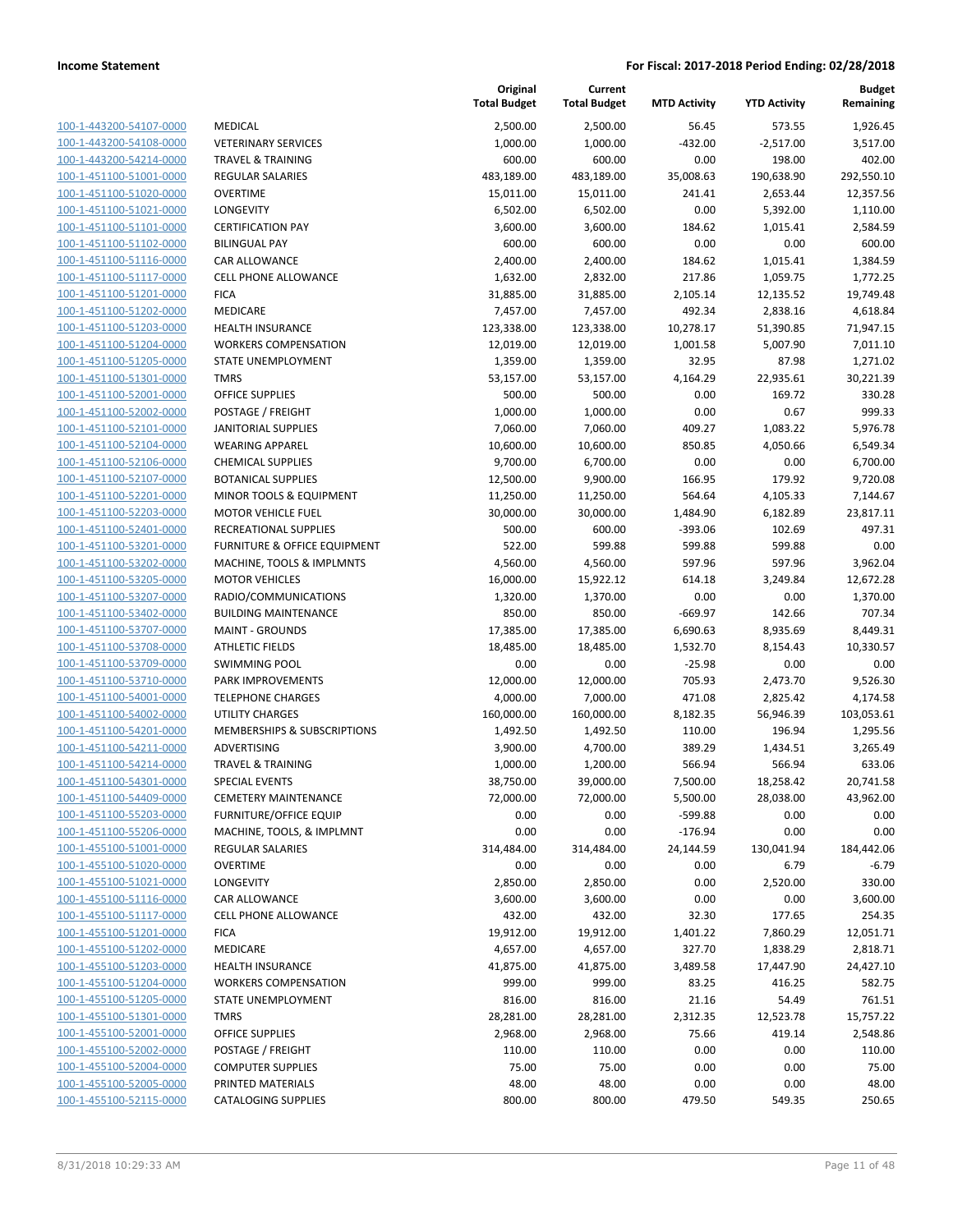| 100-1-455100-52201-0000                            | M  |
|----------------------------------------------------|----|
| 100-1-455100-52402-0000                            | B/ |
| 100-1-455100-53201-0000                            | Fl |
| 100-1-455100-54001-0000                            | ΤE |
| 100-1-455100-54002-0000                            | n. |
| 100-1-455100-54201-0000                            | M  |
| 100-1-455100-54202-0000                            | Ц  |
| 100-1-455100-54214-0000                            | ΤF |
|                                                    | Fl |
| 100-1-455100-55203-0000<br>100-1-455100-55211-0000 | B  |
|                                                    |    |
| 100-1-456100-51001-0000                            | RI |
| 100-1-456100-51021-0000                            | LC |
| 100-1-456100-51116-0000                            | C/ |
| 100-1-456100-51117-0000                            | C  |
| 100-1-456100-51201-0000                            | FI |
| 100-1-456100-51202-0000                            | M  |
| 100-1-456100-51203-0000                            | н  |
| 100-1-456100-51204-0000                            | W  |
| 100-1-456100-51205-0000                            | S1 |
| 100-1-456100-51301-0000                            | T١ |
| 100-1-456100-52001-0000                            | O  |
| 100-1-456100-52002-0000                            | P( |
| 100-1-456100-52005-0000                            | PF |
| 100-1-456100-52103-0000                            | M  |
| 100-1-456100-54001-0000                            | ΤE |
| 100-1-456100-54201-0000                            | M  |
| 100-1-456100-54205-0000                            | BΙ |
| 100-1-456100-54211-0000                            | Al |
| 100-1-456100-54214-0000                            | ΤF |
| 100-1-456100-54301-0000                            | SF |
| 100-1-480000-52003-0000                            | C( |
| 100-1-480000-52006-0000                            | C( |
|                                                    | n. |
| 100-1-480000-54002-0000                            | M  |
| 100-1-480000-54105-0000                            |    |
| 100-1-480000-54201-0000                            | M  |
| 100-1-480000-54904-0000                            | P( |
| 100-1-480000-54905-0000                            | M  |
| 100-1-480000-54906-0000                            | M  |
| 100-1-480000-56309-0000                            | P/ |
| 100-1-480000-57005-0000                            | A  |
| 100-1-480000-57007-0000                            | C( |
| 100-1-480000-57008-0000                            | B١ |
| 100-1-480000-57015-0000                            | C( |
| 100-1-491000-58040-0000                            | ΧI |
| 100-1-491000-58204-0000                            | ΧI |
| 100-1-495000-58702-0000                            | C/ |
| 100-1-495000-58703-0000                            | C/ |
| 100-1-495000-58704-0000                            | C/ |
| <u>100-1-495000-58705-0000</u>                     | C/ |
| 100-1-495000-58706-0000                            | C/ |
| 100-1-495000-58712-0000                            | C/ |
| 100-1-495000-58713-0000                            | C/ |
| 100-1-495000-58714-0000                            | C/ |
| <u>100-1-495000-58715-0000</u>                     | C/ |
| <u>100-1-495000-58716-0000</u>                     | C/ |
| 100-1-495000-58722-0000                            | C/ |
| 100-1-495000-58723-0000                            | C/ |
| 100-1-495000-58724-0000                            | C١ |
| 100-1-495000-58725-0000                            | C/ |
|                                                    |    |
|                                                    |    |

|                         |                                          | Original<br><b>Total Budget</b> | Current<br><b>Total Budget</b> | <b>MTD Activity</b> | <b>YTD Activity</b> | <b>Budget</b><br>Remaining |
|-------------------------|------------------------------------------|---------------------------------|--------------------------------|---------------------|---------------------|----------------------------|
| 100-1-455100-52201-0000 | MINOR TOOLS & EQUIPMENT                  | 75.00                           | 75.00                          | 19.99               | 28.48               | 46.52                      |
| 100-1-455100-52402-0000 | <b>BASIC PROGRAM EXPENSE</b>             | 3,000.00                        | 3,000.00                       | 66.98               | 571.61              | 2,428.39                   |
| 100-1-455100-53201-0000 | <b>FURNITURE &amp; OFFICE EQUIPMENT</b>  | 909.50                          | 909.50                         | 0.00                | 0.00                | 909.50                     |
| 100-1-455100-54001-0000 | <b>TELEPHONE CHARGES</b>                 | 5,000.00                        | 5,000.00                       | 379.78              | 2,252.96            | 2.747.04                   |
| 100-1-455100-54002-0000 | <b>UTILITY CHARGES</b>                   | 45,500.00                       | 45,500.00                      | 0.00                | 11,992.95           | 33,507.05                  |
| 100-1-455100-54201-0000 | MEMBERSHIPS & SUBSCRIPTIONS              | 9,320.00                        | 9,320.00                       | 664.63              | 6,643.84            | 2,676.16                   |
| 100-1-455100-54202-0000 | <b>LIBRARY PERIODICALS</b>               | 2,525.00                        | 2,525.00                       | 0.00                | 2,525.00            | 0.00                       |
| 100-1-455100-54214-0000 | <b>TRAVEL &amp; TRAINING</b>             | 2,000.00                        | 2,000.00                       | 65.00               | 125.00              | 1,875.00                   |
| 100-1-455100-55203-0000 | <b>FURNITURE/OFFICE EQUIP</b>            | 250.00                          | 250.00                         | 0.00                | 0.00                | 250.00                     |
| 100-1-455100-55211-0000 | <b>BOOKS</b>                             | 46,401.25                       | 46,401.25                      | 1,086.05            | 15,660.04           | 30,741.21                  |
| 100-1-456100-51001-0000 | <b>REGULAR SALARIES</b>                  | 55,254.00                       | 55,254.00                      | 4,234.24            | 23,015.60           | 32,238.40                  |
| 100-1-456100-51021-0000 | <b>LONGEVITY</b>                         | 1,488.00                        | 1,488.00                       | 0.00                | 1,488.00            | 0.00                       |
| 100-1-456100-51116-0000 | <b>CAR ALLOWANCE</b>                     | 3,600.00                        | 3,600.00                       | 276.92              | 1,523.06            | 2,076.94                   |
| 100-1-456100-51117-0000 | <b>CELL PHONE ALLOWANCE</b>              | 432.00                          | 432.00                         | 33.22               | 182.71              | 249.29                     |
| 100-1-456100-51201-0000 | <b>FICA</b>                              | 3,756.00                        | 3,756.00                       | 246.72              | 1,454.80            | 2,301.20                   |
| 100-1-456100-51202-0000 | MEDICARE                                 | 878.00                          | 878.00                         | 57.70               | 340.26              | 537.74                     |
| 100-1-456100-51203-0000 | <b>HEALTH INSURANCE</b>                  | 10,725.00                       | 10,725.00                      | 893.75              | 4,468.75            | 6,256.25                   |
| 100-1-456100-51204-0000 | <b>WORKERS COMPENSATION</b>              | 166.00                          | 166.00                         | 13.83               | 69.15               | 96.85                      |
| 100-1-456100-51205-0000 | STATE UNEMPLOYMENT                       | 70.00                           | 70.00                          | 4.45                | 8.99                | 61.01                      |
| 100-1-456100-51301-0000 | <b>TMRS</b>                              | 6,973.00                        | 6,973.00                       | 528.06              | 2,970.24            | 4,002.76                   |
| 100-1-456100-52001-0000 | <b>OFFICE SUPPLIES</b>                   | 100.00                          | 100.00                         | 11.37               | 11.37               | 88.63                      |
| 100-1-456100-52002-0000 | POSTAGE / FREIGHT                        | 200.00                          | 200.00                         | 0.00                | 98.33               | 101.67                     |
| 100-1-456100-52005-0000 | PRINTED MATERIALS                        | 500.00                          | 500.00                         | 0.00                | 0.00                | 500.00                     |
| 100-1-456100-52103-0000 | <b>MEETING SUPPLIES</b>                  | 50.00                           | 50.00                          | 0.00                | 32.45               | 17.55                      |
| 100-1-456100-54001-0000 | <b>TELEPHONE CHARGES</b>                 | 500.00                          | 500.00                         | 31.64               | 164.94              | 335.06                     |
| 100-1-456100-54201-0000 | MEMBERSHIPS & SUBSCRIPTIONS              | 1,200.00                        | 1,200.00                       | 0.00                | 0.00                | 1,200.00                   |
| 100-1-456100-54205-0000 | <b>BUSINESS MEALS</b>                    | 50.00                           | 50.00                          | 0.00                | 0.00                | 50.00                      |
| 100-1-456100-54211-0000 | ADVERTISING                              | 0.00                            | 0.00                           | 0.00                | 404.50              | $-404.50$                  |
| 100-1-456100-54214-0000 | <b>TRAVEL &amp; TRAINING</b>             | 500.00                          | 500.00                         | 0.00                | 200.00              | 300.00                     |
| 100-1-456100-54301-0000 | <b>SPECIAL EVENTS</b>                    | 81,800.00                       | 86,915.00                      | 18,000.00           | 36,227.82           | 50,687.18                  |
| 100-1-480000-52003-0000 | <b>COPIER CHARGES</b>                    | 65,000.00                       | 65,000.00                      | 6,596.95            | 27,037.02           | 37,962.98                  |
| 100-1-480000-52006-0000 | <b>COPIER PAPER</b>                      | 5,000.00                        | 5,000.00                       | 346.50              | 1,511.61            | 3,488.39                   |
| 100-1-480000-54002-0000 | <b>UTILITY CHARGES</b>                   | 600.00                          | 600.00                         | 46.62               | 232.99              | 367.01                     |
| 100-1-480000-54105-0000 | <b>MARKETING</b>                         | 6,550.00                        | 6,550.00                       | 0.00                | 3,250.00            | 3,300.00                   |
| 100-1-480000-54201-0000 | MEMBERSHIPS & SUBSCRIPTIONS              | 8,601.00                        | 8,601.00                       | 0.00                | 2,180.07            | 6,420.93                   |
| 100-1-480000-54904-0000 | POSTAGE METER RENTAL                     | 0.00                            | 0.00                           | 0.00                | $-103.00$           | 103.00                     |
| 100-1-480000-54905-0000 | MAIL MACHINE LEASE INT                   | 600.00                          | 600.00                         | 0.00                | 136.77              | 463.23                     |
| 100-1-480000-54906-0000 | <b>MAIL MACHINE LEASE PRINC</b>          | 2,500.00                        | 2,500.00                       | 0.00                | 490.23              | 2,009.77                   |
| 100-1-480000-56309-0000 | PAYOUT ARRANGEMENT LOCAL SALES TAX       | 268,096.00                      | 268,096.00                     | 22,880.63           | 96,563.83           | 171,532.17                 |
| 100-1-480000-57005-0000 | ACCRUED VAC & SICK PAY                   | 160,000.00                      | 160,000.00                     | 57,293.07           | 105,712.37          | 54,287.63                  |
| 100-1-480000-57007-0000 | <b>COMMUNITY SERVICES</b>                | 18,600.00                       | 18,600.00                      | 10.95               | 9,310.95            | 9,289.05                   |
| 100-1-480000-57008-0000 | <b>BANK CHARGES</b>                      | 15,000.00                       | 15,000.00                      | 954.43              | 4,108.85            | 10,891.15                  |
| 100-1-480000-57015-0000 | <b>CONTINGENCY EXPENSE</b>               | 150,000.00                      | 150,000.00                     | 0.00                | 0.00                | 150,000.00                 |
| 100-1-491000-58040-0000 | <b>XFR - GENERAL CIP</b>                 | 2,977,923.00                    | 2,977,923.00                   | 248,160.25          | 1,240,801.25        | 1,737,121.75               |
| 100-1-491000-58204-0000 | XFR - VEHICLE/EQUIP RPLCMNT              | 679,144.00                      | 679,144.00                     | 56,595.33           | 282,976.65          | 396,167.35                 |
| 100-1-495000-58702-0000 | CA - GEN GOV TO CENTRAL SERVICE FUND     | 3,435.00                        | 3,435.00                       | 286.25              | 1,431.25            | 2,003.75                   |
| 100-1-495000-58703-0000 | CA - PUBLIC WORKS TO CENTRAL SERVICE FU  | 85,773.00                       | 85,773.00                      | 7,147.75            | 35,738.75           | 50,034.25                  |
| 100-1-495000-58704-0000 | CA - PUBLIC SAFETY TO CENTRAL SERVICE FU | 235,963.00                      | 235,963.00                     | 19,663.58           | 98,317.90           | 137,645.10                 |
| 100-1-495000-58705-0000 | CA - COM DEV TO CENTRAL SERVICE FUND     | 43,407.00                       | 43,407.00                      | 3,617.26            | 18,086.30           | 25,320.70                  |
| 100-1-495000-58706-0000 | CA - PARKS & REC TO CENTRAL SERVICE FUND | 198,241.00                      | 198,241.00                     | 16,520.08           | 82,600.40           | 115,640.60                 |
| 100-1-495000-58712-0000 | CA - GEN GOV TO INSURANCE FUND           | 3,962.00                        | 3,962.00                       | 330.17              | 1,650.85            | 2,311.15                   |
| 100-1-495000-58713-0000 | CA - PUBLIC WORKS TO INSURANCE FUND      | 31,298.00                       | 31,298.00                      | 2,608.17            | 13,040.85           | 18,257.15                  |
| 100-1-495000-58714-0000 | CA - PUBLIC SAFETY TO INSURANCE FUND     | 141,326.00                      | 141,326.00                     | 11,777.17           | 58,885.85           | 82,440.15                  |
| 100-1-495000-58715-0000 | CA - COM DEV TO INSURANCE FUND           | 14,194.00                       | 14,194.00                      | 1,182.83            | 5,914.15            | 8,279.85                   |
| 100-1-495000-58716-0000 | CA - PARKS & REC TO INSURANCE FUND       | 50,377.00                       | 50,377.00                      | 4,198.08            | 20,990.40           | 29,386.60                  |
| 100-1-495000-58722-0000 | CA - GEN GOVERNMENT TO MIS FUND          | 35,414.00                       | 35,414.00                      | 2,951.17            | 14,755.85           | 20,658.15                  |
| 100-1-495000-58723-0000 | CA - PUBLIC WORKS TO MIS FUND            | 26,347.00                       | 26,347.00                      | 2,195.58            | 10,977.90           | 15,369.10                  |
| 100-1-495000-58724-0000 | CA - PUBLIC SAFETY TO MIS FUND           | 315,405.00                      | 315,405.00                     | 26,283.75           | 131,418.75          | 183,986.25                 |
| 100-1-495000-58725-0000 | CA - COM DEV TO MIS FUND                 | 88,809.00                       | 88,809.00                      | 7,400.75            | 37,003.75           | 51,805.25                  |
|                         |                                          |                                 |                                |                     |                     |                            |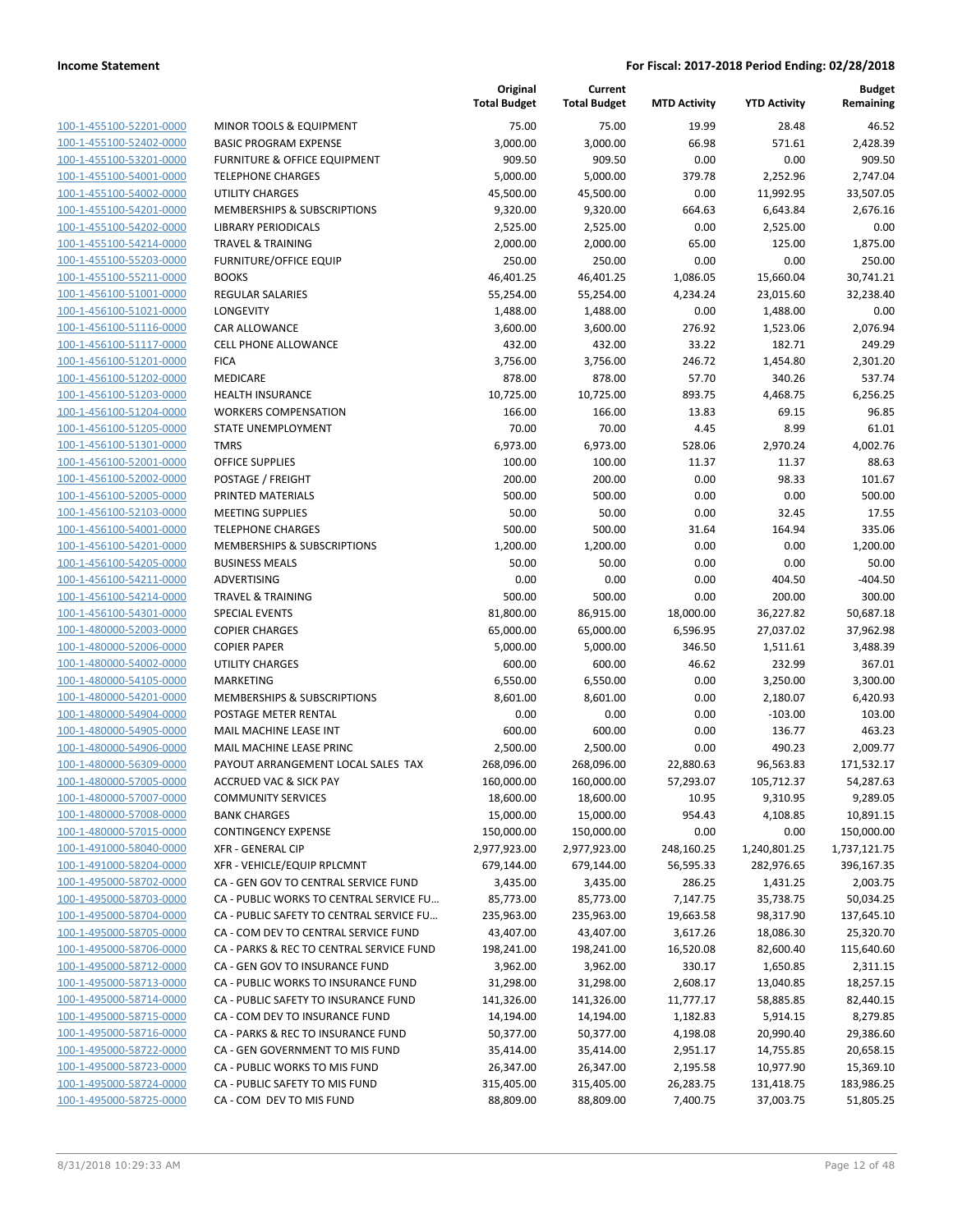|                                                          |                                                                       | Original<br><b>Total Budget</b> | Current<br><b>Total Budget</b> | <b>MTD Activity</b> | <b>YTD Activity</b>   | <b>Budget</b><br>Remaining |
|----------------------------------------------------------|-----------------------------------------------------------------------|---------------------------------|--------------------------------|---------------------|-----------------------|----------------------------|
| 100-1-495000-58726-0000                                  | CA - PARKS & REC TO MIS FUND                                          | 156,283.00                      | 156,283.00                     | 13,023.58           | 65,117.90             | 91,165.10                  |
|                                                          | <b>Expense Total:</b>                                                 | 25,345,936.65                   | 25,351,051.65                  | 1,939,972.00        | 10,225,710.53         | 15,125,341.12              |
|                                                          | Fund: 100 - GENERAL FUND Surplus (Deficit):                           | $-1,280,192.93$                 | -1,280,192.93                  | 419,700.08          | 3,377,705.86          | -4,657,898.79              |
| Fund: 101 - MUNICIPAL COURT BUILDING SECURITY FEES       |                                                                       |                                 |                                |                     |                       |                            |
| Revenue                                                  |                                                                       |                                 |                                |                     |                       |                            |
| 101-1-318001-44101-0000<br>101-1-319001-45401-0000       | MUNICIPAL COURT COST/FEES<br><b>INTEREST REVENUES</b>                 | 8,300.00<br>25.00               | 8,300.00<br>25.00              | 807.63<br>46.96     | 3,809.69<br>38.73     | 4,490.31<br>$-13.73$       |
|                                                          | <b>Revenue Total:</b>                                                 | 8,325.00                        | 8,325.00                       | 854.59              | 3,848.42              | 4,476.58                   |
| <b>Expense</b>                                           |                                                                       |                                 |                                |                     |                       |                            |
| 101-1-412100-54214-0000                                  | <b>TRAVEL &amp; TRAINING</b>                                          | 0.00                            | 0.00                           | 250.00              | 200.00                | $-200.00$                  |
| 101-1-480000-57008-0000                                  | <b>BANK CHARGES</b>                                                   | 33.00                           | 33.00                          | 1.42                | 5.84                  | 27.16                      |
|                                                          | <b>Expense Total:</b>                                                 | 33.00                           | 33.00                          | 251.42              | 205.84                | $-172.84$                  |
|                                                          | Fund: 101 - MUNICIPAL COURT BUILDING SECURITY FEES Surplus (Deficit): | 8,292.00                        | 8,292.00                       | 603.17              | 3,642.58              | 4,649.42                   |
| <b>Fund: 102 - MUNICIPAL COURT TECH FUND</b>             |                                                                       |                                 |                                |                     |                       |                            |
| Revenue                                                  |                                                                       |                                 |                                |                     |                       |                            |
| 102-1-318001-44101-0000                                  | MUNICIPAL COURT COST/FEES                                             | 11,600.00                       | 11,600.00                      | 1,076.83            | 5,079.55              | 6,520.45                   |
| 102-1-319001-45401-0000                                  | <b>INTEREST REVENUES</b>                                              | 20.00                           | 20.00                          | 24.27               | 20.23                 | $-0.23$                    |
|                                                          | <b>Revenue Total:</b>                                                 | 11,620.00                       | 11,620.00                      | 1,101.10            | 5,099.78              | 6,520.22                   |
| <b>Expense</b>                                           |                                                                       |                                 |                                |                     |                       |                            |
| 102-1-480000-57008-0000                                  | <b>BANK CHARGES</b>                                                   | 10.00                           | 10.00                          | 0.71                | 2.82                  | 7.18                       |
|                                                          | <b>Expense Total:</b>                                                 | 10.00                           | 10.00                          | 0.71                | 2.82                  | 7.18                       |
|                                                          | Fund: 102 - MUNICIPAL COURT TECH FUND Surplus (Deficit):              | 11,610.00                       | 11,610.00                      | 1,100.39            | 5,096.96              | 6,513.04                   |
| Fund: 103 - MUNICIPAL COURT CHILD SAFETY FUND<br>Revenue |                                                                       |                                 |                                |                     |                       |                            |
| 103-1-318001-44101-0000                                  | MUNICIPAL COURT COST/FEES                                             | 2,000.00                        | 2,000.00                       | 126.92              | 789.83                | 1,210.17                   |
| 103-1-318001-44110-0000                                  | OPTIONAL COUNTY FEE - CHILD SAFETY                                    | 28,000.00                       | 28,000.00                      | 0.00                | 5,520.83              | 22,479.17                  |
| 103-1-319001-45401-0000                                  | <b>INTEREST REVENUES</b>                                              | 10.00                           | 10.00                          | 11.12               | 9.01                  | 0.99                       |
|                                                          | <b>Revenue Total:</b>                                                 | 30,010.00                       | 30,010.00                      | 138.04              | 6,319.67              | 23,690.33                  |
| <b>Expense</b>                                           |                                                                       |                                 |                                |                     |                       |                            |
| 103-1-480000-57007-0000<br>103-1-480000-57008-0000       | <b>COMMUNITY SERVICES</b>                                             | 28,000.00                       | 28,000.00<br>10.00             | 0.00<br>0.36        | 13,060.12             | 14,939.88<br>8.54          |
|                                                          | <b>BANK CHARGES</b><br><b>Expense Total:</b>                          | 10.00<br>28,010.00              | 28,010.00                      | 0.36                | 1.46<br>13,061.58     | 14,948.42                  |
|                                                          | Fund: 103 - MUNICIPAL COURT CHILD SAFETY FUND Surplus (Deficit):      | 2,000.00                        | 2,000.00                       | 137.68              | -6,741.91             | 8,741.91                   |
|                                                          |                                                                       |                                 |                                |                     |                       |                            |
| <b>Fund: 111 - RECREATION ACTIVITIES FUND</b><br>Revenue |                                                                       |                                 |                                |                     |                       |                            |
| 111-1-319001-45110-0000                                  | <b>CONCESSIONS OVER/SHORT</b>                                         | 0.00                            | 0.00                           | 0.00                | 9.25                  | $-9.25$                    |
| 111-1-319010-45306-0000                                  | PARK CONCESSIONS                                                      | 47,000.00                       | 47,000.00                      | 0.00                | 4,243.91              | 42,756.09                  |
| 111-1-319011-44507-0000                                  | <b>ADULT RECREATION FEES</b>                                          | 24,825.00                       | 24,825.00                      | 2,098.50            | 2,174.50              | 22,650.50                  |
| 111-1-319011-44508-0000                                  | YOUTH RECREATION FEES                                                 | 85,270.00                       | 85,270.00                      | 17,792.50           | 32,562.00             | 52,708.00                  |
| 111-1-319012-44509-0000                                  | SPECIAL EVENT FUNDING                                                 | 48,000.00                       | 48,000.00                      | 15,250.00           | 15,250.00             | 32,750.00                  |
| 111-1-319012-45504-0000<br>111-1-323001-46008-0000       | PARKS & RECREATION / FIELD RENTALS<br><b>XFR - TOURISM FUND</b>       | 14,000.00<br>14,544.00          | 14,000.00<br>14,544.00         | 200.00<br>1,212.00  | 553.08<br>6,060.00    | 13,446.92<br>8,484.00      |
|                                                          | <b>Revenue Total:</b>                                                 | 233,639.00                      | 233,639.00                     | 36,553.00           | 60,852.74             | 172,786.26                 |
| <b>Expense</b>                                           |                                                                       |                                 |                                |                     |                       |                            |
| 111-1-451200-51001-0000                                  | <b>REGULAR</b>                                                        | 0.00                            | 12,400.90                      | 0.00                | 0.00                  | 12,400.90                  |
| 111-1-451200-51201-0000                                  | <b>FICA</b>                                                           | 0.00                            | 300.00                         | 0.00                | 0.00                  | 300.00                     |
| 111-1-451200-51202-0000                                  | MEDICARE                                                              | 0.00                            | 200.00                         | 0.00                | 0.00                  | 200.00                     |
| 111-1-451200-51205-0000                                  | STATE UNEMPLOYMENT                                                    | 0.00                            | 200.00                         | 0.00                | 0.00                  | 200.00                     |
| 111-1-451200-52001-0000                                  | <b>OFFICE SUPPLIES</b>                                                | 500.00                          | 500.00                         | 21.49               | 141.39                | 358.61                     |
| 111-1-451200-52101-0000                                  | JANITORIAL SUPPLIES                                                   | 1,250.00                        | 1,250.00                       | 3.99                | 3.99                  | 1,246.01                   |
| 111-1-451200-52401-0000                                  | RECREATIONAL SUPPLIES                                                 | 67,750.00                       | 67,750.00                      | 1,003.08            | 8,443.48              | 59,306.52                  |
| 111-1-451200-52403-0000<br>111-1-451200-54301-0000       | <b>RESALE ITEMS</b><br>SPECIAL EVENTS                                 | 31,000.00<br>48,000.00          | 31,000.00<br>47,300.00         | 0.00<br>7,500.00    | 1,854.31<br>11,296.79 | 29,145.69<br>36,003.21     |
| 111-1-451200-54303-0000                                  | OFFICALS/INSTRUCTORS                                                  | 37,150.00                       | 37,150.00                      | 3,893.00            | 14,734.00             | 22,416.00                  |
| 111-1-451200-54304-0000                                  | <b>CONCESSION STD WRKR CONTR</b>                                      | 15,000.00                       | 2,599.10                       | 88.80               | 1,896.25              | 702.85                     |
|                                                          |                                                                       |                                 |                                |                     |                       |                            |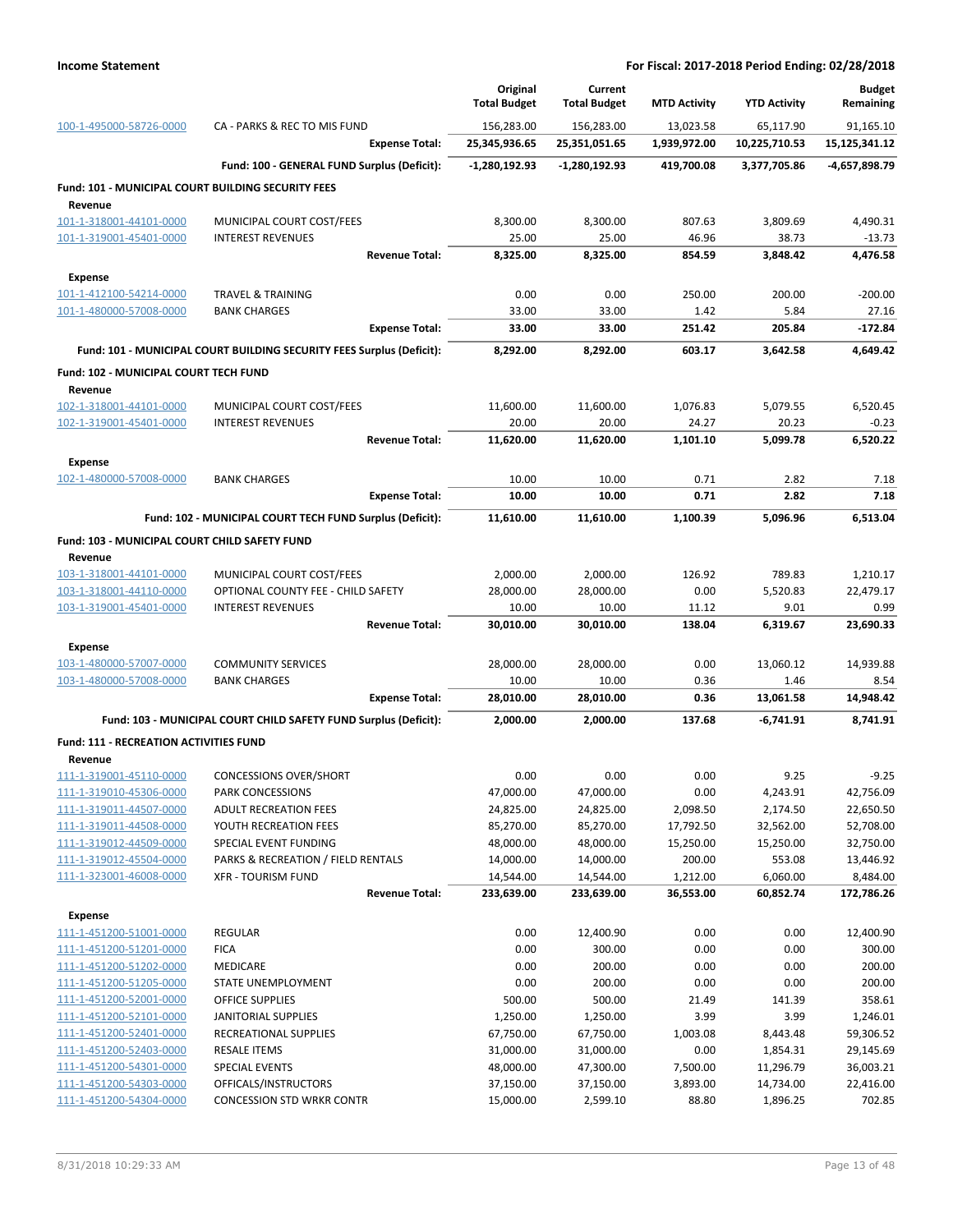|                                                    |                                                                 |                       | Original<br><b>Total Budget</b> | Current<br><b>Total Budget</b> | <b>MTD Activity</b> | <b>YTD Activity</b> | <b>Budget</b><br>Remaining |
|----------------------------------------------------|-----------------------------------------------------------------|-----------------------|---------------------------------|--------------------------------|---------------------|---------------------|----------------------------|
| 111-1-480000-52003-0000                            | <b>COPIER CHARGES</b>                                           |                       | 2,050.00                        | 2,050.00                       | 248.34              | 936.10              | 1,113.90                   |
| 111-1-480000-57008-0000                            | <b>BANK CHARGES</b>                                             |                       | 2,500.00                        | 2,500.00                       | 299.62              | 498.74              | 2,001.26                   |
| 111-1-495000-58501-0000                            | <b>CA - GENERAL FUND</b>                                        |                       | 5,811.00                        | 5,811.00                       | 484.25              | 2,421.25            | 3,389.75                   |
| 111-1-495000-58701-0000                            | CA - CENTRAL SERVICE FUND                                       |                       | 430.00                          | 430.00                         | 35.83               | 179.15              | 250.85                     |
| 111-1-495000-58710-0000                            | CA - INSURANCE FUND                                             |                       | 335.00                          | 335.00                         | 27.92               | 139.60              | 195.40                     |
| 111-1-495000-58720-0000                            | CA - MIS FUN                                                    |                       | 1,722.00                        | 1,722.00                       | 143.50              | 717.50              | 1,004.50                   |
|                                                    |                                                                 | <b>Expense Total:</b> | 213,498.00                      | 213,498.00                     | 13,749.82           | 43,262.55           | 170,235.45                 |
|                                                    | Fund: 111 - RECREATION ACTIVITIES FUND Surplus (Deficit):       |                       | 20,141.00                       | 20,141.00                      | 22,803.18           | 17,590.19           | 2,550.81                   |
| Fund: 112 - GUN RANGE FUND                         |                                                                 |                       |                                 |                                |                     |                     |                            |
| Revenue                                            |                                                                 |                       |                                 |                                |                     |                     |                            |
| 112-1-319001-45401-0000                            | <b>INTEREST REVENUES</b>                                        |                       | 50.00                           | 50.00                          | 14.51               | 11.10               | 38.90                      |
| 112-1-319001-45601-0000                            | MISCELLANEOUS REVENUES                                          |                       | 5,000.00                        | 5,000.00                       | 0.00                | 330.00              | 4,670.00                   |
|                                                    |                                                                 | <b>Revenue Total:</b> | 5,050.00                        | 5,050.00                       | 14.51               | 341.10              | 4,708.90                   |
| <b>Expense</b>                                     |                                                                 |                       |                                 |                                |                     |                     |                            |
| 112-1-421700-54501-0000                            | <b>SPECIAL SERVICES</b>                                         |                       | 1,000.00                        | 1,000.00                       | 70.00               | 350.00              | 650.00                     |
| 112-1-480000-57008-0000                            | <b>BANK CHARGES</b>                                             |                       | 21.00                           | 21.00                          | 0.52                | 2.63                | 18.37                      |
| 112-1-491000-58001-0000                            | <b>XFR - GENERAL FUND</b>                                       |                       | 32,225.00                       | 32,225.00                      | 2,685.42            | 13,427.10           | 18,797.90                  |
|                                                    |                                                                 | <b>Expense Total:</b> | 33,246.00                       | 33,246.00                      | 2,755.94            | 13,779.73           | 19,466.27                  |
|                                                    | Fund: 112 - GUN RANGE FUND Surplus (Deficit):                   |                       | $-28,196.00$                    | $-28,196.00$                   | $-2,741.43$         | $-13,438.63$        | $-14,757.37$               |
| Fund: 113 - HOTEL / MOTEL OCCUPANCY TAX FUND       |                                                                 |                       |                                 |                                |                     |                     |                            |
| Revenue                                            |                                                                 |                       |                                 |                                |                     |                     |                            |
| 113-1-313005-41402-0000                            | HOTEL/MOTEL OCCUPANCY TAX                                       |                       | 621,000.00                      | 621,000.00                     | 43,686.86           | 225,636.57          | 395,363.43                 |
| 113-1-319001-45401-0000                            | <b>INTEREST REVENUES</b>                                        |                       | 800.00                          | 800.00                         | 460.24              | 374.48              | 425.52                     |
|                                                    |                                                                 | <b>Revenue Total:</b> | 621,800.00                      | 621,800.00                     | 44,147.10           | 226,011.05          | 395,788.95                 |
| <b>Expense</b>                                     |                                                                 |                       |                                 |                                |                     |                     |                            |
| 113-1-458100-51001-0000                            | <b>REGULAR</b>                                                  |                       | 36,177.00                       | 36,177.00                      | 2,761.60            | 15,037.03           | 21,139.97                  |
| 113-1-458100-51020-0000                            | <b>OVERTIME</b>                                                 |                       | 500.00                          | 500.00                         | 0.00                | 148.03              | 351.97                     |
| 113-1-458100-51021-0000                            | LONGEVITY                                                       |                       | 294.00                          | 294.00                         | 0.00                | 87.00               | 207.00                     |
| 113-1-458100-51116-0000                            | CAR ALLOWANCE                                                   |                       | 1,200.00                        | 1,200.00                       | 92.30               | 507.65              | 692.35                     |
| 113-1-458100-51117-0000                            | CELL PHONE ALLOWANCE                                            |                       | 348.00                          | 348.00                         | 16.14               | 88.77               | 259.23                     |
| 113-1-458100-51201-0000                            | <b>FICA</b>                                                     |                       | 2,392.00                        | 2,392.00                       | 172.22              | 952.37              | 1,439.63                   |
| 113-1-458100-51202-0000                            | <b>MEDICARE</b>                                                 |                       | 559.00                          | 559.00                         | 40.28               | 222.74              | 336.26                     |
| 113-1-458100-51203-0000                            | <b>HEALTH INSURANCE</b>                                         |                       | 10,725.00                       | 10,725.00                      | 893.75              | 4,468.75            | 6,256.25                   |
| 113-1-458100-51204-0000                            | <b>WORKERS COMPENSATION</b>                                     |                       | 683.00                          | 683.00                         | 56.92               | 284.60              | 398.40                     |
| 113-1-458100-51205-0000<br>113-1-458100-51301-0000 | UNEMPLOYMENT                                                    |                       | 70.00                           | 70.00                          | 2.78<br>322.78      | 9.00                | 61.00                      |
| 113-1-458100-52001-0000                            | <b>TMRS</b><br><b>OFFICE SUPPLIES</b>                           |                       | 4,440.00<br>300.00              | 4,440.00<br>300.00             | 0.00                | 1,741.78<br>16.88   | 2,698.22<br>283.12         |
| 113-1-458100-52002-0000                            | POSTAGE / FREIGHT                                               |                       | 500.00                          | 500.00                         | 0.00                | 10.20               | 489.80                     |
| 113-1-458100-54101-0000                            | PROFESSIONAL SERVICES                                           |                       | 10,000.00                       | 10,000.00                      | 4,250.00            | 4,329.00            | 5,671.00                   |
| 113-1-458100-54105-0000                            | MARKETING                                                       |                       | 10,000.00                       | 10,000.00                      | 0.00                | 0.00                | 10,000.00                  |
| 113-1-458100-54106-0000                            | <b>ATTORNEY FEES</b>                                            |                       | 500.00                          | 500.00                         | 0.00                | 0.00                | 500.00                     |
| 113-1-458100-54201-0000                            | MEMBERSHIPS & SUBSCRIPTIONS                                     |                       | 1,000.00                        | 1,000.00                       | 0.00                | 0.00                | 1,000.00                   |
| 113-1-458100-54211-0000                            | ADVERTISING                                                     |                       | 50,000.00                       | 50,000.00                      | 2,963.87            | 19,878.46           | 30,121.54                  |
| 113-1-458100-54212-0000                            | PRINTING                                                        |                       | 7,500.00                        | 7,500.00                       | 0.00                | 24.00               | 7,476.00                   |
| 113-1-458100-54214-0000                            | TRAVEL/TRAINING EXPENSE                                         |                       | 1,500.00                        | 1,500.00                       | 0.00                | 0.00                | 1,500.00                   |
| 113-1-458100-54301-0000                            | <b>SPECIAL EVENTS</b>                                           |                       | 6,000.00                        | 6,000.00                       | 0.00                | 2,236.00            | 3,764.00                   |
| 113-1-480000-57008-0000                            | <b>BANK CHARGES</b>                                             |                       | 550.00                          | 550.00                         | 14.71               | 65.81               | 484.19                     |
| 113-1-491000-58001-0000                            | XFR - GENERAL FUND                                              |                       | 175,000.00                      | 180,115.00                     | 14,583.33           | 72,916.65           | 107,198.35                 |
| 113-1-491000-58011-0000                            | <b>XFR - RECREATION FUND</b>                                    |                       | 14,544.00                       | 14,544.00                      | 1,212.00            | 6,060.00            | 8,484.00                   |
| 113-1-491000-58014-0000                            | XFR - VENUE MGMT FUND                                           |                       | 244,855.00                      | 244,855.00                     | 20,404.58           | 102,022.90          | 142,832.10                 |
| 113-1-491000-58035-0000                            | XFR - DEBT SERVICE FUND                                         |                       | 35,000.00                       | 35,000.00                      | 2,916.67            | 14,583.35           | 20,416.65                  |
| 113-1-491000-58040-0000                            | XFR - GENERAL CIP FUND                                          |                       | 128,320.00                      | 128,320.00                     | 10,693.33           | 53,466.65           | 74,853.35                  |
| 113-1-491000-58101-0000                            | TRANSFER TO UTILITY FUND                                        |                       | 45,000.00                       | 45,000.00                      | 3,750.00            | 18,750.00           | 26,250.00                  |
|                                                    |                                                                 | <b>Expense Total:</b> | 787,957.00                      | 793,072.00                     | 65,147.26           | 317,907.62          | 475,164.38                 |
|                                                    | Fund: 113 - HOTEL / MOTEL OCCUPANCY TAX FUND Surplus (Deficit): |                       | $-166, 157.00$                  | -171,272.00                    | $-21,000.16$        | $-91,896.57$        | -79,375.43                 |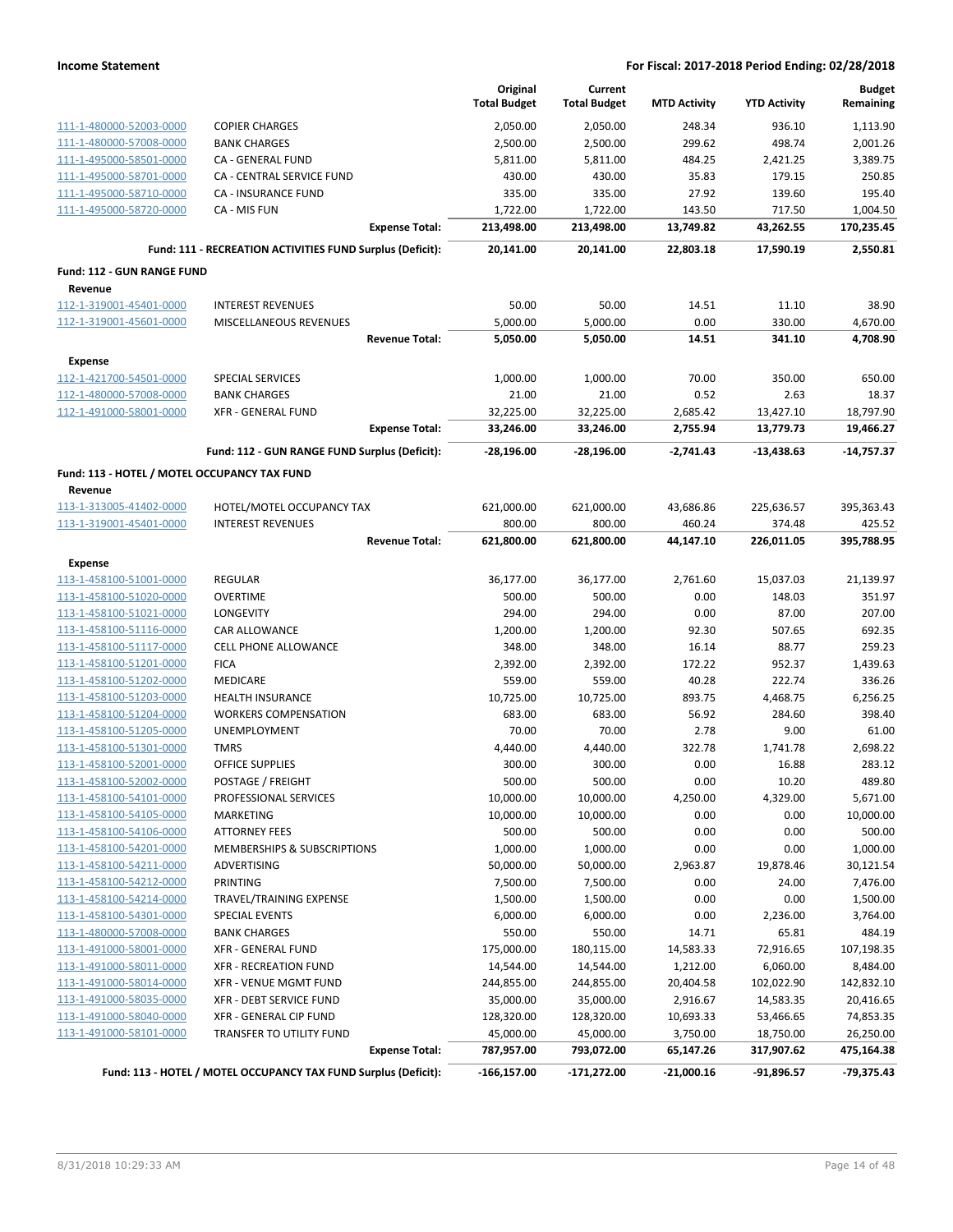|                                           |                                                      | Original<br><b>Total Budget</b> | Current<br><b>Total Budget</b> | <b>MTD Activity</b> | <b>YTD Activity</b> | <b>Budget</b><br>Remaining |
|-------------------------------------------|------------------------------------------------------|---------------------------------|--------------------------------|---------------------|---------------------|----------------------------|
| Fund: 114 - VENUE MANAGEMENT FUND         |                                                      |                                 |                                |                     |                     |                            |
| Revenue                                   |                                                      |                                 |                                |                     |                     |                            |
| 114-1-319010-45306-0000                   | <b>CONCESSIONS</b>                                   | 2,000.00                        | 2,000.00                       | 0.00                | 341.31              | 1,658.69                   |
| 114-1-319030-45506-0000                   | <b>AUDITORIUM RENTALS</b>                            | 24,300.00                       | 24,300.00                      | 0.00                | 9,712.50            | 14,587.50                  |
| 114-1-319031-45505-0000                   | <b>CIVIC CENTER RENTALS</b>                          | 40,000.00                       | 40,000.00                      | 1,563.00            | 17,524.00           | 22,476.00                  |
| 114-1-319032-44509-0000                   | SPECIAL EVENTS/SPONSORS                              | 65,000.00                       | 65,000.00                      | 0.00                | 700.00              | 64,300.00                  |
| 114-1-319033-45307-0000                   | <b>TICKET SALES</b>                                  | 100,000.00                      | 100,000.00                     | 0.00                | 0.00                | 100,000.00                 |
| 114-1-323001-46008-0000                   | <b>XFR - TOURISM FUND</b>                            | 244,855.00                      | 244,855.00                     | 20,404.58           | 102,022.90          | 142,832.10                 |
|                                           | <b>Revenue Total:</b>                                | 476,155.00                      | 476,155.00                     | 21,967.58           | 130,300.71          | 345,854.29                 |
| <b>Expense</b>                            |                                                      |                                 |                                |                     |                     |                            |
| 114-1-457100-51001-0000                   | <b>REGULAR SALARIES</b>                              | 23,639.00                       | 23,639.00                      | 1,818.40            | 10,141.29           | 13,497.71                  |
| 114-1-457100-51020-0000                   | <b>OVERTIME</b>                                      | 8,000.00                        | 8,000.00                       | 0.00                | 307.86              | 7,692.14                   |
| 114-1-457100-51021-0000                   | LONGEVITY                                            | 174.00                          | 174.00                         | 0.00                | 87.00               | 87.00                      |
| 114-1-457100-51116-0000                   | CAR ALLOWANCE                                        | 1,200.00                        | 1,200.00                       | 92.32               | 507.76              | 692.24                     |
| 114-1-457100-51117-0000                   | <b>CELL PHONE ALLOWANCE</b>                          | 348.00                          | 348.00                         | 16.16               | 88.88               | 259.12                     |
| 114-1-457100-51201-0000                   | <b>FICA</b>                                          | 1,567.00                        | 1,567.00                       | 119.16              | 708.35              | 858.65                     |
| 114-1-457100-51202-0000                   | MEDICARE                                             | 366.00                          | 366.00                         | 27.86               | 165.65              | 200.35                     |
| 114-1-457100-51203-0000                   | <b>HEALTH INSURANCE</b>                              | 5,363.00                        | 5,363.00                       | 446.92              | 2,234.60            | 3,128.40                   |
| 114-1-457100-51204-0000                   | <b>WORKERS COMPENSATION</b>                          | 647.00                          | 647.00                         | 53.92               | 269.60              | 377.40                     |
| 114-1-457100-51205-0000                   | STATE UNEMPLOYMENT                                   | 35.00                           | 35.00                          | 2.02                | 4.18                | 30.82                      |
| 114-1-457100-51301-0000                   | <b>TMRS</b>                                          | 2,909.00                        | 2,909.00                       | 234.62              | 1,319.43            | 1,589.57                   |
| 114-1-457100-51401-0000                   | <b>CONTRA - SALARIES</b>                             | 0.00                            | 0.00                           | 0.00                | $-1,279.73$         | 1,279.73                   |
| 114-1-457100-52001-0000                   | <b>OFFICE SUPPLIES</b>                               | 500.00                          | 500.00                         | 0.00                | 0.00                | 500.00                     |
| 114-1-457100-52002-0000                   | POSTAGE / FREIGHT                                    | 200.00                          | 200.00                         | 0.00                | 225.73              | $-25.73$                   |
| 114-1-457100-52201-0000                   | MINOR TOOLS & EQUIPMENT                              | 2,500.00                        | 2,500.00                       | 340.00              | 340.00              | 2,160.00                   |
| 114-1-457100-52403-0000                   | <b>RESALE ITEMS</b>                                  | 1,500.00                        | 1,500.00                       | 0.00                | 0.00                | 1,500.00                   |
| 114-1-457100-53702-0000                   | <b>AUDTIORIUM MAINTENANCE</b>                        | 8,000.00                        | 8,000.00                       | 30.21               | 217.33              | 7,782.67                   |
| 114-1-457100-53704-0000                   | <b>CIVIC CENTER</b>                                  | 5,000.00                        | 5,000.00                       | 296.84              | 565.24              | 4,434.76                   |
| 114-1-457100-54001-0000                   | <b>TELEPHONE CHARGES</b>                             | 100.00                          | 100.00                         | 0.00                | 0.00                | 100.00                     |
| 114-1-457100-54005-0000                   | <b>CIVIC CENTER UTILITY CHARGES</b>                  | 24,413.00                       | 24,413.00                      | 2,592.28            | 11,079.64           | 13,333.36                  |
| 114-1-457100-54105-0000                   | MARKETING                                            | 3,000.00                        | 3,000.00                       | 585.75              | 585.75              | 2,414.25                   |
| 114-1-457100-54106-0000                   | <b>ATTORNEY FEES</b>                                 | 500.00                          | 500.00                         | 0.00                | 0.00                | 500.00                     |
| 114-1-457100-54201-0000                   | MEMBERSHIPS & SUBSCRIPTIONS                          | 2,000.00                        | 2,000.00                       | 349.00              | 1,182.00            | 818.00                     |
| 114-1-457100-54205-0000                   | <b>BUSINESS MEALS</b>                                | 250.00                          | 250.00                         | 0.00                | 0.00                | 250.00                     |
| 114-1-457100-54211-0000                   | ADVERTISING                                          | 12,000.00                       | 12,000.00                      | 1,795.23            | 7,162.98            | 4,837.02                   |
| 114-1-457100-54214-0000                   | <b>TRAVEL &amp; TRAINING</b>                         | 1,000.00                        | 1,000.00                       | 0.00                | 0.00                | 1,000.00                   |
| 114-1-457100-54301-0000                   | <b>SPECIAL EVENTS</b>                                | 102,500.00                      | 102,500.00                     | 0.00                | 50,832.20           | 51,667.80                  |
| 114-1-480000-52003-0000                   | <b>COPIER CHARGES</b>                                | 3,600.00                        | 3,600.00                       | 248.34              | 936.11              | 2,663.89                   |
| 114-1-480000-57008-0000                   | <b>BANK CHARGES</b>                                  | 2,500.00                        | 2,500.00                       | 172.05              | 907.78              | 1,592.22                   |
| 114-1-495000-58501-0000                   | CA - GENERAL FUND                                    | 14,129.00                       | 14,129.00                      | 1,177.42            | 5,887.10            | 8,241.90                   |
| 114-1-495000-58701-0000                   | CA - CENTRAL SERVICE FUND                            | 16,076.00                       | 16,076.00                      | 1,339.67            | 6,698.35            | 9,377.65                   |
| 114-1-495000-58710-0000                   | <b>CA - INSURANCE FUND</b>                           | 593.00                          | 593.00                         | 49.42               | 247.10              | 345.90                     |
| 114-1-495000-58720-0000                   | CA - MIS FUN                                         | 2,543.00                        | 2,543.00                       | 211.92              | 1,059.60            | 1,483.40                   |
|                                           | <b>Expense Total:</b>                                | 247,152.00                      | 247,152.00                     | 11,999.51           | 102,481.78          | 144,670.22                 |
|                                           | Fund: 114 - VENUE MANAGEMENT FUND Surplus (Deficit): | 229,003.00                      | 229,003.00                     | 9,968.07            | 27,818.93           | 201,184.07                 |
|                                           |                                                      |                                 |                                |                     |                     |                            |
| Fund: 116 - ROADWAY IMPACT FEE 1          |                                                      |                                 |                                |                     |                     |                            |
| Revenue<br>116-1-319001-45401-0000        |                                                      |                                 |                                |                     |                     |                            |
|                                           | <b>INTEREST REVENUES</b><br><b>Revenue Total:</b>    | 0.00<br>0.00                    | 0.00<br>0.00                   | 11.84<br>11.84      | 9.71<br>9.71        | $-9.71$<br>$-9.71$         |
|                                           |                                                      |                                 |                                |                     |                     |                            |
| <b>Expense</b><br>116-1-480000-57008-0000 | <b>BANK CHARGES</b>                                  | 0.00                            | 0.00                           | 0.36                |                     |                            |
|                                           | <b>Expense Total:</b>                                | 0.00                            | 0.00                           | 0.36                | 1.53<br>1.53        | $-1.53$<br>$-1.53$         |
|                                           | Fund: 116 - ROADWAY IMPACT FEE 1 Surplus (Deficit):  | 0.00                            | 0.00                           | 11.48               | 8.18                | $-8.18$                    |
|                                           |                                                      |                                 |                                |                     |                     |                            |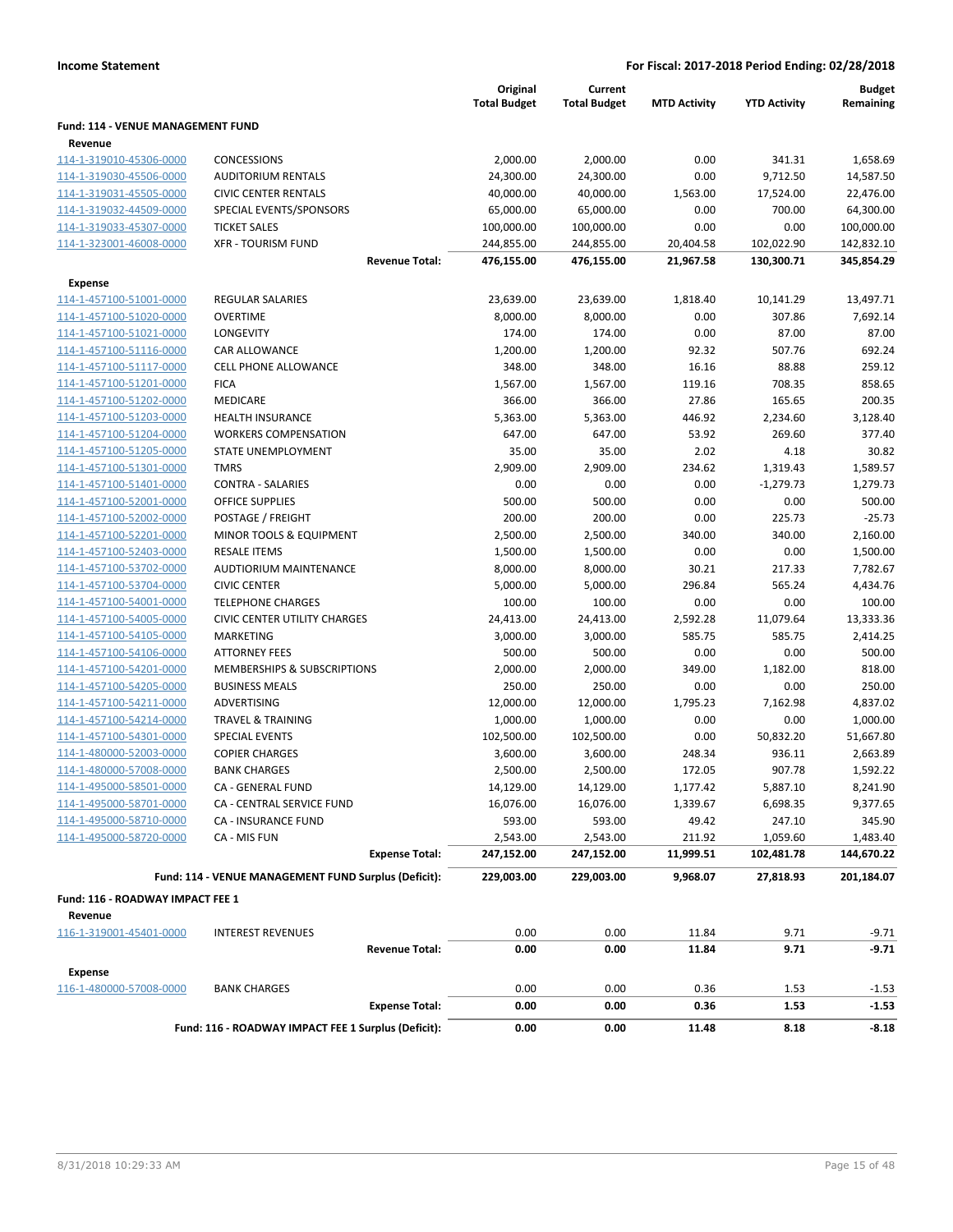|                                                    |                                                                           | Original<br><b>Total Budget</b> | Current<br><b>Total Budget</b> | <b>MTD Activity</b>      | <b>YTD Activity</b>      | <b>Budget</b><br>Remaining |
|----------------------------------------------------|---------------------------------------------------------------------------|---------------------------------|--------------------------------|--------------------------|--------------------------|----------------------------|
| Fund: 117 - ROADWAY IMPACT FEE 2                   |                                                                           |                                 |                                |                          |                          |                            |
| Revenue                                            |                                                                           |                                 |                                |                          |                          |                            |
| 117-1-319001-45401-0000                            | <b>INTEREST REVENUES</b>                                                  | 0.00                            | 0.00                           | 0.06                     | 0.05                     | $-0.05$                    |
|                                                    | <b>Revenue Total:</b>                                                     | 0.00                            | 0.00                           | 0.06                     | 0.05                     | $-0.05$                    |
|                                                    | Fund: 117 - ROADWAY IMPACT FEE 2 Total:                                   | 0.00                            | 0.00                           | 0.06                     | 0.05                     | $-0.05$                    |
| Fund: 118 - ROADWAY IMPACT FEE 3                   |                                                                           |                                 |                                |                          |                          |                            |
| Revenue                                            |                                                                           |                                 |                                |                          |                          |                            |
| 118-1-319001-45401-0000                            | <b>INTEREST REVENUES</b>                                                  | 0.00                            | 0.00                           | 0.10                     | 0.09                     | $-0.09$                    |
|                                                    | <b>Revenue Total:</b>                                                     | 0.00                            | 0.00                           | 0.10                     | 0.09                     | $-0.09$                    |
|                                                    | Fund: 118 - ROADWAY IMPACT FEE 3 Total:                                   | 0.00                            | 0.00                           | 0.10                     | 0.09                     | $-0.09$                    |
|                                                    | <b>Fund: 123 - PTRAIN - POLICE REIMBURSEMENT GRANTS &amp; CONT EDUCAT</b> |                                 |                                |                          |                          |                            |
| Revenue                                            |                                                                           |                                 |                                |                          |                          |                            |
| 123-1-310001-43104-0000                            | <b>GRANTS / LEOSE</b>                                                     | 0.00                            | 0.00                           | 4,462.94                 | 4,462.94                 | $-4,462.94$                |
| 123-1-319001-45401-0000                            | <b>INTEREST REVENUES</b>                                                  | 0.00                            | 0.00                           | 10.02                    | 8.41                     | $-8.41$                    |
|                                                    | <b>Revenue Total:</b>                                                     | 0.00                            | 0.00                           | 4,472.96                 | 4,471.35                 | -4,471.35                  |
| <b>Expense</b>                                     |                                                                           |                                 |                                |                          |                          |                            |
| 123-1-421210-54214-0000                            | <b>TRAVEL &amp; TRAINING</b>                                              | 0.00                            | 0.00                           | 0.00                     | 600.00                   | $-600.00$                  |
| 123-1-421230-54214-0000                            | <b>TRAVEL &amp; TRAINING</b>                                              | 0.00                            | 0.00                           | 0.00                     | 466.65                   | $-466.65$                  |
| 123-1-480000-57008-0000                            | <b>BANK CHARGES</b>                                                       | 0.00                            | 0.00                           | 0.25                     | 1.09                     | $-1.09$                    |
|                                                    | <b>Expense Total:</b>                                                     | 0.00                            | 0.00                           | 0.25                     | 1,067.74                 | $-1,067.74$                |
|                                                    | Fund: 123 - PTRAIN - POLICE REIMBURSEMENT GRANTS & CONT EDUCAT Sur        | 0.00                            | 0.00                           | 4,472.71                 | 3.403.61                 | $-3,403.61$                |
| Fund: 140 - DEBT SERVICE FUND                      |                                                                           |                                 |                                |                          |                          |                            |
| Revenue                                            |                                                                           |                                 |                                |                          |                          |                            |
| 140-1-311001-41101-0000                            | <b>REAL PROPERTY TAXES</b>                                                | 4,408,785.00                    | 4,408,785.00                   | 632,554.92               | 4,228,350.64             | 180,434.36                 |
| 140-1-311002-41102-0000                            | <b>DELINQUENT TAXES</b>                                                   | 39,000.00                       | 39,000.00                      | 4,126.39                 | 21,039.48                | 17,960.52                  |
| 140-1-319001-45401-0000                            | <b>INTEREST REVENUES</b>                                                  | 2,100.00                        | 2,100.00                       | 1,027.43                 | 526.20                   | 1,573.80                   |
| 140-1-319001-45601-0000                            | MISCELLANEOUS REVENUES                                                    | 3,000.00                        | 3,000.00                       | 0.00                     | 0.00                     | 3,000.00                   |
| 140-1-323001-46008-0000                            | <b>XFR - TOURISM FUND</b>                                                 | 35,000.00                       | 35,000.00                      | 2,916.67                 | 14,583.35                | 20,416.65                  |
| 140-1-323001-46100-0000                            | <b>XFR - UTILITY FUND</b>                                                 | 1,532,906.25                    | 1,532,906.25                   | 127,742.19               | 638,710.95               | 894,195.30                 |
| 140-1-323001-46107-0000                            | <b>XFR - AIRPORT FUND</b>                                                 | 52,000.00                       | 52,000.00                      | 4,333.33                 | 21,666.65                | 30,333.35                  |
|                                                    | <b>Revenue Total:</b>                                                     | 6,072,791.25                    | 6,072,791.25                   | 772,700.93               | 4,924,877.27             | 1,147,913.98               |
| <b>Expense</b>                                     |                                                                           |                                 |                                |                          |                          |                            |
| 140-1-471100-56105-0000                            | 2010 CO - PRINCIPAL                                                       | 205,000.00                      | 205,000.00                     | 205,000.00               | 205,000.00               | 0.00                       |
| 140-1-471100-56106-0000<br>140-1-471100-56306-0000 | 2013 CO PRINCIPAL<br>2010 GO REFUND PRINCIPAL                             | 240,000.00<br>630,000.00        | 240,000.00<br>630,000.00       | 240,000.00<br>630,000.00 | 240,000.00<br>630,000.00 | 0.00<br>0.00               |
| 140-1-471100-56308-0000                            | 2011 GO REFUND PRINCIPAL                                                  | 1,070,000.00                    | 1,070,000.00                   | 1,070,000.00             | 1,070,000.00             | 0.00                       |
| <u>140-1-471100-56310-0000</u>                     | 2014 GO REFUND PRINCIPAL                                                  | 178,000.00                      | 178,000.00                     | 178,000.00               | 178,000.00               | $0.00\,$                   |
| 140-1-471100-56311-0000                            | 2014 GENERAL OBLIGATIONS PRINCIPAL                                        | 295,000.00                      | 295,000.00                     | 295,000.00               | 295,000.00               | 0.00                       |
| 140-1-471100-56312-0000                            | 2015 GENERAL OBLIGATIONS PRINCIPAL                                        | 448,000.00                      | 448,000.00                     | 448,000.00               | 448,000.00               | 0.00                       |
| 140-1-471100-56313-0000                            | 2017 GO REFUND PRINCIPAL                                                  | 1,605,000.00                    | 1,605,000.00                   | 1,605,000.00             | 1,605,000.00             | 0.00                       |
| 140-1-471200-56205-0000                            | 2010 CO - INTEREST                                                        | 186,462.50                      | 186,462.50                     | 94,768.75                | 94,768.75                | 91,693.75                  |
| 140-1-471200-56206-0000                            | 2013 CO INTEREST                                                          | 26,166.00                       | 26,166.00                      | 14,151.00                | 14,151.00                | 12,015.00                  |
| 140-1-471200-56406-0000                            | 2010 GO REFUND INTEREST                                                   | 324,347.50                      | 324,347.50                     | 146,572.16               | 146,572.16               | 177,775.34                 |
| 140-1-471200-56408-0000                            | 2011 GO REFUND INTEREST                                                   | 122,557.50                      | 122,557.50                     | 0.00                     | 0.00                     | 122,557.50                 |
| 140-1-471200-56409-0000                            | 2014 GENERAL OBLIGATIONS - INTEREST                                       | 109,991.75                      | 109,991.75                     | 56,861.75                | 56,861.75                | 53,130.00                  |
| 140-1-471200-56410-0000                            | 2015 GO - INTEREST                                                        | 153,801.20                      | 153,801.20                     | 79,543.80                | 79,543.80                | 74,257.40                  |
| 140-1-471200-56411-0000                            | 2014 GO REFUND INTEREST                                                   | 28,740.00                       | 28,740.00                      | 11,190.67                | 11,190.67                | 17,549.33                  |
| 140-1-471200-56413-0000                            | 2017 GO REFUND INTEREST                                                   | 405,625.00                      | 405,625.00                     | 222,875.00               | 222,875.00               | 182,750.00                 |
| 140-1-475100-56002-0000                            | <b>AGENT FEE</b>                                                          | 1,500.00                        | 1,500.00                       | 1,000.00                 | 1,000.00                 | 500.00                     |
| 140-1-475100-56005-0000                            | ARBITRAGE                                                                 | 12,500.00                       | 12,500.00                      | 0.00                     | 5,100.00                 | 7,400.00                   |
| 140-1-480000-57008-0000                            | <b>BANK CHARGES</b>                                                       | 1,900.00<br>6,044,591.45        | 1,900.00<br>6,044,591.45       | 92.95                    | 202.31                   | 1,697.69                   |
|                                                    | <b>Expense Total:</b>                                                     |                                 |                                | 5,298,056.08             | 5,303,265.44             | 741,326.01                 |
|                                                    | Fund: 140 - DEBT SERVICE FUND Surplus (Deficit):                          | 28,199.80                       | 28,199.80                      | -4,525,355.15            | $-378,388.17$            | 406,587.97                 |
| Fund: 160 - GENERAL CAPITAL IMPROVEMENT FUND       |                                                                           |                                 |                                |                          |                          |                            |
| Revenue                                            |                                                                           |                                 |                                |                          |                          |                            |
| 160-1-310002-45611-0000                            | DONATIONS FOR PROJECTS                                                    | 0.00                            | 0.00                           | 0.00                     | 4,928.00                 | $-4,928.00$                |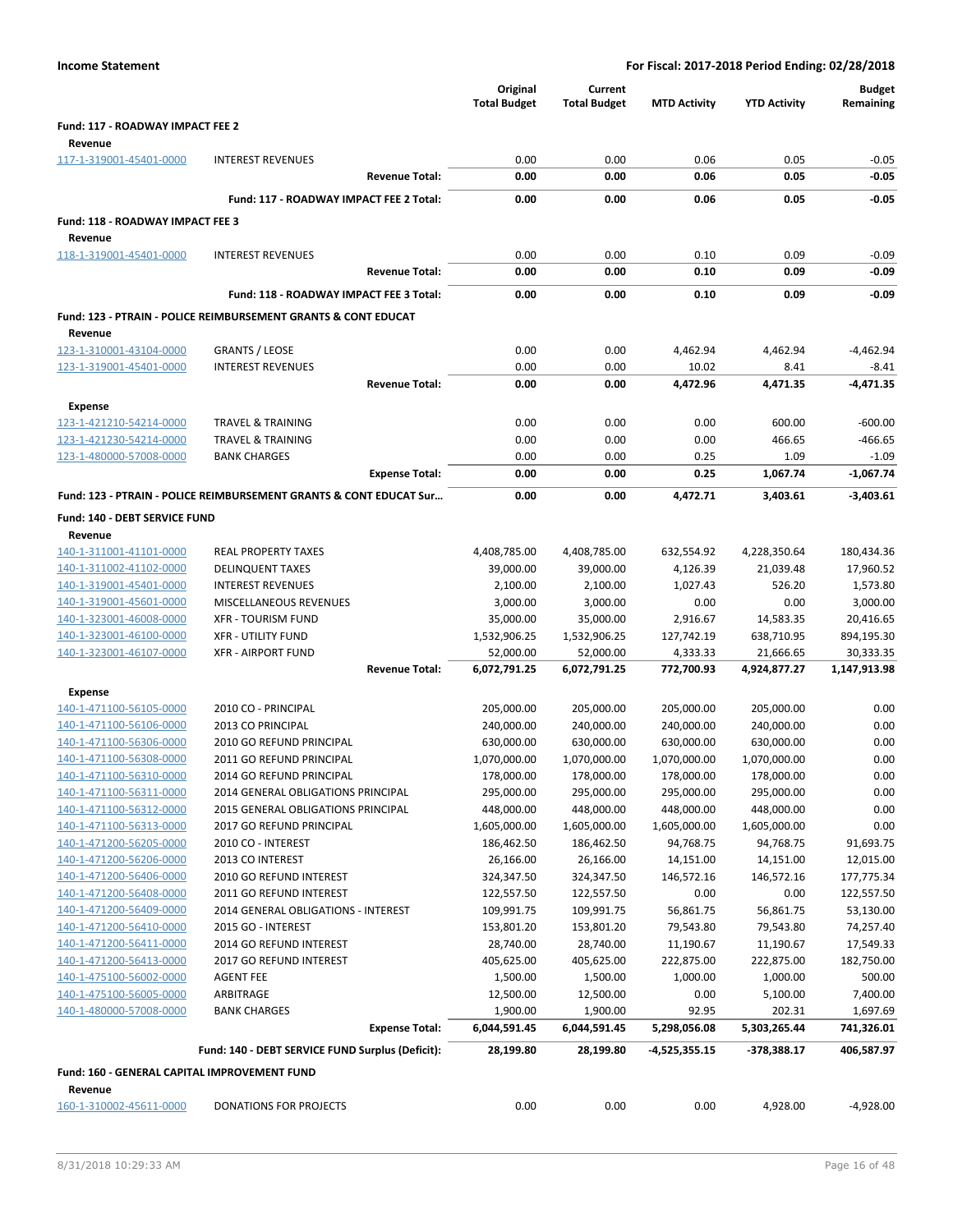|                                                           |                                                                 |                       | Original<br><b>Total Budget</b> | Current<br><b>Total Budget</b> | <b>MTD Activity</b> | <b>YTD Activity</b>   | <b>Budget</b><br>Remaining   |
|-----------------------------------------------------------|-----------------------------------------------------------------|-----------------------|---------------------------------|--------------------------------|---------------------|-----------------------|------------------------------|
| 160-1-314004-41808-0000                                   | FRANCHISE FEES/CABLE-SICFA                                      |                       | 25,000.00                       | 25,000.00                      | 6,651.62            | 6,651.62              | 18,348.38                    |
| 160-1-319001-45401-0000                                   | <b>INTEREST REVENUES</b>                                        |                       | 15,000.00                       | 15,000.00                      | 3,725.69            | 5,782.75              | 9,217.25                     |
| 160-1-323001-46001-0000                                   | <b>XFR - GENERAL FUND</b>                                       |                       | 2,977,923.00                    | 2,977,923.00                   | 248,160.25          | 1,240,801.25          | 1,737,121.75                 |
| 160-1-323001-46008-0000                                   | <b>XFR - TOURISM FUND</b>                                       |                       | 128,320.00                      | 128,320.00                     | 10,693.33           | 53,466.65             | 74,853.35                    |
|                                                           |                                                                 | <b>Revenue Total:</b> | 3,146,243.00                    | 3,146,243.00                   | 269,230.89          | 1,311,630.27          | 1,834,612.73                 |
| <b>Expense</b>                                            |                                                                 |                       |                                 |                                |                     |                       |                              |
| 160-1-421210-54214-0000                                   | TRAVEL/TRAINING                                                 |                       | 0.00                            | 0.00                           | 0.00                | 350.00                | $-350.00$                    |
| 160-1-421210-55201-0000                                   | <b>EQUIPMENT PURCHASES</b>                                      |                       | 0.00                            | 0.00                           | 1,749.42            | 1,749.42              | $-1,749.42$                  |
| 160-1-421240-55207-0000                                   | RADIO COMMUNICATION EQUIP                                       |                       | 600,000.00                      | 600,000.00                     | 0.00                | 0.00                  | 600,000.00                   |
| 160-1-422200-55201-0000                                   | <b>EQUIPMENT PURCHASES</b>                                      |                       | 48,248.00                       | 48,248.00                      | 0.00                | 0.00                  | 48,248.00                    |
| 160-1-431200-53304-0000                                   | STREET IMPROV PROGRAM                                           |                       | 1,800,000.00                    | 1,725,000.00                   | 0.00                | 54.00                 | 1,724,946.00                 |
| 160-1-431200-55002-0000                                   | <b>IMPROVEMENTS</b>                                             |                       | 200,000.00                      | 200,000.00                     | 0.00                | 0.00                  | 200,000.00                   |
| 160-1-431600-55102-0000                                   | <b>STREETS</b>                                                  |                       | 9,750.00                        | 9,750.00                       | 0.00                | 0.00                  | 9,750.00                     |
| 160-1-457100-55203-0000                                   | <b>FURNITURE/OFFICE EQUIP</b>                                   |                       | 0.00                            | 0.00                           | 0.00                | 5,000.00              | $-5,000.00$                  |
| 160-1-480000-55002-0000                                   | <b>IMPROVEMENTS</b>                                             |                       | 435,000.00                      | 435,000.00                     | 0.00                | 0.00                  | 435,000.00                   |
| 160-1-480000-55006-0000                                   | <b>AQUISITION</b>                                               |                       | 0.00                            | 0.00                           | 0.00                | 1,432.00              | $-1,432.00$                  |
| 160-1-480000-55007-0000<br>160-1-480000-55012-0000        | ENG/ARCHITECTS/MGMT<br><b>CONSTRUCTION</b>                      |                       | 0.00<br>0.00                    | 0.00<br>1,585,000.00           | 20,328.75<br>0.00   | 41,650.00<br>1,502.65 | $-41,650.00$<br>1,583,497.35 |
| 160-1-480000-55201-0000                                   | <b>EQUIPMENT PURCHASES</b>                                      |                       | 113,245.00                      | 113,245.00                     | 0.00                | 90,709.50             | 22,535.50                    |
| 160-1-480000-55203-0000                                   | <b>FURNITURE/OFFICE EQUIP</b>                                   |                       | 0.00                            | 0.00                           | 2,036.19            | 6,033.57              | $-6,033.57$                  |
| 160-1-480000-57008-0000                                   | <b>BANK CHARGES</b>                                             |                       | 0.00                            | 0.00                           | 21.85               | 55.53                 | $-55.53$                     |
|                                                           |                                                                 | <b>Expense Total:</b> | 3,206,243.00                    | 4,716,243.00                   | 24,136.21           | 148,536.67            | 4,567,706.33                 |
|                                                           |                                                                 |                       |                                 |                                |                     |                       |                              |
|                                                           | Fund: 160 - GENERAL CAPITAL IMPROVEMENT FUND Surplus (Deficit): |                       | $-60,000.00$                    | -1,570,000.00                  | 245,094.68          | 1,163,093.60          | $-2,733,093.60$              |
| <b>Fund: 161 - STREET CONSTRUCTION FUND</b><br>Revenue    |                                                                 |                       |                                 |                                |                     |                       |                              |
| 161-1-319001-45401-0000                                   | <b>INTEREST REVENUES</b>                                        |                       | 500.00                          | 500.00                         | 762.65              | 625.32                | $-125.32$                    |
|                                                           |                                                                 | <b>Revenue Total:</b> | 500.00                          | 500.00                         | 762.65              | 625.32                | $-125.32$                    |
| Expense                                                   |                                                                 |                       |                                 |                                |                     |                       |                              |
| 161-1-480000-57008-0000                                   | <b>BANK CHARGES</b>                                             |                       | 0.00                            | 0.00                           | 23.33               | 98.46                 | $-98.46$                     |
|                                                           |                                                                 | <b>Expense Total:</b> | 0.00                            | 0.00                           | 23.33               | 98.46                 | $-98.46$                     |
|                                                           | Fund: 161 - STREET CONSTRUCTION FUND Surplus (Deficit):         |                       | 500.00                          | 500.00                         | 739.32              | 526.86                | $-26.86$                     |
| Fund: 164 - 2013 CO CAPITAL FUND                          |                                                                 |                       |                                 |                                |                     |                       |                              |
| Revenue                                                   |                                                                 |                       |                                 |                                |                     |                       |                              |
| 164-1-319001-45401-0000                                   | <b>INTEREST REVENUES</b>                                        |                       | 200.00                          | 200.00                         | 30.68               | 33.41                 | 166.59                       |
|                                                           |                                                                 | <b>Revenue Total:</b> | 200.00                          | 200.00                         | 30.68               | 33.41                 | 166.59                       |
| <b>Expense</b>                                            |                                                                 |                       |                                 |                                |                     |                       |                              |
| 164-1-480000-57008-0000                                   | <b>BANK CHARGES</b>                                             |                       | 0.00                            | 0.00                           | 0.87                | 3.68                  | $-3.68$                      |
|                                                           |                                                                 | <b>Expense Total:</b> | 0.00                            | 0.00                           | 0.87                | 3.68                  | $-3.68$                      |
|                                                           | Fund: 164 - 2013 CO CAPITAL FUND Surplus (Deficit):             |                       | 200.00                          | 200.00                         | 29.81               | 29.73                 | 170.27                       |
|                                                           |                                                                 |                       |                                 |                                |                     |                       |                              |
| Fund: 165 - 2014 GO FUND                                  |                                                                 |                       |                                 |                                |                     |                       |                              |
| Revenue                                                   |                                                                 |                       |                                 |                                |                     |                       |                              |
| 165-1-319001-45401-0000                                   | <b>INTEREST REVENUES</b>                                        | <b>Revenue Total:</b> | 50,000.00                       | 50,000.00                      | 823.22<br>823.22    | 3,963.77              | 46,036.23<br>46,036.23       |
|                                                           |                                                                 |                       | 50,000.00                       | 50,000.00                      |                     | 3,963.77              |                              |
|                                                           | Fund: 165 - 2014 GO FUND Total:                                 |                       | 50,000.00                       | 50,000.00                      | 823.22              | 3,963.77              | 46,036.23                    |
| <b>Fund: 171 - MAIN STREET SPECIAL REVENUE</b><br>Revenue |                                                                 |                       |                                 |                                |                     |                       |                              |
| 171-1-310001-43104-0000                                   | <b>GRANT REVENUE - OTHER</b>                                    |                       | 0.00                            | 0.00                           | 25,000.00           | 25,000.00             | $-25,000.00$                 |
|                                                           |                                                                 | <b>Revenue Total:</b> | 0.00                            | 0.00                           | 25,000.00           | 25,000.00             | $-25,000.00$                 |
| <b>Expense</b>                                            |                                                                 |                       |                                 |                                |                     |                       |                              |
| 171-1-456100-54111-0000                                   | <b>GRANT MANAGEMENT</b>                                         |                       | 0.00                            | 23,000.00                      | 0.00                | 0.00                  | 23,000.00                    |
| 171-1-456100-54501-0000                                   | SPECIAL SERVICES                                                |                       | 0.00                            | 0.00                           | 0.00                | 3,433.00              | $-3,433.00$                  |
| 171-1-456100-55012-0000                                   | CONSTRUCTION                                                    |                       | 0.00                            | 52,000.00                      | 0.00                | 0.00                  | 52,000.00                    |
|                                                           |                                                                 | <b>Expense Total:</b> | 0.00                            | 75,000.00                      | 0.00                | 3,433.00              | 71,567.00                    |
|                                                           | Fund: 171 - MAIN STREET SPECIAL REVENUE Surplus (Deficit):      |                       | 0.00                            | -75,000.00                     | 25,000.00           | 21,567.00             |                              |
|                                                           |                                                                 |                       |                                 |                                |                     |                       | $-96,567.00$                 |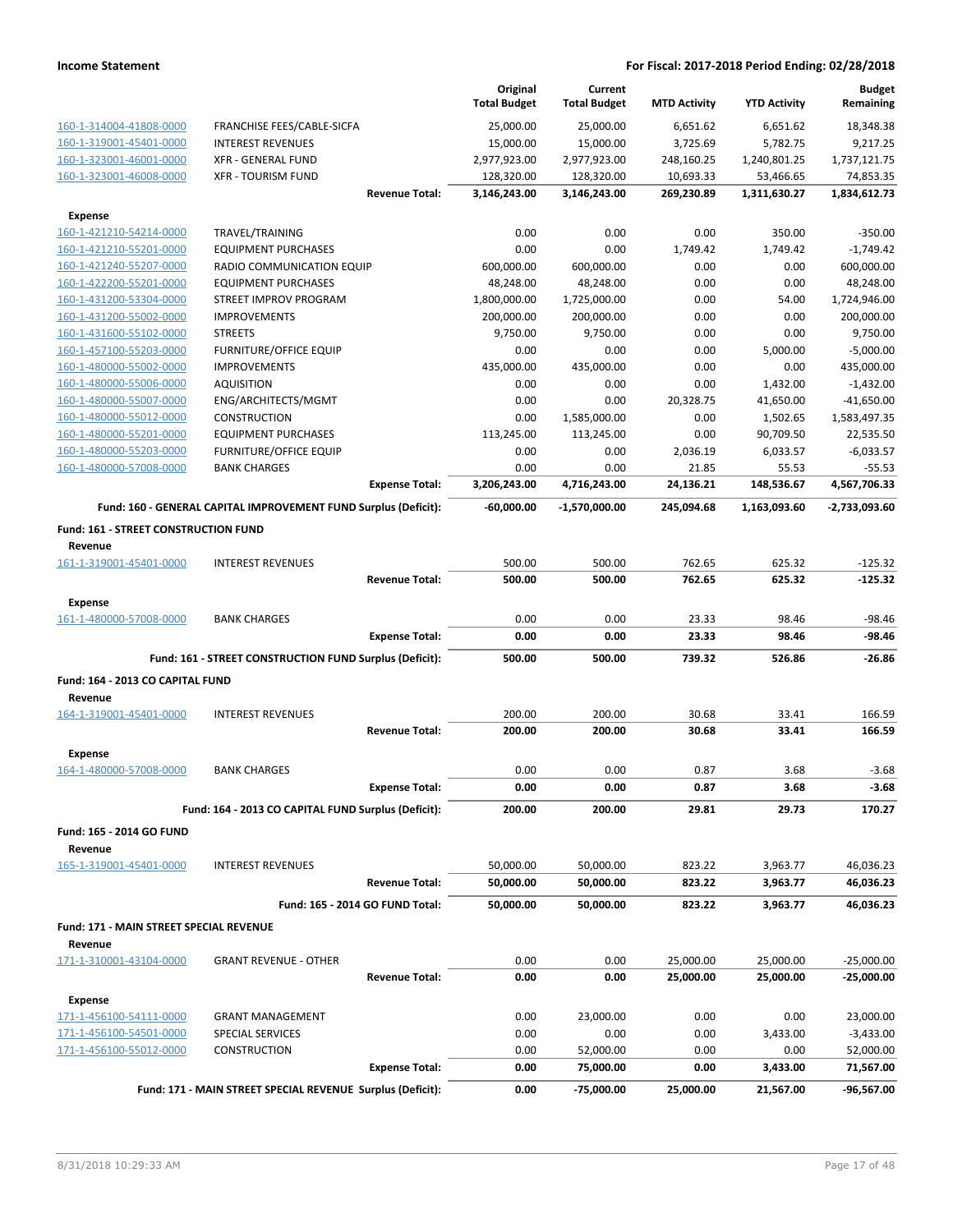|                                                    |                                                    | Original<br><b>Total Budget</b> | Current<br><b>Total Budget</b> | <b>MTD Activity</b> | <b>YTD Activity</b>       | <b>Budget</b><br>Remaining |
|----------------------------------------------------|----------------------------------------------------|---------------------------------|--------------------------------|---------------------|---------------------------|----------------------------|
| Fund: 172 - MINOR GRANTS FUND                      |                                                    |                                 |                                |                     |                           |                            |
| Revenue                                            |                                                    |                                 |                                |                     |                           |                            |
| 172-1-310001-43108-0000                            | <b>GRANTS / LIBRARY GRANT</b>                      | 0.00                            | 0.00                           | 5,620.00            | 6,744.00                  | -6,744.00                  |
| 172-1-310002-45611-0000                            | <b>DONATIONS</b>                                   | 15,000.00                       | 15,000.00                      | 0.00                | 0.00                      | 15,000.00                  |
|                                                    | <b>Revenue Total:</b>                              | 15,000.00                       | 15,000.00                      | 5,620.00            | 6,744.00                  | 8,256.00                   |
| Expense                                            |                                                    |                                 |                                |                     |                           |                            |
| 172-1-455100-52402-0000                            | <b>BASIC PROGRAM EXPENSE</b>                       | 0.00                            | 0.00                           | 2,430.75            | 2,430.75                  | $-2,430.75$                |
|                                                    | <b>Expense Total:</b>                              | 0.00                            | 0.00                           | 2,430.75            | 2,430.75                  | $-2,430.75$                |
|                                                    | Fund: 172 - MINOR GRANTS FUND Surplus (Deficit):   | 15,000.00                       | 15,000.00                      | 3.189.25            | 4,313.25                  | 10,686.75                  |
| Fund: 175 - JUSTICE ASSISTANCE GRANT - JAG         |                                                    |                                 |                                |                     |                           |                            |
| Revenue                                            |                                                    |                                 |                                |                     |                           |                            |
| 175-1-310001-43102-0000                            | <b>GRANTS / GRANT REVENUE</b>                      | 0.00                            | 0.00                           | 13,731.00           | 13,731.00                 | $-13,731.00$               |
|                                                    | <b>Revenue Total:</b>                              | 0.00                            | 0.00                           | 13,731.00           | 13,731.00                 | -13,731.00                 |
|                                                    | Fund: 175 - JUSTICE ASSISTANCE GRANT - JAG Total:  | 0.00                            | 0.00                           | 13,731.00           | 13,731.00                 | -13,731.00                 |
| Fund: 200 - WATER / WASTEWATER FUND                |                                                    |                                 |                                |                     |                           |                            |
| Revenue                                            |                                                    |                                 |                                |                     |                           |                            |
| 200-2-318003-42304-0000                            | <b>BACKFLOW INSPECTION FEES</b>                    | 0.00                            | 0.00                           | 0.00                | 2,156.95                  | $-2,156.95$                |
| 200-2-318003-44302-0000                            | WATER REVENUES / SERVICE CHARGES                   | 64,000.00                       | 64,000.00                      | 16,998.02           | 38,050.65                 | 25,949.35                  |
| 200-2-318003-44304-0000                            | <b>NEW SERVICES - WATER</b>                        | 20,000.00                       | 20,000.00                      | 0.00                | 0.00                      | 20,000.00                  |
| 200-2-318003-44305-0000                            | LATE CHARGES - WATER                               | 49,000.00                       | 49,000.00                      | 2,958.29            | 21,093.78                 | 27,906.22                  |
| 200-2-318003-44306-0000                            | WATER REVENUES / WATER REREAD                      | 0.00                            | 0.00                           | 0.00                | 5.00                      | $-5.00$                    |
| 200-2-318003-44312-0000                            | <b>METER TAMPERING</b>                             | 6,000.00                        | 6,000.00                       | 750.00              | 1,375.00                  | 4,625.00                   |
| 200-2-318003-45103-0000                            | <b>GEUS RAW WATER CONSUMPTN</b>                    | 100,000.00                      | 100,000.00                     | 0.00                | 89,559.97                 | 10,440.03                  |
| 200-2-318004-42303-0000                            | WASTE HAULER PERMITS                               | 3,500.00                        | 3,500.00                       | 100.00              | 1,700.00                  | 1,800.00                   |
| 200-2-318004-44307-0000                            | <b>NEW SERVICES - SEWER</b>                        | 7,000.00                        | 7,000.00                       | 0.00                | 4,125.00                  | 2,875.00                   |
| 200-2-318004-44309-0000                            | SEWER REVENUES / SERVICE CHARGES                   | 55,000.00                       | 55,000.00                      | 3,222.81            | 22,267.42                 | 32,732.58                  |
| 200-2-318004-44310-0000                            | LATE CHARGES - SEWER                               | 45,000.00                       | 45,000.00                      | 2,663.04            | 18,922.60                 | 26,077.40                  |
| 200-2-318004-44318-0000                            | LATE CHARGES - WASTEHAULERS                        | 0.00                            | 0.00                           | 50.25               | 1,189.75                  | $-1,189.75$                |
| 200-2-318004-45106-0000                            | L-3 COMM COD DISCHARGE                             | 126,360.00                      | 126,360.00                     | 10,530.00           | 52,650.00                 | 73,710.00                  |
| 200-2-318004-45201-0000                            | SEWER REV/ SEWER HAULER FEES                       | 400,000.00                      | 400,000.00                     | 31,921.50           | 163,796.50                | 236,203.50                 |
| 200-2-319003-45101-0000                            | WATER REVENUES / METERED SALES                     | 6,701,679.00                    | 6,701,679.00                   | 440,413.19          | 2,752,897.02              | 3,948,781.98               |
| 200-2-319004-45104-0000                            | SEWER COLLECTION FEES                              | 5,577,131.00                    | 5,577,131.00                   | 418,832.76          | 2,371,431.02              | 3,205,699.98               |
| 200-2-319004-45105-0000                            | SEWER REVENUES / EPA REVENUE                       | 0.00                            | 0.00                           | 26.10               | 178.24                    | $-178.24$                  |
| 200-2-320003-45305-0000                            | <b>AUCTION PROCEEDS</b>                            | 5,000.00                        | 5,000.00                       | 0.00                | 0.00                      | 5,000.00                   |
| 200-2-320003-45401-0000<br>200-2-320003-45601-0000 | <b>INTEREST REVENUES</b><br>MISCELLANEOUS REVENUES | 5,000.00                        | 5,000.00                       | 3,364.61            | 2,559.59                  | 2,440.41                   |
| 200-2-323001-58013-0000                            | <b>XFR - TOURISM FUND</b>                          | 3,500.00                        | 3,500.00                       | 0.00<br>3,750.00    | 0.00                      | 3,500.00<br>26,250.00      |
|                                                    | <b>Revenue Total:</b>                              | 45,000.00<br>13,213,170.00      | 45,000.00<br>13,213,170.00     | 935,580.57          | 18,750.00<br>5,562,708.49 | 7,650,461.51               |
|                                                    |                                                    |                                 |                                |                     |                           |                            |
| <b>Expense</b>                                     |                                                    | 70,780.00                       |                                |                     |                           |                            |
| 200-2-436100-51001-0000                            | REGULAR SALARIES<br><b>OVERTIME</b>                | 282.00                          | 70,780.00<br>282.00            | 5,456.64<br>0.00    | 29,551.23<br>0.00         | 41,228.77<br>282.00        |
| 200-2-436100-51020-0000<br>200-2-436100-51021-0000 | LONGEVITY                                          | 840.00                          | 840.00                         | 0.00                | 840.00                    | 0.00                       |
| 200-2-436100-51101-0000                            | <b>CERTIFICATION PAY</b>                           | 600.00                          | 600.00                         | 0.00                | 0.00                      | 600.00                     |
| 200-2-436100-51117-0000                            | CELL PHONE ALLOWANCE                               | 432.00                          | 432.00                         | 33.22               | 182.71                    | 249.29                     |
| 200-2-436100-51201-0000                            | <b>FICA</b>                                        | 4,522.00                        | 4,522.00                       | 336.06              | 1,873.20                  | 2,648.80                   |
| 200-2-436100-51202-0000                            | MEDICARE                                           | 1,058.00                        | 1,058.00                       | 78.60               | 438.11                    | 619.89                     |
| 200-2-436100-51203-0000                            | <b>HEALTH INSURANCE</b>                            | 21,450.00                       | 21,450.00                      | 1,787.50            | 8,937.50                  | 12,512.50                  |
| 200-2-436100-51204-0000                            | <b>WORKERS COMPENSATION</b>                        | 343.00                          | 343.00                         | 28.58               | 142.90                    | 200.10                     |
| 200-2-436100-51205-0000                            | STATE UNEMPLOYMENT                                 | 141.00                          | 141.00                         | 5.48                | 10.96                     | 130.04                     |
| 200-2-436100-51301-0000                            | <b>TMRS</b>                                        | 8,395.00                        | 8,395.00                       | 637.92              | 3,466.46                  | 4,928.54                   |
| 200-2-436100-52001-0000                            | <b>OFFICE SUPPLIES</b>                             | 500.00                          | 500.00                         | 0.00                | 0.00                      | 500.00                     |
| 200-2-436100-52002-0000                            | POSTAGE / FREIGHT                                  | 7,500.00                        | 7,500.00                       | 0.00                | 10.30                     | 7,489.70                   |
| 200-2-436100-52305-0000                            | PUBLIC EDUCATION                                   | 3,400.00                        | 3,400.00                       | 0.00                | 0.00                      | 3,400.00                   |
| 200-2-436100-53402-0000                            | <b>BUILDING MAINTENANCE</b>                        | 500.00                          | 500.00                         | 184.32              | 695.64                    | $-195.64$                  |
| 200-2-436100-54001-0000                            | <b>TELEPHONE CHARGES</b>                           | 4,000.08                        | 4,000.08                       | 71.28               | 369.02                    | 3,631.06                   |
| 200-2-436100-54002-0000                            | UTILITY CHARGES                                    | 26,821.00                       | 26,821.00                      | 3,921.08            | 12,457.78                 | 14,363.22                  |
| 200-2-436100-54101-0000                            | PROFESSIONAL SERVICES                              | 2,000.00                        | 2,000.00                       | 1,750.00            | 1,750.00                  | 250.00                     |
|                                                    |                                                    |                                 |                                |                     |                           |                            |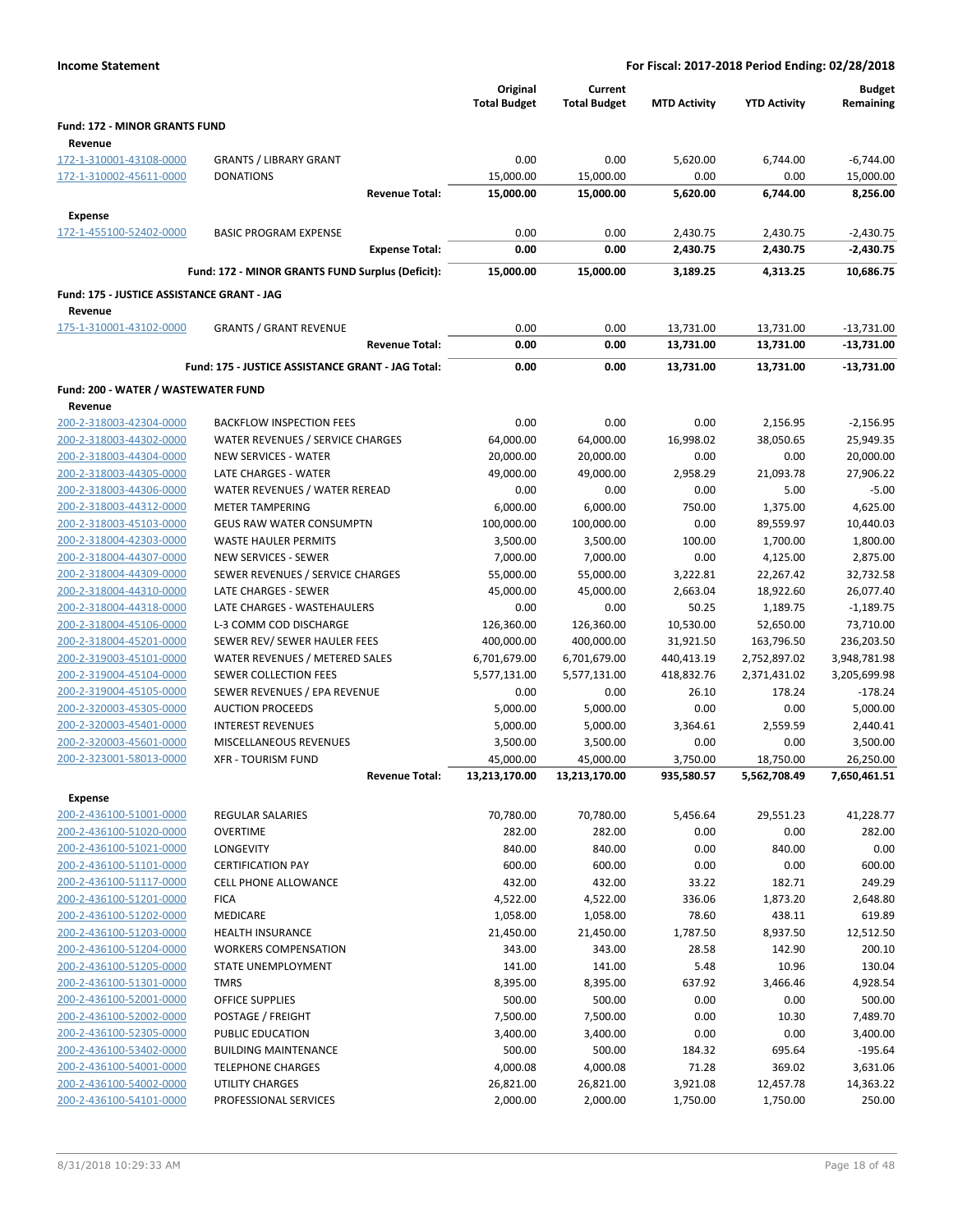| 200-2-436100-54106-0000        |
|--------------------------------|
| 200-2-436100-54201-0000        |
| 200-2-436100-54214-0000        |
| <u>200-2-436200-51001-0000</u> |
| 200-2-436200-51020-0000        |
| 200-2-436200-51021-0000        |
| 200-2-436200-51101-0000        |
| 200-2-436200-51117-0000        |
| <u>200-2-436200-51201-0000</u> |
| 200-2-436200-51202-0000        |
| 200-2-436200-51203-0000        |
| 200-2-436200-51204-0000        |
| 200-2-436200-51205-0000        |
|                                |
| <u>200-2-436200-51301-0000</u> |
| 200-2-436200-51401-0000        |
| 200-2-436200-52001-0000        |
| 200-2-436200-52002-0000        |
| 200-2-436200-52101-0000        |
| <u>200-2-436200-52104-0000</u> |
| 200-2-436200-52105-0000        |
| 200-2-436200-52106-0000        |
| 200-2-436200-52201-0000        |
| 200-2-436200-52202-0000        |
| <u>200-2-436200-52203-0000</u> |
| 200-2-436200-52301-0000        |
| 200-2-436200-53201-0000        |
| 200-2-436200-53202-0000        |
| 200-2-436200-53203-0000        |
| <u>200-2-436200-53205-0000</u> |
| 200-2-436200-53310-0000        |
|                                |
| 200-2-436200-53402-0000        |
| 200-2-436200-53403-0000        |
| 200-2-436200-53404-0000        |
| <u>200-2-436200-53605-0000</u> |
| 200-2-436200-53606-0000        |
| 200-2-436200-54001-0000        |
| 200-2-436200-54002-0000        |
| 200-2-436200-54201-0000        |
| 200-2-436200-54208-0000        |
| 200-2-436200-54212-0000        |
| 200-2-436200-54214-0000        |
| <u>200-2-436200-54219-0000</u> |
| 200-2-436200-54410-0000        |
| <u>200-2-436300-51001-0000</u> |
| <u>200-2-436300-51020-0000</u> |
| 200-2-436300-51021-0000        |
| 200-2-436300-51101-0000        |
|                                |
| 200-2-436300-51117-0000        |
| <u>200-2-436300-51201-0000</u> |
| <u>200-2-436300-51202-0000</u> |
| 200-2-436300-51203-0000        |
| 200-2-436300-51204-0000        |
| 200-2-436300-51205-0000        |
| <u>200-2-436300-51301-0000</u> |
| <u>200-2-436300-51401-0000</u> |
| 200-2-436300-52001-0000        |
| 200-2-436300-52002-0000        |
| 200-2-436300-52005-0000        |
| <u>200-2-436300-52103-0000</u> |
|                                |

|                                                    |                                                       | Original<br><b>Total Budget</b> | Current<br><b>Total Budget</b> | <b>MTD Activity</b>   | <b>YTD Activity</b>     | <b>Budget</b><br>Remaining |
|----------------------------------------------------|-------------------------------------------------------|---------------------------------|--------------------------------|-----------------------|-------------------------|----------------------------|
| 200-2-436100-54106-0000                            | <b>ATTORNEY FEES</b>                                  | 3,400.00                        | 3,400.00                       | 0.00                  | 0.00                    | 3,400.00                   |
| 200-2-436100-54201-0000                            | MEMBERSHIPS & SUBSCRIPTIONS                           | 350.00                          | 350.00                         | 0.00                  | 0.00                    | 350.00                     |
| 200-2-436100-54214-0000                            | <b>TRAVEL &amp; TRAINING</b>                          | 500.00                          | 500.00                         | 0.00                  | 0.00                    | 500.00                     |
| 200-2-436200-51001-0000                            | <b>REGULAR SALARIES</b>                               | 310,359.00                      | 310,359.00                     | 23,296.54             | 126,147.37              | 184,211.63                 |
| 200-2-436200-51020-0000                            | <b>OVERTIME</b>                                       | 13,962.00                       | 13,962.00                      | 572.59                | 10,744.16               | 3,217.84                   |
| 200-2-436200-51021-0000                            | LONGEVITY                                             | 3,174.00                        | 3,174.00                       | 0.00                  | 2,934.00                | 240.00                     |
| 200-2-436200-51101-0000                            | <b>CERTIFICATION PAY</b>                              | 3,000.00                        | 3,000.00                       | 230.78                | 1,269.29                | 1,730.71                   |
| 200-2-436200-51117-0000                            | <b>CELL PHONE ALLOWANCE</b>                           | 432.00                          | 432.00                         | 33.22                 | 182.71                  | 249.29                     |
| 200-2-436200-51201-0000                            | <b>FICA</b>                                           | 20,514.00                       | 20,514.00                      | 1,384.68              | 8,240.89                | 12,273.11                  |
| 200-2-436200-51202-0000                            | MEDICARE                                              | 4,798.00                        | 4,798.00                       | 323.84                | 1,927.31                | 2,870.69                   |
| 200-2-436200-51203-0000                            | <b>HEALTH INSURANCE</b>                               | 85,800.00                       | 85,800.00                      | 7,150.00              | 35,750.00               | 50,050.00                  |
| 200-2-436200-51204-0000                            | <b>WORKERS COMPENSATION</b>                           | 11,447.00                       | 11,447.00                      | 953.92                | 4,769.60                | 6,677.40                   |
| 200-2-436200-51205-0000                            | STATE UNEMPLOYMENT                                    | 623.00                          | 623.00                         | 24.11                 | 53.43                   | 569.57                     |
| 200-2-436200-51301-0000                            | <b>TMRS</b>                                           | 37,190.00                       | 37,190.00                      | 2,771.77              | 15,983.85               | 21,206.15                  |
| 200-2-436200-51401-0000                            | <b>CONTRA - SALARIES</b>                              | 0.00                            | 0.00                           | 0.00                  | $-802.72$               | 802.72                     |
| 200-2-436200-52001-0000                            | <b>OFFICE SUPPLIES</b>                                | 500.00                          | 500.00                         | 0.00                  | 236.14                  | 263.86                     |
| 200-2-436200-52002-0000                            | POSTAGE / FREIGHT                                     | 2,302.00                        | 2,302.00                       | 0.00                  | 4.36                    | 2,297.64                   |
| 200-2-436200-52101-0000                            | <b>JANITORIAL SUPPLIES</b>                            | 1,999.00                        | 1,999.00                       | 0.00                  | $-706.50$               | 2,705.50                   |
| 200-2-436200-52104-0000                            | <b>WEARING APPAREL</b>                                | 4,848.00                        | 4,848.00                       | 511.56                | 1,102.31                | 3,745.69                   |
| 200-2-436200-52105-0000                            | <b>LABORATORY</b>                                     | 14,432.00                       | 14,432.00                      | 0.00                  | 6,769.79                | 7,662.21                   |
| 200-2-436200-52106-0000<br>200-2-436200-52201-0000 | <b>CHEMICAL SUPPLIES</b>                              | 298,400.00                      | 298,400.00                     | 23,607.42<br>93.63    | 88,265.59               | 210,134.41                 |
| 200-2-436200-52202-0000                            | MINOR TOOLS & EQUIPMENT<br><b>MECHANICAL SUPPLIES</b> | 1,475.00                        | 1,475.00<br>1,591.00           | 790.08                | 331.51<br>2,003.06      | 1,143.49<br>$-412.06$      |
| 200-2-436200-52203-0000                            | <b>MOTOR VEHICLE FUEL</b>                             | 1,591.00<br>5,500.00            | 5,500.00                       | 184.90                | 1,538.44                | 3,961.56                   |
| 200-2-436200-52301-0000                            | <b>SAFETY SUPPLIES</b>                                | 1,500.00                        | 1,500.00                       | 214.52                | 451.32                  | 1,048.68                   |
| 200-2-436200-53201-0000                            | FURNITURE & OFFICE EQUIPMENT                          | 250.00                          | 250.00                         | 0.00                  | 0.00                    | 250.00                     |
| 200-2-436200-53202-0000                            | MACHINE, TOOLS & IMPLMNTS                             | 2,130.00                        | 2,130.00                       | 1,998.79              | 1,998.79                | 131.21                     |
| 200-2-436200-53203-0000                            | <b>INSTRUMENTS &amp; APPARATUS</b>                    | 6,524.00                        | 6,524.00                       | 0.00                  | 0.00                    | 6,524.00                   |
| 200-2-436200-53205-0000                            | <b>MOTOR VEHICLES</b>                                 | 3,200.00                        | 3,200.00                       | 5.88                  | 35.88                   | 3,164.12                   |
| 200-2-436200-53310-0000                            | RESVRS/STRG TANKS/ST PIPE                             | 20,070.00                       | 20,070.00                      | 0.00                  | 273.29                  | 19,796.71                  |
| 200-2-436200-53402-0000                            | <b>BUILDING MAINTENANCE</b>                           | 1,400.00                        | 1,400.00                       | 147.61                | 217.51                  | 1,182.49                   |
| 200-2-436200-53403-0000                            | <b>HEATING &amp; COOLING SYSTEMS</b>                  | 3,700.00                        | 3,700.00                       | 0.00                  | 0.00                    | 3,700.00                   |
| 200-2-436200-53404-0000                            | STRUCTURES / EXTERIOR STRUCTURES                      | 500.00                          | 500.00                         | 0.00                  | 503.41                  | $-3.41$                    |
| 200-2-436200-53605-0000                            | STRUCTURES / FILTRATION PLANT                         | 31,210.00                       | 31,210.00                      | 7,249.35              | 18,701.95               | 12,508.05                  |
| 200-2-436200-53606-0000                            | <b>MAINT - GROUNDS</b>                                | 340.00                          | 340.00                         | 0.00                  | 0.00                    | 340.00                     |
| 200-2-436200-54001-0000                            | <b>TELEPHONE CHARGES</b>                              | 15,500.00                       | 15,500.00                      | 332.51                | 4,872.24                | 10,627.76                  |
| 200-2-436200-54002-0000                            | <b>UTILITY CHARGES</b>                                | 360,000.00                      | 360,000.00                     | 26,569.53             | 174,287.60              | 185,712.40                 |
| 200-2-436200-54201-0000                            | <b>MEMBERSHIPS &amp; SUBSCRIPTIONS</b>                | 1,721.00                        | 1,721.00                       | 0.00                  | 75.00                   | 1,646.00                   |
| 200-2-436200-54208-0000                            | <b>LABORATORY WORK</b>                                | 21,720.00                       | 21,720.00                      | 255.00                | 5,413.65                | 16,306.35                  |
| 200-2-436200-54212-0000                            | PRINTING                                              | 700.00                          | 700.00                         | 0.00                  | 0.00                    | 700.00                     |
| 200-2-436200-54214-0000                            | TRAVEL & TRAINING                                     | 5,330.00                        | 5,330.00                       | 590.00                | 1,725.00                | 3,605.00                   |
| 200-2-436200-54219-0000                            | SABINE RIVER AUTHORITY                                | 1,049,386.80                    | 1,049,386.80                   | 88,148.50             | 344,198.89              | 705,187.91                 |
| 200-2-436200-54410-0000                            | PERMITS/FEES                                          | 23,300.00                       | 23,300.00                      | 0.00                  | 25,793.60               | $-2,493.60$                |
| 200-2-436300-51001-0000<br>200-2-436300-51020-0000 | <b>REGULAR SALARIES</b><br><b>OVERTIME</b>            | 386,158.00<br>46,034.00         | 386,158.00<br>46,034.00        | 29,908.92<br>6,211.75 | 159,667.96<br>32,309.93 | 226,490.04<br>13,724.07    |
| 200-2-436300-51021-0000                            | LONGEVITY                                             | 5,840.00                        | 5,840.00                       | 0.00                  | 5,348.00                | 492.00                     |
| 200-2-436300-51101-0000                            | <b>CERTIFICATION PAY</b>                              | 900.00                          | 900.00                         | 46.16                 | 253.88                  | 646.12                     |
| 200-2-436300-51117-0000                            | <b>CELL PHONE ALLOWANCE</b>                           | 216.00                          | 216.00                         | 16.62                 | 91.41                   | 124.59                     |
| 200-2-436300-51201-0000                            | <b>FICA</b>                                           | 27,179.00                       | 27,179.00                      | 2,160.74              | 11,876.41               | 15,302.59                  |
| 200-2-436300-51202-0000                            | MEDICARE                                              | 6,356.00                        | 6,356.00                       | 505.34                | 2,777.58                | 3,578.42                   |
| 200-2-436300-51203-0000                            | HEALTH INSURANCE                                      | 123,338.00                      | 123,338.00                     | 10,278.17             | 51,390.85               | 71,947.15                  |
| 200-2-436300-51204-0000                            | <b>WORKERS COMPENSATION</b>                           | 14,947.00                       | 14,947.00                      | 1,245.58              | 6,227.90                | 8,719.10                   |
| 200-2-436300-51205-0000                            | STATE UNEMPLOYMENT                                    | 869.00                          | 869.00                         | 36.76                 | 73.61                   | 795.39                     |
| 200-2-436300-51301-0000                            | <b>TMRS</b>                                           | 49,704.00                       | 49,704.00                      | 4,215.03              | 22,328.44               | 27,375.56                  |
| 200-2-436300-51401-0000                            | <b>CONTRA - SALARIES</b>                              | 0.00                            | 0.00                           | $-1,605.44$           | $-8,354.50$             | 8,354.50                   |
| 200-2-436300-52001-0000                            | <b>OFFICE SUPPLIES</b>                                | 300.00                          | 300.00                         | 6.56                  | 222.47                  | 77.53                      |
| 200-2-436300-52002-0000                            | POSTAGE / FREIGHT                                     | 50.00                           | 50.00                          | 0.00                  | 0.00                    | 50.00                      |
| 200-2-436300-52005-0000                            | PRINTED MATERIALS                                     | 100.00                          | 100.00                         | 0.00                  | 0.00                    | 100.00                     |
| 200-2-436300-52103-0000                            | <b>MEETING SUPPLIES</b>                               | 100.00                          | 100.00                         | 0.00                  | 71.00                   | 29.00                      |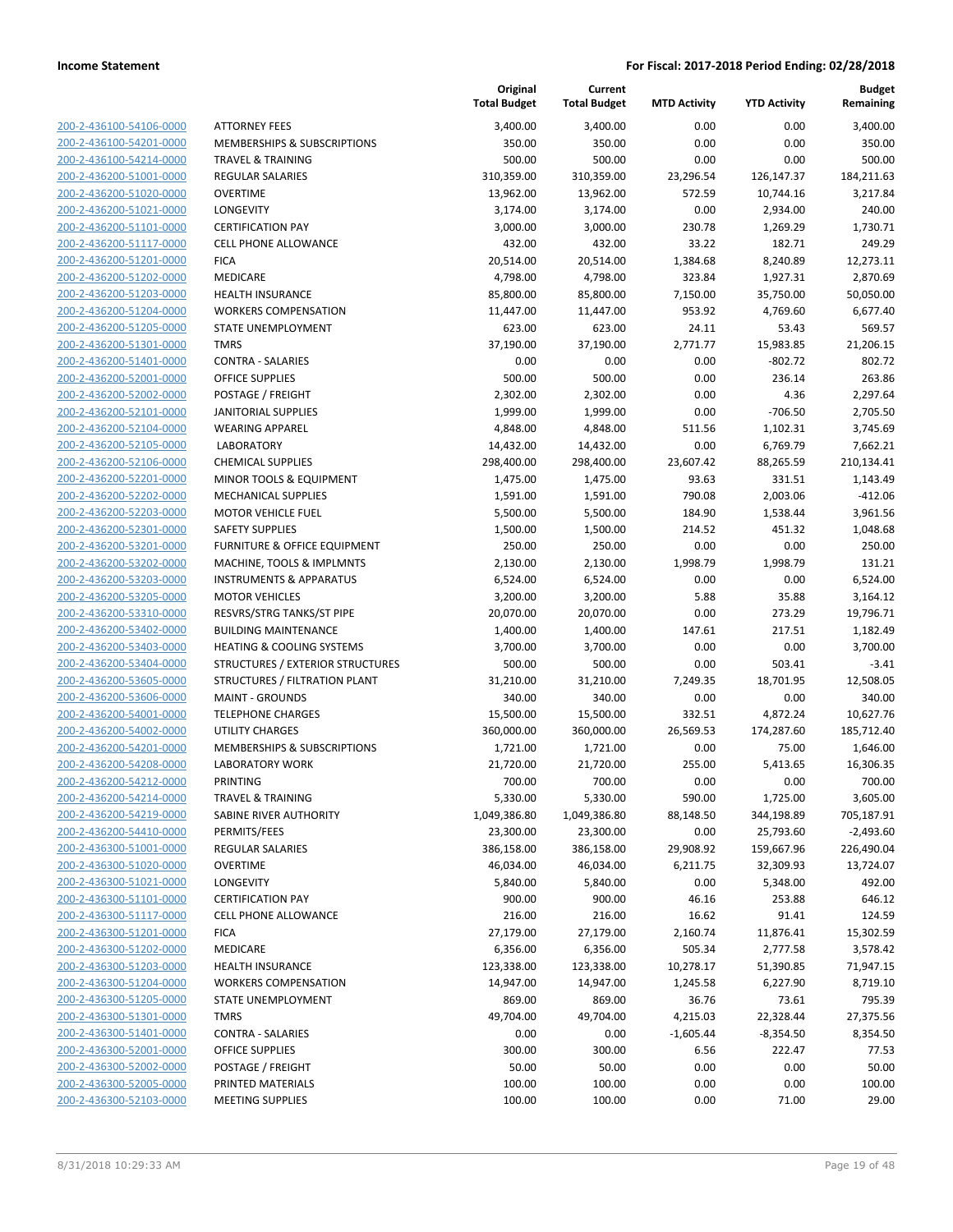| 200-2-436300-52104-0000                                          |
|------------------------------------------------------------------|
| 200-2-436300-52106-0000                                          |
| 200-2-436300-52201-0000                                          |
| 200-2-436300-52203-0000                                          |
| 200-2-436300-52303-0000                                          |
| 200-2-436300-53201-0000                                          |
| 200-2-436300-53202-0000                                          |
| 200-2-436300-53205-0000                                          |
|                                                                  |
| 200-2-436300-53207-0000                                          |
| 200-2-436300-53210-0000                                          |
| 200-2-436300-53211-0000                                          |
| 200-2-436300-53306-0000                                          |
| 200-2-436300-54001-0000                                          |
| 200-2-436300-54214-0000                                          |
| 200-2-437200-51001-0000                                          |
| 200-2-437200-51020-0000                                          |
| 200-2-437200-51021-0000                                          |
| <u>200-2-437200-51101-0000</u>                                   |
| 200-2-437200-51117-0000                                          |
| 200-2-437200-51201-0000                                          |
|                                                                  |
| 200-2-437200-51202-0000                                          |
| 200-2-437200-51203-0000                                          |
| 200-2-437200-51204-0000                                          |
| 200-2-437200-51205-0000                                          |
| 200-2-437200-51301-0000                                          |
| 200-2-437200-51401-0000                                          |
| 200-2-437200-52001-0000                                          |
| <u>200-2-437200-52103-0000</u>                                   |
| 200-2-437200-52104-0000                                          |
| 200-2-437200-52106-0000                                          |
| 200-2-437200-52107-0000                                          |
|                                                                  |
| 200-2-437200-52201-0000                                          |
| 200-2-437200-52203-0000                                          |
| 200-2-437200-52303-0000                                          |
| 200-2-437200-53202-0000                                          |
| 200-2-437200-53205-0000                                          |
| 200-2-437200-53207-0000                                          |
| 200-2-437200-53309-0000                                          |
| 200-2-437200-53311-0000                                          |
| 200-2-437200-54001-0000                                          |
| 200-2-437200-54002-0000                                          |
| <u>200-2-437200-54214-0000</u>                                   |
| 200-2-437300-51001-0000                                          |
| <u>200-2-437300-51020-0000</u>                                   |
|                                                                  |
| 200-2-437300-51021-0000                                          |
| <u>200-2-437300-51101-0000</u>                                   |
| 200-2-437300-51117-0000                                          |
| <u>200-2-437300-51201-0000</u>                                   |
| <u>200-2-437300-51202-0000</u>                                   |
| 200-2-437300-51203-0000                                          |
| 200-2-437300-51204-0000                                          |
| 200-2-437300-51205-0000                                          |
| 200-2-437300-51301-0000                                          |
|                                                                  |
| <u>200-2-437300-52001-0000</u>                                   |
|                                                                  |
| <u>200-2-437300-52002-0000</u>                                   |
| 200-2-437300-52005-0000                                          |
| 200-2-437300-52101-0000                                          |
| <u>200-2-437300-52102-0000</u><br><u>200-2-437300-52104-0000</u> |

| <b>WEARING APPAREL</b>                  |
|-----------------------------------------|
| <b>CHEMICAL SUPPLIES</b>                |
| MINOR TOOLS & EQUIPMENT                 |
| MOTOR VEHICLE FUEL                      |
| <b>TRAINING SUPPLIES</b>                |
| <b>FURNITURE &amp; OFFICE EQUIPMENT</b> |
| MACHINE, TOOLS & IMPLMNTS               |
| <b>MOTOR VEHICLES</b>                   |
| RADIO/COMMUNICATIONS                    |
| <b>FIRE HYDRANTS</b>                    |
| <b>METERS &amp; SETTINGS</b>            |
| <b>WATER MAINS</b>                      |
| <b>TELEPHONE CHARGES</b>                |
| <b>TRAVEL &amp; TRAINING</b>            |
| <b>REGULAR SALARIES</b>                 |
| <b>OVERTIME</b>                         |
| LONGEVITY                               |
| <b>CERTIFICATION PAY</b>                |
| <b>CELL PHONE ALLOWANCE</b>             |
| FICA                                    |
| MEDICARE                                |
| <b>HEALTH INSURANCE</b>                 |
| <b>WORKERS COMPENSATION</b>             |
| STATE UNEMPLOYMENT                      |
| <b>TMRS</b>                             |
| CONTRA - SALARIES                       |
| <b>OFFICE SUPPLIES</b>                  |
| <b>MEETING SUPPLIES</b>                 |
| <b>WEARING APPAREL</b>                  |
| <b>CHEMICAL SUPPLIES</b>                |
| <b>BOTANICAL SUPPLIES</b>               |
| MINOR TOOLS & EQUIPMENT                 |
| <b>MOTOR VEHICLE FUEL</b>               |
| <b>TRAINING SUPPLIES</b>                |
| MACHINE, TOOLS & IMPLMNTS               |
| <b>MOTOR VEHICLES</b>                   |
| RADIO/COMMUNICATIONS                    |
| SANITARY SEWER & TCEQ SSO               |
| <b>LIFT STATIONS</b>                    |
| <b>TELEPHONE CHARGES</b>                |
| UTILITY CHARGES                         |
| <b>TRAVEL &amp; TRAINING</b>            |
| <b>REGULAR SALARIES</b>                 |
| <b>OVERTIME</b>                         |
| LONGEVITY                               |
| <b>CERTIFICATION PAY</b>                |
| <b>CELL PHONE ALLOWANCE</b>             |
| <b>FICA</b>                             |
| MEDICARE                                |
| <b>HEALTH INSURANCE</b>                 |
| <b>WORKERS COMPENSATION</b>             |
| <b>STATE UNEMPLOYMENT</b>               |
| <b>TMRS</b>                             |
| <b>OFFICE SUPPLIES</b>                  |
| POSTAGE / FREIGHT                       |
| PRINTED MATERIALS                       |
| <b>JANITORIAL SUPPLIES</b>              |
| REFERENCE SUPPLIES                      |
| <b>WEARING APPAREL</b>                  |

|                         |                              | Original<br><b>Total Budget</b> | Current<br><b>Total Budget</b> | <b>MTD Activity</b> | <b>YTD Activity</b> | <b>Budget</b><br>Remaining |
|-------------------------|------------------------------|---------------------------------|--------------------------------|---------------------|---------------------|----------------------------|
| 200-2-436300-52104-0000 | <b>WEARING APPAREL</b>       | 15,000.00                       | 15,000.00                      | 3,339.02            | 6,175.77            | 8,824.23                   |
| 200-2-436300-52106-0000 | <b>CHEMICAL SUPPLIES</b>     | 500.00                          | 500.00                         | 0.00                | 0.00                | 500.00                     |
| 200-2-436300-52201-0000 | MINOR TOOLS & EQUIPMENT      | 8,500.00                        | 8,500.00                       | 865.58              | 2,972.19            | 5,527.81                   |
| 200-2-436300-52203-0000 | <b>MOTOR VEHICLE FUEL</b>    | 25,000.00                       | 25,000.00                      | 2,467.59            | 10,260.92           | 14,739.08                  |
| 200-2-436300-52303-0000 | <b>TRAINING SUPPLIES</b>     | 200.00                          | 200.00                         | 0.00                | 0.00                | 200.00                     |
| 200-2-436300-53201-0000 | FURNITURE & OFFICE EQUIPMENT | 100.00                          | 100.00                         | 0.00                | 0.00                | 100.00                     |
| 200-2-436300-53202-0000 | MACHINE, TOOLS & IMPLMNTS    | 5,000.00                        | 5,000.00                       | 319.30              | 1,624.96            | 3,375.04                   |
| 200-2-436300-53205-0000 | <b>MOTOR VEHICLES</b>        | 30,000.00                       | 30,000.00                      | 1,082.92            | 4,093.52            | 25,906.48                  |
| 200-2-436300-53207-0000 | RADIO/COMMUNICATIONS         | 4,500.00                        | 4,500.00                       | 0.00                | 4,554.66            | $-54.66$                   |
| 200-2-436300-53210-0000 | <b>FIRE HYDRANTS</b>         | 8,000.00                        | 8,000.00                       | 6,689.03            | 8,016.35            | $-16.35$                   |
| 200-2-436300-53211-0000 | <b>METERS &amp; SETTINGS</b> | 70,000.00                       | 70,000.00                      | 4,044.42            | 9,113.79            | 60,886.21                  |
| 200-2-436300-53306-0000 | <b>WATER MAINS</b>           | 165,000.00                      | 165,000.00                     | 21,488.36           | 70,985.58           | 94,014.42                  |
| 200-2-436300-54001-0000 | <b>TELEPHONE CHARGES</b>     | 1,800.00                        | 1,800.00                       | 149.01              | 665.11              | 1,134.89                   |
| 200-2-436300-54214-0000 | <b>TRAVEL &amp; TRAINING</b> | 4,000.00                        | 4,000.00                       | 111.00              | 504.00              | 3,496.00                   |
| 200-2-437200-51001-0000 | <b>REGULAR SALARIES</b>      | 367,484.00                      | 367,484.00                     | 29,501.62           | 159,755.12          | 207,728.88                 |
| 200-2-437200-51020-0000 | <b>OVERTIME</b>              | 56,917.00                       | 56,917.00                      | 5,327.39            | 33,608.45           | 23,308.55                  |
| 200-2-437200-51021-0000 | LONGEVITY                    | 14,102.00                       | 14,102.00                      | 0.00                | 13,772.00           | 330.00                     |
| 200-2-437200-51101-0000 | <b>CERTIFICATION PAY</b>     | 1,500.00                        | 1,500.00                       | 92.30               | 507.65              | 992.35                     |
| 200-2-437200-51117-0000 | <b>CELL PHONE ALLOWANCE</b>  | 216.00                          | 216.00                         | 16.60               | 91.30               | 124.70                     |
| 200-2-437200-51201-0000 | <b>FICA</b>                  | 27,084.00                       | 27,084.00                      | 2,118.46            | 12,634.33           | 14,449.67                  |
| 200-2-437200-51202-0000 | MEDICARE                     | 6,334.00                        | 6,334.00                       | 495.45              | 2,954.79            | 3,379.21                   |
| 200-2-437200-51203-0000 | <b>HEALTH INSURANCE</b>      | 123,338.00                      | 123,338.00                     | 10,278.17           | 51,390.85           | 71,947.15                  |
| 200-2-437200-51204-0000 | <b>WORKERS COMPENSATION</b>  | 10,501.00                       | 10,501.00                      | 875.08              | 4,375.40            | 6,125.60                   |
| 200-2-437200-51205-0000 | STATE UNEMPLOYMENT           | 799.00                          | 799.00                         | 34.48               | 70.65               | 728.35                     |
| 200-2-437200-51301-0000 | <b>TMRS</b>                  | 49,527.00                       | 49,527.00                      | 4,003.31            | 23,265.58           | 26,261.42                  |
| 200-2-437200-51401-0000 | <b>CONTRA - SALARIES</b>     | 0.00                            | 0.00                           | 0.00                | $-299.91$           | 299.91                     |
| 200-2-437200-52001-0000 | OFFICE SUPPLIES              | 300.00                          | 300.00                         | 0.00                | 141.86              | 158.14                     |
| 200-2-437200-52103-0000 | <b>MEETING SUPPLIES</b>      | 150.00                          | 150.00                         | 0.00                | 0.00                | 150.00                     |
| 200-2-437200-52104-0000 | <b>WEARING APPAREL</b>       | 15,000.00                       | 15,000.00                      | 2,651.59            | 4,525.55            | 10,474.45                  |
| 200-2-437200-52106-0000 | <b>CHEMICAL SUPPLIES</b>     | 2,400.00                        | 2,400.00                       | 0.00                | 0.00                | 2,400.00                   |
| 200-2-437200-52107-0000 | <b>BOTANICAL SUPPLIES</b>    | 400.00                          | 400.00                         | 0.00                | 0.00                | 400.00                     |
| 200-2-437200-52201-0000 | MINOR TOOLS & EQUIPMENT      | 6,500.00                        | 6,500.00                       | 474.59              | 1,373.56            | 5,126.44                   |
| 200-2-437200-52203-0000 | <b>MOTOR VEHICLE FUEL</b>    | 24,030.00                       | 24,030.00                      | 2,005.63            | 8,114.11            | 15,915.89                  |
| 200-2-437200-52303-0000 | <b>TRAINING SUPPLIES</b>     | 150.00                          | 150.00                         | 0.00                | 0.00                | 150.00                     |
| 200-2-437200-53202-0000 | MACHINE, TOOLS & IMPLMNTS    | 4,965.00                        | 4,965.00                       | 224.40              | 1,373.20            | 3,591.80                   |
| 200-2-437200-53205-0000 | <b>MOTOR VEHICLES</b>        | 21,000.00                       | 21,000.00                      | 958.55              | 2,646.07            | 18,353.93                  |
| 200-2-437200-53207-0000 | RADIO/COMMUNICATIONS         | 3,000.00                        | 3,000.00                       | 0.00                | 1,060.00            | 1,940.00                   |
| 200-2-437200-53309-0000 | SANITARY SEWER & TCEQ SSO    | 69,000.00                       | 69,000.00                      | 13,763.09           | 27,958.50           | 41,041.50                  |
| 200-2-437200-53311-0000 | <b>LIFT STATIONS</b>         | 22,500.00                       | 22,500.00                      | 2,000.50            | 6,145.46            | 16,354.54                  |
| 200-2-437200-54001-0000 | <b>TELEPHONE CHARGES</b>     | 5,500.00                        | 5,500.00                       | 87.08               | 1,694.27            | 3,805.73                   |
| 200-2-437200-54002-0000 | UTILITY CHARGES              | 27,000.00                       | 27,000.00                      | 2,137.95            | 10,863.92           | 16,136.08                  |
| 200-2-437200-54214-0000 | <b>TRAVEL &amp; TRAINING</b> | 3,000.00                        | 3,000.00                       | 0.00                | 1,417.00            | 1,583.00                   |
| 200-2-437300-51001-0000 | REGULAR SALARIES             | 489,292.00                      | 489,292.00                     | 35,855.34           | 202,637.92          | 286,654.08                 |
| 200-2-437300-51020-0000 | <b>OVERTIME</b>              | 36,000.00                       | 36,000.00                      | 2,690.68            | 18,722.71           | 17,277.29                  |
| 200-2-437300-51021-0000 | LONGEVITY                    | 15,432.00                       | 15,432.00                      | 0.00                | 15,432.00           | 0.00                       |
| 200-2-437300-51101-0000 | <b>CERTIFICATION PAY</b>     | 7,200.00                        | 7,200.00                       | 415.38              | 2,423.07            | 4,776.93                   |
| 200-2-437300-51117-0000 | <b>CELL PHONE ALLOWANCE</b>  | 1,296.00                        | 1,296.00                       | 33.22               | 182.71              | 1,113.29                   |
| 200-2-437300-51201-0000 | <b>FICA</b>                  | 33,822.00                       | 33,822.00                      | 2,273.06            | 14,291.77           | 19,530.23                  |
| 200-2-437300-51202-0000 | MEDICARE                     | 7,910.00                        | 7,910.00                       | 531.60              | 3,342.42            | 4,567.58                   |
| 200-2-437300-51203-0000 | HEALTH INSURANCE             | 128,700.00                      | 128,700.00                     | 10,725.00           | 53,625.00           | 75,075.00                  |
| 200-2-437300-51204-0000 | <b>WORKERS COMPENSATION</b>  | 11,807.00                       | 11,807.00                      | 983.92              | 4,919.60            | 6,887.40                   |
| 200-2-437300-51205-0000 | STATE UNEMPLOYMENT           | 844.00                          | 844.00                         | 38.58               | 80.43               | 763.57                     |
| 200-2-437300-51301-0000 | <b>TMRS</b>                  | 62,788.00                       | 62,788.00                      | 4,531.18            | 27,437.58           | 35,350.42                  |
| 200-2-437300-52001-0000 | OFFICE SUPPLIES              | 600.00                          | 600.00                         | 0.00                | 55.16               | 544.84                     |
| 200-2-437300-52002-0000 | POSTAGE / FREIGHT            | 600.00                          | 600.00                         | 0.00                | 59.30               | 540.70                     |
| 200-2-437300-52005-0000 | PRINTED MATERIALS            | 1,200.00                        | 1,200.00                       | 0.00                | 24.00               | 1,176.00                   |
| 200-2-437300-52101-0000 | <b>JANITORIAL SUPPLIES</b>   | 1,650.00                        | 1,650.00                       | 0.00                | 698.91              | 951.09                     |
| 200-2-437300-52102-0000 | REFERENCE SUPPLIES           | 500.00                          | 500.00                         | 0.00                | 0.00                | 500.00                     |
| 200-2-437300-52104-0000 | <b>WEARING APPAREL</b>       | 11,000.00                       | 11,000.00                      | 432.64              | 1,753.45            | 9,246.55                   |
|                         |                              |                                 |                                |                     |                     |                            |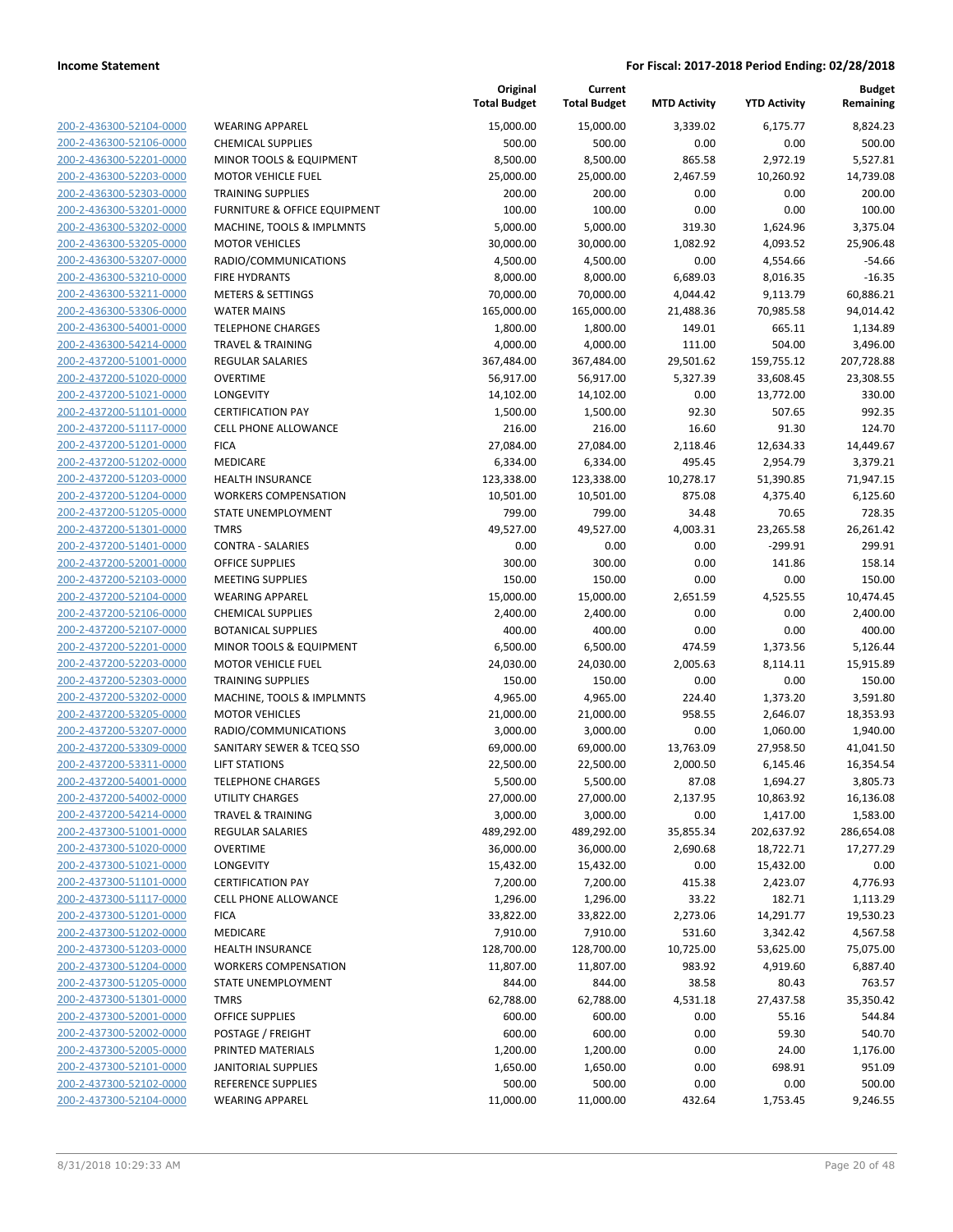|                                      |                                                        | Original<br><b>Total Budget</b> | Current<br><b>Total Budget</b> | <b>MTD Activity</b> | <b>YTD Activity</b> | <b>Budget</b><br>Remaining |
|--------------------------------------|--------------------------------------------------------|---------------------------------|--------------------------------|---------------------|---------------------|----------------------------|
| 200-2-437300-52105-0000              | LABORATORY                                             | 15,000.00                       | 15,000.00                      | 0.00                | 3,667.66            | 11,332.34                  |
| 200-2-437300-52106-0000              | <b>CHEMICAL SUPPLIES</b>                               | 52,000.00                       | 52,000.00                      | 6,552.00            | 20,176.00           | 31,824.00                  |
| 200-2-437300-52107-0000              | <b>BOTANICAL SUPPLIES</b>                              | 900.00                          | 900.00                         | 0.00                | 0.00                | 900.00                     |
| 200-2-437300-52201-0000              | MINOR TOOLS & EQUIPMENT                                | 6,300.00                        | 6,300.00                       | 1,081.32            | 2,283.46            | 4,016.54                   |
| 200-2-437300-52202-0000              | <b>MECHANICAL SUPPLIES</b>                             | 18,400.00                       | 18,400.00                      | 1,449.60            | 11,766.08           | 6,633.92                   |
| 200-2-437300-52203-0000              | <b>MOTOR VEHICLE FUEL</b>                              | 5,500.00                        | 5,500.00                       | 160.71              | 2,578.73            | 2,921.27                   |
| 200-2-437300-52301-0000              | <b>SAFETY SUPPLIES</b>                                 | 2,300.00                        | 2,300.00                       | 144.11              | 683.21              | 1,616.79                   |
| 200-2-437300-53202-0000              | MACHINE, TOOLS & IMPLMNTS                              | 60,000.00                       | 60,000.00                      | 9,949.42            | 24,317.55           | 35,682.45                  |
| 200-2-437300-53203-0000              | <b>INSTRUMENTS &amp; APPARATUS</b>                     | 6,000.00                        | 6,000.00                       | 0.00                | 168.95              | 5,831.05                   |
| 200-2-437300-53205-0000              | <b>MOTOR VEHICLES</b>                                  | 5,000.00                        | 5,000.00                       | 161.96              | 281.96              | 4,718.04                   |
| 200-2-437300-53402-0000              | <b>BUILDING MAINTENANCE</b>                            | 6,000.00                        | 6,000.00                       | 62.42               | 161.42              | 5,838.58                   |
| 200-2-437300-54001-0000              | <b>TELEPHONE CHARGES</b>                               | 6,000.00                        | 6,000.00                       | 411.43              | 2,032.80            | 3,967.20                   |
| 200-2-437300-54002-0000              | UTILITY CHARGES                                        | 400,000.00                      | 400,000.00                     | 32,982.47           | 159,307.24          | 240,692.76                 |
| 200-2-437300-54201-0000              | MEMBERSHIPS & SUBSCRIPTIONS                            | 12,000.00                       | 12,000.00                      | 530.00              | 4,974.79            | 7,025.21                   |
| 200-2-437300-54208-0000              | <b>LABORATORY WORK</b>                                 | 12,400.00                       | 12,400.00                      | 1,066.25            | 2,808.25            | 9,591.75                   |
| 200-2-437300-54214-0000              | <b>TRAVEL &amp; TRAINING</b>                           | 4,900.00                        | 4,900.00                       | 0.00                | 1,274.89            | 3,625.11                   |
| 200-2-437300-54403-0000              | DISPOSAL CHARGES                                       | 95,000.00                       | 95,000.00                      | 9,289.71            | 39,650.55           | 55,349.45                  |
| 200-2-437300-54410-0000              | PERMITS/FEES                                           | 74,000.00                       | 74,000.00                      | 111.00              | 37,625.32           | 36,374.68                  |
| 200-2-471200-56406-0000              | SERIES 2010 GO REF INTRST                              | 0.00                            | 0.00                           | 16,318.26           | 16,318.26           | $-16,318.26$               |
| 200-2-471200-56408-0000              | 2011 GO REFUND INTEREST                                | 0.00                            | 0.00                           | 40,370.67           | 40,370.67           | $-40,370.67$               |
| 200-2-471200-56607-0000              | 08 REV BONDS - INTEREST                                | 325,075.00                      | 325,075.00                     | 122,689.42          | 122,689.42          | 202,385.58                 |
| 200-2-471200-56609-0000              | 2018 REV BONDS - INTEREST                              | 350,588.00                      | 350,588.00                     | 0.00                | 0.00                | 350,588.00                 |
| 200-2-475100-56002-0000              | MISCELLANEOUS DEBT EXP / AGENT FEE                     | 750.00                          | 750.00                         | 550.00              | 550.00              | 200.00                     |
| 200-2-475100-56005-0000              | ARBITRAGE                                              | 1,750.00                        | 1,750.00                       | 0.00                | 1,750.00            | 0.00                       |
| 200-2-480000-52003-0000              | <b>COPIER CHARGES</b>                                  | 10,600.00                       | 10,600.00                      | 589.13              | 3,100.64            | 7,499.36                   |
| 200-2-480000-52006-0000              | <b>COPIER PAPER</b>                                    | 500.00                          | 500.00                         | 0.00                | 62.96               | 437.04                     |
| 200-2-480000-54002-0000              | UTILITY CHARGES                                        | 3,000.00                        | 3,000.00                       | 946.76              | 4,651.00            | $-1,651.00$                |
| 200-2-480000-54226-0000              | <b>INSURANCE EXPENSE</b>                               | 41,390.00                       | 41,390.00                      | 0.00                | 41,656.50           | $-266.50$                  |
| 200-2-480000-57002-0000              | <b>BAD DEBT EXPENSE</b>                                | 34,327.00                       | 34,327.00                      | 0.00                | 0.00                | 34,327.00                  |
| 200-2-480000-57005-0000              | <b>ACCRUED VAC &amp; SICK PAY</b>                      | 30,000.00                       | 30,000.00                      | 576.77              | 4,485.25            | 25,514.75                  |
| 200-2-480000-57008-0000              | <b>BANK CHARGES</b>                                    | 30,000.00                       | 30,000.00                      | 2,487.87            | 11,281.85           | 18,718.15                  |
| 200-2-491000-58001-0000              | <b>XFR - GENERAL FUND</b>                              | 0.00                            | 0.00                           | 98,642.62           | 538,253.62          | $-538,253.62$              |
| 200-2-491000-58037-0000              | XFR - DEBT SERVICE FUND                                | 1,532,906.25                    | 1,532,906.25                   | 127,742.19          | 638,710.95          | 894,195.30                 |
| 200-2-491000-58112-0000              | TX CDBG GRANT FUND                                     | 0.00                            | 31,205.00                      | 0.00                | 31,205.00           | 0.00                       |
| 200-2-491000-58120-0000              | <b>XFR - UTILITY CIP FUND</b>                          | 363,117.00                      | 363,117.00                     | 30,259.75           | 151,298.75          | 211,818.25                 |
| 200-2-495000-58580-0000              | CA - GENERAL FUND - GENERAL GOVERNMENT                 | 318,332.00                      | 318,332.00                     | 26,527.67           | 132,638.35          | 185,693.65                 |
| 200-2-495000-58581-0000              | CA - GENERAL FUND - PUBLIC WORKS                       | 162,430.00                      | 162,430.00                     | 13,535.83           | 67,679.15           | 94,750.85                  |
| 200-2-495000-58701-0000              | <b>CA - CENTRAL SERVICE FUND</b>                       | 208,949.00                      | 208,949.00                     | 17,412.42           | 87,062.10           | 121,886.90                 |
| 200-2-495000-58710-0000              | <b>CA - INSURANCE FUND</b>                             | 102,895.00                      | 102,895.00                     | 8,574.58            | 42,872.90           | 60,022.10                  |
| 200-2-495000-58720-0000              | CA - MIS FUN                                           | 97,623.00                       | 97,623.00                      | 8,135.25            | 40,676.25           | 56,946.75                  |
| 200-2-495000-58900-0000              | <b>CA - ELECTRIC FUND</b>                              | 608,011.00                      | 608,011.00                     | 50,667.58           | 253,337.90          | 354,673.10                 |
|                                      | <b>Expense Total:</b>                                  | 10,205,614.13                   | 10,236,819.13                  | 1,060,849.84        | 4,608,806.44        | 5,628,012.69               |
|                                      | Fund: 200 - WATER / WASTEWATER FUND Surplus (Deficit): | 3,007,555.87                    | 2,976,350.87                   | -125,269.27         | 953,902.05          | 2,022,448.82               |
| <b>Fund: 210 - WATER IMPACT FEES</b> |                                                        |                                 |                                |                     |                     |                            |
| Revenue                              |                                                        |                                 |                                |                     |                     |                            |
| 210-2-319001-45401-0000              | <b>INTEREST REVENUES</b>                               | 0.00                            | 0.00                           | 0.03                | 0.02                | $-0.02$                    |
|                                      | <b>Revenue Total:</b>                                  | 0.00                            | 0.00                           | 0.03                | 0.02                | $-0.02$                    |
|                                      | Fund: 210 - WATER IMPACT FEES Total:                   | 0.00                            | 0.00                           | 0.03                | 0.02                | $-0.02$                    |
| Fund: 211 - WASTEWATER IMPACT FEES   |                                                        |                                 |                                |                     |                     |                            |
| Revenue                              |                                                        |                                 |                                |                     |                     |                            |
| 211-2-319001-45401-0000              | <b>INTEREST REVENUES</b>                               | 0.00                            | 0.00                           | 1.68                | 1.38                | $-1.38$                    |
|                                      | <b>Revenue Total:</b>                                  | 0.00                            | 0.00                           | 1.68                | 1.38                | -1.38                      |
| <b>Expense</b>                       |                                                        |                                 |                                |                     |                     |                            |
| 211-2-480000-57008-0000              | <b>BANK CHARGES</b>                                    | 10.00                           | 10.00                          | 0.05                | 0.22                | 9.78                       |
|                                      | <b>Expense Total:</b>                                  | 10.00                           | 10.00                          | 0.05                | 0.22                | 9.78                       |
|                                      | Fund: 211 - WASTEWATER IMPACT FEES Surplus (Deficit):  | $-10.00$                        | $-10.00$                       | 1.63                | 1.16                | $-11.16$                   |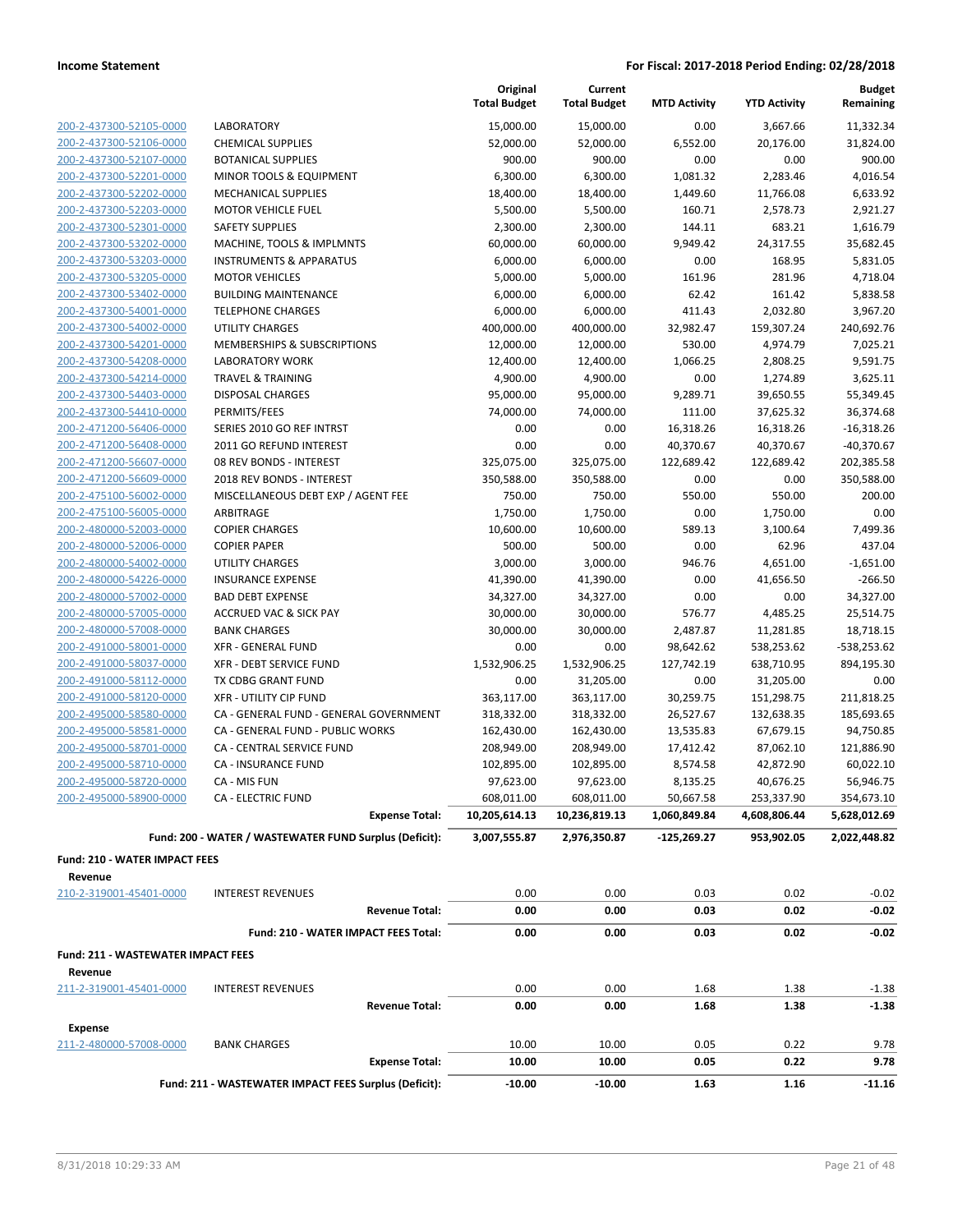|                                                    |                                                                  | Original<br><b>Total Budget</b> | Current<br><b>Total Budget</b> | <b>MTD Activity</b> | <b>YTD Activity</b> | <b>Budget</b><br>Remaining |
|----------------------------------------------------|------------------------------------------------------------------|---------------------------------|--------------------------------|---------------------|---------------------|----------------------------|
| Revenue                                            | Fund: 212 - TX COMMUNITY DEV SWR SYSTEM IMPROV PROG GRANT        |                                 |                                |                     |                     |                            |
| 212-2-310001-43105-0000                            | MISCELLANEOUS / GRANTS                                           | 0.00                            | 275,000.00                     | 0.00                | 0.00                | 275,000.00                 |
| 212-2-323001-46100-0000                            | <b>XFR - UTILITY FUND</b>                                        | 0.00                            | 31,205.00                      | 0.00                | 31,205.00           | 0.00                       |
|                                                    | <b>Revenue Total:</b>                                            | 0.00                            | 306,205.00                     | 0.00                | 31,205.00           | 275,000.00                 |
| <b>Expense</b>                                     |                                                                  |                                 |                                |                     |                     |                            |
| 212-2-431700-51401-0000                            | <b>CONTRA - SALARIES</b>                                         | 0.00                            | 23,795.00                      | 0.00                | 0.00                | 23,795.00                  |
| 212-2-436300-55007-0000                            | ENG/ARCHITECTS/MGMT                                              | 0.00                            | 31,205.00                      | 1,250.00            | 7,450.00            | 23,755.00                  |
| 212-2-436300-55012-0000                            | <b>CONSTRUCTION</b>                                              | 0.00                            | 275,000.00                     | 0.00                | 0.00                | 275,000.00                 |
|                                                    | <b>Expense Total:</b>                                            | 0.00                            | 330,000.00                     | 1,250.00            | 7,450.00            | 322,550.00                 |
|                                                    | Fund: 212 - TX COMMUNITY DEV SWR SYSTEM IMPROV PROG GRANT Surplu | 0.00                            | -23,795.00                     | -1,250.00           | 23,755.00           | -47,550.00                 |
| Fund: 216 - UTILIITY CIP FUND                      |                                                                  |                                 |                                |                     |                     |                            |
| Revenue                                            |                                                                  |                                 |                                |                     |                     |                            |
| 216-2-319001-45401-0000                            | <b>INTEREST REVENUES</b>                                         | 5,000.00                        | 5,000.00                       | 5,314.85            | 4,355.06            | 644.94                     |
| 216-2-319001-47221-0000                            | <b>BOND PROCEEDS</b>                                             | 13,000,000.00                   | 13,000,000.00                  | 0.00                | 0.00                | 13,000,000.00              |
| 216-2-323001-46100-0000                            | <b>XFR - UTILITY FUND</b>                                        | 363,117.00                      | 363,117.00                     | 30,259.75           | 151,298.75          | 211,818.25                 |
|                                                    | <b>Revenue Total:</b>                                            | 13,368,117.00                   | 13,368,117.00                  | 35,574.60           | 155,653.81          | 13,212,463.19              |
| <b>Expense</b>                                     |                                                                  |                                 |                                |                     |                     |                            |
| 216-2-436200-53310-0000                            | RESVRS/STRG TANKS/ST PIPE                                        | 3,900,000.00                    | 3,900,000.00                   | 0.00                | 0.00                | 3,900,000.00               |
| 216-2-436200-53312-0000                            | <b>WATER LINE EASEMENTS</b>                                      | 50,000.00                       | 0.00                           | 0.00                | 0.00                | 0.00                       |
| 216-2-436200-55002-0000                            | <b>IMPROVEMENTS</b>                                              | 0.00                            | 331,000.00                     | 0.00                | 46.75               | 330,953.25                 |
| 216-2-436200-55106-0000                            | <b>WATER PUMPS</b>                                               | 0.00                            | 50,000.00                      | 0.00                | 0.00                | 50,000.00                  |
| 216-2-436300-55105-0000                            | <b>WATER MAINS</b>                                               | 1,472,600.00                    | 1,904,769.00                   | 71,700.00           | 71,700.00           | 1,833,069.00               |
| 216-2-436300-55201-0000                            | <b>EQUIPMENT PURCHASES</b>                                       | 79,000.00                       | 79,000.00                      | 0.00                | 49,975.48           | 29,024.52                  |
| 216-2-437200-55002-0000                            | <b>IMPROVEMENTS</b>                                              | 7,510,000.00                    | 33,800.00                      | 0.00                | 0.00                | 33,800.00                  |
| 216-2-437200-55201-0000<br>216-2-437300-55002-0000 | <b>EQUIPMENT PURCHASES</b><br><b>IMPROVEMENTS</b>                | 405,367.00<br>78,750.00         | 405,367.00<br>78,750.00        | 0.00<br>0.00        | 0.00<br>67,051.20   | 405,367.00<br>11,698.80    |
| 216-2-437300-55110-0000                            | <b>LIFT STATIONS</b>                                             | 0.00                            | 7,510,000.00                   | 5,215.54            | 7,024.01            | 7,502,975.99               |
| 216-2-480000-57008-0000                            | <b>BANK CHARGES</b>                                              | 4,000.00                        | 4,000.00                       | 163.76              | 690.71              | 3,309.29                   |
|                                                    | <b>Expense Total:</b>                                            | 13,499,717.00                   | 14,296,686.00                  | 77,079.30           | 196,488.15          | 14,100,197.85              |
|                                                    | Fund: 216 - UTILIITY CIP FUND Surplus (Deficit):                 | -131,600.00                     | -928,569.00                    | -41,504.70          | -40,834.34          | -887,734.66                |
| <b>Fund: 217 - WASTEWATER RECLAMATION FUND</b>     |                                                                  |                                 |                                |                     |                     |                            |
| Revenue                                            |                                                                  |                                 |                                |                     |                     |                            |
| 217-2-319001-45401-0000                            | <b>INTEREST REVENUES</b>                                         | 5,000.00                        | 5,000.00                       | 798.62              | 3,736.75            | 1,263.25                   |
|                                                    | <b>Revenue Total:</b>                                            | 5,000.00                        | 5,000.00                       | 798.62              | 3,736.75            | 1,263.25                   |
|                                                    | Fund: 217 - WASTEWATER RECLAMATION FUND Total:                   | 5,000.00                        | 5,000.00                       | 798.62              | 3,736.75            | 1,263.25                   |
| Fund: 300 - AIRPORT FUND                           |                                                                  |                                 |                                |                     |                     |                            |
| Revenue                                            |                                                                  |                                 |                                |                     |                     |                            |
| 300-2-319001-44315-0000                            | AIRPORT FUEL FEES                                                | 1,000.00                        | 1,000.00                       | 0.00                | 172.96              | 827.04                     |
| 300-2-319001-44316-0000                            | PARKING & TIE DOWN/MISC.                                         | 400.00                          | 400.00                         | 0.00                | 1,288.46            | $-888.46$                  |
| 300-2-319001-45401-0000                            | <b>INTEREST REVENUES</b>                                         | 0.00                            | 0.00                           | 253.24              | $-4,549.87$         | 4,549.87                   |
| 300-2-321001-45507-0000                            | L-3 COMM LEASE                                                   | 639,217.00                      | 639,217.00                     | 53,268.08           | 269,042.47          | 370,174.53                 |
| 300-2-321001-45508-0000                            | AIR EVAC HANGAR FEES                                             | 8,101.00                        | 8,101.00                       | 765.41              | 3,465.77            | 4,635.23                   |
| 300-2-321001-45509-0000                            | BLUE SKY T-HANGAR & LA ND LEASES                                 | 4,769.00                        | 4,769.00                       | 0.00                | 0.00                | 4,769.00                   |
| 300-2-321001-45510-0000                            | ARKOMA - HORIZONS AHEAD LEASE                                    | 46,800.00                       | 46,800.00                      | 4,008.00            | 20,040.00           | 26,760.00                  |
| 300-2-321001-45513-0000                            | MAJORS FLYING CLUB LAND LEASE                                    | 1,396.00                        | 1,396.00                       | 116.33              | 581.65              | 814.35                     |
| 300-2-321001-45515-0000                            | TEXSAN AVIATION LAND LEASE                                       | 972.00                          | 972.00                         | 972.00              | 972.00              | 0.00                       |
| 300-2-321001-45516-0000                            | MFC PARTNERS LAND LEASE                                          | 1,260.00                        | 1,260.00                       | 0.00                | 0.00                | 1,260.00                   |
| 300-2-321001-45517-0000                            | <b>INNOVATION FIRST MAINT HANGAR</b>                             | 16,825.00                       | 16,825.00                      | 0.00                | 0.00                | 16,825.00                  |
|                                                    | <b>Revenue Total:</b>                                            | 720,740.00                      | 720,740.00                     | 59,383.06           | 291,013.44          | 429,726.56                 |
| <b>Expense</b>                                     |                                                                  |                                 |                                |                     |                     |                            |
| 300-2-438100-51001-0000                            | <b>REGULAR SALARIES</b>                                          | 47,704.00                       | 47,704.00                      | 3,657.76            | 19,881.92           | 27,822.08                  |
| 300-2-438100-51021-0000                            | LONGEVITY                                                        | 150.00                          | 150.00                         | 0.00                | 150.00              | 0.00                       |
| 300-2-438100-51117-0000                            | <b>CELL PHONE ALLOWANCE</b>                                      | 432.00                          | 432.00                         | 33.24               | 182.82              | 249.18                     |
| 300-2-438100-51201-0000<br>300-2-438100-51202-0000 | <b>FICA</b>                                                      | 2,994.00<br>700.00              | 2,994.00                       | 228.84              | 1,253.29            | 1,740.71<br>406.89         |
|                                                    | MEDICARE                                                         |                                 | 700.00                         | 53.52               | 293.11              |                            |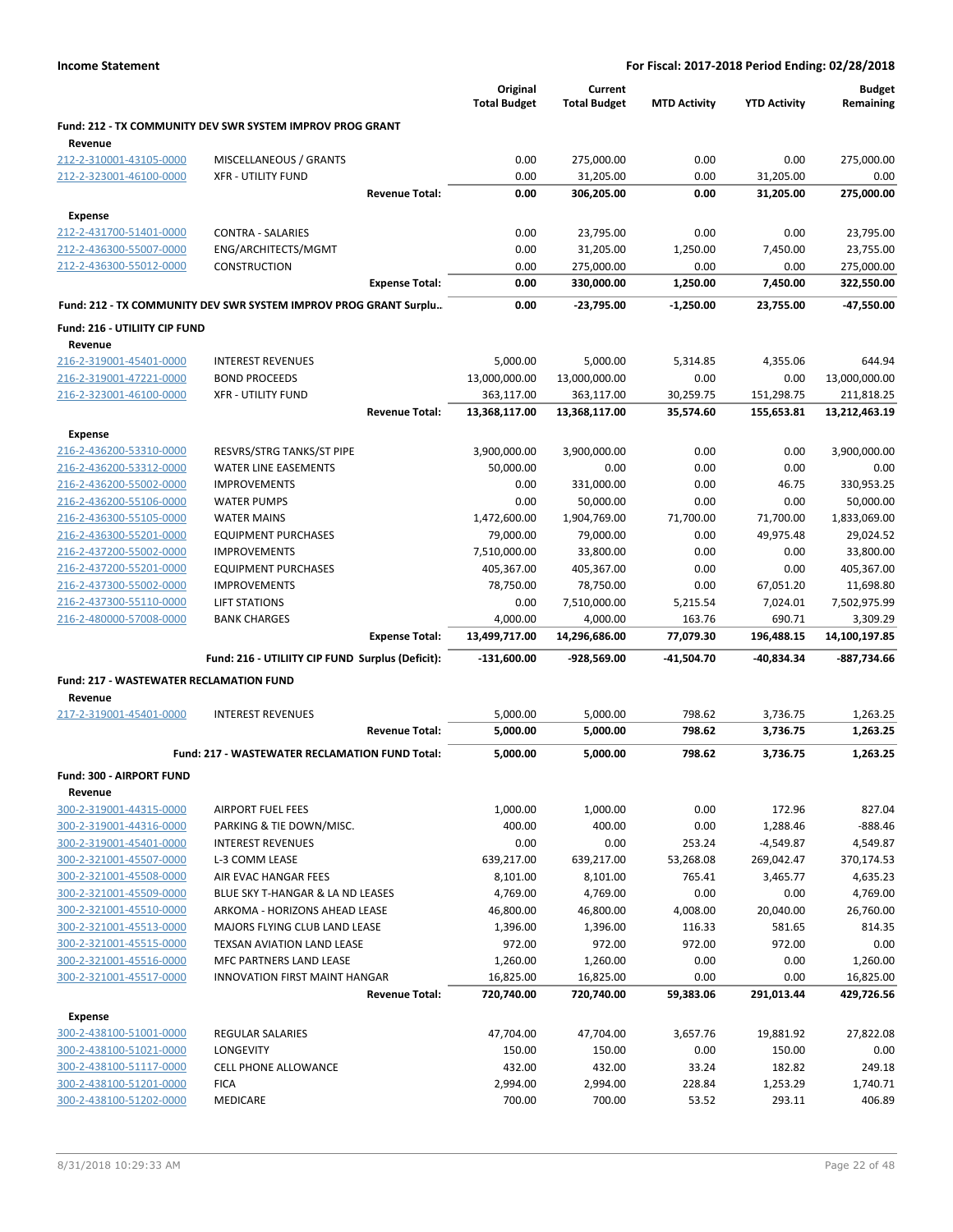|                                                    |                                                         | Original<br><b>Total Budget</b> | Current<br><b>Total Budget</b> | <b>MTD Activity</b>    | <b>YTD Activity</b>    | <b>Budget</b><br>Remaining   |
|----------------------------------------------------|---------------------------------------------------------|---------------------------------|--------------------------------|------------------------|------------------------|------------------------------|
| 300-2-438100-51203-0000                            | <b>HEALTH INSURANCE</b>                                 | 10,725.00                       | 10,725.00                      | 893.75                 | 4,468.75               | 6,256.25                     |
| 300-2-438100-51204-0000                            | <b>WORKERS COMPENSATION</b>                             | 978.00                          | 978.00                         | 81.50                  | 407.50                 | 570.50                       |
| 300-2-438100-51205-0000                            | STATE UNEMPLOYMENT                                      | 141.00                          | 141.00                         | 3.70                   | 7.40                   | 133.60                       |
| 300-2-438100-51301-0000                            | <b>TMRS</b>                                             | 5,558.00                        | 5,558.00                       | 428.90                 | 2,292.49               | 3,265.51                     |
| 300-2-438100-52001-0000                            | OFFICE SUPPLIES                                         | 150.00                          | 150.00                         | 25.10                  | 34.99                  | 115.01                       |
| 300-2-438100-52002-0000                            | POSTAGE / FREIGHT                                       | 50.00                           | 50.00                          | 0.00                   | 0.00                   | 50.00                        |
| 300-2-438100-52107-0000                            | <b>BOTANICAL SUPPLIES</b>                               | 150.00                          | 150.00                         | 0.00                   | 0.00                   | 150.00                       |
| 300-2-438100-52201-0000                            | MINOR TOOLS & EQUIPMENT                                 | 100.00                          | 100.00                         | 0.00                   | 7.29                   | 92.71                        |
| 300-2-438100-53202-0000                            | MACHINE, TOOLS & IMPLMNTS                               | 100.00                          | 100.00                         | 0.00                   | 0.00                   | 100.00                       |
| 300-2-438100-53205-0000                            | <b>MOTOR VEHICLES</b>                                   | 1,000.00                        | 1,000.00                       | 143.71                 | 477.85                 | 522.15                       |
| 300-2-438100-53303-0000                            | MAINT - STREET /ALLEY/APRN/RNWY                         | 1,500.00                        | 1,500.00                       | 0.00                   | 0.00<br>778.80         | 1,500.00                     |
| 300-2-438100-53402-0000<br>300-2-438100-54001-0000 | <b>BUILDING MAINTENANCE</b><br><b>TELEPHONE CHARGES</b> | 7,000.00<br>1,000.00            | 7,000.00<br>1,000.00           | 151.52<br>116.22       | 732.73                 | 6,221.20<br>267.27           |
| 300-2-438100-54002-0000                            | <b>UTILITY CHARGES</b>                                  | 15,000.00                       | 15,000.00                      | 1,178.12               | 6,549.40               | 8,450.60                     |
| 300-2-438100-54105-0000                            | MARKETING                                               | 2,500.00                        | 2,500.00                       | 0.00                   | 104.00                 | 2,396.00                     |
| 300-2-438100-54201-0000                            | MEMBERSHIPS & SUBSCRIPTIONS                             | 200.00                          | 200.00                         | 100.00                 | 100.00                 | 100.00                       |
| 300-2-438100-54214-0000                            | <b>TRAVEL &amp; TRAINING</b>                            | 1,000.00                        | 1,000.00                       | 0.00                   | 0.00                   | 1,000.00                     |
| 300-2-438100-54408-0000                            | OTHER / INSURANCE EXPENSE                               | 15,000.00                       | 15,000.00                      | 0.00                   | 3,456.00               | 11,544.00                    |
| 300-2-438100-54410-0000                            | PERMITS/FEES                                            | 500.00                          | 500.00                         | 76.00                  | 276.00                 | 224.00                       |
| 300-2-480000-57008-0000                            | <b>BANK CHARGES</b>                                     | 8,000.00                        | 8,000.00                       | 6.66                   | 962.59                 | 7,037.41                     |
| 300-2-491000-58035-0000                            | XFR - DEBT SERVICE FUND                                 | 52,000.00                       | 52,000.00                      | 4,333.33               | 21,666.65              | 30,333.35                    |
|                                                    | <b>Expense Total:</b>                                   | 174,632.00                      | 174,632.00                     | 11,511.87              | 64,083.58              | 110,548.42                   |
|                                                    | Fund: 300 - AIRPORT FUND Surplus (Deficit):             | 546,108.00                      | 546,108.00                     | 47,871.19              | 226,929.86             | 319,178.14                   |
| Fund: 320 - AIRPORT TXDOT GRANT                    |                                                         |                                 |                                |                        |                        |                              |
| <b>Expense</b>                                     |                                                         |                                 |                                |                        |                        |                              |
| 320-2-491000-58127-0000                            | <b>AIRPORT CIP FUND</b><br><b>Expense Total:</b>        | 0.00<br>0.00                    | 0.00<br>0.00                   | 14,975.00<br>14,975.00 | 14,975.00<br>14,975.00 | $-14,975.00$<br>$-14,975.00$ |
|                                                    | Fund: 320 - AIRPORT TXDOT GRANT Total:                  | 0.00                            | 0.00                           | 14,975.00              | 14,975.00              | $-14,975.00$                 |
| Fund: 360 - AIRPORT CAPITAL FUND                   |                                                         |                                 |                                |                        |                        |                              |
| Revenue                                            |                                                         |                                 |                                |                        |                        |                              |
| 360-2-319001-44315-0000                            | <b>AIRPORT - FUEL FEES</b>                              | 58,000.00                       | 58,000.00                      | 0.00                   | 30,986.11              | 27,013.89                    |
| 360-2-319001-45401-0000                            | <b>INTEREST REVENUES</b>                                | 4,000.00                        | 4,000.00                       | 6,253.23               | 6,576.49               | $-2,576.49$                  |
| 360-2-324001-46108-0000                            | XFRS - AIRPORT TXDOT GRANT FUND                         | 0.00                            | 0.00                           | 14,975.00              | 14,975.00              | $-14,975.00$                 |
|                                                    | <b>Revenue Total:</b>                                   | 62,000.00                       | 62,000.00                      | 21,228.23              | 52,537.60              | 9,462.40                     |
| <b>Expense</b>                                     |                                                         |                                 |                                |                        |                        |                              |
| 360-2-438100-55007-0000                            | ENG/ARCHITECTS/MGMT                                     | 0.00                            | 0.00                           | 0.00                   | 5,601.71               | $-5,601.71$                  |
| 360-2-438100-55008-0000                            | SURVEYING                                               | 0.00                            | 0.00                           | 4,775.00               | 4,775.00               | $-4,775.00$                  |
| 360-2-438100-55012-0000                            | CONSTRUCTION                                            | 0.00                            | 0.00                           | 0.00                   | 245,621.00             | $-245,621.00$                |
| 360-2-480000-57008-0000                            | <b>BANK CHARGES</b>                                     | 1,500.00                        | 1,500.00                       | 192.85                 | 555.46                 | 944.54                       |
|                                                    | <b>Expense Total:</b>                                   | 1,500.00                        | 1,500.00                       | 4,967.85               | 256,553.17             | -255,053.17                  |
|                                                    | Fund: 360 - AIRPORT CAPITAL FUND Surplus (Deficit):     | 60,500.00                       | 60,500.00                      | 16,260.38              | -204,015.57            | 264,515.57                   |
| Fund: 362 - AIRPORT FBO FUEL                       |                                                         |                                 |                                |                        |                        |                              |
| Revenue                                            |                                                         |                                 |                                |                        |                        |                              |
| 362-2-319001-44315-0000                            | AIRPORT - FUEL FEES                                     | 0.00                            | 0.00                           | 23,349.58              | 162,179.01             | $-162, 179.01$               |
| 362-2-319001-44316-0000                            | AIRPORT - PARKING, TIE DOWNS, & RAMP FE                 | 0.00                            | 0.00                           | 210.00                 | 1,675.00               | $-1,675.00$                  |
| 362-2-319001-44320-0000                            | AIRPORT - OIL                                           | 0.00                            | 0.00                           | 17.90                  | 1,487.32               | $-1,487.32$                  |
| 362-2-319001-44321-0000                            | <b>AIRPORT - CHARTS</b>                                 | 0.00                            | 0.00                           | 0.00                   | 120.90                 | $-120.90$                    |
| 362-2-319001-44322-0000                            | AIRPORT - PILOT SUPPLIES                                | 0.00                            | 0.00                           | 92.45                  | 287.60                 | $-287.60$                    |
| 362-2-319001-45401-0000                            | <b>INTEREST REVENUES</b><br><b>Revenue Total:</b>       | 60.00<br>60.00                  | 60.00<br>60.00                 | 30.43<br>23,700.36     | 32.25<br>165,782.08    | 27.75<br>$-165,722.08$       |
|                                                    |                                                         |                                 |                                |                        |                        |                              |
| <b>Expense</b><br>362-2-438100-52221-0000          | AIRPORT - FUEL FEES                                     | 0.00                            | 0.00                           | 0.00                   | 83,012.24              | $-83,012.24$                 |
| 362-2-438100-52222-0000                            | AIRPORT - OIL                                           | 0.00                            | 0.00                           | 0.00                   | 1,617.11               | $-1,617.11$                  |
| 362-2-438100-52422-0000                            | AIRPORT - PILOT SUPPLIES                                | 0.00                            | 0.00                           | 278.45                 | 578.55                 | $-578.55$                    |
| 362-2-438100-57003-0000                            | <b>CREDIT CARD FEES</b>                                 | 0.00                            | 0.00                           | 734.70                 | 5,081.11               | $-5,081.11$                  |
| 362-2-480000-57008-0000                            | <b>BANK CHARGES</b>                                     | 50.00                           | 50.00                          | 1.77                   | 8.63                   | 41.37                        |
| 362-2-491000-58125-0000                            | <b>XFR - AIRPORT FUND</b>                               | 0.00                            | 0.00                           | 0.00                   | 1,288.46               | $-1,288.46$                  |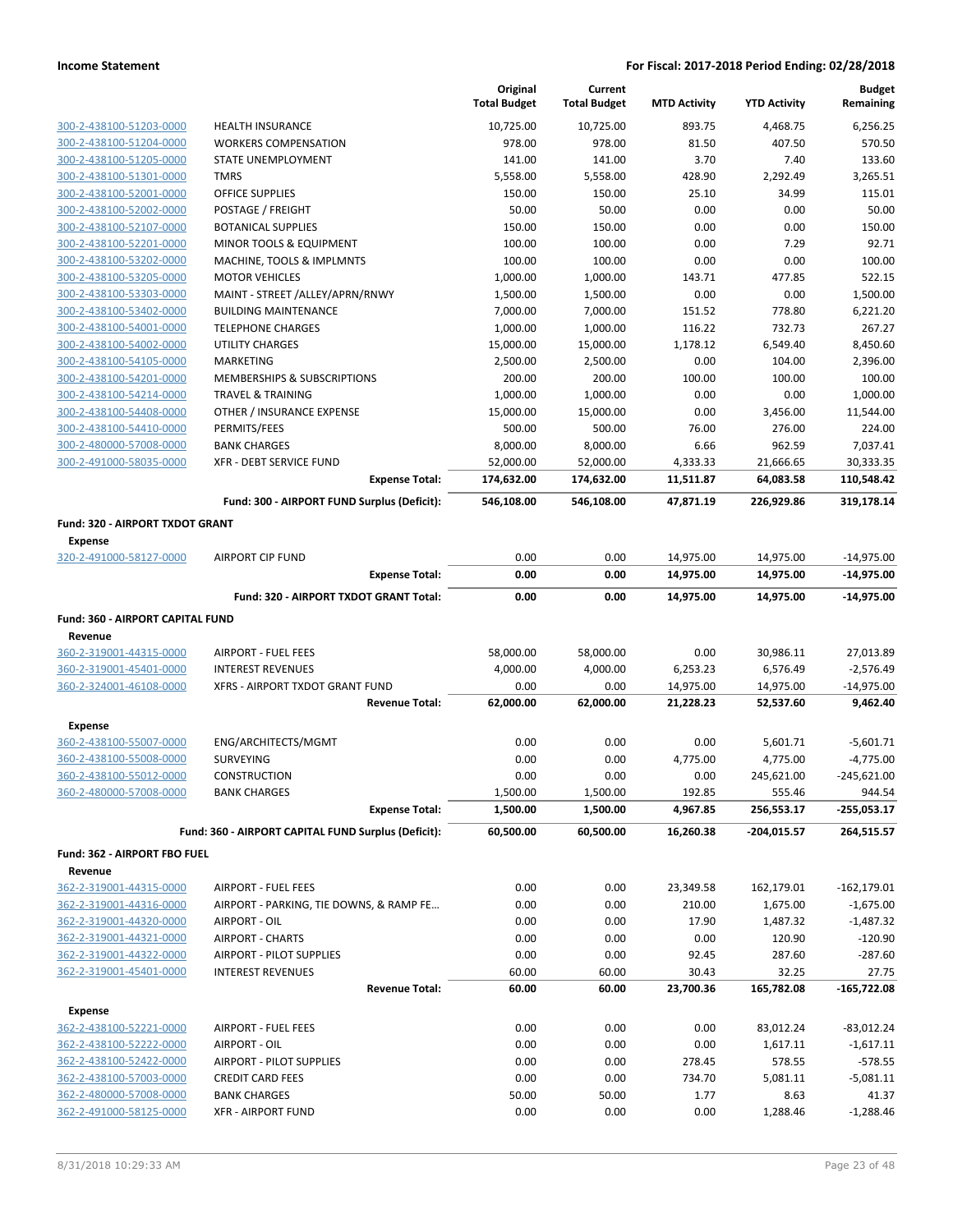|                                                    |                                                 | Original<br><b>Total Budget</b> | Current<br><b>Total Budget</b> | <b>MTD Activity</b> | <b>YTD Activity</b> | <b>Budget</b><br>Remaining |
|----------------------------------------------------|-------------------------------------------------|---------------------------------|--------------------------------|---------------------|---------------------|----------------------------|
| 362-2-491000-58127-0000                            | <b>AIRPORT CIP FUND</b>                         | 0.00                            | 0.00                           | 0.00                | 30,986.11           | $-30,986.11$               |
|                                                    | <b>Expense Total:</b>                           | 50.00                           | 50.00                          | 1,014.92            | 122,572.21          | -122,522.21                |
|                                                    | Fund: 362 - AIRPORT FBO FUEL Surplus (Deficit): | 10.00                           | 10.00                          | 22,685.44           | 43,209.87           | -43,199.87                 |
| Fund: 400 - GOLF FUND                              |                                                 |                                 |                                |                     |                     |                            |
| Revenue                                            |                                                 |                                 |                                |                     |                     |                            |
| 400-2-319001-45601-0000                            | MISCELLANEOUS REVENUES                          | 0.00                            | 0.00                           | 0.00                | 25.86               | $-25.86$                   |
| 400-2-319001-45604-0000                            | OTHER REVENUE / OVER/SHORT                      | 50.00                           | 50.00                          | 2.23                | 6.71                | 43.29                      |
| 400-2-319005-44510-0000                            | <b>GREENS FEES</b>                              | 120,000.00                      | 120,000.00                     | 2,939.12            | 30,925.12           | 89,074.88                  |
| 400-2-319006-45308-0000                            | PRO SHOP CONCESSIONS                            | 9,100.00                        | 9,100.00                       | 203.29              | 2,120.21            | 6,979.79                   |
| 400-2-319007-45309-0000                            | <b>MERCHANDISE SALES</b>                        | 8,051.00                        | 8,051.00                       | 108.36              | 2,685.42            | 5,365.58                   |
| 400-2-319008-45511-0000                            | <b>CART RENTALS</b>                             | 67,000.00                       | 67,000.00                      | 1,645.50            | 17,704.23           | 49,295.77                  |
| 400-2-319009-45512-0000                            | <b>GOLF LEASES / MEMBERSHIPS</b>                | 68,000.00                       | 68,000.00                      | 1,783.12            | 8,583.44            | 59,416.56                  |
|                                                    | <b>Revenue Total:</b>                           | 272,201.00                      | 272,201.00                     | 6,681.62            | 62,050.99           | 210,150.01                 |
| Expense                                            |                                                 |                                 |                                |                     |                     |                            |
| 400-2-451250-51001-0000                            | <b>REGULAR SALARIES</b>                         | 105,899.00                      | 105,899.00                     | 6,990.58            | 39,831.19           | 66,067.81                  |
| 400-2-451250-51020-0000                            | <b>OVERTIME</b><br>LONGEVITY                    | 5,050.00                        | 5,050.00                       | 0.00<br>0.00        | 314.58              | 4,735.42                   |
| 400-2-451250-51021-0000<br>400-2-451250-51101-0000 | <b>CERTIFICATION PAY</b>                        | 8,154.00<br>600.00              | 8,154.00<br>600.00             | 46.16               | 6,514.00<br>253.88  | 1,640.00<br>346.12         |
| 400-2-451250-51117-0000                            | <b>CELL PHONE ALLOWANCE</b>                     | 696.00                          | 696.00                         | 53.54               | 294.47              | 401.53                     |
| 400-2-451250-51201-0000                            | <b>FICA</b>                                     | 7,313.00                        | 7,313.00                       | 425.76              | 2,994.95            | 4,318.05                   |
| 400-2-451250-51202-0000                            | MEDICARE                                        | 1,710.00                        | 1,710.00                       | 99.57               | 700.43              | 1,009.57                   |
| 400-2-451250-51203-0000                            | HEALTH INSURANCE                                | 10,725.00                       | 10,725.00                      | 893.75              | 4,468.75            | 6,256.25                   |
| 400-2-451250-51204-0000                            | <b>WORKERS COMPENSATION</b>                     | 3,385.00                        | 3,385.00                       | 282.08              | 1,410.40            | 1,974.60                   |
| 400-2-451250-51205-0000                            | <b>STATE UNEMPLOYMENT</b>                       | 412.00                          | 412.00                         | 6.90                | 23.08               | 388.92                     |
| 400-2-451250-51301-0000                            | <b>TMRS</b>                                     | 10,492.00                       | 10,492.00                      | 716.65              | 4,430.55            | 6,061.45                   |
| 400-2-451250-52001-0000                            | <b>OFFICE SUPPLIES</b>                          | 800.00                          | 800.00                         | 0.00                | 68.99               | 731.01                     |
| 400-2-451250-52101-0000                            | JANITORIAL SUPPLIES                             | 600.00                          | 600.00                         | 0.00                | 44.80               | 555.20                     |
| 400-2-451250-52104-0000                            | <b>WEARING APPAREL</b>                          | 500.00                          | 500.00                         | 0.00                | 0.00                | 500.00                     |
| 400-2-451250-52107-0000                            | <b>BOTANICAL SUPPLIES</b>                       | 8,600.00                        | 8,600.00                       | 104.91              | 352.53              | 8,247.47                   |
| 400-2-451250-52201-0000                            | MINOR TOOLS & EQUIPMENT                         | 800.00                          | 800.00                         | 0.00                | 23.25               | 776.75                     |
| 400-2-451250-52203-0000                            | <b>MOTOR VEHICLE FUEL</b>                       | 1,600.00                        | 1,600.00                       | 24.55               | 253.25              | 1,346.75                   |
| 400-2-451250-52401-0000                            | RECREATIONAL SUPPLIES                           | 500.00                          | 500.00                         | 0.00                | 0.00                | 500.00                     |
| 400-2-451250-52403-0000                            | <b>RESALE ITEMS</b>                             | 15,000.00                       | 12,700.00                      | 0.00                | 2,502.45            | 10,197.55                  |
| 400-2-451250-53202-0000                            | MACHINE, TOOLS & IMPLMNTS                       | 6,000.00                        | 3,950.00                       | 0.00                | 630.44              | 3,319.56                   |
| 400-2-451250-53205-0000                            | <b>MOTOR VEHICLES</b>                           | 400.00                          | 400.00                         | 0.00                | 0.00                | 400.00                     |
| 400-2-451250-53307-0000                            | <b>IRRIGATION</b>                               | 1,500.00                        | 1,500.00                       | 0.00                | 0.00                | 1,500.00                   |
| 400-2-451250-53402-0000                            | <b>BUILDING MAINTENANCE</b>                     | 1,450.00                        | 1,600.00                       | 19.00               | 131.90              | 1,468.10                   |
| 400-2-451250-54001-0000                            | <b>TELEPHONE CHARGES</b>                        | 1,000.00                        | 1,000.00                       | 55.37               | 288.63              | 711.37                     |
| 400-2-451250-54002-0000                            | UTILITY CHARGES                                 | 11,000.00                       | 11,000.00                      | 828.78              | 4,184.07            | 6,815.93                   |
| 400-2-451250-54201-0000                            | MEMBERSHIPS & SUBSCRIPTIONS                     | 765.00                          | 765.00                         | 0.00                | 325.00              | 440.00                     |
| 400-2-451250-54214-0000                            | TRAVEL & TRAINING                               | 2,100.00                        | 2,100.00                       | 0.00                | 0.00                | 2,100.00                   |
| 400-2-451250-54226-0000                            | <b>INSURANCE EXPENSE</b>                        | 300.00                          | 500.00                         | 0.00                | 500.00              | 0.00                       |
| 400-2-451250-54909-0000                            | <b>GOLF CART LEASE EXPENSE</b>                  | 31,000.00                       | 31,000.00                      | 2,203.59            | 13,722.15           | 17,277.85                  |
| 400-2-480000-52003-0000                            | <b>COPIER CHARGES</b>                           | 0.00                            | 750.00                         | 0.00                | 0.00                | 750.00                     |
| 400-2-480000-57005-0000                            | <b>ACCRUED VAC &amp; SICK PAY</b>               | 0.00                            | 2,050.00                       | 0.00                | 2,049.84            | 0.16                       |
| 400-2-480000-57008-0000                            | <b>BANK CHARGES</b>                             | 3,000.00                        | 4,200.00                       | 228.79              | 1,439.50            | 2,760.50                   |
| 400-2-491000-58204-0000                            | VEHICLE/EQUIP REPLACEMENT                       | 34,317.00                       | 34,317.00                      | 2,859.75            | 14,298.75           | 20,018.25                  |
|                                                    | <b>Expense Total:</b>                           | 275,668.00                      | 275,668.00                     | 15,839.73           | 102,051.83          | 173,616.17                 |
|                                                    | Fund: 400 - GOLF FUND Surplus (Deficit):        | $-3,467.00$                     | $-3,467.00$                    | $-9,158.11$         | $-40,000.84$        | 36,533.84                  |
| Fund: 500 - SANITATION FUND                        |                                                 |                                 |                                |                     |                     |                            |
| Revenue                                            |                                                 |                                 |                                |                     |                     |                            |
| 500-2-318001-44314-0000                            | LATE CHARGES                                    | 91,000.00                       | 91,000.00                      | 5,757.02            | 37,713.89           | 53,286.11                  |
| 500-2-319001-45401-0000                            | <b>INTEREST REVENUES</b>                        | 1,500.00                        | 1,500.00                       | 2,265.85            | 1,904.18            | $-404.18$                  |
| 500-2-319020-44313-0000                            | <b>FUEL SURCHARGE</b>                           | 146,000.00                      | 146,000.00                     | 10,593.27           | 58,662.05           | 87,337.95                  |
| 500-2-319020-45107-0000                            | <b>COLLECTION CHARGES</b>                       | 2,165,000.00                    | 2,165,000.00                   | 158,287.31          | 883,042.68          | 1,281,957.32               |
| 500-2-319021-45108-0000                            | <b>DISPOSAL CHARGES</b>                         | 1,299,000.00                    | 1,299,000.00                   | 91,397.05           | 517,101.07          | 781,898.93                 |
| 500-2-319022-45612-0000                            | REG HH HAZ WASTE COL CTR                        | 12,500.00                       | 12,500.00                      | 0.00                | 15,450.00           | $-2,950.00$                |
| 500-2-324001-46612-0000                            | CA - SANITATION FD COL & FUEL                   | 151,000.00                      | 151,000.00                     | 10,779.55           | 60,138.94           | 90,861.06                  |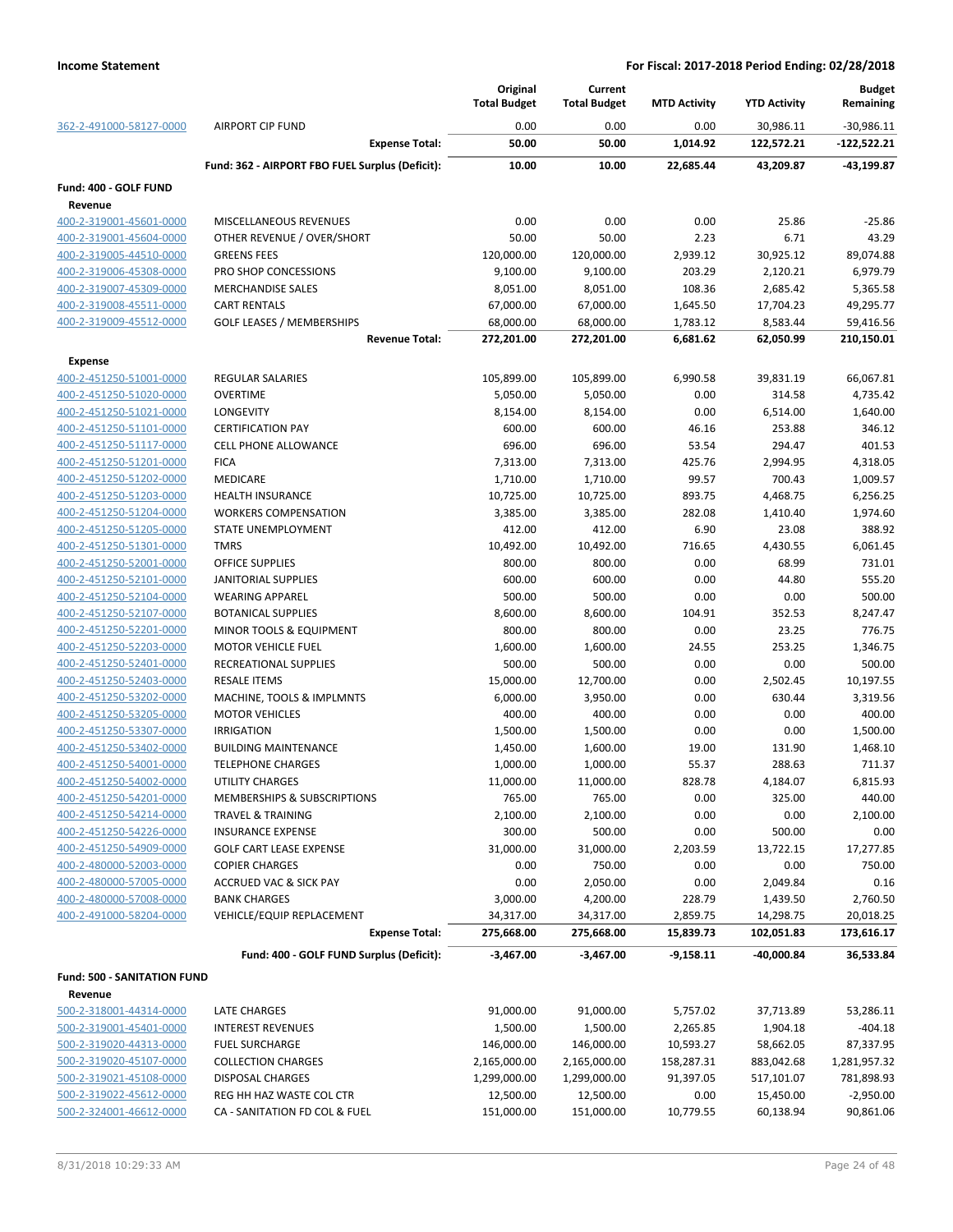|                                  |                                                | Original<br><b>Total Budget</b> | Current<br><b>Total Budget</b> | <b>MTD Activity</b> | <b>YTD Activity</b> | <b>Budget</b><br>Remaining |
|----------------------------------|------------------------------------------------|---------------------------------|--------------------------------|---------------------|---------------------|----------------------------|
| 500-2-324001-46614-0000          | CA - SANITATION FD-DISPOSAL                    | 86,000.00                       | 86,000.00                      | 5,833.85            | 33,017.86           | 52,982.14                  |
|                                  | <b>Revenue Total:</b>                          | 3,952,000.00                    | 3,952,000.00                   | 284,913.90          | 1,607,030.67        | 2,344,969.33               |
| <b>Expense</b>                   |                                                |                                 |                                |                     |                     |                            |
| 500-2-432300-54412-0000          | <b>COLLECTION CHARGES</b>                      | 2,150,198.00                    | 2,150,198.00                   | 512,456.70          | 527,886.81          | 1,622,311.19               |
| 500-2-432400-54403-0000          | <b>DISPOSAL CHARGES</b>                        | 980,448.00                      | 980,448.00                     | 74,138.57           | 299,790.13          | 680,657.87                 |
| 500-2-432500-51401-0000          | <b>CONTRA - SALARIES</b>                       | 8,000.00                        | 8,000.00                       | 0.00                | 0.00                | 8,000.00                   |
| 500-2-432500-54002-0000          | <b>UTILITY CHARGES</b>                         | 2,500.00                        | 2,500.00                       | 167.52              | 853.35              | 1,646.65                   |
| 500-2-432500-54403-0000          | DISPOSAL CHARGES                               | 16,000.00                       | 16,000.00                      | $-3,198.60$         | $-1,597.02$         | 17,597.02                  |
| 500-2-442200-51001-0000          | <b>REGULAR SALARIES</b>                        | 107,916.00                      | 107,916.00                     | 6,507.87            | 39,359.74           | 68,556.26                  |
| 500-2-442200-51020-0000          | <b>OVERTIME</b>                                | 2,148.00                        | 2,148.00                       | 0.00                | 270.86              | 1,877.14                   |
| 500-2-442200-51021-0000          | <b>LONGEVITY</b>                               | 1,290.00                        | 1,290.00                       | 0.00                | 828.00              | 462.00                     |
| 500-2-442200-51101-0000          | <b>CERTIFICATION PAY</b>                       | 600.00                          | 600.00                         | 46.16               | 253.88              | 346.12                     |
| 500-2-442200-51117-0000          | CELL PHONE ALLOWANCE                           | 0.00                            | 0.00                           | 46.16               | 253.88              | $-253.88$                  |
| 500-2-442200-51201-0000          | <b>FICA</b>                                    | 6,927.00                        | 6,927.00                       | 409.22              | 2,539.92            | 4,387.08                   |
| 500-2-442200-51202-0000          | <b>MEDICARE</b>                                | 1,620.00                        | 1,620.00                       | 95.70               | 594.01              | 1,025.99                   |
| 500-2-442200-51203-0000          | <b>HEALTH INSURANCE</b>                        | 10,725.00                       | 10,725.00                      | 893.75              | 4,468.75            | 6,256.25                   |
| 500-2-442200-51204-0000          | <b>WORKERS COMPENSATION</b>                    | 2,860.00                        | 2,860.00                       | 238.33              | 1,191.65            | 1,668.35                   |
| 500-2-442200-51205-0000          | STATE UNEMPLOYMENT                             | 563.00                          | 563.00                         | 6.60                | 27.46               | 535.54                     |
| 500-2-442200-51301-0000          | <b>TMRS</b>                                    | 12,860.00                       | 12,860.00                      | 766.92              | 4,638.14            | 8,221.86                   |
| 500-2-442200-52203-0000          | <b>MOTOR VEHICLE FUEL</b>                      | 4,000.00                        | 4,000.00                       | 171.80              | 982.97              | 3,017.03                   |
| 500-2-442200-53202-0000          | MACHINE, TOOLS & IMPLMNTS                      | 5,175.00                        | 5,175.00                       | 293.97              | 1,634.81            | 3,540.19                   |
| 500-2-442200-53205-0000          | <b>MOTOR VEHICLES</b>                          | 2,500.00                        | 2,500.00                       | 19.72               | 39.72               | 2,460.28                   |
| 500-2-442200-55201-0000          | <b>EQUIPMENT PURCHASES</b>                     | 487.25                          | 487.25                         | 0.00                | 0.00                | 487.25                     |
| 500-2-480000-54901-0000          | <b>RENTALS / LEASES</b>                        | 32,250.00                       | 32,250.00                      | 0.00                | 32,249.19           | 0.81                       |
| 500-2-480000-57005-0000          | <b>ACCRUED VAC &amp; SICK PAY</b>              | 1,000.00                        | 1,000.00                       | 0.00                | 0.00                | 1,000.00                   |
| 500-2-480000-57007-0000          | <b>COMMUNITY SERVICES</b>                      | 34,050.00                       | 34,050.00                      | 0.00                | 6,725.00            | 27,325.00                  |
| 500-2-480000-57008-0000          | <b>BANK CHARGES</b>                            |                                 |                                |                     |                     |                            |
|                                  | <b>XFR - GENERAL FUND</b>                      | 10,000.00                       | 10,000.00                      | 764.60              | 3,553.16            | 6,446.84                   |
| 500-2-491000-58001-0000          |                                                | 208,605.00                      | 208,605.00                     | 16,909.46           | 95,122.41           | 113,482.59                 |
| 500-2-491000-58204-0000          | XFR - VEHICLE/EQUIP REPLACEMENT                | 36,850.00                       | 36,850.00                      | 3,070.83            | 15,354.15           | 21,495.85                  |
| 500-2-495000-58501-0000          | CA - GENERAL FUND                              | 30,488.00                       | 30,488.00                      | 2,540.67            | 12,703.35           | 17,784.65                  |
| 500-2-495000-58701-0000          | CA - CENTRAL SERVICE FUND                      | 4,901.00                        | 4,901.00                       | 408.42              | 2,042.10            | 2,858.90                   |
| 500-2-495000-58710-0000          | <b>CA - INSURANCE FUND</b>                     | 4,310.00                        | 4,310.00                       | 359.17              | 1,795.85            | 2,514.15                   |
| 500-2-495000-58720-0000          | CA - MIS FUN                                   | 5,200.00                        | 5,200.00                       | 433.33              | 2,166.65            | 3,033.35                   |
| 500-2-495000-58900-0000          | <b>CA - ELECTRIC FUND</b>                      | 86,601.00                       | 86,601.00                      | 7,216.75            | 36,083.75           | 50,517.25                  |
|                                  | <b>Expense Total:</b>                          | 3,771,072.25                    | 3,771,072.25                   | 624,763.62          | 1,091,812.67        | 2,679,259.58               |
|                                  | Fund: 500 - SANITATION FUND Surplus (Deficit): | 180,927.75                      | 180,927.75                     | -339,849.72         | 515,218.00          | -334,290.25                |
| Fund: 601 - CENTRAL SERVICE FUND |                                                |                                 |                                |                     |                     |                            |
| Revenue                          |                                                |                                 |                                |                     |                     |                            |
| 601-2-324001-46501-0000          | CA - GENERAL FUND                              | 566,819.00                      | 566,819.00                     | 47,234.92           | 236,174.60          | 330,644.40                 |
| 601-2-324001-46506-0000          | CA - RECREATION FUND                           | 430.00                          | 430.00                         | 35.83               | 179.15              | 250.85                     |
| 601-2-324001-46509-0000          | CA - VENUE MGMT FUND                           | 16,076.00                       | 16,076.00                      | 1,339.67            | 6,698.35            | 9,377.65                   |
| 601-2-324001-46611-0000          | CA - UTILITY FUND                              | 208,949.00                      | 208,949.00                     | 17,412.42           | 87,062.10           | 121,886.90                 |
| 601-2-324001-46614-0000          | CA - SANITATION FUND COLLECTION                | 4,901.00                        | 4,901.00                       | 408.42              | 2,042.10            | 2,858.90                   |
| 601-2-324009-46901-0000          | CA - ELECTRIC UTILITY                          | 77,602.00                       | 77,602.00                      | 6,466.83            | 32,334.15           | 45,267.85                  |
| 601-2-324009-46906-0000          | CA - CABLE UTILITY                             | 14,768.00                       | 14,768.00                      | 1,230.67            | 6,153.35            | 8,614.65                   |
|                                  | <b>Revenue Total:</b>                          | 889,545.00                      | 889,545.00                     | 74,128.76           | 370,643.80          | 518,901.20                 |
| <b>Expense</b>                   |                                                |                                 |                                |                     |                     |                            |
| 601-2-461100-51001-0000          | <b>REGULAR SALARIES</b>                        | 239,821.00                      | 239,821.00                     | 16,317.13           | 96,706.90           | 143,114.10                 |
| 601-2-461100-51020-0000          | <b>OVERTIME</b>                                | 10,000.00                       | 10,000.00                      | 406.81              | 2,590.15            | 7,409.85                   |
| 601-2-461100-51021-0000          | <b>LONGEVITY</b>                               | 6,220.00                        | 6,220.00                       | 0.00                | 6,148.00            | 72.00                      |
| 601-2-461100-51101-0000          | <b>CERTIFICATION PAY</b>                       | 1,200.00                        | 1,200.00                       | 92.32               | 507.76              | 692.24                     |
| 601-2-461100-51117-0000          | <b>CELL PHONE ALLOWANCE</b>                    | 432.00                          | 432.00                         | 33.22               | 182.71              | 249.29                     |
| 601-2-461100-51201-0000          | <b>FICA</b>                                    | 16,397.00                       | 16,397.00                      | 977.69              | 6,879.08            | 9,517.92                   |
| 601-2-461100-51202-0000          | MEDICARE                                       | 3,835.00                        | 3,835.00                       | 228.65              | 1,608.82            | 2,226.18                   |
| 601-2-461100-51203-0000          | <b>HEALTH INSURANCE</b>                        | 64,350.00                       | 64,350.00                      | 5,362.50            | 26,812.50           | 37,537.50                  |
| 601-2-461100-51204-0000          | <b>WORKERS COMPENSATION</b>                    | 8,502.00                        | 8,502.00                       | 708.50              | 3,542.50            | 4,959.50                   |
| 601-2-461100-51205-0000          | STATE UNEMPLOYMENT                             | 703.00                          | 703.00                         | 16.85               | 34.77               | 668.23                     |
| 601-2-461100-51301-0000          | <b>TMRS</b>                                    | 29,044.00                       | 29,044.00                      | 1,843.88            | 11,757.55           | 17,286.45                  |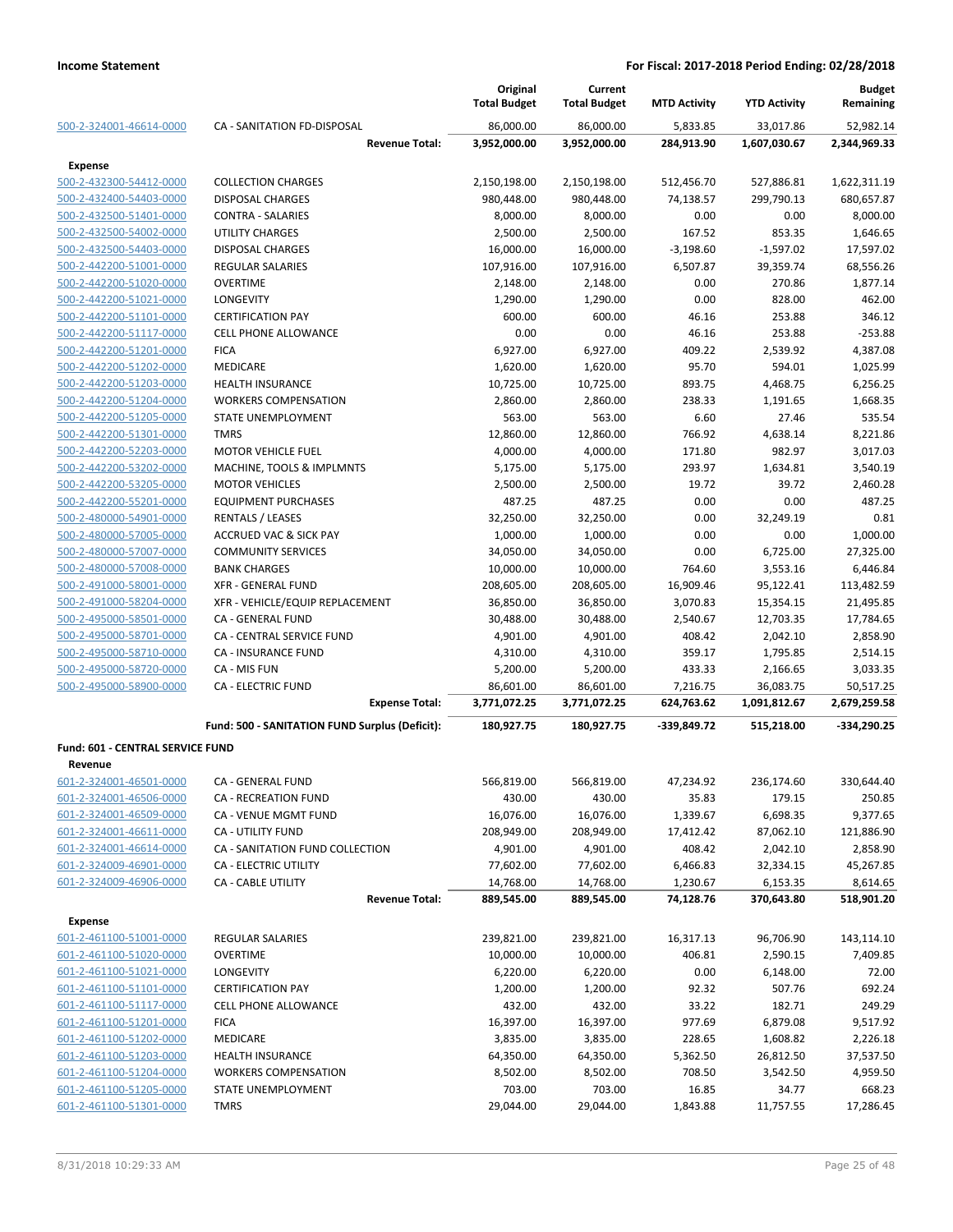| 601-2-461100-51401-0000 | CONTRA             |
|-------------------------|--------------------|
| 601-2-461100-52001-0000 | OFFICE S           |
| 601-2-461100-52002-0000 | POSTAGI            |
| 601-2-461100-52101-0000 | <b>JANITOR</b>     |
| 601-2-461100-52104-0000 | <b>WEARIN</b>      |
| 601-2-461100-52201-0000 | <b>MINOR T</b>     |
| 601-2-461100-52203-0000 | MOTOR <sup>®</sup> |
| 601-2-461100-53201-0000 | <b>FURNITL</b>     |
| 601-2-461100-53205-0000 | MOTOR <sup>®</sup> |
| 601-2-461100-53302-0000 | <b>WALKS &amp;</b> |
| 601-2-461100-53406-0000 | <b>CITY HAL</b>    |
| 601-2-461100-53407-0000 | ANIMAL             |
| 601-2-461100-53408-0000 | FLEET M.           |
| 601-2-461100-53501-0000 | POLICE 8           |
| 601-2-461100-53503-0000 | <b>FIRE ADN</b>    |
| 601-2-461100-53504-0000 | <b>FIRE STA</b>    |
| 601-2-461100-53505-0000 | <b>FIRE STA</b>    |
| 601-2-461100-53506-0000 | <b>FIRE STA</b>    |
| 601-2-461100-53507-0000 | <b>FIRE STA</b>    |
| 601-2-461100-53601-0000 | <b>ANNEX</b>       |
| 601-2-461100-53602-0000 | <b>SERVICE</b>     |
| 601-2-461100-53603-0000 | WATER 1            |
| 601-2-461100-53604-0000 | WASTEW             |
| 601-2-461100-53701-0000 | LIBRARY            |
| 601-2-461100-53703-0000 | REECY D            |
| 601-2-461100-53706-0000 | <b>SPORTSF</b>     |
| 601-2-461100-54001-0000 | <b>TELEPHC</b>     |
| 601-2-461100-54002-0000 | UTILITY (          |
| 601-2-461100-54112-0000 | <b>ALARM N</b>     |
| 601-2-461200-51001-0000 | REGULAI            |
| 601-2-461200-51020-0000 | OVERTIN            |
| 601-2-461200-51021-0000 | LONGEV             |
| 601-2-461200-51101-0000 | <b>CERTIFIC</b>    |
| 601-2-461200-51117-0000 | <b>CELL PHO</b>    |
| 601-2-461200-51201-0000 | <b>FICA</b>        |
| 601-2-461200-51202-0000 | <b>MEDICAI</b>     |
| 601-2-461200-51203-0000 | <b>HEALTH</b>      |
| 601-2-461200-51204-0000 | <b>WORKER</b>      |
| 601-2-461200-51205-0000 | <b>STATE UI</b>    |
| 601-2-461200-51301-0000 | <b>TMRS</b>        |
| 601-2-461200-52001-0000 | <b>OFFICE S</b>    |
| 601-2-461200-52002-0000 | POSTAGI            |
| 601-2-461200-52104-0000 | WEARIN             |
| 601-2-461200-52106-0000 | <b>CHEMICA</b>     |
| 601-2-461200-52201-0000 | MINOR T            |
| 601-2-461200-52202-0000 | <b>MECHAN</b>      |
| 601-2-461200-52203-0000 | MOTOR '            |
| 601-2-461200-53202-0000 | MACHIN             |
| 601-2-461200-53205-0000 | MOTOR <sup>®</sup> |
| 601-2-461200-53402-0000 | <b>BUILDIN</b>     |
| 601-2-461200-54001-0000 | <b>TELEPHC</b>     |
| 601-2-461200-54002-0000 | UTILITY (          |
| 601-2-461200-54201-0000 | <b>MEMBEF</b>      |
| 601-2-461200-54214-0000 | <b>TRAVEL</b>      |
| 601-2-480000-52006-0000 | <b>COPIER F</b>    |
| 601-2-480000-57004-0000 | INVENTO            |
| 601-2-480000-57005-0000 | ACCRD V            |
|                         |                    |

|                                                    |                                                     | Original<br><b>Total Budget</b> | Current<br><b>Total Budget</b> | <b>MTD Activity</b> | <b>YTD Activity</b> | <b>Budget</b><br>Remaining |
|----------------------------------------------------|-----------------------------------------------------|---------------------------------|--------------------------------|---------------------|---------------------|----------------------------|
| 601-2-461100-51401-0000                            | <b>CONTRA - SALARIES</b>                            | 0.00                            | 0.00                           | 0.00                | $-2,693.00$         | 2,693.00                   |
| 601-2-461100-52001-0000                            | <b>OFFICE SUPPLIES</b>                              | 150.00                          | 150.00                         | 25.99               | 129.32              | 20.68                      |
| 601-2-461100-52002-0000                            | POSTAGE / FREIGHT                                   | 20.00                           | 20.00                          | 0.00                | 8.70                | 11.30                      |
| 601-2-461100-52101-0000                            | <b>JANITORIAL SUPPLIES</b>                          | 15,000.00                       | 15,000.00                      | 1,193.04            | 5,059.08            | 9,940.92                   |
| 601-2-461100-52104-0000                            | <b>WEARING APPAREL</b>                              | 3,200.00                        | 3,200.00                       | 358.96              | 911.69              | 2,288.31                   |
| 601-2-461100-52201-0000                            | MINOR TOOLS & EQUIPMENT                             | 1,900.00                        | 1,900.00                       | 146.69              | 467.19              | 1,432.81                   |
| 601-2-461100-52203-0000                            | <b>MOTOR VEHICLE FUEL</b>                           | 4,000.00                        | 4,000.00                       | 226.15              | 860.48              | 3,139.52                   |
| 601-2-461100-53201-0000                            | <b>FURNITURE &amp; OFFICE EQUIPMENT</b>             | 500.00                          | 500.00                         | 0.00                | 0.00                | 500.00                     |
| 601-2-461100-53205-0000                            | <b>MOTOR VEHICLES</b>                               | 1,300.00                        | 1,300.00                       | 43.15               | 47.05               | 1,252.95                   |
| 601-2-461100-53302-0000                            | <b>WALKS &amp; PARKING LOTS</b>                     | 2,500.00                        | 2,500.00                       | 0.00                | 1,367.49            | 1,132.51                   |
| 601-2-461100-53406-0000                            | <b>CITY HALL</b>                                    | 30,000.00                       | 30,000.00                      | 5,800.66            | 19,227.13           | 10,772.87                  |
| 601-2-461100-53407-0000                            | <b>ANIMAL SHELTER</b>                               | 4,000.00                        | 4,000.00                       | 318.47              | 5,271.15            | $-1,271.15$                |
| 601-2-461100-53408-0000                            | <b>FLEET MAINTENANCE</b>                            | 2,000.00                        | 2,000.00                       | 0.00                | 253.24              | 1,746.76                   |
| 601-2-461100-53501-0000                            | POLICE & COURTS BLDG                                | 25,000.00                       | 25,000.00                      | 3,876.00            | 11,895.60           | 13,104.40                  |
| 601-2-461100-53503-0000                            | FIRE ADMINISTRATION                                 | 1,000.00                        | 1,000.00                       | 34.95               | 104.85              | 895.15                     |
| 601-2-461100-53504-0000                            | <b>FIRE STATION 1</b>                               | 1,500.00                        | 1,500.00                       | 894.34              | 1,649.74            | $-149.74$                  |
| 601-2-461100-53505-0000                            | <b>FIRE STATION 2</b>                               | 3,000.00                        | 3,000.00                       | 55.19               | 125.09              | 2,874.91                   |
| 601-2-461100-53506-0000                            | <b>FIRE STATION 3</b>                               | 2,500.00                        | 2,500.00                       | 210.27              | 617.97              | 1,882.03                   |
| 601-2-461100-53507-0000                            | <b>FIRE STATION 4</b>                               | 2,500.00                        | 2,500.00                       | 90.86               | 801.72              | 1,698.28                   |
| 601-2-461100-53601-0000                            | <b>ANNEX</b>                                        | 2,000.00                        | 2,000.00                       | 561.00              | 1,228.82            | 771.18                     |
| 601-2-461100-53602-0000                            | <b>SERVICE CENTER</b>                               | 6,000.00                        | 6,000.00                       | 555.17              | 5,076.72            | 923.28                     |
| 601-2-461100-53603-0000                            | <b>WATER TREATMENT BLDG</b>                         | 1,000.00                        | 1,000.00                       | 0.00                | 0.00                | 1,000.00                   |
| 601-2-461100-53604-0000                            | WASTEWATER TRTMNT BLDG                              | 500.00                          | 500.00                         | 107.00              | 107.00              | 393.00                     |
| 601-2-461100-53701-0000                            | LIBRARY                                             | 10,000.00                       | 10,000.00                      | 251.35              | 38.11               | 9,961.89                   |
| 601-2-461100-53703-0000                            | REECY DAVIS REC CENTER                              | 12,444.00                       | 12,444.00                      | 5,309.27            | 16,000.23           | $-3,556.23$                |
| 601-2-461100-53706-0000                            | SPORTSPARK                                          | 1,000.00                        | 1,000.00                       | 125.00              | 359.15              | 640.85                     |
| 601-2-461100-54001-0000                            | <b>TELEPHONE CHARGES</b>                            | 3,500.00                        | 3,500.00                       | 228.41              | 1,639.90            | 1,860.10                   |
| 601-2-461100-54002-0000                            | <b>UTILITY CHARGES</b>                              | 99,658.00                       | 99,658.00                      | 0.00                | 36,626.31           | 63,031.69                  |
| 601-2-461100-54112-0000                            | ALARM MONITOR SERVICE                               | 13,526.00                       | 13,526.00                      | 0.00                | 12,202.00           | 1,324.00                   |
| 601-2-461200-51001-0000                            | REGULAR SALARIES                                    | 140,794.00                      | 140,794.00                     | 8,105.39            | 56,486.32           | 84,307.68                  |
| 601-2-461200-51020-0000                            | <b>OVERTIME</b>                                     | 3,226.00                        | 3,226.00                       | 171.99              | 2,174.53            | 1,051.47                   |
| 601-2-461200-51021-0000                            | LONGEVITY                                           | 2,616.00                        | 2,616.00                       | 0.00                | 2,616.00            | 0.00                       |
| 601-2-461200-51101-0000                            | <b>CERTIFICATION PAY</b>                            | 2,400.00                        | 2,400.00                       | 138.48              | 969.36              | 1,430.64                   |
| 601-2-461200-51117-0000                            | <b>CELL PHONE ALLOWANCE</b>                         | 960.00                          | 960.00                         | 106.14              | 454.57              | 505.43                     |
| 601-2-461200-51201-0000<br>601-2-461200-51202-0000 | <b>FICA</b><br>MEDICARE                             | 9,296.00<br>2,174.00            | 9,296.00<br>2,174.00           | 482.55<br>112.86    | 3,839.01<br>897.85  | 5,456.99<br>1,276.15       |
| 601-2-461200-51203-0000                            | <b>HEALTH INSURANCE</b>                             | 42,900.00                       | 42,900.00                      | 3,575.00            | 17,875.00           | 25,025.00                  |
| 601-2-461200-51204-0000                            | <b>WORKERS COMPENSATION</b>                         | 6,554.00                        | 6,554.00                       | 546.17              | 2,730.85            | 3,823.15                   |
| 601-2-461200-51205-0000                            | STATE UNEMPLOYMENT                                  | 281.00                          | 281.00                         | 8.53                | 24.26               | 256.74                     |
| 601-2-461200-51301-0000                            | <b>TMRS</b>                                         | 17,257.00                       | 17,257.00                      | 990.25              | 7,517.99            | 9,739.01                   |
| 601-2-461200-52001-0000                            | <b>OFFICE SUPPLIES</b>                              | 100.00                          | 100.00                         | 65.99               | 65.99               | 34.01                      |
| 601-2-461200-52002-0000                            | POSTAGE / FREIGHT                                   | 50.00                           | 50.00                          | 0.00                | 0.00                | 50.00                      |
| 601-2-461200-52104-0000                            | <b>WEARING APPAREL</b>                              | 2,900.00                        | 2,900.00                       | 215.48              | 937.47              | 1,962.53                   |
| 601-2-461200-52106-0000                            | <b>CHEMICAL SUPPLIES</b>                            | 500.00                          | 500.00                         | 0.00                | 0.00                | 500.00                     |
| 601-2-461200-52201-0000                            | MINOR TOOLS & EQUIPMENT                             | 3,000.00                        | 3,000.00                       | 0.00                | 811.10              | 2,188.90                   |
| 601-2-461200-52202-0000                            | <b>MECHANICAL SUPPLIES</b>                          | 10,000.00                       | 10,000.00                      | 1,316.53            | 4,861.85            | 5,138.15                   |
| 601-2-461200-52203-0000                            | <b>MOTOR VEHICLE FUEL</b>                           | 3,500.00                        | 3,500.00                       | 212.42              | 1,237.22            | 2,262.78                   |
| 601-2-461200-53202-0000                            | MACHINE, TOOLS & IMPLMNTS                           | 4,500.00                        | 4,500.00                       | 0.00                | 3,495.00            | 1,005.00                   |
| 601-2-461200-53205-0000                            | <b>MOTOR VEHICLES</b>                               | 1,500.00                        | 1,500.00                       | 600.48              | 743.71              | 756.29                     |
| 601-2-461200-53402-0000                            | <b>BUILDING MAINTENANCE</b>                         | 500.00                          | 500.00                         | 0.00                | 0.00                | 500.00                     |
| 601-2-461200-54001-0000                            | <b>TELEPHONE CHARGES</b>                            | 1,500.00                        | 1,500.00                       | 83.06               | 570.85              | 929.15                     |
| 601-2-461200-54002-0000                            | UTILITY CHARGES                                     | 11,000.00                       | 11,000.00                      | 1,624.02            | 6,259.66            | 4,740.34                   |
| 601-2-461200-54201-0000                            | MEMBERSHIPS & SUBSCRIPTIONS                         | 1,500.00                        | 1,500.00                       | 0.00                | 0.00                | 1,500.00                   |
| 601-2-461200-54214-0000                            | <b>TRAVEL &amp; TRAINING</b>                        | 4,000.00                        | 4,000.00                       | 0.00                | 71.00               | 3,929.00                   |
| 601-2-480000-52006-0000                            | <b>COPIER PAPER</b>                                 | 0.00                            | 0.00                           | 0.00                | 62.96               | $-62.96$                   |
| 601-2-480000-57004-0000                            | <b>INVENTORY LOSS/GAIN</b>                          | 0.00                            | 0.00                           | 0.00                | 2,440.69            | $-2,440.69$                |
| 601-2-480000-57005-0000                            | ACCRD VAC/SICK PAY EXP                              | 0.00                            | 0.00                           | 0.00                | 12,688.44           | $-12,688.44$               |
|                                                    | <b>Expense Total:</b>                               | 903,210.00                      | 903,210.00                     | 64,754.81           | 405,985.15          | 497,224.85                 |
|                                                    | Fund: 601 - CENTRAL SERVICE FUND Surplus (Deficit): | $-13,665.00$                    | $-13,665.00$                   | 9,373.95            | $-35,341.35$        | 21,676.35                  |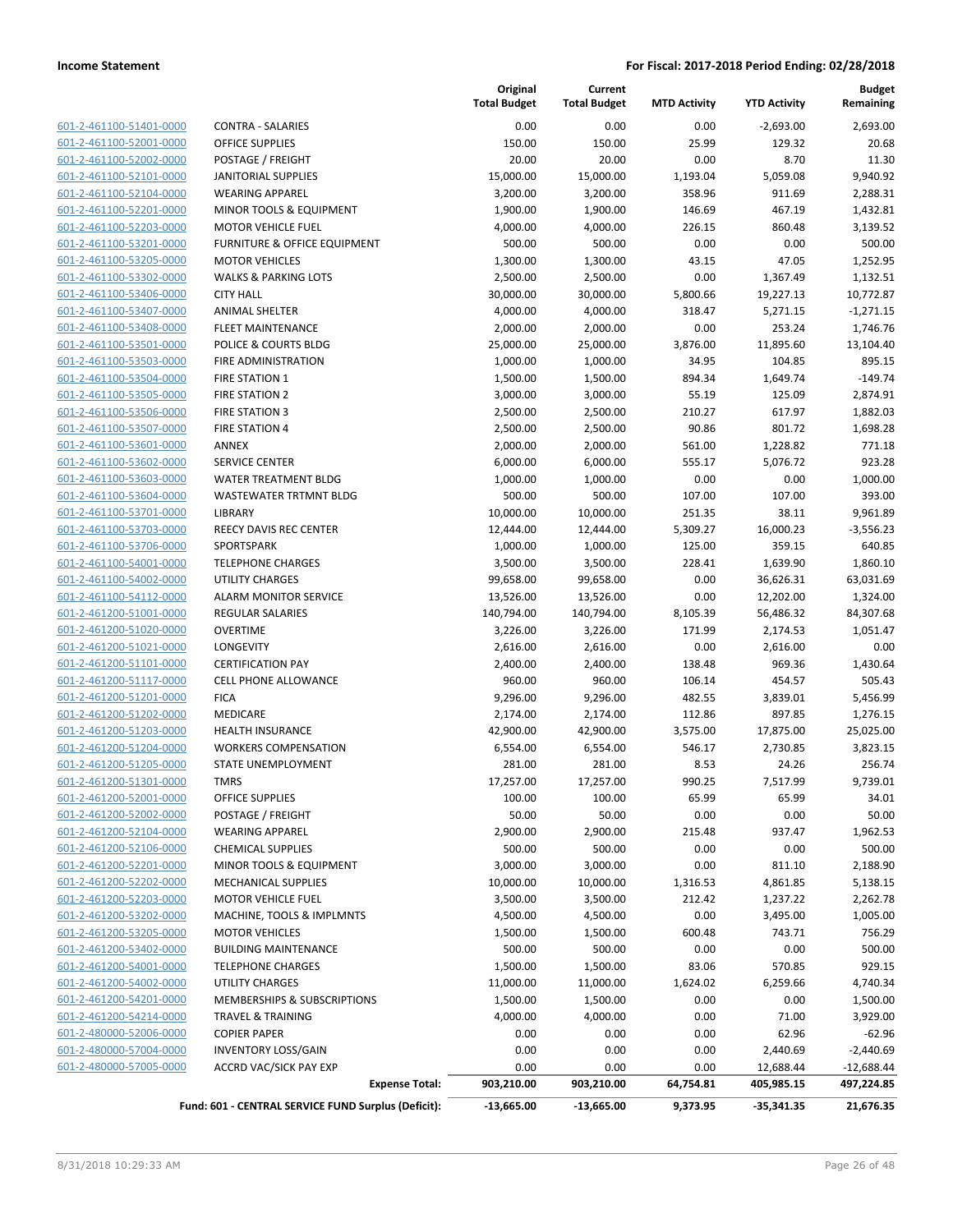|                                                    |                                                               | Original<br><b>Total Budget</b> | Current<br><b>Total Budget</b> | <b>MTD Activity</b>    | <b>YTD Activity</b> | <b>Budget</b><br>Remaining |
|----------------------------------------------------|---------------------------------------------------------------|---------------------------------|--------------------------------|------------------------|---------------------|----------------------------|
| <b>Fund: 602 - INSURANCE FUND</b>                  |                                                               |                                 |                                |                        |                     |                            |
| Revenue                                            |                                                               |                                 |                                |                        |                     |                            |
| 602-2-319001-43211-0000                            | PRIOR YEAR INS REIMB                                          | 0.00                            | 0.00                           | 0.00                   | 18,837.00           | $-18,837.00$               |
| 602-2-322001-43201-0000<br>602-2-322001-43202-0000 | <b>EMPLOYEE PORTION</b><br>CITY PORTION-HEALTH                | 640,791.00<br>2,673,737.50      | 640,791.00                     | 265,188.23<br>1,674.81 | 1,295,401.70        | $-654,610.70$              |
|                                                    |                                                               |                                 | 2,673,737.50                   |                        | 8,468.91            | 2,665,268.59               |
| 602-2-322001-43203-0000<br>602-2-322001-43204-0000 | <b>CITY PORTION-WORK COMP</b><br><b>CITY PORTION-TWC FUTA</b> | 294,394.00<br>231.00            | 294,394.00<br>231.00           | 25,958.64<br>19.26     | 129,793.20<br>96.30 | 164,600.80<br>134.70       |
| 602-2-322001-43205-0000                            | <b>GEUS EMPLOYEE PORTION</b>                                  | 320,395.00                      | 320,395.00                     | 23,523.36              | 97,168.20           | 223,226.80                 |
| 602-2-322001-43206-0000                            | <b>GEUS PORTION-HEALTH</b>                                    | 1,426,425.00                    | 1,426,425.00                   | 114,400.46             | 572,002.30          | 854,422.70                 |
| 602-2-322001-43207-0000                            | <b>GEUS PORTION-WORK COMP</b>                                 | 69,876.00                       | 69,876.00                      | 6,583.81               | 32,919.05           | 36,956.95                  |
| 602-2-322001-48610-0000                            | OTHER REV / CITY EMPL-DEPENDENT CARE                          | 23,607.00                       | 23,607.00                      | 1,929.11               | 9,760.00            | 13,847.00                  |
| 602-2-324001-46501-0000                            | CA - GENERAL FUND                                             | 241,157.00                      | 241,157.00                     | 20,096.42              | 100,482.10          | 140,674.90                 |
| 602-2-324001-46506-0000                            | CA - RECREATION FUND                                          | 335.00                          | 335.00                         | 27.92                  | 139.60              | 195.40                     |
| 602-2-324001-46509-0000                            | CA - VENUE MGMT FUND                                          | 593.00                          | 593.00                         | 49.42                  | 247.10              | 345.90                     |
| 602-2-324001-46611-0000                            | CA - UTILITY FUND                                             | 102,895.00                      | 102,895.00                     | 8,574.58               | 42,872.90           | 60,022.10                  |
| 602-2-324001-46614-0000                            | CA - SANITATION FUND COLLECTION                               | 4,310.00                        | 4,310.00                       | 359.17                 | 1,795.85            | 2,514.15                   |
| 602-2-324009-46612-0000                            | <b>CA - ELECTRIC UTILITY</b>                                  | 25,521.00                       | 25,521.00                      | 2,126.75               | 10,633.75           | 14,887.25                  |
| 602-2-324009-46613-0000                            | CA - CABLE UTILITY                                            | 5,451.00                        | 5,451.00                       | 454.25                 | 2,271.25            | 3,179.75                   |
|                                                    | <b>Revenue Total:</b>                                         | 5,829,718.50                    | 5,829,718.50                   | 470,966.19             | 2,322,889.21        | 3,506,829.29               |
| <b>Expense</b>                                     |                                                               |                                 |                                |                        |                     |                            |
| 602-2-462100-54101-0000                            | PROFESSIONAL SERVICES                                         | 15,000.00                       | 15,000.00                      | 1,963.52               | 13,581.43           | 1,418.57                   |
| 602-2-462100-54801-0000                            | <b>WELLNESS PROGRAM</b>                                       | 10,000.00                       | 10,000.00                      | 0.00                   | 2,900.00            | 7,100.00                   |
| 602-2-462100-54809-0000                            | HEALTH AND DENTAL / PREMIUMS                                  | 4,686,998.00                    | 4,686,998.00                   | 12,282.40              | 1,851,170.98        | 2,835,827.02               |
| 602-2-462100-54810-0000                            | RETIREE INSURANCE PREMIUM                                     | 100,000.00                      | 100,000.00                     | 2,002.17               | 18,376.41           | 81,623.59                  |
| 602-2-462100-54812-0000                            | LONG TERM DISABILITY                                          | 53,500.00                       | 53,500.00                      | 3,910.41               | 19,504.96           | 33,995.04                  |
| 602-2-462100-54813-0000                            | LIFE / AD & D INSURANCE                                       | 28,000.00                       | 28,000.00                      | 1,534.68               | 6,412.95            | 21,587.05                  |
| 602-2-462100-54820-0000                            | AIR EVAC PREMIUMS                                             | 18,540.00                       | 18,540.00                      | 155.00                 | 18,583.00           | $-43.00$                   |
| 602-2-462100-54821-0000                            | <b>WORKERS' COMPENSATION</b>                                  | 401,026.00                      | 401,026.00                     | 0.00                   | 393,005.48          | 8,020.52                   |
| 602-2-462100-54822-0000                            | STATE UNEMPLOYMENT INS.                                       | 0.00                            | 0.00                           | 0.04                   | $-0.14$             | 0.14                       |
| 602-2-462100-54823-0000                            | HEALTH CARE-125 FLEX PLAN                                     | 12,000.00                       | 12,000.00                      | 2,371.80               | 5,495.01            | 6,504.99                   |
| 602-2-480000-54101-0000                            | PROFESSIONAL SERVICES                                         | 95,000.00                       | 95,000.00                      | 5,934.25               | 29,292.76           | 65,707.24                  |
| 602-2-480000-54226-0000                            | PROP INSURANCE EXP                                            | 240,000.00                      | 240,000.00                     | 0.00                   | 239,807.87          | 192.13                     |
| 602-2-480000-57008-0000                            | <b>BANK CHARGES</b>                                           | 150.00                          | 150.00                         | 0.00                   | 0.00                | 150.00                     |
|                                                    | <b>Expense Total:</b>                                         | 5,660,214.00                    | 5,660,214.00                   | 30,154.27              | 2,598,130.71        | 3,062,083.29               |
|                                                    | Fund: 602 - INSURANCE FUND Surplus (Deficit):                 | 169,504.50                      | 169,504.50                     | 440,811.92             | $-275,241.50$       | 444.746.00                 |
| Fund: 604 - MIS FUND                               |                                                               |                                 |                                |                        |                     |                            |
| Revenue                                            |                                                               |                                 |                                |                        |                     |                            |
| 604-2-324001-46501-0000                            | CA - GENERAL FUND                                             | 622,258.00                      | 622,258.00                     | 51,854.83              | 259,274.15          | 362,983.85                 |
| 604-2-324001-46506-0000                            | <b>CA - RECREATION FUND</b>                                   | 1,722.00                        | 1,722.00                       | 143.50                 | 717.50              | 1,004.50                   |
| 604-2-324001-46509-0000                            | CA - VENUE MGMT FUND                                          | 2,543.00                        | 2,543.00                       | 211.92                 | 1,059.60            | 1,483.40                   |
| 604-2-324001-46611-0000                            | CA - UTILITY FUND                                             | 97,623.00                       | 97,623.00                      | 8,135.25               | 40,676.25           | 56,946.75                  |
| 604-2-324001-46614-0000                            | CA - SANITATION FUND COLLECTION                               | 5,200.00                        | 5,200.00                       | 433.33                 | 2,166.65            | 3,033.35                   |
| 604-2-324009-46901-0000                            | CA - ELECTRIC UTILITY                                         | 87,605.00                       | 87,605.00                      | 7,300.42               | 36,502.10           | 51,102.90                  |
| 604-2-324009-46906-0000                            | CA - CABLE UTILITY                                            | 14,162.00                       | 14,162.00                      | 1,180.17               | 5,900.85            | 8,261.15                   |
|                                                    | <b>Revenue Total:</b>                                         | 831,113.00                      | 831,113.00                     | 69,259.42              | 346,297.10          | 484,815.90                 |
| <b>Expense</b>                                     |                                                               |                                 |                                |                        |                     |                            |
| 604-2-441400-52002-0000                            | POSTAGE / FREIGHT                                             | 80.00                           | 80.00                          | 0.00                   | 0.00                | 80.00                      |
| 604-2-441400-54001-0000                            | <b>TELEPHONE CHARGES</b>                                      | 400.00                          | 400.00                         | 27.68                  | 144.30              | 255.70                     |
| 604-2-441400-54002-0000                            | UTILITY CHARGES                                               | 950.00                          | 950.00                         | 182.37                 | 564.07              | 385.93                     |
| 604-2-441400-54101-0000                            | PROFESSIONAL SERVICES                                         | 20,000.00                       | 6,843.25                       | 0.00                   | 800.00              | 6,043.25                   |
| 604-2-465100-51001-0000                            | <b>REGULAR SALARIES</b>                                       | 210,052.00                      | 210,052.00                     | 16,143.49              | 88,398.60           | 121,653.40                 |
| 604-2-465100-51020-0000                            | <b>OVERTIME</b>                                               | 5,000.00                        | 5,000.00                       | 316.13                 | 2,013.63            | 2,986.37                   |
| 604-2-465100-51021-0000                            | <b>LONGEVITY</b>                                              | 4,420.00                        | 4,420.00                       | 0.00                   | 4,420.00            | 0.00                       |
| 604-2-465100-51116-0000                            | CAR ALLOWANCE                                                 | 3,600.00                        | 3,600.00                       | 276.92                 | 1,523.06            | 2,076.94                   |
| 604-2-465100-51117-0000                            | CELL PHONE ALLOWANCE                                          | 2,880.00                        | 2,880.00                       | 221.52                 | 1,218.36            | 1,661.64                   |
| 604-2-465100-51201-0000                            | <b>FICA</b>                                                   | 15,115.00                       | 15,115.00                      | 1,012.43               | 5,869.67            | 9,245.33                   |
| 604-2-465100-51202-0000                            | MEDICARE                                                      | 3,535.00                        | 3,535.00                       | 236.77                 | 1,372.73            | 2,162.27                   |
| 604-2-465100-51203-0000                            | <b>HEALTH INSURANCE</b>                                       | 32,175.00                       | 32,175.00                      | 2,681.25               | 13,406.25           | 18,768.75                  |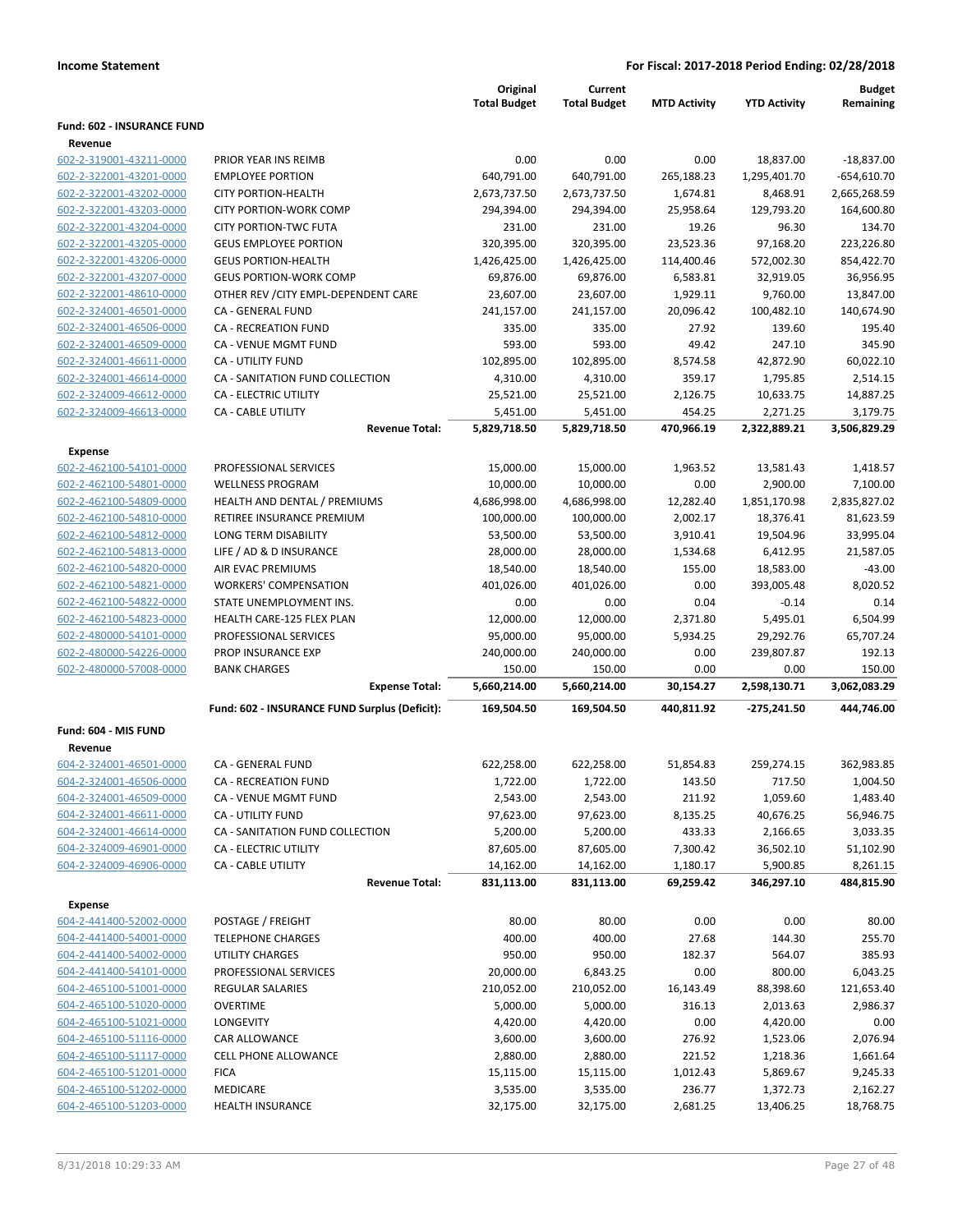|                                                    |                                                         | Original<br><b>Total Budget</b> | Current<br><b>Total Budget</b> | <b>MTD Activity</b>  | <b>YTD Activity</b>    | <b>Budget</b><br>Remaining |
|----------------------------------------------------|---------------------------------------------------------|---------------------------------|--------------------------------|----------------------|------------------------|----------------------------|
| 604-2-465100-51204-0000                            | <b>WORKERS COMPENSATION</b>                             | 667.00                          | 667.00                         | 55.58                | 277.90                 | 389.10                     |
| 604-2-465100-51205-0000                            | STATE UNEMPLOYMENT                                      | 231.00                          | 231.00                         | 9.72                 | 27.01                  | 203.99                     |
| 604-2-465100-51301-0000                            | <b>TMRS</b>                                             | 28,060.00                       | 28,060.00                      | 1,970.53             | 11,059.43              | 17,000.57                  |
| 604-2-465100-52002-0000                            | POSTAGE / FREIGHT                                       | 50.00                           | 50.00                          | 0.00                 | 0.00                   | 50.00                      |
| 604-2-465100-52004-0000                            | <b>COMPUTER SUPPLIES</b>                                | 2,500.00                        | 2,500.00                       | 0.00                 | 0.00                   | 2,500.00                   |
| 604-2-465100-52201-0000                            | MINOR TOOLS & EQUIPMENT                                 | 750.00                          | 750.00                         | 0.00                 | 0.00                   | 750.00                     |
| 604-2-465100-52203-0000                            | <b>MOTOR VEHICLE FUEL</b>                               | 600.00                          | 600.00                         | 0.00                 | 95.17                  | 504.83                     |
| 604-2-465100-53205-0000                            | <b>MOTOR VEHICLES</b>                                   | 800.00                          | 800.00                         | 0.00                 | 0.00                   | 800.00                     |
| 604-2-465100-53209-0000                            | HARDWARE/SOFTWARE                                       | 317,890.00                      | 289,290.00                     | 732.80               | 183,324.83             | 105,965.17                 |
| 604-2-465100-54001-0000                            | <b>TELEPHONE CHARGES</b>                                | 9,225.00                        | 9,225.00                       | 807.75               | 3,488.98               | 5,736.02                   |
| 604-2-465100-54101-0000                            | PROFESSIONAL SERVICES                                   | 8,000.00                        | 8,000.00                       | 0.00                 | 0.00                   | 8,000.00                   |
| 604-2-465100-54103-0000                            | CONSULTING                                              | 4,000.00                        | 4,000.00                       | 0.00                 | 0.00                   | 4,000.00                   |
| 604-2-465100-54214-0000                            | <b>TRAVEL &amp; TRAINING</b>                            | 5,000.00                        | 5,000.00                       | 0.00                 | 925.00                 | 4,075.00                   |
| 604-2-465100-54901-0000                            | <b>RENTALS / LEASES</b>                                 | 25,000.00                       | 25,000.00                      | 0.00                 | 7,175.74               | 17,824.26                  |
| 604-2-465100-54908-0000                            | LEASE PURCHASE PAYMENTS                                 | 21,000.00                       | 21,000.00                      | 0.00                 | 20,467.75              | 532.25                     |
| 604-2-465100-55205-0000                            | COMPUTER EQUIPMENT / SOFTWARE                           | 134,500.00                      | 8,250.75                       | 0.00                 | 8,250.75               | 0.00                       |
| 604-2-480000-55205-0000                            | <b>COMPUTER EQUIPMENT</b>                               | 0.00                            | 168,006.00                     | 0.00                 | 0.00                   | 168,006.00                 |
|                                                    | <b>Expense Total:</b>                                   | 856,480.00                      | 856,480.00                     | 24,674.94            | 354,823.23             | 501,656.77                 |
|                                                    | Fund: 604 - MIS FUND Surplus (Deficit):                 | -25,367.00                      | $-25,367.00$                   | 44,584.48            | $-8,526.13$            | -16,840.87                 |
| Fund: 660 - VEHICLE REPLACEMENT FUND               |                                                         |                                 |                                |                      |                        |                            |
| Revenue                                            |                                                         |                                 |                                |                      |                        |                            |
| 660-2-319001-45401-0000                            | <b>INTEREST REVENUES</b>                                | 5,000.00                        | 5,000.00                       | 929.22               | 8,637.42               | $-3,637.42$                |
| 660-2-322001-47205-0000                            | <b>EQUIPMENT LEASES / GENERAL FUND</b>                  | 65,037.00                       | 65,037.00                      | 5,419.72             | 27,098.60              | 37,938.40                  |
| 660-2-323001-46001-0000                            | <b>XFR - GENERAL FUND</b>                               | 679,144.00                      | 679,144.00                     | 56,595.33            | 282,976.65             | 396,167.35                 |
| 660-2-323001-46111-0000<br>660-2-323001-46113-0000 | XFR - GOLF COURSE FUND<br>XFR - SANITATION FUND         | 34,317.00<br>36,850.00          | 34,317.00<br>36,850.00         | 2,859.75<br>3,070.83 | 14,298.75<br>15,354.15 | 20,018.25<br>21,495.85     |
|                                                    | <b>Revenue Total:</b>                                   | 820,348.00                      | 820,348.00                     | 68,874.85            | 348,365.57             | 471,982.43                 |
|                                                    |                                                         |                                 |                                |                      |                        |                            |
| <b>Expense</b><br>660-2-421210-55202-0000          | <b>VEHICLES</b>                                         | 23,000.00                       | 23,000.00                      | 21,630.00            | 21,630.00              | 1,370.00                   |
| 660-2-421230-55202-0000                            | <b>VEHICLES</b>                                         | 148,218.00                      | 148,218.00                     | 8,402.52             | 30,645.39              | 117,572.61                 |
| 660-2-422200-54908-0000                            | LEASE PURCHASE PAYMENTS                                 | 65,037.00                       | 65,037.00                      | 5,419.72             | 27,098.60              | 37,938.40                  |
| 660-2-422200-55202-0000                            | <b>VEHICLES</b>                                         | 600,000.00                      | 600,000.00                     | 0.00                 | 540,594.00             | 59,406.00                  |
| 660-2-431200-55201-0000                            | <b>EQUIPMENT PURCHASES</b>                              | 30,000.00                       | 30,000.00                      | 0.00                 | 0.00                   | 30,000.00                  |
| 660-2-431200-55202-0000                            | <b>VEHICLES</b>                                         | 111,926.00                      | 111,926.00                     | 0.00                 | 0.00                   | 111,926.00                 |
| 660-2-437200-55202-0000                            | <b>VEHICLES</b>                                         | 0.00                            | 0.00                           | 0.00                 | 5,425.00               | $-5,425.00$                |
| 660-2-441300-55202-0000                            | <b>VEHICLES</b>                                         | 16,000.00                       | 16,000.00                      | 0.00                 | 0.00                   | 16,000.00                  |
| 660-2-442200-55201-0000                            | <b>EQUIPMENT PURCHASES</b>                              | 36,850.00                       | 36,850.00                      | 0.00                 | 6,949.00               | 29,901.00                  |
| 660-2-451250-55201-0000                            | <b>EQUIPMENT PURCHASES</b>                              | 29,317.00                       | 29,317.00                      | 0.00                 | 29,316.69              | 0.31                       |
| 660-2-480000-57008-0000                            | <b>BANK CHARGES</b>                                     | 0.00                            | 0.00                           | 0.00                 | 2.94                   | $-2.94$                    |
|                                                    | <b>Expense Total:</b>                                   | 1,060,348.00                    | 1,060,348.00                   | 35,452.24            | 661,661.62             | 398,686.38                 |
|                                                    | Fund: 660 - VEHICLE REPLACEMENT FUND Surplus (Deficit): | $-240,000.00$                   | -240,000.00                    | 33,422.61            | $-313,296.05$          | 73,296.05                  |
| <b>Fund: 800 - SPENCE FUND</b>                     |                                                         |                                 |                                |                      |                        |                            |
| Revenue                                            |                                                         |                                 |                                |                      |                        |                            |
| 800-3-319001-45401-0000                            | <b>INTEREST REVENUES</b>                                | 600.00                          | 600.00                         | 618.18               | 2,913.71               | $-2,313.71$                |
|                                                    | <b>Revenue Total:</b>                                   | 600.00                          | 600.00                         | 618.18               | 2,913.71               | -2,313.71                  |
| <b>Expense</b>                                     |                                                         |                                 |                                |                      |                        |                            |
| 800-3-495000-58501-0000                            | CA - GENERAL FUND                                       | 600.00                          | 600.00                         | 50.00                | 250.00                 | 350.00                     |
|                                                    | <b>Expense Total:</b>                                   | 600.00                          | 600.00                         | 50.00                | 250.00                 | 350.00                     |
|                                                    | Fund: 800 - SPENCE FUND Surplus (Deficit):              | 0.00                            | 0.00                           | 568.18               | 2,663.71               | $-2,663.71$                |
| Fund: 801 - JONES LIBRARY TRUST                    |                                                         |                                 |                                |                      |                        |                            |
| Revenue                                            |                                                         |                                 |                                |                      |                        |                            |
| 801-3-319001-45401-0000                            | <b>INTEREST REVENUES</b>                                | 10.00                           | 10.00                          | 13.90                | 11.39                  | $-1.39$                    |
|                                                    | <b>Revenue Total:</b>                                   | 10.00                           | 10.00                          | 13.90                | 11.39                  | $-1.39$                    |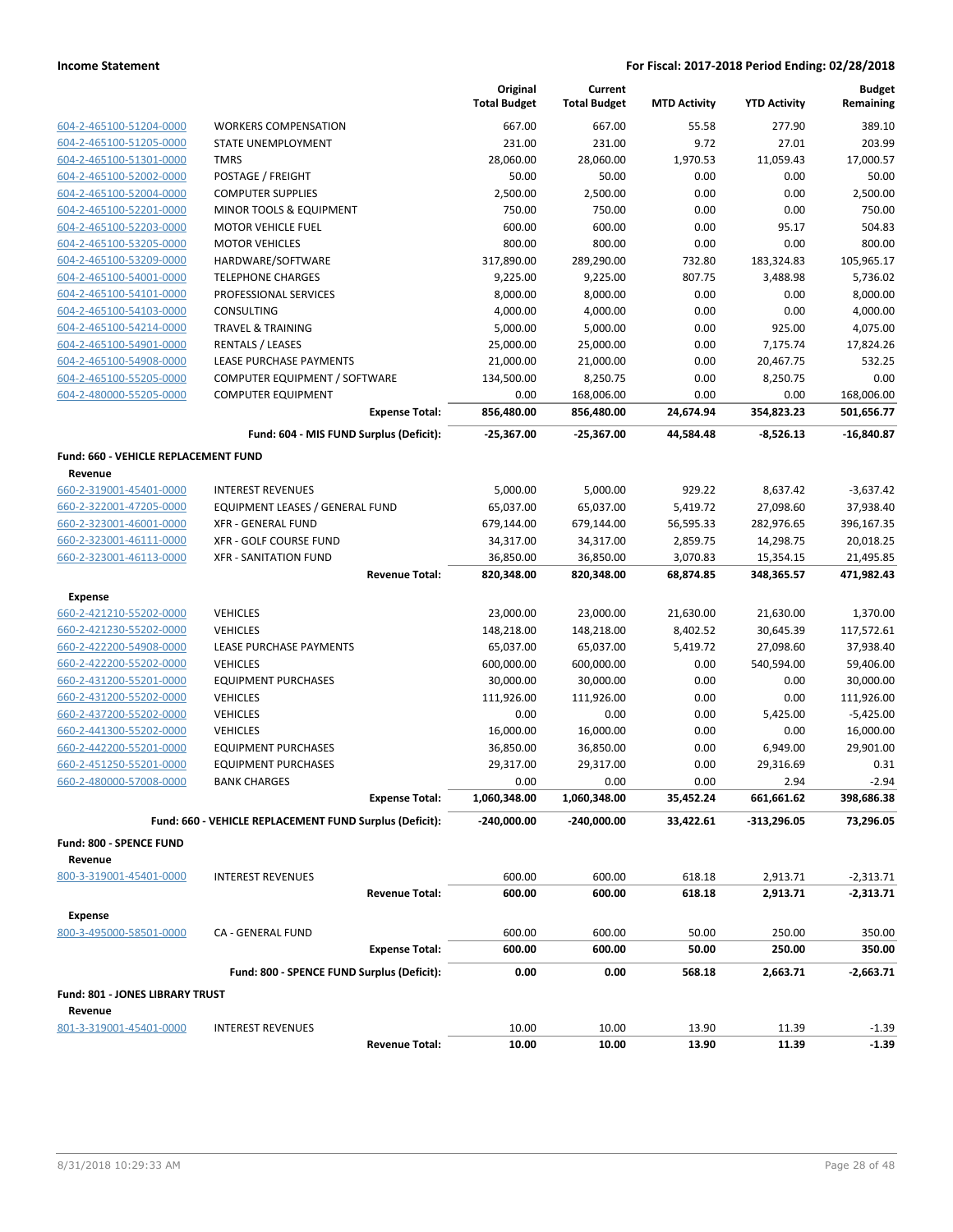| <b>Expense</b><br>801-3-480000-57008-0000<br>0.00<br>0.00<br>0.42<br>1.72<br>$-1.72$<br><b>BANK CHARGES</b><br>0.00<br>0.00<br>0.42<br>1.72<br>$-1.72$<br><b>Expense Total:</b><br>Fund: 801 - JONES LIBRARY TRUST Surplus (Deficit):<br>10.00<br>10.00<br>13.48<br>9.67<br>0.33<br>Fund: 809 - GREENVILLE IDC (L-3)<br>Revenue<br>809-3-319001-45609-0000<br>0.00<br>0.00<br>$-2,879,881.27$<br>INTERGOVERNMENTAL / IDC GREENVILLE<br>451,789.24<br>2,879,881.27<br>0.00<br>0.00<br>451,789.24<br><b>Revenue Total:</b><br>2,879,881.27<br>-2,879,881.27<br><b>Expense</b><br>809-3-438100-55320-0000<br><b>CONSTRUCTION PROJECTS</b><br>0.00<br>0.00<br>451,789.24<br>2,879,093.33<br>-2,879,093.33<br>0.00<br>0.00<br>451,789.24<br><b>Expense Total:</b><br>2,879,093.33<br>-2,879,093.33<br>$-787.94$<br>Fund: 809 - GREENVILLE IDC (L-3) Surplus (Deficit):<br>0.00<br>0.00<br>787.94<br>0.00<br>Fund: 810 - SEIZURE FUNDS - STATE RULES<br>Revenue<br>148.00<br>148.00<br>237.51<br>$-629.55$<br>777.55<br>810-3-319001-45401-0000<br><b>INTEREST REVENUES</b><br><b>HB65 SEIZURES-CONTRIBUTNS</b><br>0.00<br>0.00<br>0.00<br>1,788.93<br>$-1,788.93$<br>810-3-322001-46802-0000<br><b>Revenue Total:</b><br>148.00<br>148.00<br>237.51<br>1,159.38<br>$-1,011.38$<br>Expense<br>810-3-480000-57008-0000<br>0.00<br>0.00<br>7.26<br>95.25<br>$-95.25$<br><b>BANK CHARGES</b><br><b>Expense Total:</b><br>7.26<br>95.25<br>$-95.25$<br>0.00<br>0.00<br>$-916.13$<br>Fund: 810 - SEIZURE FUNDS - STATE RULES Surplus (Deficit):<br>148.00<br>148.00<br>230.25<br>1,064.13<br>Fund: 811 - SEIZURE FUNDS - FED RULES<br>Revenue<br><b>INTEREST REVENUES</b><br>100.00<br>100.00<br>141.19<br>115.77<br>$-15.77$<br>811-3-319001-45401-0000<br>$-15.77$<br><b>Revenue Total:</b><br>100.00<br>100.00<br>141.19<br>115.77<br>Expense<br>18.23<br>811-3-480000-57008-0000<br><b>BANK CHARGES</b><br>0.00<br>0.00<br>4.32<br>$-18.23$<br>$-18.23$<br><b>Expense Total:</b><br>4.32<br>18.23<br>0.00<br>0.00<br>2.46<br>Fund: 811 - SEIZURE FUNDS - FED RULES Surplus (Deficit):<br>100.00<br>97.54<br>100.00<br>136.87<br>Fund: 820 - TIRZ FUND (Tax Increment Reinvestment Zone)<br>Revenue<br>820-3-311001-41101-0000<br>REAL PROPERTY TAXES - CITY<br>70,400.01<br>63,971.76<br>396,103.00<br>396,103.00<br>332,131.24<br>REAL PROPERTY TAXES - COUNTY<br>125,000.00<br>125,000.00<br>0.00<br>0.00<br>125,000.00<br>820-3-311001-41111-0000<br>REAL PROPERTY TAXES - HOSPITAL<br>100,000.00<br>100,000.00<br>0.00<br>95,246.86<br>820-3-311001-41112-0000<br>4,753.14<br>820-3-311002-41102-0000<br>330.00<br>330.00<br>33.50<br>3,259.82<br>$-2,929.82$<br><b>DELINQUENT TAXES</b><br><b>INTEREST REVENUES</b><br>3,000.00<br>3,000.00<br>1,405.85<br>1,187.90<br>1,812.10<br>820-3-319001-45401-0000<br>283,100.90<br><b>Revenue Total:</b><br>624,433.00<br>624,433.00<br>71,839.36<br>341,332.10<br><b>Expense</b><br>820-3-416100-55002-0000<br>114,822.11<br>114,822.11<br>0.00<br>0.00<br>114,822.11<br><b>IMPROVEMENTS</b><br>820-3-480000-57008-0000<br>0.00<br><b>BANK CHARGES</b><br>0.00<br>37.10<br>150.48<br><b>Expense Total:</b><br>114,822.11<br>114,822.11<br>37.10<br>150.48<br>114,671.63<br>Fund: 820 - TIRZ FUND (Tax Increment Reinvestment Zone) Surplus (Deficit):<br>509,610.89<br>509,610.89<br>71,802.26<br>341,181.62<br>168,429.27<br>Fund: 899 - POOLED CASH<br>Revenue<br>899-8-319001-45401-0000<br><b>INTEREST REVENUES</b><br>0.00<br>0.00<br>$-0.03$<br>$-0.02$<br>0.02<br>$-0.03$<br>$-0.02$<br>0.00<br>0.00<br>0.02<br><b>Revenue Total:</b><br>0.02<br>Fund: 899 - POOLED CASH Total:<br>0.00<br>0.00<br>$-0.03$<br>$-0.02$<br>Fund: 910 - ELECTRIC OPERATING FUND<br>Revenue<br>910-9-000000-49001-4400<br>METERED SALES - RESIDENTIAL<br>11,658,700.00<br>6,842,162.52<br>11,658,700.00<br>980,764.76<br>4,816,537.48<br>910-9-000000-49010-4421<br>METERED SALES - GS-NO DEMAND<br>838,069.00<br>838,069.00<br>51,284.00<br>526,712.34<br>311,356.66<br>910-9-000000-49020-4422<br>METERED SALES - GS-DEMAND<br>17,950,587.00<br>17,950,587.00<br>1,243,742.31<br>7,057,226.29<br>10,893,360.71<br>252,143.86<br>910-9-000000-49030-4424<br>METERED SALES - GS-PRIMARY<br>405,628.00<br>405,628.00<br>29,043.73<br>153,484.14<br>910-9-000000-49040-4440<br>METERED SALES - STREET LIGHTS<br>95,537.64 |  | Original<br><b>Total Budget</b> | Current<br><b>Total Budget</b> | <b>MTD Activity</b> | <b>YTD Activity</b> | <b>Budget</b><br>Remaining |
|----------------------------------------------------------------------------------------------------------------------------------------------------------------------------------------------------------------------------------------------------------------------------------------------------------------------------------------------------------------------------------------------------------------------------------------------------------------------------------------------------------------------------------------------------------------------------------------------------------------------------------------------------------------------------------------------------------------------------------------------------------------------------------------------------------------------------------------------------------------------------------------------------------------------------------------------------------------------------------------------------------------------------------------------------------------------------------------------------------------------------------------------------------------------------------------------------------------------------------------------------------------------------------------------------------------------------------------------------------------------------------------------------------------------------------------------------------------------------------------------------------------------------------------------------------------------------------------------------------------------------------------------------------------------------------------------------------------------------------------------------------------------------------------------------------------------------------------------------------------------------------------------------------------------------------------------------------------------------------------------------------------------------------------------------------------------------------------------------------------------------------------------------------------------------------------------------------------------------------------------------------------------------------------------------------------------------------------------------------------------------------------------------------------------------------------------------------------------------------------------------------------------------------------------------------------------------------------------------------------------------------------------------------------------------------------------------------------------------------------------------------------------------------------------------------------------------------------------------------------------------------------------------------------------------------------------------------------------------------------------------------------------------------------------------------------------------------------------------------------------------------------------------------------------------------------------------------------------------------------------------------------------------------------------------------------------------------------------------------------------------------------------------------------------------------------------------------------------------------------------------------------------------------------------------------------------------------------------------------------------------------------------------------------------------------------------------------------------------------------------------------------------------------------------------------------------------------------------------------------------------------------------------------------------------------------------------------------------------------------------------------------------------------------------------------------------------------------------------------------------------------------------------------------------------------------------------------------------------------------------------------------------------------------------------------------------------------------------------|--|---------------------------------|--------------------------------|---------------------|---------------------|----------------------------|
|                                                                                                                                                                                                                                                                                                                                                                                                                                                                                                                                                                                                                                                                                                                                                                                                                                                                                                                                                                                                                                                                                                                                                                                                                                                                                                                                                                                                                                                                                                                                                                                                                                                                                                                                                                                                                                                                                                                                                                                                                                                                                                                                                                                                                                                                                                                                                                                                                                                                                                                                                                                                                                                                                                                                                                                                                                                                                                                                                                                                                                                                                                                                                                                                                                                                                                                                                                                                                                                                                                                                                                                                                                                                                                                                                                                                                                                                                                                                                                                                                                                                                                                                                                                                                                                                                                                                                    |  |                                 |                                |                     |                     |                            |
|                                                                                                                                                                                                                                                                                                                                                                                                                                                                                                                                                                                                                                                                                                                                                                                                                                                                                                                                                                                                                                                                                                                                                                                                                                                                                                                                                                                                                                                                                                                                                                                                                                                                                                                                                                                                                                                                                                                                                                                                                                                                                                                                                                                                                                                                                                                                                                                                                                                                                                                                                                                                                                                                                                                                                                                                                                                                                                                                                                                                                                                                                                                                                                                                                                                                                                                                                                                                                                                                                                                                                                                                                                                                                                                                                                                                                                                                                                                                                                                                                                                                                                                                                                                                                                                                                                                                                    |  |                                 |                                |                     |                     |                            |
|                                                                                                                                                                                                                                                                                                                                                                                                                                                                                                                                                                                                                                                                                                                                                                                                                                                                                                                                                                                                                                                                                                                                                                                                                                                                                                                                                                                                                                                                                                                                                                                                                                                                                                                                                                                                                                                                                                                                                                                                                                                                                                                                                                                                                                                                                                                                                                                                                                                                                                                                                                                                                                                                                                                                                                                                                                                                                                                                                                                                                                                                                                                                                                                                                                                                                                                                                                                                                                                                                                                                                                                                                                                                                                                                                                                                                                                                                                                                                                                                                                                                                                                                                                                                                                                                                                                                                    |  |                                 |                                |                     |                     |                            |
|                                                                                                                                                                                                                                                                                                                                                                                                                                                                                                                                                                                                                                                                                                                                                                                                                                                                                                                                                                                                                                                                                                                                                                                                                                                                                                                                                                                                                                                                                                                                                                                                                                                                                                                                                                                                                                                                                                                                                                                                                                                                                                                                                                                                                                                                                                                                                                                                                                                                                                                                                                                                                                                                                                                                                                                                                                                                                                                                                                                                                                                                                                                                                                                                                                                                                                                                                                                                                                                                                                                                                                                                                                                                                                                                                                                                                                                                                                                                                                                                                                                                                                                                                                                                                                                                                                                                                    |  |                                 |                                |                     |                     |                            |
|                                                                                                                                                                                                                                                                                                                                                                                                                                                                                                                                                                                                                                                                                                                                                                                                                                                                                                                                                                                                                                                                                                                                                                                                                                                                                                                                                                                                                                                                                                                                                                                                                                                                                                                                                                                                                                                                                                                                                                                                                                                                                                                                                                                                                                                                                                                                                                                                                                                                                                                                                                                                                                                                                                                                                                                                                                                                                                                                                                                                                                                                                                                                                                                                                                                                                                                                                                                                                                                                                                                                                                                                                                                                                                                                                                                                                                                                                                                                                                                                                                                                                                                                                                                                                                                                                                                                                    |  |                                 |                                |                     |                     |                            |
|                                                                                                                                                                                                                                                                                                                                                                                                                                                                                                                                                                                                                                                                                                                                                                                                                                                                                                                                                                                                                                                                                                                                                                                                                                                                                                                                                                                                                                                                                                                                                                                                                                                                                                                                                                                                                                                                                                                                                                                                                                                                                                                                                                                                                                                                                                                                                                                                                                                                                                                                                                                                                                                                                                                                                                                                                                                                                                                                                                                                                                                                                                                                                                                                                                                                                                                                                                                                                                                                                                                                                                                                                                                                                                                                                                                                                                                                                                                                                                                                                                                                                                                                                                                                                                                                                                                                                    |  |                                 |                                |                     |                     |                            |
|                                                                                                                                                                                                                                                                                                                                                                                                                                                                                                                                                                                                                                                                                                                                                                                                                                                                                                                                                                                                                                                                                                                                                                                                                                                                                                                                                                                                                                                                                                                                                                                                                                                                                                                                                                                                                                                                                                                                                                                                                                                                                                                                                                                                                                                                                                                                                                                                                                                                                                                                                                                                                                                                                                                                                                                                                                                                                                                                                                                                                                                                                                                                                                                                                                                                                                                                                                                                                                                                                                                                                                                                                                                                                                                                                                                                                                                                                                                                                                                                                                                                                                                                                                                                                                                                                                                                                    |  |                                 |                                |                     |                     |                            |
| $-150.48$                                                                                                                                                                                                                                                                                                                                                                                                                                                                                                                                                                                                                                                                                                                                                                                                                                                                                                                                                                                                                                                                                                                                                                                                                                                                                                                                                                                                                                                                                                                                                                                                                                                                                                                                                                                                                                                                                                                                                                                                                                                                                                                                                                                                                                                                                                                                                                                                                                                                                                                                                                                                                                                                                                                                                                                                                                                                                                                                                                                                                                                                                                                                                                                                                                                                                                                                                                                                                                                                                                                                                                                                                                                                                                                                                                                                                                                                                                                                                                                                                                                                                                                                                                                                                                                                                                                                          |  |                                 |                                |                     |                     |                            |
|                                                                                                                                                                                                                                                                                                                                                                                                                                                                                                                                                                                                                                                                                                                                                                                                                                                                                                                                                                                                                                                                                                                                                                                                                                                                                                                                                                                                                                                                                                                                                                                                                                                                                                                                                                                                                                                                                                                                                                                                                                                                                                                                                                                                                                                                                                                                                                                                                                                                                                                                                                                                                                                                                                                                                                                                                                                                                                                                                                                                                                                                                                                                                                                                                                                                                                                                                                                                                                                                                                                                                                                                                                                                                                                                                                                                                                                                                                                                                                                                                                                                                                                                                                                                                                                                                                                                                    |  |                                 |                                |                     |                     |                            |
|                                                                                                                                                                                                                                                                                                                                                                                                                                                                                                                                                                                                                                                                                                                                                                                                                                                                                                                                                                                                                                                                                                                                                                                                                                                                                                                                                                                                                                                                                                                                                                                                                                                                                                                                                                                                                                                                                                                                                                                                                                                                                                                                                                                                                                                                                                                                                                                                                                                                                                                                                                                                                                                                                                                                                                                                                                                                                                                                                                                                                                                                                                                                                                                                                                                                                                                                                                                                                                                                                                                                                                                                                                                                                                                                                                                                                                                                                                                                                                                                                                                                                                                                                                                                                                                                                                                                                    |  |                                 |                                |                     |                     |                            |
|                                                                                                                                                                                                                                                                                                                                                                                                                                                                                                                                                                                                                                                                                                                                                                                                                                                                                                                                                                                                                                                                                                                                                                                                                                                                                                                                                                                                                                                                                                                                                                                                                                                                                                                                                                                                                                                                                                                                                                                                                                                                                                                                                                                                                                                                                                                                                                                                                                                                                                                                                                                                                                                                                                                                                                                                                                                                                                                                                                                                                                                                                                                                                                                                                                                                                                                                                                                                                                                                                                                                                                                                                                                                                                                                                                                                                                                                                                                                                                                                                                                                                                                                                                                                                                                                                                                                                    |  |                                 |                                |                     |                     |                            |
|                                                                                                                                                                                                                                                                                                                                                                                                                                                                                                                                                                                                                                                                                                                                                                                                                                                                                                                                                                                                                                                                                                                                                                                                                                                                                                                                                                                                                                                                                                                                                                                                                                                                                                                                                                                                                                                                                                                                                                                                                                                                                                                                                                                                                                                                                                                                                                                                                                                                                                                                                                                                                                                                                                                                                                                                                                                                                                                                                                                                                                                                                                                                                                                                                                                                                                                                                                                                                                                                                                                                                                                                                                                                                                                                                                                                                                                                                                                                                                                                                                                                                                                                                                                                                                                                                                                                                    |  |                                 |                                |                     |                     |                            |
|                                                                                                                                                                                                                                                                                                                                                                                                                                                                                                                                                                                                                                                                                                                                                                                                                                                                                                                                                                                                                                                                                                                                                                                                                                                                                                                                                                                                                                                                                                                                                                                                                                                                                                                                                                                                                                                                                                                                                                                                                                                                                                                                                                                                                                                                                                                                                                                                                                                                                                                                                                                                                                                                                                                                                                                                                                                                                                                                                                                                                                                                                                                                                                                                                                                                                                                                                                                                                                                                                                                                                                                                                                                                                                                                                                                                                                                                                                                                                                                                                                                                                                                                                                                                                                                                                                                                                    |  |                                 |                                |                     |                     |                            |
|                                                                                                                                                                                                                                                                                                                                                                                                                                                                                                                                                                                                                                                                                                                                                                                                                                                                                                                                                                                                                                                                                                                                                                                                                                                                                                                                                                                                                                                                                                                                                                                                                                                                                                                                                                                                                                                                                                                                                                                                                                                                                                                                                                                                                                                                                                                                                                                                                                                                                                                                                                                                                                                                                                                                                                                                                                                                                                                                                                                                                                                                                                                                                                                                                                                                                                                                                                                                                                                                                                                                                                                                                                                                                                                                                                                                                                                                                                                                                                                                                                                                                                                                                                                                                                                                                                                                                    |  |                                 |                                |                     |                     |                            |
|                                                                                                                                                                                                                                                                                                                                                                                                                                                                                                                                                                                                                                                                                                                                                                                                                                                                                                                                                                                                                                                                                                                                                                                                                                                                                                                                                                                                                                                                                                                                                                                                                                                                                                                                                                                                                                                                                                                                                                                                                                                                                                                                                                                                                                                                                                                                                                                                                                                                                                                                                                                                                                                                                                                                                                                                                                                                                                                                                                                                                                                                                                                                                                                                                                                                                                                                                                                                                                                                                                                                                                                                                                                                                                                                                                                                                                                                                                                                                                                                                                                                                                                                                                                                                                                                                                                                                    |  |                                 |                                |                     |                     |                            |
|                                                                                                                                                                                                                                                                                                                                                                                                                                                                                                                                                                                                                                                                                                                                                                                                                                                                                                                                                                                                                                                                                                                                                                                                                                                                                                                                                                                                                                                                                                                                                                                                                                                                                                                                                                                                                                                                                                                                                                                                                                                                                                                                                                                                                                                                                                                                                                                                                                                                                                                                                                                                                                                                                                                                                                                                                                                                                                                                                                                                                                                                                                                                                                                                                                                                                                                                                                                                                                                                                                                                                                                                                                                                                                                                                                                                                                                                                                                                                                                                                                                                                                                                                                                                                                                                                                                                                    |  |                                 |                                |                     |                     |                            |
|                                                                                                                                                                                                                                                                                                                                                                                                                                                                                                                                                                                                                                                                                                                                                                                                                                                                                                                                                                                                                                                                                                                                                                                                                                                                                                                                                                                                                                                                                                                                                                                                                                                                                                                                                                                                                                                                                                                                                                                                                                                                                                                                                                                                                                                                                                                                                                                                                                                                                                                                                                                                                                                                                                                                                                                                                                                                                                                                                                                                                                                                                                                                                                                                                                                                                                                                                                                                                                                                                                                                                                                                                                                                                                                                                                                                                                                                                                                                                                                                                                                                                                                                                                                                                                                                                                                                                    |  |                                 |                                |                     |                     |                            |
|                                                                                                                                                                                                                                                                                                                                                                                                                                                                                                                                                                                                                                                                                                                                                                                                                                                                                                                                                                                                                                                                                                                                                                                                                                                                                                                                                                                                                                                                                                                                                                                                                                                                                                                                                                                                                                                                                                                                                                                                                                                                                                                                                                                                                                                                                                                                                                                                                                                                                                                                                                                                                                                                                                                                                                                                                                                                                                                                                                                                                                                                                                                                                                                                                                                                                                                                                                                                                                                                                                                                                                                                                                                                                                                                                                                                                                                                                                                                                                                                                                                                                                                                                                                                                                                                                                                                                    |  |                                 |                                |                     |                     |                            |
|                                                                                                                                                                                                                                                                                                                                                                                                                                                                                                                                                                                                                                                                                                                                                                                                                                                                                                                                                                                                                                                                                                                                                                                                                                                                                                                                                                                                                                                                                                                                                                                                                                                                                                                                                                                                                                                                                                                                                                                                                                                                                                                                                                                                                                                                                                                                                                                                                                                                                                                                                                                                                                                                                                                                                                                                                                                                                                                                                                                                                                                                                                                                                                                                                                                                                                                                                                                                                                                                                                                                                                                                                                                                                                                                                                                                                                                                                                                                                                                                                                                                                                                                                                                                                                                                                                                                                    |  |                                 |                                |                     |                     |                            |
|                                                                                                                                                                                                                                                                                                                                                                                                                                                                                                                                                                                                                                                                                                                                                                                                                                                                                                                                                                                                                                                                                                                                                                                                                                                                                                                                                                                                                                                                                                                                                                                                                                                                                                                                                                                                                                                                                                                                                                                                                                                                                                                                                                                                                                                                                                                                                                                                                                                                                                                                                                                                                                                                                                                                                                                                                                                                                                                                                                                                                                                                                                                                                                                                                                                                                                                                                                                                                                                                                                                                                                                                                                                                                                                                                                                                                                                                                                                                                                                                                                                                                                                                                                                                                                                                                                                                                    |  |                                 |                                |                     |                     |                            |
|                                                                                                                                                                                                                                                                                                                                                                                                                                                                                                                                                                                                                                                                                                                                                                                                                                                                                                                                                                                                                                                                                                                                                                                                                                                                                                                                                                                                                                                                                                                                                                                                                                                                                                                                                                                                                                                                                                                                                                                                                                                                                                                                                                                                                                                                                                                                                                                                                                                                                                                                                                                                                                                                                                                                                                                                                                                                                                                                                                                                                                                                                                                                                                                                                                                                                                                                                                                                                                                                                                                                                                                                                                                                                                                                                                                                                                                                                                                                                                                                                                                                                                                                                                                                                                                                                                                                                    |  |                                 |                                |                     |                     |                            |
|                                                                                                                                                                                                                                                                                                                                                                                                                                                                                                                                                                                                                                                                                                                                                                                                                                                                                                                                                                                                                                                                                                                                                                                                                                                                                                                                                                                                                                                                                                                                                                                                                                                                                                                                                                                                                                                                                                                                                                                                                                                                                                                                                                                                                                                                                                                                                                                                                                                                                                                                                                                                                                                                                                                                                                                                                                                                                                                                                                                                                                                                                                                                                                                                                                                                                                                                                                                                                                                                                                                                                                                                                                                                                                                                                                                                                                                                                                                                                                                                                                                                                                                                                                                                                                                                                                                                                    |  |                                 |                                |                     |                     |                            |
|                                                                                                                                                                                                                                                                                                                                                                                                                                                                                                                                                                                                                                                                                                                                                                                                                                                                                                                                                                                                                                                                                                                                                                                                                                                                                                                                                                                                                                                                                                                                                                                                                                                                                                                                                                                                                                                                                                                                                                                                                                                                                                                                                                                                                                                                                                                                                                                                                                                                                                                                                                                                                                                                                                                                                                                                                                                                                                                                                                                                                                                                                                                                                                                                                                                                                                                                                                                                                                                                                                                                                                                                                                                                                                                                                                                                                                                                                                                                                                                                                                                                                                                                                                                                                                                                                                                                                    |  |                                 |                                |                     |                     |                            |
|                                                                                                                                                                                                                                                                                                                                                                                                                                                                                                                                                                                                                                                                                                                                                                                                                                                                                                                                                                                                                                                                                                                                                                                                                                                                                                                                                                                                                                                                                                                                                                                                                                                                                                                                                                                                                                                                                                                                                                                                                                                                                                                                                                                                                                                                                                                                                                                                                                                                                                                                                                                                                                                                                                                                                                                                                                                                                                                                                                                                                                                                                                                                                                                                                                                                                                                                                                                                                                                                                                                                                                                                                                                                                                                                                                                                                                                                                                                                                                                                                                                                                                                                                                                                                                                                                                                                                    |  |                                 |                                |                     |                     |                            |
|                                                                                                                                                                                                                                                                                                                                                                                                                                                                                                                                                                                                                                                                                                                                                                                                                                                                                                                                                                                                                                                                                                                                                                                                                                                                                                                                                                                                                                                                                                                                                                                                                                                                                                                                                                                                                                                                                                                                                                                                                                                                                                                                                                                                                                                                                                                                                                                                                                                                                                                                                                                                                                                                                                                                                                                                                                                                                                                                                                                                                                                                                                                                                                                                                                                                                                                                                                                                                                                                                                                                                                                                                                                                                                                                                                                                                                                                                                                                                                                                                                                                                                                                                                                                                                                                                                                                                    |  |                                 |                                |                     |                     |                            |
|                                                                                                                                                                                                                                                                                                                                                                                                                                                                                                                                                                                                                                                                                                                                                                                                                                                                                                                                                                                                                                                                                                                                                                                                                                                                                                                                                                                                                                                                                                                                                                                                                                                                                                                                                                                                                                                                                                                                                                                                                                                                                                                                                                                                                                                                                                                                                                                                                                                                                                                                                                                                                                                                                                                                                                                                                                                                                                                                                                                                                                                                                                                                                                                                                                                                                                                                                                                                                                                                                                                                                                                                                                                                                                                                                                                                                                                                                                                                                                                                                                                                                                                                                                                                                                                                                                                                                    |  |                                 |                                |                     |                     |                            |
|                                                                                                                                                                                                                                                                                                                                                                                                                                                                                                                                                                                                                                                                                                                                                                                                                                                                                                                                                                                                                                                                                                                                                                                                                                                                                                                                                                                                                                                                                                                                                                                                                                                                                                                                                                                                                                                                                                                                                                                                                                                                                                                                                                                                                                                                                                                                                                                                                                                                                                                                                                                                                                                                                                                                                                                                                                                                                                                                                                                                                                                                                                                                                                                                                                                                                                                                                                                                                                                                                                                                                                                                                                                                                                                                                                                                                                                                                                                                                                                                                                                                                                                                                                                                                                                                                                                                                    |  |                                 |                                |                     |                     |                            |
|                                                                                                                                                                                                                                                                                                                                                                                                                                                                                                                                                                                                                                                                                                                                                                                                                                                                                                                                                                                                                                                                                                                                                                                                                                                                                                                                                                                                                                                                                                                                                                                                                                                                                                                                                                                                                                                                                                                                                                                                                                                                                                                                                                                                                                                                                                                                                                                                                                                                                                                                                                                                                                                                                                                                                                                                                                                                                                                                                                                                                                                                                                                                                                                                                                                                                                                                                                                                                                                                                                                                                                                                                                                                                                                                                                                                                                                                                                                                                                                                                                                                                                                                                                                                                                                                                                                                                    |  |                                 |                                |                     |                     |                            |
|                                                                                                                                                                                                                                                                                                                                                                                                                                                                                                                                                                                                                                                                                                                                                                                                                                                                                                                                                                                                                                                                                                                                                                                                                                                                                                                                                                                                                                                                                                                                                                                                                                                                                                                                                                                                                                                                                                                                                                                                                                                                                                                                                                                                                                                                                                                                                                                                                                                                                                                                                                                                                                                                                                                                                                                                                                                                                                                                                                                                                                                                                                                                                                                                                                                                                                                                                                                                                                                                                                                                                                                                                                                                                                                                                                                                                                                                                                                                                                                                                                                                                                                                                                                                                                                                                                                                                    |  |                                 |                                |                     |                     |                            |
|                                                                                                                                                                                                                                                                                                                                                                                                                                                                                                                                                                                                                                                                                                                                                                                                                                                                                                                                                                                                                                                                                                                                                                                                                                                                                                                                                                                                                                                                                                                                                                                                                                                                                                                                                                                                                                                                                                                                                                                                                                                                                                                                                                                                                                                                                                                                                                                                                                                                                                                                                                                                                                                                                                                                                                                                                                                                                                                                                                                                                                                                                                                                                                                                                                                                                                                                                                                                                                                                                                                                                                                                                                                                                                                                                                                                                                                                                                                                                                                                                                                                                                                                                                                                                                                                                                                                                    |  |                                 |                                |                     |                     |                            |
|                                                                                                                                                                                                                                                                                                                                                                                                                                                                                                                                                                                                                                                                                                                                                                                                                                                                                                                                                                                                                                                                                                                                                                                                                                                                                                                                                                                                                                                                                                                                                                                                                                                                                                                                                                                                                                                                                                                                                                                                                                                                                                                                                                                                                                                                                                                                                                                                                                                                                                                                                                                                                                                                                                                                                                                                                                                                                                                                                                                                                                                                                                                                                                                                                                                                                                                                                                                                                                                                                                                                                                                                                                                                                                                                                                                                                                                                                                                                                                                                                                                                                                                                                                                                                                                                                                                                                    |  |                                 |                                |                     |                     |                            |
|                                                                                                                                                                                                                                                                                                                                                                                                                                                                                                                                                                                                                                                                                                                                                                                                                                                                                                                                                                                                                                                                                                                                                                                                                                                                                                                                                                                                                                                                                                                                                                                                                                                                                                                                                                                                                                                                                                                                                                                                                                                                                                                                                                                                                                                                                                                                                                                                                                                                                                                                                                                                                                                                                                                                                                                                                                                                                                                                                                                                                                                                                                                                                                                                                                                                                                                                                                                                                                                                                                                                                                                                                                                                                                                                                                                                                                                                                                                                                                                                                                                                                                                                                                                                                                                                                                                                                    |  |                                 |                                |                     |                     |                            |
|                                                                                                                                                                                                                                                                                                                                                                                                                                                                                                                                                                                                                                                                                                                                                                                                                                                                                                                                                                                                                                                                                                                                                                                                                                                                                                                                                                                                                                                                                                                                                                                                                                                                                                                                                                                                                                                                                                                                                                                                                                                                                                                                                                                                                                                                                                                                                                                                                                                                                                                                                                                                                                                                                                                                                                                                                                                                                                                                                                                                                                                                                                                                                                                                                                                                                                                                                                                                                                                                                                                                                                                                                                                                                                                                                                                                                                                                                                                                                                                                                                                                                                                                                                                                                                                                                                                                                    |  |                                 |                                |                     |                     |                            |
|                                                                                                                                                                                                                                                                                                                                                                                                                                                                                                                                                                                                                                                                                                                                                                                                                                                                                                                                                                                                                                                                                                                                                                                                                                                                                                                                                                                                                                                                                                                                                                                                                                                                                                                                                                                                                                                                                                                                                                                                                                                                                                                                                                                                                                                                                                                                                                                                                                                                                                                                                                                                                                                                                                                                                                                                                                                                                                                                                                                                                                                                                                                                                                                                                                                                                                                                                                                                                                                                                                                                                                                                                                                                                                                                                                                                                                                                                                                                                                                                                                                                                                                                                                                                                                                                                                                                                    |  |                                 |                                |                     |                     |                            |
|                                                                                                                                                                                                                                                                                                                                                                                                                                                                                                                                                                                                                                                                                                                                                                                                                                                                                                                                                                                                                                                                                                                                                                                                                                                                                                                                                                                                                                                                                                                                                                                                                                                                                                                                                                                                                                                                                                                                                                                                                                                                                                                                                                                                                                                                                                                                                                                                                                                                                                                                                                                                                                                                                                                                                                                                                                                                                                                                                                                                                                                                                                                                                                                                                                                                                                                                                                                                                                                                                                                                                                                                                                                                                                                                                                                                                                                                                                                                                                                                                                                                                                                                                                                                                                                                                                                                                    |  |                                 |                                |                     |                     |                            |
|                                                                                                                                                                                                                                                                                                                                                                                                                                                                                                                                                                                                                                                                                                                                                                                                                                                                                                                                                                                                                                                                                                                                                                                                                                                                                                                                                                                                                                                                                                                                                                                                                                                                                                                                                                                                                                                                                                                                                                                                                                                                                                                                                                                                                                                                                                                                                                                                                                                                                                                                                                                                                                                                                                                                                                                                                                                                                                                                                                                                                                                                                                                                                                                                                                                                                                                                                                                                                                                                                                                                                                                                                                                                                                                                                                                                                                                                                                                                                                                                                                                                                                                                                                                                                                                                                                                                                    |  |                                 |                                |                     |                     |                            |
|                                                                                                                                                                                                                                                                                                                                                                                                                                                                                                                                                                                                                                                                                                                                                                                                                                                                                                                                                                                                                                                                                                                                                                                                                                                                                                                                                                                                                                                                                                                                                                                                                                                                                                                                                                                                                                                                                                                                                                                                                                                                                                                                                                                                                                                                                                                                                                                                                                                                                                                                                                                                                                                                                                                                                                                                                                                                                                                                                                                                                                                                                                                                                                                                                                                                                                                                                                                                                                                                                                                                                                                                                                                                                                                                                                                                                                                                                                                                                                                                                                                                                                                                                                                                                                                                                                                                                    |  |                                 |                                |                     |                     |                            |
|                                                                                                                                                                                                                                                                                                                                                                                                                                                                                                                                                                                                                                                                                                                                                                                                                                                                                                                                                                                                                                                                                                                                                                                                                                                                                                                                                                                                                                                                                                                                                                                                                                                                                                                                                                                                                                                                                                                                                                                                                                                                                                                                                                                                                                                                                                                                                                                                                                                                                                                                                                                                                                                                                                                                                                                                                                                                                                                                                                                                                                                                                                                                                                                                                                                                                                                                                                                                                                                                                                                                                                                                                                                                                                                                                                                                                                                                                                                                                                                                                                                                                                                                                                                                                                                                                                                                                    |  |                                 |                                |                     |                     |                            |
|                                                                                                                                                                                                                                                                                                                                                                                                                                                                                                                                                                                                                                                                                                                                                                                                                                                                                                                                                                                                                                                                                                                                                                                                                                                                                                                                                                                                                                                                                                                                                                                                                                                                                                                                                                                                                                                                                                                                                                                                                                                                                                                                                                                                                                                                                                                                                                                                                                                                                                                                                                                                                                                                                                                                                                                                                                                                                                                                                                                                                                                                                                                                                                                                                                                                                                                                                                                                                                                                                                                                                                                                                                                                                                                                                                                                                                                                                                                                                                                                                                                                                                                                                                                                                                                                                                                                                    |  |                                 |                                |                     |                     |                            |
|                                                                                                                                                                                                                                                                                                                                                                                                                                                                                                                                                                                                                                                                                                                                                                                                                                                                                                                                                                                                                                                                                                                                                                                                                                                                                                                                                                                                                                                                                                                                                                                                                                                                                                                                                                                                                                                                                                                                                                                                                                                                                                                                                                                                                                                                                                                                                                                                                                                                                                                                                                                                                                                                                                                                                                                                                                                                                                                                                                                                                                                                                                                                                                                                                                                                                                                                                                                                                                                                                                                                                                                                                                                                                                                                                                                                                                                                                                                                                                                                                                                                                                                                                                                                                                                                                                                                                    |  |                                 |                                |                     |                     |                            |
|                                                                                                                                                                                                                                                                                                                                                                                                                                                                                                                                                                                                                                                                                                                                                                                                                                                                                                                                                                                                                                                                                                                                                                                                                                                                                                                                                                                                                                                                                                                                                                                                                                                                                                                                                                                                                                                                                                                                                                                                                                                                                                                                                                                                                                                                                                                                                                                                                                                                                                                                                                                                                                                                                                                                                                                                                                                                                                                                                                                                                                                                                                                                                                                                                                                                                                                                                                                                                                                                                                                                                                                                                                                                                                                                                                                                                                                                                                                                                                                                                                                                                                                                                                                                                                                                                                                                                    |  |                                 |                                |                     |                     |                            |
|                                                                                                                                                                                                                                                                                                                                                                                                                                                                                                                                                                                                                                                                                                                                                                                                                                                                                                                                                                                                                                                                                                                                                                                                                                                                                                                                                                                                                                                                                                                                                                                                                                                                                                                                                                                                                                                                                                                                                                                                                                                                                                                                                                                                                                                                                                                                                                                                                                                                                                                                                                                                                                                                                                                                                                                                                                                                                                                                                                                                                                                                                                                                                                                                                                                                                                                                                                                                                                                                                                                                                                                                                                                                                                                                                                                                                                                                                                                                                                                                                                                                                                                                                                                                                                                                                                                                                    |  |                                 |                                |                     |                     |                            |
|                                                                                                                                                                                                                                                                                                                                                                                                                                                                                                                                                                                                                                                                                                                                                                                                                                                                                                                                                                                                                                                                                                                                                                                                                                                                                                                                                                                                                                                                                                                                                                                                                                                                                                                                                                                                                                                                                                                                                                                                                                                                                                                                                                                                                                                                                                                                                                                                                                                                                                                                                                                                                                                                                                                                                                                                                                                                                                                                                                                                                                                                                                                                                                                                                                                                                                                                                                                                                                                                                                                                                                                                                                                                                                                                                                                                                                                                                                                                                                                                                                                                                                                                                                                                                                                                                                                                                    |  |                                 |                                |                     |                     |                            |
|                                                                                                                                                                                                                                                                                                                                                                                                                                                                                                                                                                                                                                                                                                                                                                                                                                                                                                                                                                                                                                                                                                                                                                                                                                                                                                                                                                                                                                                                                                                                                                                                                                                                                                                                                                                                                                                                                                                                                                                                                                                                                                                                                                                                                                                                                                                                                                                                                                                                                                                                                                                                                                                                                                                                                                                                                                                                                                                                                                                                                                                                                                                                                                                                                                                                                                                                                                                                                                                                                                                                                                                                                                                                                                                                                                                                                                                                                                                                                                                                                                                                                                                                                                                                                                                                                                                                                    |  |                                 |                                |                     |                     |                            |
|                                                                                                                                                                                                                                                                                                                                                                                                                                                                                                                                                                                                                                                                                                                                                                                                                                                                                                                                                                                                                                                                                                                                                                                                                                                                                                                                                                                                                                                                                                                                                                                                                                                                                                                                                                                                                                                                                                                                                                                                                                                                                                                                                                                                                                                                                                                                                                                                                                                                                                                                                                                                                                                                                                                                                                                                                                                                                                                                                                                                                                                                                                                                                                                                                                                                                                                                                                                                                                                                                                                                                                                                                                                                                                                                                                                                                                                                                                                                                                                                                                                                                                                                                                                                                                                                                                                                                    |  |                                 |                                |                     |                     |                            |
|                                                                                                                                                                                                                                                                                                                                                                                                                                                                                                                                                                                                                                                                                                                                                                                                                                                                                                                                                                                                                                                                                                                                                                                                                                                                                                                                                                                                                                                                                                                                                                                                                                                                                                                                                                                                                                                                                                                                                                                                                                                                                                                                                                                                                                                                                                                                                                                                                                                                                                                                                                                                                                                                                                                                                                                                                                                                                                                                                                                                                                                                                                                                                                                                                                                                                                                                                                                                                                                                                                                                                                                                                                                                                                                                                                                                                                                                                                                                                                                                                                                                                                                                                                                                                                                                                                                                                    |  |                                 |                                |                     |                     |                            |
|                                                                                                                                                                                                                                                                                                                                                                                                                                                                                                                                                                                                                                                                                                                                                                                                                                                                                                                                                                                                                                                                                                                                                                                                                                                                                                                                                                                                                                                                                                                                                                                                                                                                                                                                                                                                                                                                                                                                                                                                                                                                                                                                                                                                                                                                                                                                                                                                                                                                                                                                                                                                                                                                                                                                                                                                                                                                                                                                                                                                                                                                                                                                                                                                                                                                                                                                                                                                                                                                                                                                                                                                                                                                                                                                                                                                                                                                                                                                                                                                                                                                                                                                                                                                                                                                                                                                                    |  |                                 |                                |                     |                     |                            |
|                                                                                                                                                                                                                                                                                                                                                                                                                                                                                                                                                                                                                                                                                                                                                                                                                                                                                                                                                                                                                                                                                                                                                                                                                                                                                                                                                                                                                                                                                                                                                                                                                                                                                                                                                                                                                                                                                                                                                                                                                                                                                                                                                                                                                                                                                                                                                                                                                                                                                                                                                                                                                                                                                                                                                                                                                                                                                                                                                                                                                                                                                                                                                                                                                                                                                                                                                                                                                                                                                                                                                                                                                                                                                                                                                                                                                                                                                                                                                                                                                                                                                                                                                                                                                                                                                                                                                    |  |                                 |                                |                     |                     |                            |
|                                                                                                                                                                                                                                                                                                                                                                                                                                                                                                                                                                                                                                                                                                                                                                                                                                                                                                                                                                                                                                                                                                                                                                                                                                                                                                                                                                                                                                                                                                                                                                                                                                                                                                                                                                                                                                                                                                                                                                                                                                                                                                                                                                                                                                                                                                                                                                                                                                                                                                                                                                                                                                                                                                                                                                                                                                                                                                                                                                                                                                                                                                                                                                                                                                                                                                                                                                                                                                                                                                                                                                                                                                                                                                                                                                                                                                                                                                                                                                                                                                                                                                                                                                                                                                                                                                                                                    |  |                                 |                                |                     |                     |                            |
|                                                                                                                                                                                                                                                                                                                                                                                                                                                                                                                                                                                                                                                                                                                                                                                                                                                                                                                                                                                                                                                                                                                                                                                                                                                                                                                                                                                                                                                                                                                                                                                                                                                                                                                                                                                                                                                                                                                                                                                                                                                                                                                                                                                                                                                                                                                                                                                                                                                                                                                                                                                                                                                                                                                                                                                                                                                                                                                                                                                                                                                                                                                                                                                                                                                                                                                                                                                                                                                                                                                                                                                                                                                                                                                                                                                                                                                                                                                                                                                                                                                                                                                                                                                                                                                                                                                                                    |  |                                 |                                |                     |                     |                            |
|                                                                                                                                                                                                                                                                                                                                                                                                                                                                                                                                                                                                                                                                                                                                                                                                                                                                                                                                                                                                                                                                                                                                                                                                                                                                                                                                                                                                                                                                                                                                                                                                                                                                                                                                                                                                                                                                                                                                                                                                                                                                                                                                                                                                                                                                                                                                                                                                                                                                                                                                                                                                                                                                                                                                                                                                                                                                                                                                                                                                                                                                                                                                                                                                                                                                                                                                                                                                                                                                                                                                                                                                                                                                                                                                                                                                                                                                                                                                                                                                                                                                                                                                                                                                                                                                                                                                                    |  |                                 |                                |                     |                     |                            |
|                                                                                                                                                                                                                                                                                                                                                                                                                                                                                                                                                                                                                                                                                                                                                                                                                                                                                                                                                                                                                                                                                                                                                                                                                                                                                                                                                                                                                                                                                                                                                                                                                                                                                                                                                                                                                                                                                                                                                                                                                                                                                                                                                                                                                                                                                                                                                                                                                                                                                                                                                                                                                                                                                                                                                                                                                                                                                                                                                                                                                                                                                                                                                                                                                                                                                                                                                                                                                                                                                                                                                                                                                                                                                                                                                                                                                                                                                                                                                                                                                                                                                                                                                                                                                                                                                                                                                    |  | 227,871.00                      | 227,871.00                     | 19,357.34           |                     | 132,333.36                 |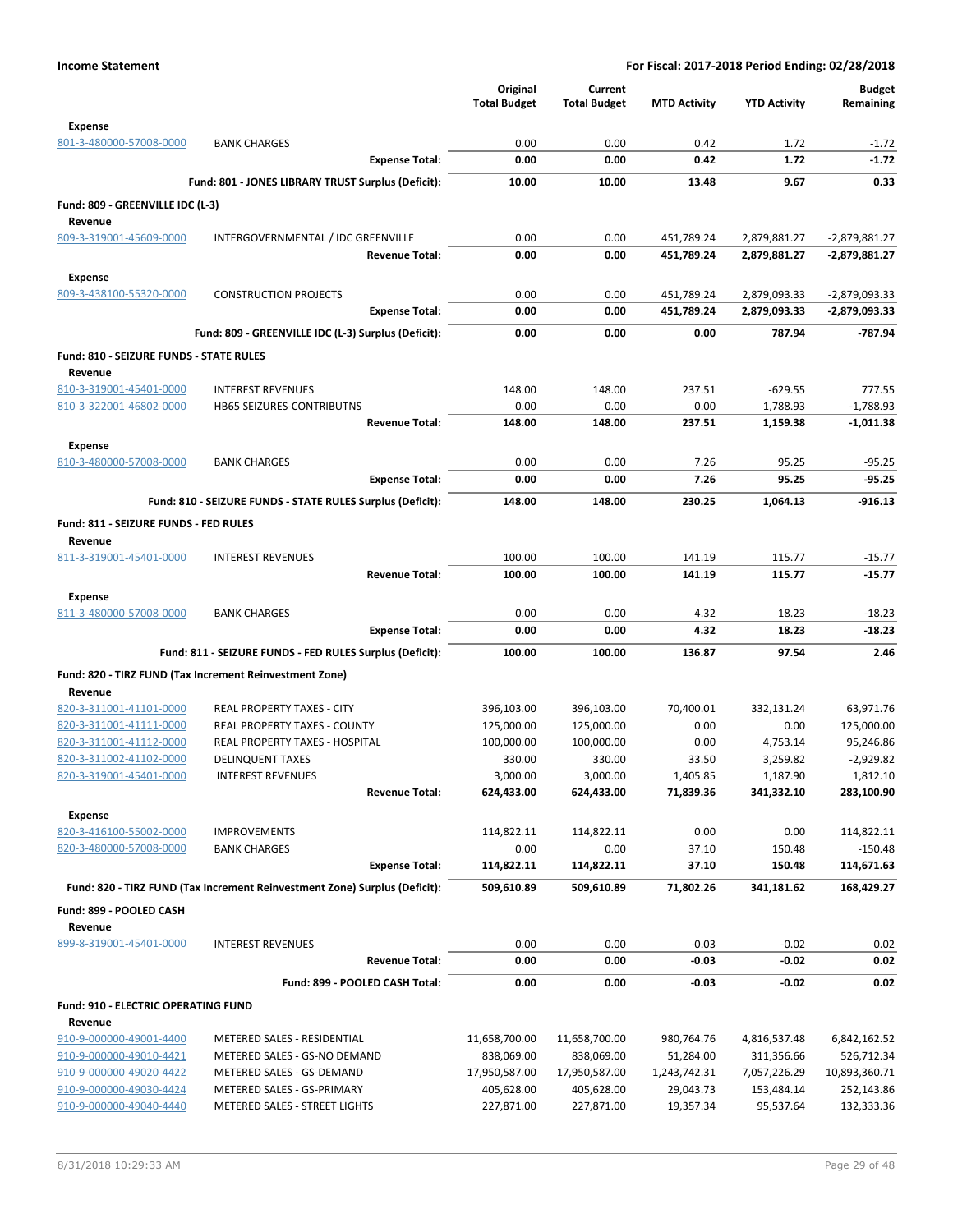|                         |                                         | Original<br><b>Total Budget</b> | Current<br><b>Total Budget</b> | <b>MTD Activity</b> | <b>YTD Activity</b> | <b>Budget</b><br>Remaining |
|-------------------------|-----------------------------------------|---------------------------------|--------------------------------|---------------------|---------------------|----------------------------|
| 910-9-000000-49050-4400 | <b>FUEL ADJUSTMENT</b>                  | 15,425,459.00                   | 15,425,459.00                  | 1,101,719.31        | 5,720,393.91        | 9,705,065.09               |
| 910-9-000000-49057-4490 | POWER COST RECOVERY                     | 0.00                            | 0.00                           | 2.83                | 29.80               | $-29.80$                   |
| 910-9-000000-49058-4400 | <b>REGULATORY CHARGE</b>                | 734,961.00                      | 734,961.00                     | 59,787.49           | 305,074.10          | 429,886.90                 |
| 910-9-000000-49140-4490 | <b>VAPOR LIGHT REVENUES</b>             | 170,000.00                      | 170,000.00                     | 11,630.15           | 63,804.63           | 106,195.37                 |
| 910-9-000000-49201-4510 | LATE CHARGES                            | 280,000.00                      | 280,000.00                     | 16,668.60           | 89,390.53           | 190,609.47                 |
| 910-9-000000-49209-4511 | SERVICE CHARGES - CLEARING              | 0.00                            | 0.00                           | $-35.00$            | $-15.00$            | 15.00                      |
| 910-9-000000-49210-4511 | <b>ELECTRIC SERVICE CHARGES</b>         | 75,000.00                       | 75,000.00                      | 5,622.12            | 35,129.86           | 39,870.14                  |
| 910-9-000000-49211-4511 | <b>VAPOR LIGHT SERVICE CHARGES</b>      | 500.00                          | 500.00                         | 25.00               | 275.00              | 225.00                     |
| 910-9-000000-49212-4511 | <b>SAW POLES SERVICE CHARGES</b>        | 700.00                          | 700.00                         | 0.00                | 700.00              | 0.00                       |
| 910-9-000000-49213-4511 | AMPY SERVICE CHARGES                    | 45,850.00                       | 45,850.00                      | 3,315.00            | 16,864.90           | 28,985.10                  |
| 910-9-000000-49220-4512 | <b>RE-READ CHARGES</b>                  | 10.00                           | 10.00                          | 10.00               | 30.00               | $-20.00$                   |
| 910-9-000000-49230-4512 | <b>METER TESTING CHARGES</b>            | 10.00                           | 10.00                          | 0.00                | 0.00                | 10.00                      |
| 910-9-000000-49301-4490 | METERED SALES - 5% XFER to GENERAL FUND | 2,332,420.00                    | 2,332,420.00                   | 174,829.87          | 925,798.11          | 1,406,621.89               |
| 910-9-000000-49307-4490 | METERED SALES - 1% XFER to GBOD         | 466,484.00                      | 466,484.00                     | 34,968.06           | 185,169.92          | 281,314.08                 |
| 910-9-000000-49410-4564 | <b>CUSTOMER AID TO CONSTRUCTION</b>     | 510,000.00                      | 510,000.00                     | 0.00                | 120,541.21          | 389,458.79                 |
| 910-9-000000-49420-4564 | UNDERGROUND SERVICE                     | 10,000.00                       | 10,000.00                      | 0.00                | 9,458.75            | 541.25                     |
| 910-9-000000-49430-4564 | <b>RELOCATION OF SERVICE</b>            | 100.00                          | 100.00                         | 0.00                | 0.00                | 100.00                     |
| 910-9-000000-49440-4564 | <b>OVERTIME SERVICES</b>                | 100.00                          | 100.00                         | 0.00                | 0.00                | 100.00                     |
| 910-9-000000-49450-4564 | <b>ACCIDENTS</b>                        | 1,000.00                        | 1,000.00                       | 2,145.93            | 16,746.55           | $-15,746.55$               |
| 910-9-000000-49460-4564 | <b>METER DAMAGE</b>                     | 100.00                          | 100.00                         | 175.00              | 175.00              | $-75.00$                   |
| 910-9-000000-49470-4564 | OTHER REIMBURSEMENTS                    | 100.00                          | 100.00                         | 0.00                | 0.00                | 100.00                     |
| 910-9-000000-49480-4564 | <b>METER BASES</b>                      | 7,000.00                        | 7,000.00                       | 0.00                | 375.03              | 6,624.97                   |
| 910-9-000000-49490-4564 | <b>MATERIAL SALES</b>                   | 20,000.00                       | 20,000.00                      | 4,811.33            | 9,099.02            | 10,900.98                  |
| 910-9-000000-49520-4470 | <b>ENERGY SALES</b>                     | 6,287,000.00                    | 6,287,000.00                   | 55,142.63           | 495,578.86          | 5,791,421.14               |
| 910-9-000000-49521-4470 | <b>RUC REVENUES</b>                     | 3,200.00                        | 3,200.00                       | 0.00                | 667.43              | 2,532.57                   |
| 910-9-000000-49530-4572 | TCR AUCTION PROCEEDS                    | 480,000.00                      | 480,000.00                     | 96,466.00           | 213,367.26          | 266,632.74                 |
| 910-9-000000-49540-4572 | <b>BLACK START REVENUES</b>             | 510,000.00                      | 510,000.00                     | 39,323.94           | 212,281.57          | 297,718.43                 |
| 910-9-000000-49560-4571 | <b>TCOS REVENUES</b>                    | 485,000.00                      | 485,000.00                     | 44,503.91           | 135,131.55          | 349,868.45                 |
| 910-9-000000-49601-4540 | POLE USE REVENUES                       | 27,035.00                       | 27,035.00                      | 0.00                | 0.00                | 27,035.00                  |
| 910-9-000000-49602-4118 | EPA ALLOWANCE SALES                     | 1.00                            | 1.00                           | 0.00                | 0.00                | 1.00                       |
| 910-9-000000-49699-4116 | OTHER GAINS/LOSSES                      | 20,000.00                       | 20,000.00                      | 0.00                | 0.00                | 20,000.00                  |
| 910-9-000000-49700-4990 | REDEMPTION OF LONG TERM DEBT            | 490,000.00                      | 490,000.00                     | 0.00                | 0.00                | 490,000.00                 |
| 910-9-000000-49701-4567 | XFER FROM COG - GEN FUND                | 687,973.00                      | 687,973.00                     | 57,884.33           | 289,421.65          | 398,551.35                 |
| 910-9-000000-49754-4994 | XFER FROM 950 - BILLING                 | 77,556.00                       | 77,556.00                      | 6,463.00            | 32,315.00           | 45,241.00                  |
| 910-9-000000-49755-4995 | XFER FROM 950 - CASHIERS                | 57,928.00                       | 57,928.00                      | 4,827.33            | 24,136.65           | 33,791.35                  |
| 910-9-000000-49759-4545 | XFER FROM 950 FOR POLE USE              | 18,800.00                       | 18,800.00                      | 0.00                | 18,800.00           | 0.00                       |
| 910-9-000000-49801-4190 | <b>INTEREST INCOME</b>                  | 20,000.00                       | 20,000.00                      | 11,494.16           | 8,917.74            | 11,082.26                  |
| 910-9-000000-49809-4190 | <b>INTEREST ON ERCOT COLLATERAL</b>     | 200.00                          | 200.00                         | 0.00                | 0.00                | 200.00                     |
|                         | <b>Revenue Total:</b>                   | 60,325,342.00                   | 60,325,342.00                  | 4,055,973.13        | 21,363,801.24       | 38,961,540.76              |
| Expense                 |                                         |                                 |                                |                     |                     |                            |
| 910-9-901000-51001-5000 | REGULAR SALARIES                        | 519,749.00                      | 519,749.00                     | 38,979.08           | 216,103.78          | 303,645.22                 |
| 910-9-901000-51020-5000 | <b>OVERTIME</b>                         | 70,000.00                       | 70,000.00                      | 3,664.06            | 35,244.99           | 34,755.01                  |
| 910-9-901000-51115-5000 | <b>CLOTHING ALLOWANCE</b>               | 2,000.00                        | 2,000.00                       | 0.00                | 773.73              | 1,226.27                   |
| 910-9-901000-51116-5000 | CAR ALLOWANCE                           | 1,950.00                        | 1,950.00                       | 300.00              | 1,650.00            | 300.00                     |
| 910-9-901000-51117-5000 | <b>CELL PHONE ALLOWANCE</b>             | 623.00                          | 623.00                         | 47.92               | 263.56              | 359.44                     |
| 910-9-901000-51201-5000 | <b>FICA</b>                             | 36,726.00                       | 36,726.00                      | 2,347.51            | 14,416.31           | 22,309.69                  |
| 910-9-901000-51202-5000 | MEDICARE                                | 8,618.00                        | 8,618.00                       | 549.01              | 3,371.55            | 5,246.45                   |
| 910-9-901000-51203-5000 | <b>HEALTH INSURANCE</b>                 | 78,293.00                       | 78,293.00                      | 6,524.42            | 32,622.10           | 45,670.90                  |
| 910-9-901000-51204-5000 | <b>WORKERS COMPENSATION</b>             | 8,102.00                        | 8,102.00                       | 675.17              | 3,375.85            | 4,726.15                   |
| 910-9-901000-51205-5000 | <b>UNEMPLOYMENT</b>                     | 1,314.00                        | 1,314.00                       | 21.11               | 70.61               | 1,243.39                   |
| 910-9-901000-51301-5000 | <b>TMRS</b>                             | 68,406.00                       | 68,406.00                      | 4,995.57            | 28,686.23           | 39,719.77                  |
| 910-9-901001-59020-5010 | <b>NATURAL GAS</b>                      | 474,175.00                      | 474,175.00                     | 2,149.47            | 25,642.44           | 448,532.56                 |
| 910-9-901001-59021-5010 | <b>FUEL OIL</b>                         | 50,000.00                       | 0.00                           | 0.00                | 0.00                | 0.00                       |
| 910-9-901008-59110-5080 | <b>GEUS OPERATIONS</b>                  | 31,400.00                       | 31,400.00                      | 1,459.47            | 7,857.45            | 23,542.55                  |
| 910-9-901008-59112-5080 | SAFETY                                  | 10,500.00                       | 10,500.00                      | 0.00                | 1,690.68            | 8,809.32                   |
| 910-9-901008-59121-5080 | <b>MECHANICAL SUPPLIES</b>              | 20,500.00                       | 20,500.00                      | 97.00               | 2,988.91            | 17,511.09                  |
| 910-9-901008-59125-5080 | CHEMICAL & LABORATORY SUPPLIES          | 65,500.00                       | 65,500.00                      | 2,726.03            | 11,778.77           | 53,721.23                  |
| 910-9-901008-59141-5080 | <b>UTILITY BILLS</b>                    | 300,000.00                      | 300,000.00                     | 16,321.46           | 149,736.97          | 150,263.03                 |
| 910-9-901008-59144-5080 | MISCELLANEOUS SERVICES                  | 167,800.00                      | 164,800.00                     | 3,743.35            | 41,305.35           | 123,494.65                 |
|                         |                                         |                                 |                                |                     |                     |                            |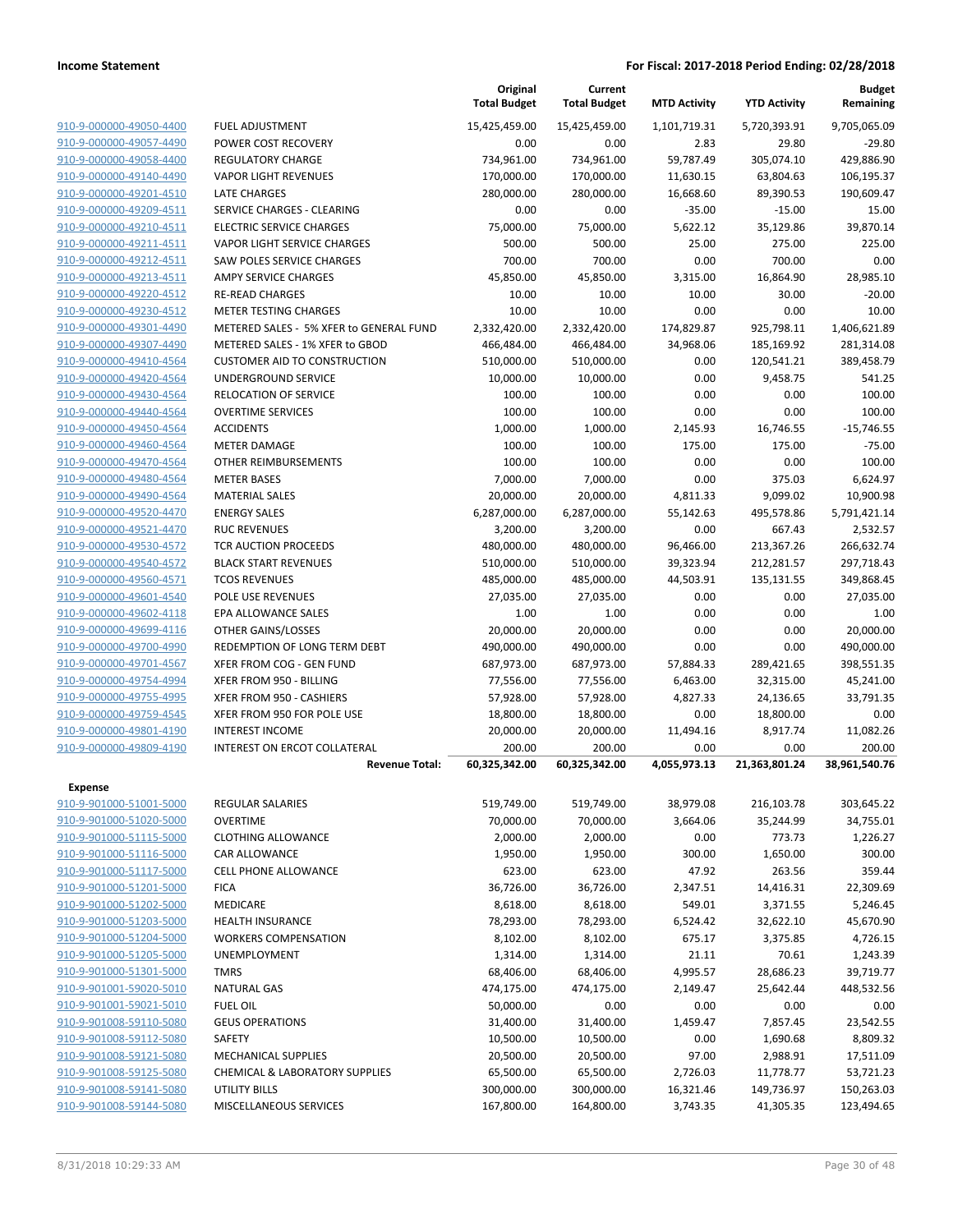| 910-9-901008-59146-5080                            | <b>TRAIN</b>              |
|----------------------------------------------------|---------------------------|
| 910-9-901015-51001-5150                            | REGU                      |
| 910-9-901015-51020-5150                            | OVER <sup>®</sup>         |
| 910-9-901015-51115-5150                            | <b>CLOTI</b>              |
| 910-9-901015-51116-5150                            | CAR A                     |
| 910-9-901015-51201-5150                            | <b>FICA</b>               |
| 910-9-901015-51202-5150                            | MEDI                      |
| 910-9-901015-51203-5150                            | <b>HEAL1</b>              |
| 910-9-901015-51204-5150                            | <b>WORK</b>               |
| 910-9-901015-51205-5150                            | <b>UNEM</b>               |
| 910-9-901015-51301-5150                            | <b>TMRS</b>               |
| 910-9-901015-59201-5150                            | BUILD                     |
| 910-9-901015-59205-5150                            | <b>EQUIF</b>              |
| 910-9-901015-59290-5150                            | <b>GENE</b>               |
| 910-9-901015-59291-5150                            | UNIT:                     |
| 910-9-901015-59292-5150                            | UNIT :                    |
| 910-9-901015-59293-5150                            | UNIT :                    |
| 910-9-901090-59312-9900                            | <b>BOILE</b>              |
| 910-9-901146-51001-5460                            | REGU                      |
| 910-9-901146-51020-5460                            | OVER <sup>®</sup>         |
| 910-9-901146-51115-5460                            | CLOTH                     |
| 910-9-901146-51116-5460                            | CAR A                     |
| 910-9-901146-51117-5460                            | CELL F                    |
| 910-9-901146-51201-5460                            | <b>FICA</b>               |
| 910-9-901146-51202-5460                            | <b>MEDI</b>               |
| 910-9-901146-51203-5460                            | <b>HEAL1</b>              |
| 910-9-901146-51204-5460                            | WORI                      |
| 910-9-901146-51205-5460                            | <b>UNEN</b>               |
| 910-9-901146-51301-5460                            | <b>TMRS</b>               |
| 910-9-901147-59020-5470                            | NATU                      |
| 910-9-901151-59110-5501                            | GEUS                      |
| 910-9-901151-59112-5501                            | SAFET                     |
| 910-9-901151-59121-5501                            | <b>MECH</b>               |
| 910-9-901151-59125-5501                            | CHEM                      |
| 910-9-901151-59141-5501                            | UTILIT                    |
| 910-9-901151-59144-5501                            | <b>MISCE</b>              |
| 910-9-901151-59146-5501<br>910-9-901154-51001-5541 | TRAIN                     |
| 910-9-901154-51020-5541                            | REGU<br>OVER <sup>®</sup> |
| 910-9-901154-51115-5541                            | <b>CLOTI</b>              |
| 910-9-901154-51116-5541                            | CAR A                     |
| 910-9-901154-51201-5541                            | FICA                      |
| 910-9-901154-51202-5541                            | MEDI                      |
| 910-9-901154-51203-5541                            | <b>HEAL1</b>              |
| 910-9-901154-51204-5541                            | WORI                      |
| 910-9-901154-51205-5541                            | UNEN                      |
| 910-9-901154-51301-5541                            | TMRS                      |
| 910-9-901154-59201-5541                            | BUILD                     |
| 910-9-901154-59205-5541                            | EQUIF                     |
| 910-9-901154-59290-5541                            | <b>GENE</b>               |
| 910-9-901154-59291-5541                            | UNIT :                    |
| 910-9-901154-59292-5541                            | UNIT :                    |
| 910-9-901154-59293-5541                            | UNIT :                    |
| 910-9-901190-59346-9900                            | EP MI                     |
| 910-9-901200-59110-5502                            | GEUS                      |
| 910-9-901500-59040-5550                            | TMPA                      |
| 910-9-901500-59041-5550                            | AMOF                      |
| 910-9-901500-59043-5550                            | AMOF                      |
| 910-9-901500-59045-5550                            | <b>GCSES</b>              |
|                                                    |                           |

|                         |                                     | Original<br><b>Total Budget</b> | Current<br><b>Total Budget</b> | <b>MTD Activity</b> | <b>YTD Activity</b> | <b>Budget</b><br>Remaining |
|-------------------------|-------------------------------------|---------------------------------|--------------------------------|---------------------|---------------------|----------------------------|
| 910-9-901008-59146-5080 | TRAINING AND/OR TRAVEL              | 10,000.00                       | 10,000.00                      | 50.00               | 50.00               | 9,950.00                   |
| 910-9-901015-51001-5150 | <b>REGULAR SALARIES</b>             | 376,116.00                      | 376,116.00                     | 28,532.95           | 155,558.50          | 220,557.50                 |
| 910-9-901015-51020-5150 | <b>OVERTIME</b>                     | 30,000.00                       | 30,000.00                      | 1,465.80            | 13,047.05           | 16,952.95                  |
| 910-9-901015-51115-5150 | <b>CLOTHING ALLOWANCE</b>           | 2,200.00                        | 2,200.00                       | 0.00                | 1,242.76            | 957.24                     |
| 910-9-901015-51116-5150 | <b>CAR ALLOWANCE</b>                | 1,950.00                        | 1,950.00                       | 300.00              | 1,650.00            | 300.00                     |
| 910-9-901015-51201-5150 | <b>FICA</b>                         | 25,436.00                       | 25,436.00                      | 1,619.18            | 9,608.27            | 15,827.73                  |
| 910-9-901015-51202-5150 | MEDICARE                            | 5,949.00                        | 5,949.00                       | 378.68              | 2,247.10            | 3,701.90                   |
| 910-9-901015-51203-5150 | <b>HEALTH INSURANCE</b>             | 75,075.00                       | 75,075.00                      | 6,256.25            | 31,281.25           | 43,793.75                  |
| 910-9-901015-51204-5150 | <b>WORKERS COMPENSATION</b>         | 6,106.00                        | 6,106.00                       | 508.83              | 2,544.15            | 3,561.85                   |
| 910-9-901015-51205-5150 | UNEMPLOYMENT                        | 1,260.00                        | 1,260.00                       | 24.69               | 56.98               | 1,203.02                   |
| 910-9-901015-51301-5150 | <b>TMRS</b>                         | 47,222.00                       | 47,222.00                      | 3,520.73            | 19,310.06           | 27,911.94                  |
| 910-9-901015-59201-5150 | <b>BUILDING MAINTENANCE</b>         | 15,000.00                       | 15,000.00                      | 286.52              | 3,944.07            | 11,055.93                  |
| 910-9-901015-59205-5150 | <b>EQUIPMENT MAINTENANCE</b>        | 4,500.00                        | 4,500.00                       | 53.00               | 249.82              | 4,250.18                   |
| 910-9-901015-59290-5150 | GENERAL PLANT EQUIPMENT MAINTENANCE | 30,000.00                       | 30,000.00                      | 170.92              | 2,535.35            | 27,464.65                  |
| 910-9-901015-59291-5150 | <b>UNIT 1 MAINTENANCE</b>           | 80,500.00                       | 102,500.00                     | 2,280.31            | 10,728.91           | 91,771.09                  |
| 910-9-901015-59292-5150 | <b>UNIT 2 MAINTENANCE</b>           | 709,000.00                      | 709,000.00                     | 2,280.33            | 3,382.06            | 705,617.94                 |
| 910-9-901015-59293-5150 | UNIT 3 MAINTENANCE                  | 211,500.00                      | 239,500.00                     | 3,624.51            | 23,048.10           | 216,451.90                 |
| 910-9-901090-59312-9900 | <b>BOILER PLANT EQUIPMENT</b>       | 35,000.00                       | 35,000.00                      | 0.00                | 0.00                | 35,000.00                  |
| 910-9-901146-51001-5460 | <b>REGULAR SALARIES</b>             | 519,749.00                      | 519,749.00                     | 38,979.08           | 216,103.77          | 303,645.23                 |
| 910-9-901146-51020-5460 | <b>OVERTIME</b>                     | 68,500.00                       | 68,500.00                      | 3,663.75            | 35,244.68           | 33,255.32                  |
| 910-9-901146-51115-5460 | <b>CLOTHING ALLOWANCE</b>           | 2,000.00                        | 2,000.00                       | 0.00                | 773.73              | 1,226.27                   |
| 910-9-901146-51116-5460 | CAR ALLOWANCE                       | 1,950.00                        | 1,950.00                       | 0.00                | 0.00                | 1,950.00                   |
| 910-9-901146-51117-5460 | <b>CELL PHONE ALLOWANCE</b>         | 623.00                          | 623.00                         | 47.88               | 263.34              | 359.66                     |
| 910-9-901146-51201-5460 | <b>FICA</b>                         | 36,633.00                       | 36,633.00                      | 2,646.82            | 15,599.93           | 21,033.07                  |
| 910-9-901146-51202-5460 | MEDICARE                            | 8,596.00                        | 8,596.00                       | 619.02              | 3,648.39            | 4,947.61                   |
| 910-9-901146-51203-5460 | <b>HEALTH INSURANCE</b>             | 78,293.00                       | 78,293.00                      | 6,524.42            | 32,622.10           | 45,670.90                  |
| 910-9-901146-51204-5460 | <b>WORKERS COMPENSATION</b>         | 8,102.00                        | 8,102.00                       | 675.17              | 3,375.85            | 4,726.15                   |
| 910-9-901146-51205-5460 | UNEMPLOYMENT                        | 1,314.00                        | 1,314.00                       | 11.05               | 58.99               | 1,255.01                   |
| 910-9-901146-51301-5460 | <b>TMRS</b>                         | 68,234.00                       | 68,234.00                      | 4,960.69            | 28,498.99           | 39,735.01                  |
| 910-9-901147-59020-5470 | <b>NATURAL GAS</b>                  | 300,000.00                      | 300,000.00                     | 20,053.32           | 82,261.08           | 217,738.92                 |
| 910-9-901151-59110-5501 | <b>GEUS OPERATIONS</b>              | 2,500.00                        | 2,500.00                       | 0.00                | 34.95               | 2,465.05                   |
| 910-9-901151-59112-5501 | SAFETY PROGRAM                      | 950.00                          | 950.00                         | 0.00                | 0.00                | 950.00                     |
| 910-9-901151-59121-5501 | MECHANICAL SUPPLIES                 | 4,000.00                        | 4,000.00                       | 301.38              | 301.38              | 3,698.62                   |
| 910-9-901151-59125-5501 | <b>CHEMICAL &amp; LABORATORY</b>    | 6,000.00                        | 6,000.00                       | 0.00                | 0.00                | 6,000.00                   |
| 910-9-901151-59141-5501 | <b>UTILITY BILLS</b>                | 1,500.00                        | 1,500.00                       | 7.89                | 32.97               | 1,467.03                   |
| 910-9-901151-59144-5501 | MISCELLANEOUS SERVICES              | 33,500.00                       | 36,500.00                      | 1,902.86            | 6,498.86            | 30,001.14                  |
| 910-9-901151-59146-5501 | TRAINING AND/OR TRAVEL              | 4,500.00                        | 4,500.00                       | 0.00                | 0.00                | 4,500.00                   |
| 910-9-901154-51001-5541 | <b>REGULAR SALARIES</b>             | 376,116.00                      | 376,116.00                     | 28,532.95           | 155,558.50          | 220,557.50                 |
| 910-9-901154-51020-5541 | <b>OVERTIME</b>                     | 30,000.00                       | 30,000.00                      | 1,465.80            | 13,047.05           | 16,952.95                  |
| 910-9-901154-51115-5541 | <b>CLOTHING ALLOWANCE</b>           | 2,200.00                        | 2,200.00                       | 0.00                | 1,202.75            | 997.25                     |
| 910-9-901154-51116-5541 | CAR ALLOWANCE                       | 1,950.00                        | 1,950.00                       | 0.00                | 0.00                | 1,950.00                   |
| 910-9-901154-51201-5541 | <b>FICA</b>                         | 25,436.00                       | 25,436.00                      | 1,859.92            | 10,453.55           | 14,982.45                  |
| 910-9-901154-51202-5541 | MEDICARE                            | 5,949.00                        | 5,949.00                       | 434.99              | 2,444.79            | 3,504.21                   |
| 910-9-901154-51203-5541 | <b>HEALTH INSURANCE</b>             | 75,075.00                       | 75,075.00                      | 6,256.25            | 31,281.25           | 43,793.75                  |
| 910-9-901154-51204-5541 | <b>WORKERS COMPENSATION</b>         | 6,106.00                        | 6,106.00                       | 508.83              | 2,544.15            | 3,561.85                   |
| 910-9-901154-51205-5541 | <b>UNEMPLOYMENT</b>                 | 1,260.00                        | 1,260.00                       | 20.49               | 52.48               | 1,207.52                   |
| 910-9-901154-51301-5541 | <b>TMRS</b>                         | 47,222.00                       | 47,222.00                      | 3,485.87            | 19,122.98           | 28,099.02                  |
| 910-9-901154-59201-5541 | <b>BUILDINGS MAINTENANCE</b>        | 10,000.00                       | 10,000.00                      | 0.00                | 1,036.03            | 8,963.97                   |
| 910-9-901154-59205-5541 | <b>EQUIPMENT MAINTENANCE</b>        | 6,000.00                        | 6,000.00                       | 0.00                | 519.22              | 5,480.78                   |
| 910-9-901154-59290-5541 | GENERAL PLANT EQUIPMENT MAINTENANCE | 18,000.00                       | 18,000.00                      | $-437.70$           | 10,242.77           | 7,757.23                   |
| 910-9-901154-59291-5541 | UNIT 1 MAINTENANCE                  | 48,700.00                       | 39,467.00                      | 0.00                | 8,414.50            | 31,052.50                  |
| 910-9-901154-59292-5541 | UNIT 2 MAINTENANCE                  | 48,700.00                       | 39,467.00                      | 0.00                | 12,436.99           | 27,030.01                  |
| 910-9-901154-59293-5541 | <b>UNIT 3 MAINTENANCE</b>           | 48,700.00                       | 61,966.00                      | 0.00                | 21,265.86           | 40,700.14                  |
| 910-9-901190-59346-9900 | EP MISCELLANEOUS POWER PLANT EQUIPM | 0.00                            | 5,200.00                       | 0.00                | 0.00                | 5,200.00                   |
| 910-9-901200-59110-5502 | <b>GEUS OPERATIONS</b>              | 3,000.00                        | 3,000.00                       | 0.00                | 0.00                | 3,000.00                   |
| 910-9-901500-59040-5550 | TMPA FIXED COST                     | 10,782,738.00                   | 10,782,738.00                  | 901,310.80          | 4,530,626.00        | 6,252,112.00               |
| 910-9-901500-59041-5550 | AMORTIZE PREPAID SCRUBBER           | 317,742.00                      | 317,742.00                     | 26,478.50           | 132,392.50          | 185,349.50                 |
| 910-9-901500-59043-5550 | AMORTIZE PREPAID TMPA FIXED         | 1,232,154.00                    | 1,232,154.00                   | 102,679.50          | 513,397.50          | 718,756.50                 |
| 910-9-901500-59045-5550 | <b>GCSES ENERGY</b>                 | 1,999,984.00                    | 1,999,984.00                   | 0.00                | 0.00                | 1,999,984.00               |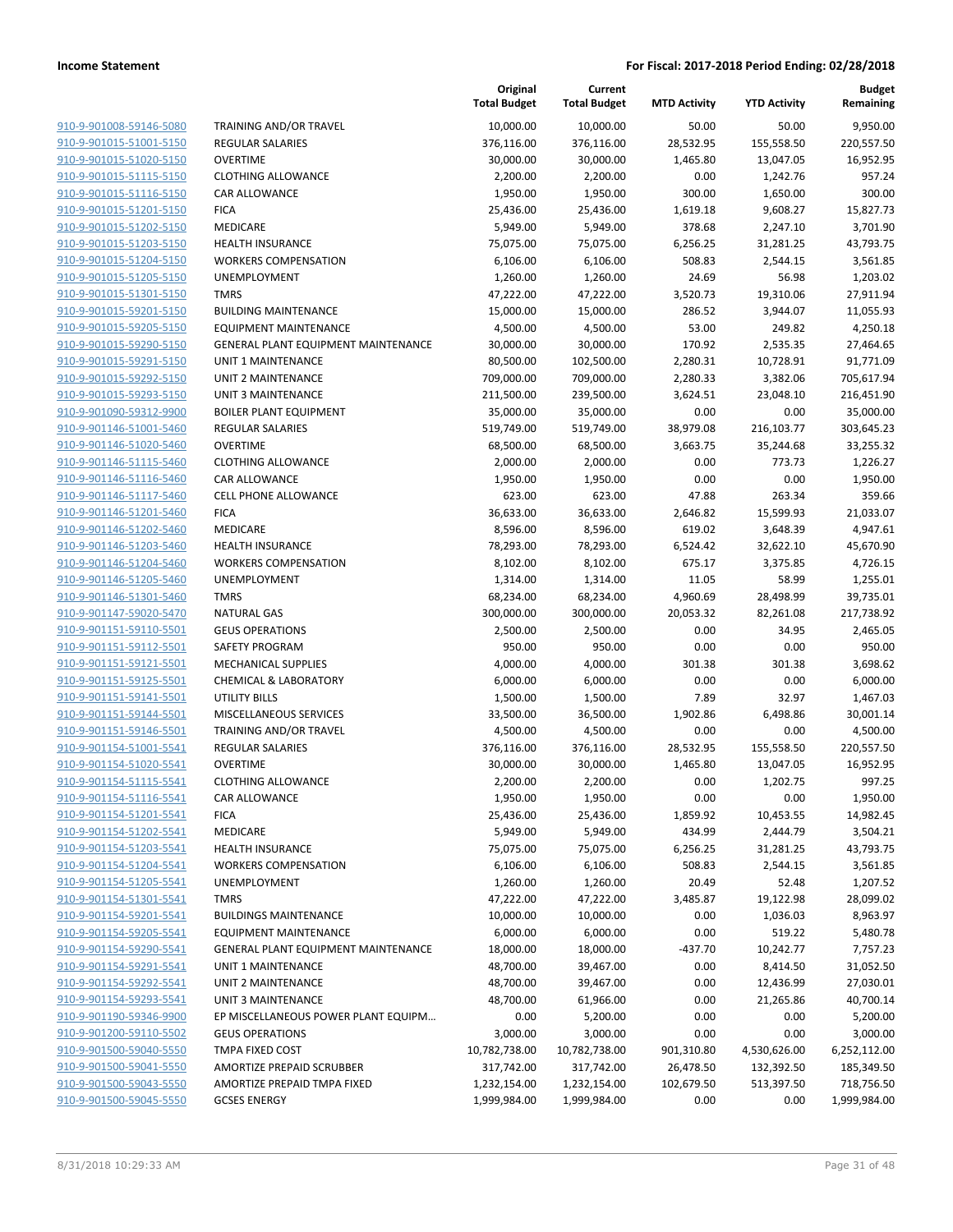|                                                    |                                                    | Original<br><b>Total Budget</b> | Current<br><b>Total Budget</b> | <b>MTD Activity</b>   | <b>YTD Activity</b>   | <b>Budget</b><br>Remaining |
|----------------------------------------------------|----------------------------------------------------|---------------------------------|--------------------------------|-----------------------|-----------------------|----------------------------|
| 910-9-901500-59050-5550                            | DUKE WIND ENERGY                                   | 3,294,900.00                    | 3,294,900.00                   | 228,191.65            | 796,333.69            | 2,498,566.31               |
| 910-9-901500-59051-5550                            | <b>SOLAR ENERGY</b>                                | 2,121,563.00                    | 2,121,563.00                   | 156,434.78            | 608,581.12            | 1,512,981.88               |
| 910-9-901500-59052-5550                            | OFF-SYSTEM NET PURCHASES                           | 6,526,492.00                    | 6,526,492.00                   | 1,609,272.00          | 2,700,000.80          | 3,826,491.20               |
| 910-9-901500-59053-5550                            | <b>ERCOT BALANCING ENERGY</b>                      | 6,842,810.00                    | 6,842,810.00                   | 403,909.98            | 2,757,764.56          | 4,085,045.44               |
| 910-9-901500-59054-5550                            | <b>ANCILLARY SERVICES</b>                          | 145,000.00                      | 145,000.00                     | 39,271.48             | 314,009.62            | $-169,009.62$              |
| 910-9-901500-59055-5550                            | <b>CONTROL CENTER COSTS</b>                        | 222,000.00                      | 222,000.00                     | 37,000.00             | 92,500.00             | 129,500.00                 |
| 910-9-901500-59057-5550                            | <b>ERCOT UPLIFT</b>                                | 450,000.00                      | 450,000.00                     | 22,053.81             | 163,666.53            | 286,333.47                 |
| 910-9-901500-59059-5550                            | EILS                                               | 80,000.00                       | 80,000.00                      | 0.00                  | 0.00                  | 80,000.00                  |
| 910-9-901500-59063-5550                            | <b>ERCOT CONGESTION RIGHTS</b>                     | $-675,000.00$                   | $-675,000.00$                  | 12,195.11             | $-36,283.49$          | $-638,716.51$              |
| 910-9-901500-59080-5550                            | DEMAND SIDE RESPONSE                               | 1,000.00                        | 1,000.00                       | 0.00                  | 0.00                  | 1,000.00                   |
| 910-9-901500-59099-5550                            | <b>GARLAND CLEARING ACCOUNT</b>                    | 0.00                            | 0.00                           | 737,767.65            | $-5,173.09$           | 5,173.09                   |
| 910-9-901600-51001-5750                            | REGULAR SALARIES                                   | 162,490.00                      | 162,490.00                     | 12,499.20             | 68,564.00             | 93,926.00                  |
| 910-9-901600-51020-5750                            | <b>OVERTIME</b>                                    | 4,000.00                        | 4,000.00                       | 536.20                | 848.92                | 3,151.08                   |
| 910-9-901600-51116-5750                            | CAR ALLOWANCE                                      | 3,000.00                        | 3,000.00                       | 230.76                | 1,269.18              | 1,730.82                   |
| 910-9-901600-51117-5750                            | <b>CELL PHONE ALLOWANCE</b>                        | 864.00                          | 864.00                         | 66.46                 | 365.53                | 498.47                     |
| 910-9-901600-51201-5750                            | <b>FICA</b>                                        | 10,562.00                       | 10,562.00                      | 742.42                | 4,022.01              | 6,539.99                   |
| 910-9-901600-51202-5750                            | MEDICARE                                           | 2,470.00                        | 2,470.00                       | 173.63                | 940.64                | 1,529.36                   |
| 910-9-901600-51203-5750                            | <b>HEALTH INSURANCE</b>                            | 21,450.00                       | 21,450.00                      | 1,787.50              | 8,937.50              | 12,512.50                  |
| 910-9-901600-51204-5750                            | <b>WORKERS COMPENSATION</b><br><b>UNEMPLOYMENT</b> | 445.00                          | 445.00<br>360.00               | 37.08                 | 185.40                | 259.60                     |
| 910-9-901600-51205-5750<br>910-9-901600-51301-5750 | <b>TMRS</b>                                        | 360.00                          |                                | 5.21                  | 18.01                 | 341.99                     |
| 910-9-901600-59110-5750                            | <b>GEUS OPERATIONS</b>                             | 19,608.00<br>49,700.00          | 19,608.00<br>49,700.00         | 1,549.25<br>12,178.46 | 8,058.09<br>14,936.94 | 11,549.91<br>34,763.06     |
| 910-9-901600-59146-5750                            | <b>TRAINING AND/OR TRAVEL</b>                      | 3,000.00                        | 3,000.00                       | 13.40                 | 2,007.67              | 992.33                     |
| 910-9-910120-51001-9200                            | <b>REGULAR SALARIES</b>                            | 336,362.00                      | 336,362.00                     | 15,910.56             | 140,386.03            | 195,975.97                 |
| 910-9-910120-51020-9200                            | <b>OVERTIME</b>                                    | 200.00                          | 200.00                         | 0.00                  | 63.18                 | 136.82                     |
| 910-9-910120-51115-9200                            | <b>CLOTHING ALLOWANCE</b>                          | 250.00                          | 250.00                         | 0.00                  | 80.00                 | 170.00                     |
| 910-9-910120-51116-9200                            | CAR ALLOWANCE                                      | 8,950.00                        | 8,950.00                       | 538.46                | 3,830.76              | 5,119.24                   |
| 910-9-910120-51117-9200                            | <b>CELL PHONE ALLOWANCE</b>                        | 1,550.00                        | 1,550.00                       | 80.72                 | 610.16                | 939.84                     |
| 910-9-910120-51201-9200                            | <b>FICA</b>                                        | 19,130.00                       | 19,130.00                      | 970.98                | 7,526.95              | 11,603.05                  |
| 910-9-910120-51202-9200                            | MEDICARE                                           | 5,036.00                        | 5,036.00                       | 227.08                | 2,359.51              | 2,676.49                   |
| 910-9-910120-51203-9200                            | <b>HEALTH INSURANCE</b>                            | 36,465.00                       | 36,465.00                      | 3,038.75              | 15,193.75             | 21,271.25                  |
| 910-9-910120-51204-9200                            | <b>WORKERS COMPENSATION</b>                        | 1,685.00                        | 1,685.00                       | 140.42                | 702.10                | 982.90                     |
| 910-9-910120-51205-9200                            | UNEMPLOYMENT                                       | 612.00                          | 612.00                         | 5.66                  | 29.43                 | 582.57                     |
| 910-9-910120-51301-9200                            | <b>TMRS</b>                                        | 39,975.00                       | 39,975.00                      | 1,920.76              | 18,902.64             | 21,072.36                  |
| 910-9-910121-59110-9210                            | <b>GEUS OPERATIONS</b>                             | 7,000.00                        | 7,000.00                       | 303.54                | 1,276.73              | 5,723.27                   |
| 910-9-910121-59116-9210                            | <b>BUILDING OPERATIONS</b>                         | 6,000.00                        | 6,000.00                       | 237.66                | 463.68                | 5,536.32                   |
| 910-9-910121-59141-9210                            | UTILITY BILLS                                      | 81,000.00                       | 81,000.00                      | 6,768.75              | 35,368.77             | 45,631.23                  |
| 910-9-910121-59143-9210                            | PROFESSIONAL SERVICES                              | 185,000.00                      | 185,000.00                     | 19,548.94             | 22,240.19             | 162,759.81                 |
| 910-9-910121-59144-9210                            | MISCELLANEOUS SERVICES                             | 12,000.00                       | 12,000.00                      | 903.19                | 4,083.50              | 7,916.50                   |
| 910-9-910121-59193-9210                            | <b>GEUS INTERNET SERVICE</b>                       | 38,000.00                       | 38,000.00                      | 0.00                  | 38,000.00             | 0.00                       |
| 910-9-910121-59198-9210                            | <b>COLOCATION CHARGES</b>                          | 9,979.00                        | 9,979.00                       | 0.00                  | 9,979.00              | 0.00                       |
| 910-9-910132-59110-9302<br>910-9-910132-59142-9302 | <b>GEUS OPERATIONS</b><br><b>MEMBERSHIP FEES</b>   | 10,000.00<br>56,000.00          | 10,000.00<br>56,000.00         | 1,473.13<br>0.00      | 2,813.93<br>2,000.00  | 7,186.07<br>54,000.00      |
| 910-9-910132-59146-9302                            | TRAINING AND/OR TRAVEL                             | 4,000.00                        | 4,000.00                       | 0.00                  | 442.31                | 3,557.69                   |
| 910-9-910135-59200-9350                            | LANDSCAPING MAINTENANCE                            | 18,500.00                       | 18,500.00                      | 560.00                | 4,398.76              | 14,101.24                  |
| 910-9-910135-59201-9350                            | <b>BUILDING MAINTENANCE</b>                        | 35,700.00                       | 40,700.00                      | 2,314.02              | 12,791.71             | 27,908.29                  |
| 910-9-910135-59205-9350                            | <b>EQUIPMENT MAINTENANCE</b>                       | 1,000.00                        | 1,000.00                       | 0.00                  | 107.26                | 892.74                     |
| 910-9-910190-59390-9900                            | <b>STRUCTURES &amp; IMPROVEMENTS</b>               | 10,000.00                       | 10,000.00                      | 0.00                  | 0.00                  | 10,000.00                  |
| 910-9-911120-51001-9201                            | <b>REGULAR SALARIES</b>                            | 361,071.00                      | 361,071.00                     | 27,129.10             | 133,393.57            | 227,677.43                 |
| 910-9-911120-51020-9201                            | <b>OVERTIME</b>                                    | 500.00                          | 500.00                         | 0.00                  | 577.00                | $-77.00$                   |
| 910-9-911120-51102-9201                            | <b>BILINGUAL PAY</b>                               | 0.00                            | 0.00                           | 39.24                 | 176.58                | $-176.58$                  |
| 910-9-911120-51115-9201                            | <b>CLOTHING ALLOWANCE</b>                          | 400.00                          | 400.00                         | 0.00                  | 148.87                | 251.13                     |
| 910-9-911120-51117-9201                            | <b>CELL PHONE ALLOWANCE</b>                        | 1,639.00                        | 1,639.00                       | 93.77                 | 467.27                | 1,171.73                   |
| 910-9-911120-51201-9201                            | <b>FICA</b>                                        | 22,543.00                       | 22,543.00                      | 1,620.04              | 8,235.39              | 14,307.61                  |
| 910-9-911120-51202-9201                            | MEDICARE                                           | 5,273.00                        | 5,273.00                       | 378.88                | 1,926.01              | 3,346.99                   |
| 910-9-911120-51203-9201                            | <b>HEALTH INSURANCE</b>                            | 67,568.00                       | 67,568.00                      | 5,630.67              | 28,153.35             | 39,414.65                  |
| 910-9-911120-51204-9201                            | <b>WORKERS COMPENSATION</b>                        | 4,134.00                        | 4,134.00                       | 344.50                | 1,722.50              | 2,411.50                   |
| 910-9-911120-51205-9201                            | UNEMPLOYMENT                                       | 1,134.00                        | 1,134.00                       | 18.69                 | 50.13                 | 1,083.87                   |
| 910-9-911120-51301-9201                            | <b>TMRS</b>                                        | 41,851.00                       | 41,851.00                      | 3,167.87              | 15,703.77             | 26,147.23                  |
|                                                    |                                                    |                                 |                                |                       |                       |                            |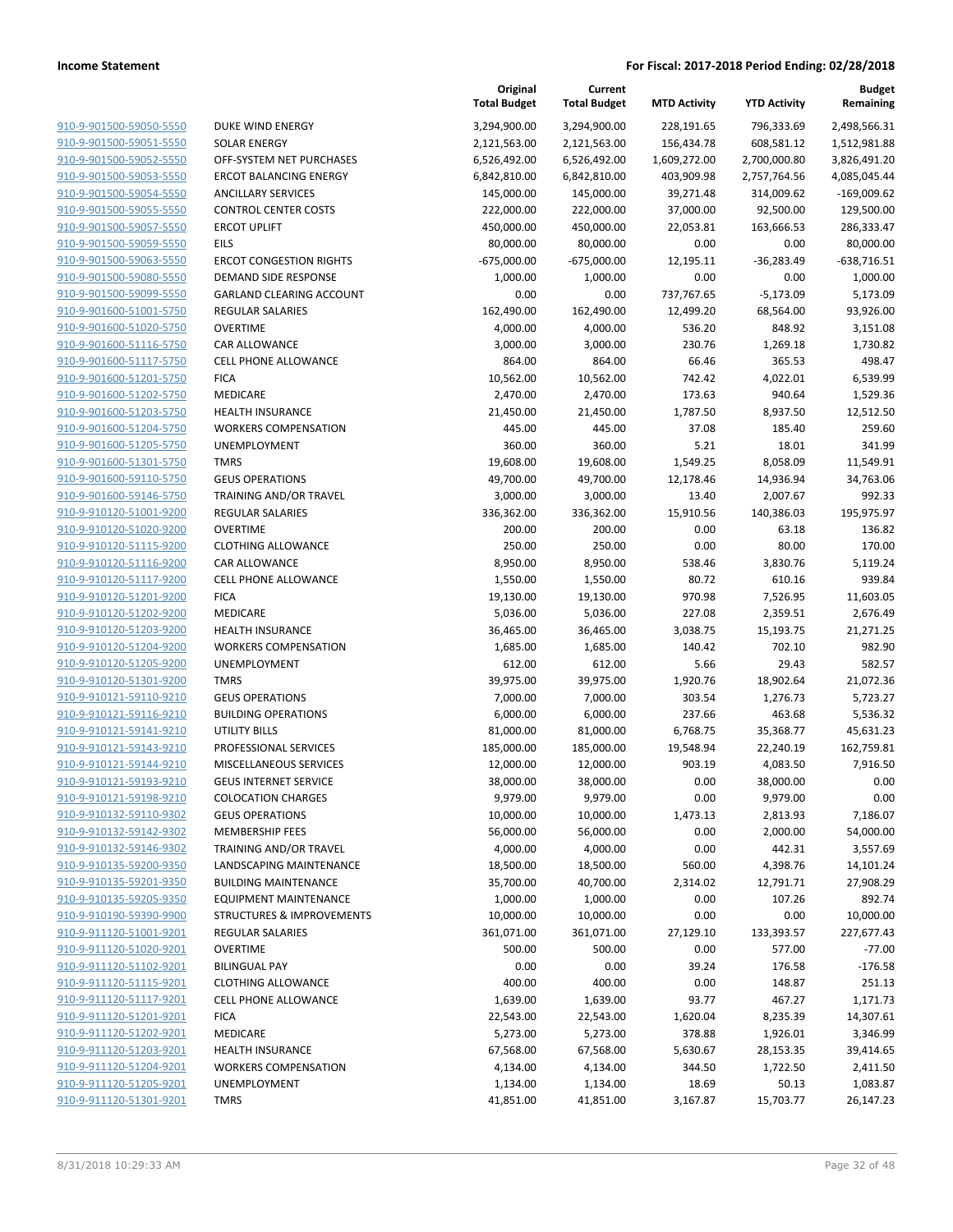|                                                    |                                                       | Original<br><b>Total Budget</b> | Current<br><b>Total Budget</b> | <b>MTD Activity</b> | <b>YTD Activity</b>     | Budget<br>Remaining   |
|----------------------------------------------------|-------------------------------------------------------|---------------------------------|--------------------------------|---------------------|-------------------------|-----------------------|
| 910-9-911121-59110-9211                            | <b>GEUS OPERATIONS</b>                                | 36,250.00                       | 36,250.00                      | 2,971.35            | 12,845.24               | 23,404.76             |
| 910-9-911121-59111-9211                            | MISCELLANEOUS OFFICE EXPENSES                         | 0.00                            | 0.00                           | $-126.92$           | $-422.88$               | 422.88                |
| 910-9-911121-59187-9211                            | <b>EMPLOYEE RELATIONS</b>                             | 25,000.00                       | 25,000.00                      | 442.14              | 14,618.37               | 10,381.63             |
| 910-9-911135-59205-9351                            | <b>EQUIPMENT MAINTENANCE</b>                          | 6,000.00                        | 6,000.00                       | 193.65              | 655.16                  | 5,344.84              |
| 910-9-913101-51001-9301                            | <b>REGULAR SALARIES</b>                               | 205,046.00                      | 205,046.00                     | 15,817.62           | 86,724.08               | 118,321.92            |
| 910-9-913101-51117-9301                            | <b>CELL PHONE ALLOWANCE</b>                           | 1,272.00                        | 1,272.00                       | 97.84               | 538.12                  | 733.88                |
| 910-9-913101-51201-9301                            | <b>FICA</b>                                           | 12,792.00                       | 12,792.00                      | 949.36              | 5,133.74                | 7,658.26              |
| 910-9-913101-51202-9301                            | <b>MEDICARE</b>                                       | 2,991.00                        | 2,991.00                       | 222.02              | 1,200.64                | 1,790.36              |
| 910-9-913101-51203-9301                            | <b>HEALTH INSURANCE</b>                               | 32,175.00                       | 32,175.00                      | 2,681.25            | 13,406.25               | 18,768.75             |
| 910-9-913101-51204-9301                            | <b>WORKERS COMPENSATION</b>                           | 561.00                          | 561.00                         | 46.75               | 233.75                  | 327.25                |
| 910-9-913101-51205-9301                            | <b>UNEMPLOYMENT</b>                                   | 540.00                          | 540.00                         | 7.78                | 23.70                   | 516.30                |
| 910-9-913101-51301-9301                            | <b>TMRS</b>                                           | 23,747.00                       | 23,747.00                      | 1,849.37            | 9,895.92                | 13,851.08             |
| 910-9-913101-59110-9301                            | <b>GEUS OPERATIONS</b>                                | 21,000.00                       | 21,000.00                      | 514.17              | 4,025.41                | 16,974.59             |
| 910-9-913101-59131-9301                            | NON-BAD DEBT WRITE OFFS                               | 4,000.00                        | 4,000.00                       | 36.30               | 257.33                  | 3,742.67              |
| 910-9-913101-59160-9301                            | ADVERTISING                                           | 31,500.00                       | 31,500.00                      | 809.98              | 12,122.09               | 19,377.91             |
| 910-9-913101-59164-9301                            | <b>CONSUMER INFORMATION</b>                           | 4,500.00<br>10,000.00           | 4,500.00                       | 0.00                | 0.00<br>1,339.24        | 4,500.00              |
| 910-9-913101-59167-9301<br>910-9-913101-59195-9301 | <b>ENERGY EFFICIENCY OPERATIONS</b>                   |                                 | 10,000.00                      | 370.00<br>0.00      |                         | 8,660.76<br>0.00      |
| 910-9-913102-51001-9020                            | PUBLIC SERVICE BY GEUS C/I<br><b>REGULAR SALARIES</b> | 15,000.00<br>281,341.00         | 15,000.00                      | 21,987.93           | 15,000.00<br>125,442.28 | 155,898.72            |
| 910-9-913102-51020-9020                            | <b>OVERTIME</b>                                       | 20,500.00                       | 281,341.00<br>20,500.00        | 1,775.97            | 9,515.57                | 10,984.43             |
| 910-9-913102-51115-9020                            | <b>CLOTHING ALLOWANCE</b>                             | 3,100.00                        | 3,100.00                       | 0.00                | 2,592.23                | 507.77                |
| 910-9-913102-51117-9020                            | <b>CELL PHONE ALLOWANCE</b>                           | 1,300.00                        | 1,300.00                       | 99.66               | 548.13                  | 751.87                |
| 910-9-913102-51201-9020                            | <b>FICA</b>                                           | 18,906.00                       | 18,906.00                      | 1,357.74            | 7,769.86                | 11,136.14             |
| 910-9-913102-51202-9020                            | <b>MEDICARE</b>                                       | 4,421.00                        | 4,421.00                       | 317.54              | 1,817.14                | 2,603.86              |
| 910-9-913102-51203-9020                            | <b>HEALTH INSURANCE</b>                               | 85,800.00                       | 85,800.00                      | 7,150.00            | 35,750.00               | 50,050.00             |
| 910-9-913102-51204-9020                            | <b>WORKERS COMPENSATION</b>                           | 4,020.00                        | 4,020.00                       | 335.00              | 1,675.00                | 2,345.00              |
| 910-9-913102-51205-9020                            | <b>UNEMPLOYMENT</b>                                   | 1,800.00                        | 1,800.00                       | 24.17               | 56.16                   | 1,743.84              |
| 910-9-913102-51301-9020                            | <b>TMRS</b>                                           | 35,098.00                       | 35,098.00                      | 2,808.91            | 15,400.71               | 19,697.29             |
| 910-9-913102-51401-9020                            | <b>CONTRA - SALARIES</b>                              | 0.00                            | 0.00                           | 0.00                | $-6,361.94$             | 6,361.94              |
| 910-9-913102-59110-9020                            | <b>GEUS OPERATIONS</b>                                | 40,550.00                       | 40,550.00                      | 1,682.11            | 15,718.94               | 24,831.06             |
| 910-9-913102-59169-9020                            | PRE PAID METER COSTS                                  | 10,850.00                       | 10,850.00                      | 219.44              | 2,137.18                | 8,712.82              |
| 910-9-913130-51001-9030                            | <b>REGULAR SALARIES</b>                               | 248,518.00                      | 248,518.00                     | 17,579.09           | 108,163.01              | 140,354.99            |
| 910-9-913130-51010-9030                            | PART TIME REGULAR                                     | 29,734.00                       | 29,734.00                      | 0.00                | 0.00                    | 29,734.00             |
| 910-9-913130-51020-9030                            | <b>OVERTIME</b>                                       | 1,200.00                        | 1,200.00                       | 60.93               | 552.61                  | 647.39                |
| 910-9-913130-51102-9030                            | <b>BILINGUAL PAY</b>                                  | 3,800.00                        | 3,800.00                       | 230.80              | 1,292.48                | 2,507.52              |
| 910-9-913130-51201-9030                            | <b>FICA</b>                                           | 17,561.00                       | 17,561.00                      | 1,038.93            | 6,485.30                | 11,075.70             |
| 910-9-913130-51202-9030                            | MEDICARE                                              | 4,108.00                        | 4,108.00                       | 242.98              | 1,516.73                | 2,591.27              |
| 910-9-913130-51203-9030                            | <b>HEALTH INSURANCE</b>                               | 75,075.00                       | 75,075.00                      | 6,256.25            | 31,281.25               | 43,793.75             |
| 910-9-913130-51204-9030                            | <b>WORKERS COMPENSATION</b>                           | 680.00                          | 680.00                         | 56.67               | 283.35                  | 396.65                |
| 910-9-913130-51205-9030                            | <b>UNEMPLOYMENT</b>                                   | 1,260.00                        | 1,260.00                       | 17.87               | 41.99                   | 1,218.01              |
| 910-9-913130-51301-9030                            | <b>TMRS</b>                                           | 29,180.00                       | 29,180.00                      | 2,076.58            | 12,466.75               | 16,713.25             |
| 910-9-913130-59110-9030                            | <b>GEUS OPERATIONS</b>                                | 27,800.00                       | 27,800.00                      | 1,354.13            | 7,740.10                | 20,059.90             |
| 910-9-913130-59166-9030                            | LOW INCOME ASSISTANCE                                 | 15,000.00                       | 15,000.00                      | 1,050.00            | 6,500.00                | 8,500.00              |
| 910-9-913131-51001-9031                            | <b>REGULAR SALARIES</b>                               | 43,472.00                       | 43,472.00                      | 3,401.60            | 18,676.02               | 24,795.98             |
| 910-9-913131-51020-9031                            | <b>OVERTIME</b>                                       | 100.00                          | 100.00                         | 0.00                | 0.00                    | 100.00                |
| 910-9-913131-51102-9031                            | <b>BILINGUAL PAY</b>                                  | 600.00                          | 600.00                         | 46.14               | 253.77                  | 346.23                |
| 910-9-913131-51201-9031                            | <b>FICA</b>                                           | 2,738.00                        | 2,738.00                       | 197.90              | 1,141.93                | 1,596.07              |
| 910-9-913131-51202-9031                            | MEDICARE                                              | 640.00                          | 640.00                         | 46.28               | 267.08                  | 372.92                |
| 910-9-913131-51203-9031                            | <b>HEALTH INSURANCE</b>                               | 10,725.00                       | 10,725.00                      | 893.75              | 4,468.75                | 6,256.25              |
| 910-9-913131-51204-9031                            | <b>WORKERS COMPENSATION</b>                           | 119.00                          | 119.00                         | 9.92                | 49.60                   | 69.40                 |
| 910-9-913131-51205-9031                            | <b>UNEMPLOYMENT</b>                                   | 180.00                          | 180.00                         | 3.44                | 6.88                    | 173.12                |
| 910-9-913131-51301-9031                            | <b>TMRS</b>                                           | 5,085.00                        | 5,085.00                       | 400.62              | 2,146.68                | 2,938.32              |
| 910-9-913131-59110-9031                            | <b>GEUS OPERATIONS</b>                                | 15,500.00                       | 15,500.00                      | 605.40              | 3,052.11                | 12,447.89             |
| 910-9-913134-51001-9034                            | <b>REGULAR SALARIES</b>                               | 123,822.00                      | 123,822.00                     | 8,608.31            | 46,806.24               | 77,015.76             |
| 910-9-913134-51020-9034                            | <b>OVERTIME</b>                                       | 500.00                          | 500.00                         | 385.90              | 2,971.29                | $-2,471.29$           |
| 910-9-913134-51201-9034<br>910-9-913134-51202-9034 | <b>FICA</b><br>MEDICARE                               | 7,708.00                        | 7,708.00                       | 473.07<br>110.63    | 2,740.24<br>640.85      | 4,967.76              |
| 910-9-913134-51203-9034                            | <b>HEALTH INSURANCE</b>                               | 1,802.00<br>32,175.00           | 1,802.00<br>32,175.00          | 2,681.25            | 13,406.25               | 1,161.15<br>18,768.75 |
| 910-9-913134-51204-9034                            | <b>WORKERS COMPENSATION</b>                           | 339.00                          | 339.00                         | 28.25               | 141.25                  | 197.75                |
|                                                    |                                                       |                                 |                                |                     |                         |                       |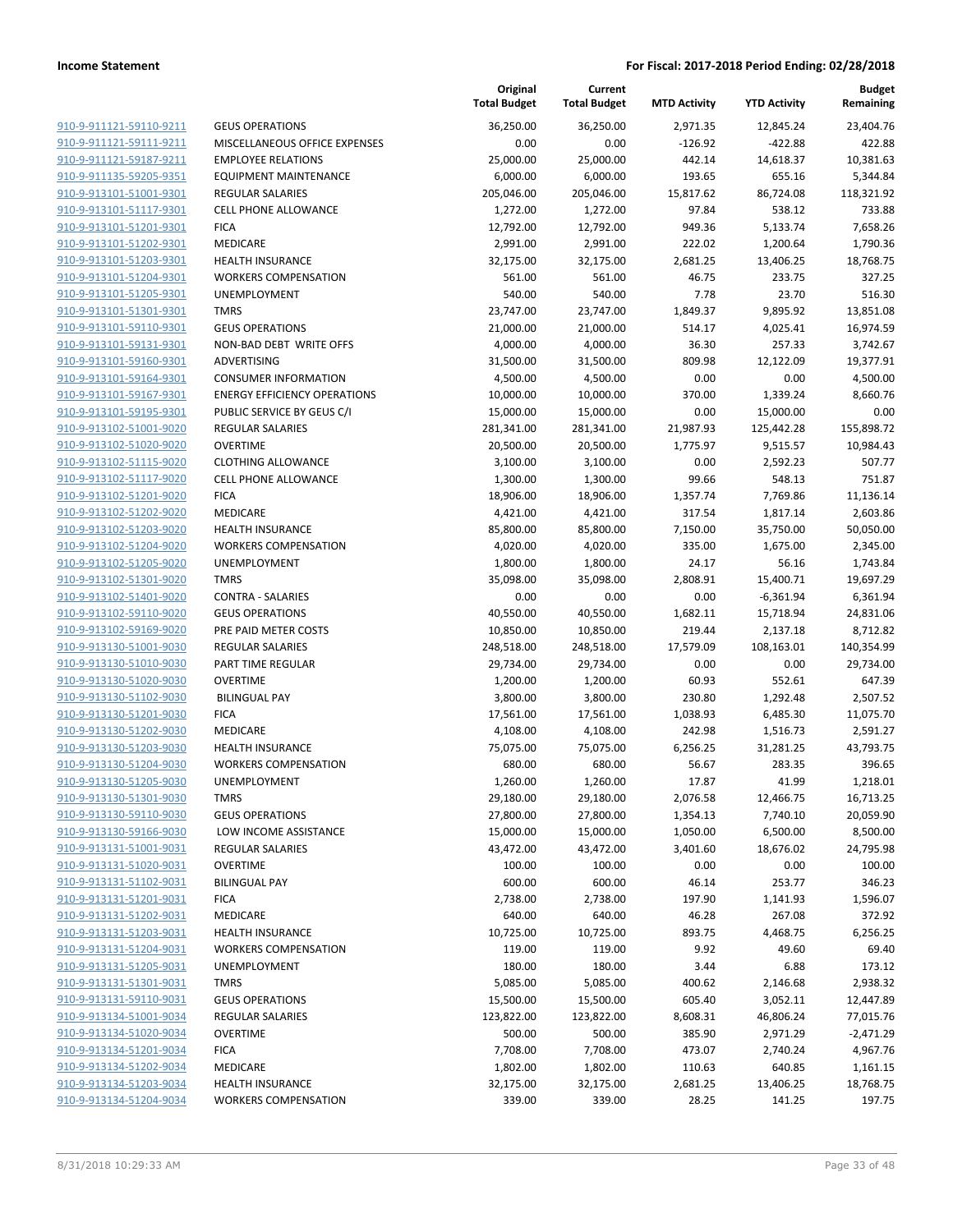| 910-9-913134-51205-9034        |
|--------------------------------|
| 910-9-913134-51301-9034        |
| 910-9-913134-59110-9034        |
| 910-9-913135-51001-9035        |
| 910-9-913135-51020-9035        |
| 910-9-913135-51102-9035        |
| 910-9-913135-51201-9035        |
| 910-9-913135-51202-9035        |
| 910-9-913135-51203-9035        |
| 910-9-913135-51204-9035        |
| 910-9-913135-51205-9035        |
| 910-9-913135-51301-9035        |
| 910-9-913135-51401-9035        |
|                                |
| 910-9-913135-59110-9035        |
| 910-9-913135-59170-9035        |
| 910-9-913135-59172-9035        |
| 910-9-913135-59173-9035        |
| 910-9-913135-59174-9035        |
| 910-9-913135-59175-9035        |
| 910-9-913135-59179-9035        |
| 910-9-913136-51001-9036        |
| 910-9-913136-51020-9036        |
| 910-9-913136-51115-9036        |
| 910-9-913136-51201-9036        |
| 910-9-913136-51202-9036        |
| 910-9-913136-51203-9036        |
| 910-9-913136-51204-9036        |
| 910-9-913136-51205-9036        |
| 910-9-913136-51301-9036        |
| 910-9-913136-59110-9036        |
| 910-9-913136-59141-9036        |
| 910-9-913139-59780-9240        |
| 910-9-913139-59781-9250        |
|                                |
| 910-9-913139-59902-9301        |
| 910-9-913139-59926-9301        |
| 910-9-913139-59927-9301        |
| 910-9-913139-59928-9301        |
| 910-9-913159-59200-9353        |
| 910-9-913159-59201-9353        |
| 910-9-913159-59205-9353        |
| 910-9-930000-59060-5650        |
| 910-9-930000-59110-5600        |
| <u>910-9-930161-51001-5610</u> |
| 910-9-930161-51020-5610        |
| 910-9-930161-51116-5610        |
| 910-9-930161-51117-5610        |
| 910-9-930161-51201-5610        |
| 910-9-930161-51202-5610        |
| 910-9-930161-51203-5610        |
| 910-9-930161-51204-5610        |
|                                |
| 910-9-930161-51205-5610        |
| <u>910-9-930161-51301-5610</u> |
| 910-9-930161-59110-5610        |
| 910-9-930161-59146-5610        |
| 910-9-930181-51001-5810        |
| <u>910-9-930181-51020-5810</u> |
| <u>910-9-930181-51117-5810</u> |
| <u>910-9-930181-51201-5810</u> |
| 910-9-930181-51202-5810        |
|                                |

|                         |                                  | Original<br><b>Total Budget</b> | Current<br><b>Total Budget</b> | <b>MTD Activity</b> | <b>YTD Activity</b> | <b>Budget</b><br>Remaining |
|-------------------------|----------------------------------|---------------------------------|--------------------------------|---------------------|---------------------|----------------------------|
| 910-9-913134-51205-9034 | <b>UNEMPLOYMENT</b>              | 540.00                          | 540.00                         | 9.00                | 18.23               | 521.77                     |
| 910-9-913134-51301-9034 | <b>TMRS</b>                      | 14,310.00                       | 14,310.00                      | 1,045.13            | 5,649.53            | 8,660.47                   |
| 910-9-913134-59110-9034 | <b>GEUS OPERATIONS</b>           | 99,125.00                       | 99,125.00                      | 7,438.82            | 31,084.48           | 68,040.52                  |
| 910-9-913135-51001-9035 | <b>REGULAR SALARIES</b>          | 150,717.00                      | 150,717.00                     | 10,775.76           | 55,128.76           | 95,588.24                  |
| 910-9-913135-51020-9035 | <b>OVERTIME</b>                  | 3,000.00                        | 3,000.00                       | 42.24               | 3,511.20            | $-511.20$                  |
| 910-9-913135-51102-9035 | <b>BILINGUAL PAY</b>             | 600.00                          | 600.00                         | 0.00                | 69.24               | 530.76                     |
| 910-9-913135-51201-9035 | <b>FICA</b>                      | 9,567.00                        | 9,567.00                       | 633.19              | 3,456.52            | 6,110.48                   |
| 910-9-913135-51202-9035 | <b>MEDICARE</b>                  | 2,237.00                        | 2,237.00                       | 148.09              | 808.38              | 1,428.62                   |
| 910-9-913135-51203-9035 | <b>HEALTH INSURANCE</b>          | 42,900.00                       | 42,900.00                      | 3,575.00            | 17,875.00           | 25,025.00                  |
| 910-9-913135-51204-9035 | <b>WORKERS COMPENSATION</b>      | 412.00                          | 412.00                         | 34.33               | 171.65              | 240.35                     |
| 910-9-913135-51205-9035 | <b>UNEMPLOYMENT</b>              | 720.00                          | 720.00                         | 10.82               | 25.33               | 694.67                     |
| 910-9-913135-51301-9035 | <b>TMRS</b>                      | 17,762.00                       | 17,762.00                      | 1,044.59            | 5,969.71            | 11,792.29                  |
| 910-9-913135-51401-9035 | <b>CONTRA - SALARIES</b>         | 0.00                            | 0.00                           | 0.00                | $-6,689.15$         | 6,689.15                   |
| 910-9-913135-59110-9035 | <b>GEUS OPERATIONS</b>           | 24,650.00                       | 24,650.00                      | 1,174.71            | 8,457.55            | 16,192.45                  |
| 910-9-913135-59170-9035 | <b>CREDIT CARD FEES</b>          | 90,000.00                       | 90,000.00                      | 8,044.03            | 37,765.76           | 52,234.24                  |
| 910-9-913135-59172-9035 | LOCKBOX OVER/SHORT               | 500.00                          | 500.00                         | 0.00                | 0.00                | 500.00                     |
| 910-9-913135-59173-9035 | <b>ONLINE PAYMENT OVER/SHORT</b> | 500.00                          | 500.00                         | 0.00                | 0.00                | 500.00                     |
| 910-9-913135-59174-9035 | <b>BANK RECS OVER/SHORT</b>      | 100.00                          | 100.00                         | 0.00                | 0.00                | 100.00                     |
| 910-9-913135-59175-9035 | <b>CASHIERS OVER/SHORT</b>       | 100.00                          | 100.00                         | $-2.04$             | 26.09               | 73.91                      |
| 910-9-913135-59179-9035 | <b>AMPY OVER/SHORT</b>           | 100.00                          | 100.00                         | 0.00                | 0.00                | 100.00                     |
| 910-9-913136-51001-9036 | REGULAR SALARIES                 | 30,930.00                       | 30,930.00                      | 2,379.20            | 13,062.40           | 17,867.60                  |
| 910-9-913136-51020-9036 | <b>OVERTIME</b>                  | 200.00                          | 200.00                         | 0.00                | 0.00                | 200.00                     |
| 910-9-913136-51115-9036 | <b>CLOTHING ALLOWANCE</b>        | 250.00                          | 250.00                         | 0.00                | 78.68               | 171.32                     |
| 910-9-913136-51201-9036 | <b>FICA</b>                      | 1,946.00                        | 1,946.00                       | 121.56              | 690.56              | 1,255.44                   |
| 910-9-913136-51202-9036 | MEDICARE                         | 455.00                          | 455.00                         | 28.44               | 161.52              | 293.48                     |
| 910-9-913136-51203-9036 | <b>HEALTH INSURANCE</b>          | 10,725.00                       | 10,725.00                      | 893.75              | 4,468.75            | 6,256.25                   |
| 910-9-913136-51204-9036 | <b>WORKERS COMPENSATION</b>      | 1,038.00                        | 1,038.00                       | 86.50               | 432.50              | 605.50                     |
| 910-9-913136-51205-9036 | UNEMPLOYMENT                     | 180.00                          | 180.00                         | 2.38                | 4.76                | 175.24                     |
| 910-9-913136-51301-9036 | <b>TMRS</b>                      | 3,612.00                        | 3,612.00                       | 276.46              | 1,481.32            | 2,130.68                   |
| 910-9-913136-59110-9036 | <b>GEUS OPERATIONS</b>           | 18,000.00                       | 18,000.00                      | 726.47              | 5,874.27            | 12,125.73                  |
| 910-9-913136-59141-9036 | UTILITY BILLS                    | 48,000.00                       | 48,000.00                      | 174.94              | 18,771.73           | 29,228.27                  |
| 910-9-913139-59780-9240 | PROPERTY INSURANCE               | 10,000.00                       | 10,000.00                      | 0.00                | 8,424.90            | 1,575.10                   |
| 910-9-913139-59781-9250 | <b>LIABILITY INSURANCE</b>       | 3,500.00                        | 3,500.00                       | 0.00                | 3,690.59            | $-190.59$                  |
| 910-9-913139-59902-9301 | XFER to COG - ADMIN EXPENSES     | 91,562.00                       | 91,562.00                      | 7,630.08            | 38,150.40           | 53,411.60                  |
| 910-9-913139-59926-9301 | XFER to COG - GARAGE             | 8,931.00                        | 8,931.00                       | 744.25              | 3,721.25            | 5,209.75                   |
| 910-9-913139-59927-9301 | XFER to COG - INSURANCE          | 6,671.00                        | 6,671.00                       | 555.91              | 2,779.55            | 3,891.45                   |
| 910-9-913139-59928-9301 | XFER to COG - IT                 | 67,927.00                       | 67,927.00                      | 5,660.59            | 28,302.95           | 39,624.05                  |
| 910-9-913159-59200-9353 | LANDSCAPING MAINTENANCE          | 3,000.00                        | 3,000.00                       | 0.00                | 860.00              | 2,140.00                   |
| 910-9-913159-59201-9353 | <b>BUILDINGS MAINTNANCE</b>      | 19,500.00                       | 19,500.00                      | 250.00              | 733.00              | 18,767.00                  |
| 910-9-913159-59205-9353 | <b>EQUIPMENT MAINTENANCE</b>     | 23,500.00                       | 23,500.00                      | 249.71              | 816.24              | 22,683.76                  |
| 910-9-930000-59060-5650 | <b>TRANSMISSION COSTS</b>        | 1,350,000.00                    | 1,350,000.00                   | 112,932.43          | 445,227.53          | 904,772.47                 |
| 910-9-930000-59110-5600 | <b>GEUS OPERATIONS</b>           | 91,000.00                       | 91,000.00                      | 1,000.00            | 19,504.35           | 71,495.65                  |
| 910-9-930161-51001-5610 | REGULAR SALARIES                 | 276,472.00                      | 276,472.00                     | 26,490.56           | 139,813.71          | 136,658.29                 |
| 910-9-930161-51020-5610 | <b>OVERTIME</b>                  | 30,000.00                       | 30,000.00                      | 1,956.32            | 17,926.13           | 12,073.87                  |
| 910-9-930161-51116-5610 | CAR ALLOWANCE                    | 3,000.00                        | 3,000.00                       | 461.52              | 2,422.98            | 577.02                     |
| 910-9-930161-51117-5610 | CELL PHONE ALLOWANCE             | 648.00                          | 648.00                         | 66.44               | 348.81              | 299.19                     |
| 910-9-930161-51201-5610 | <b>FICA</b>                      | 19,227.00                       | 19,227.00                      | 1,717.75            | 10,179.92           | 9,047.08                   |
| 910-9-930161-51202-5610 | MEDICARE                         | 4,497.00                        | 4,497.00                       | 401.74              | 2,380.80            | 2,116.20                   |
| 910-9-930161-51203-5610 | <b>HEALTH INSURANCE</b>          | 46,922.00                       | 46,922.00                      | 3,910.17            | 19,550.85           | 27,371.15                  |
| 910-9-930161-51204-5610 | <b>WORKERS COMPENSATION</b>      | 756.00                          | 756.00                         | 63.00               | 315.00              | 441.00                     |
| 910-9-930161-51205-5610 | UNEMPLOYMENT                     | 788.00                          | 788.00                         | 12.71               | 51.94               | 736.06                     |
| 910-9-930161-51301-5610 | <b>TMRS</b>                      | 35,695.00                       | 35,695.00                      | 3,366.86            | 19,129.87           | 16,565.13                  |
| 910-9-930161-59110-5610 | <b>GEUS OPERATIONS</b>           | 18,100.00                       | 18,100.00                      | 348.78              | 1,941.60            | 16,158.40                  |
| 910-9-930161-59146-5610 | TRAINING AND/OR TRAVEL           | 32,000.00                       | 32,000.00                      | 2,277.59            | 9,058.11            | 22,941.89                  |
| 910-9-930181-51001-5810 | REGULAR SALARIES                 | 149,415.00                      | 149,415.00                     | 8,924.88            | 46,893.49           | 102,521.51                 |
| 910-9-930181-51020-5810 | <b>OVERTIME</b>                  | 30,000.00                       | 30,000.00                      | 1,315.76            | 10,805.14           | 19,194.86                  |
| 910-9-930181-51117-5810 | CELL PHONE ALLOWANCE             | 216.00                          | 216.00                         | 0.00                | 0.00                | 216.00                     |
| 910-9-930181-51201-5810 | <b>FICA</b>                      | 11,137.00                       | 11,137.00                      | 634.92              | 4,100.70            | 7,036.30                   |
| 910-9-930181-51202-5810 | MEDICARE                         | 2,605.00                        | 2,605.00                       | 148.48              | 959.03              | 1,645.97                   |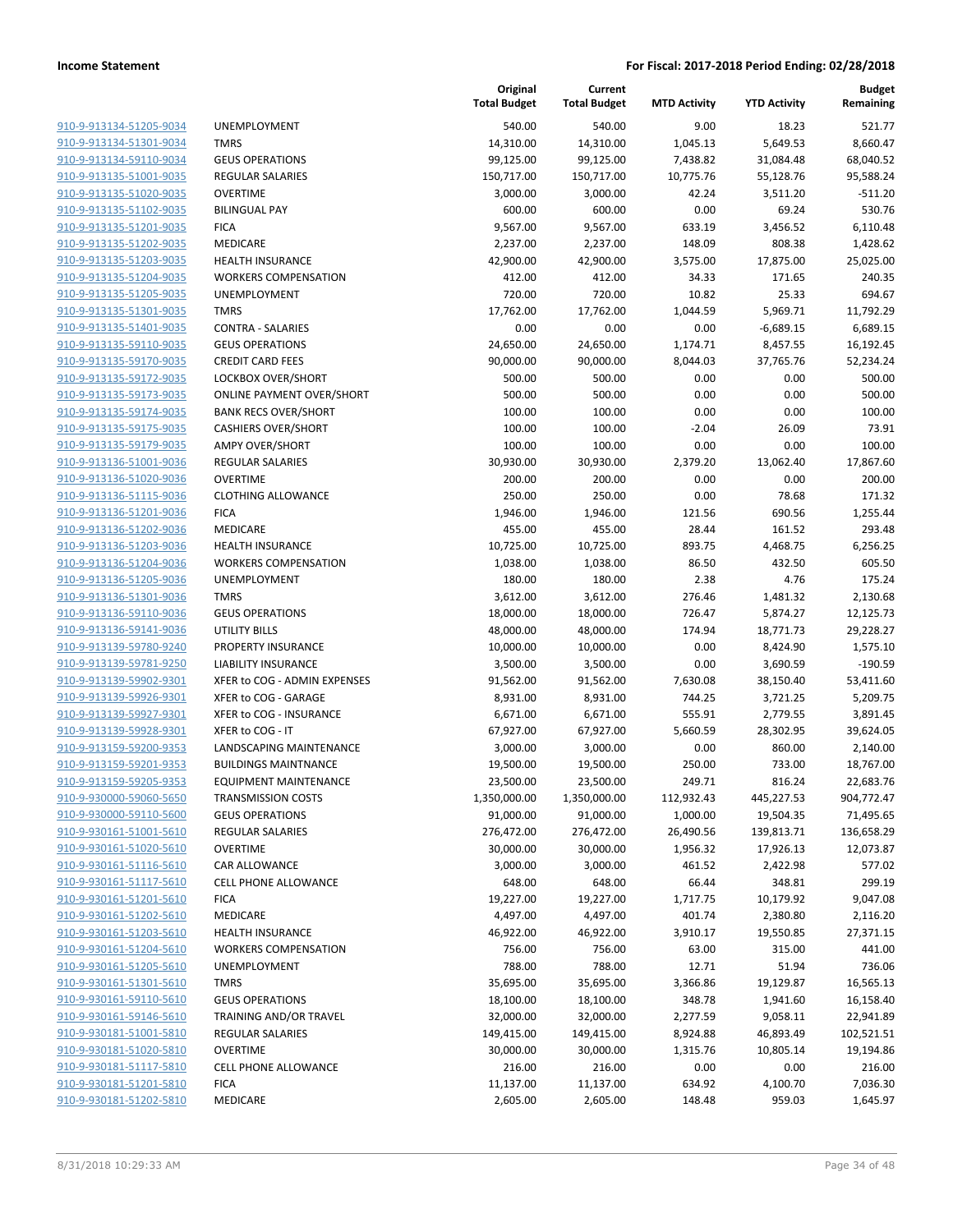| 910-9-930181-51203-5810                            |
|----------------------------------------------------|
| 910-9-930181-51204-5810                            |
| 910-9-930181-51205-5810                            |
| 910-9-930181-51301-5810                            |
| 910-9-930181-59110-5810                            |
| 910-9-931080-51001-5800                            |
| 910-9-931080-51011-5800                            |
| 910-9-931080-51020-5800                            |
| 910-9-931080-51115-5800                            |
| 910-9-931080-51116-5800                            |
| 910-9-931080-51117-5800                            |
| 910-9-931080-51201-5800                            |
| 910-9-931080-51202-5800                            |
| 910-9-931080-51203-5800                            |
|                                                    |
| <u>910-9-931080-51204-5800</u>                     |
| 910-9-931080-51205-5800                            |
| 910-9-931080-51301-5800                            |
| 910-9-931080-59110-5800                            |
| 910-9-931080-59205-5800                            |
| <u>910-9-931088-51001-5880</u>                     |
| 910-9-931088-51201-5880                            |
| 910-9-931088-51202-5880                            |
| 910-9-931088-51203-5880                            |
| 910-9-931088-51204-5880                            |
| <u>910-9-931088-51205-5880</u>                     |
| 910-9-931088-51301-5880                            |
| 910-9-931088-59110-5880                            |
| 910-9-931092-51001-9202                            |
| 910-9-931092-51117-9202                            |
| 910-9-931092-51201-9202                            |
| 910-9-931092-51202-9202                            |
| 910-9-931092-51203-9202                            |
| 910-9-931092-51204-9202                            |
| 910-9-931092-51205-9202                            |
| 910-9-931092-51301-9202                            |
| 910-9-931092-59110-9212                            |
| 910-9-931092-59130-9212                            |
| 910-9-931093-59205-9352                            |
| 910-9-931099-59391-9900                            |
|                                                    |
| 910-9-931462-51001-5620<br>910-9-931462-51115-5620 |
|                                                    |
| <u>910-9-931462-51117-5620</u>                     |
| 910-9-931462-51201-5620                            |
| 910-9-931462-51202-5620                            |
| <u>910-9-931462-51203-5620</u>                     |
| 910-9-931462-51204-5620                            |
| 910-9-931462-51205-5620                            |
| <u>910-9-931462-51301-5620</u>                     |
| 910-9-931462-59110-5620                            |
| 910-9-931462-59198-5620                            |
| <u>910-9-931462-59199-5620</u>                     |
| 910-9-931470-51001-5700                            |
| 910-9-931470-51020-5700                            |
| 910-9-931470-51115-5700                            |
| <u>910-9-931470-51117-5700</u>                     |
| <u>910-9-931470-51201-5700</u>                     |
| <u>910-9-931470-51202-5700</u>                     |
| 910-9-931470-51203-5700                            |
| 910-9-931470-51204-5700                            |
|                                                    |

|                                                    |                                                             | Original<br><b>Total Budget</b> | Current<br><b>Total Budget</b> | <b>MTD Activity</b> | <b>YTD Activity</b>  | <b>Budget</b><br>Remaining |
|----------------------------------------------------|-------------------------------------------------------------|---------------------------------|--------------------------------|---------------------|----------------------|----------------------------|
| 910-9-930181-51203-5810                            | <b>HEALTH INSURANCE</b>                                     | 25,472.00                       | 25,472.00                      | 2,122.67            | 10,613.35            | 14,858.65                  |
| 910-9-930181-51204-5810                            | <b>WORKERS COMPENSATION</b>                                 | 409.00                          | 409.00                         | 34.08               | 170.40               | 238.60                     |
| 910-9-930181-51205-5810                            | UNEMPLOYMENT                                                | 428.00                          | 428.00                         | 3.89                | 14.01                | 413.99                     |
| 910-9-930181-51301-5810                            | <b>TMRS</b>                                                 | 20,676.00                       | 20,676.00                      | 1,189.96            | 7,484.10             | 13,191.90                  |
| 910-9-930181-59110-5810                            | <b>GEUS OPERATIONS</b>                                      | 14,800.00                       | 14,800.00                      | 249.13              | 3,467.14             | 11,332.86                  |
| 910-9-931080-51001-5800                            | REGULAR SALARIES                                            | 494,247.00                      | 494,247.00                     | 38,538.56           | 213,043.53           | 281,203.47                 |
| 910-9-931080-51011-5800                            | PART TIME TEMPORARY                                         | 35,820.00                       | 35,820.00                      | 0.00                | 0.00                 | 35,820.00                  |
| 910-9-931080-51020-5800                            | <b>OVERTIME</b>                                             | 1,000.00                        | 1,000.00                       | 0.00                | 0.00                 | 1,000.00                   |
| 910-9-931080-51115-5800                            | <b>CLOTHING ALLOWANCE</b>                                   | 500.00                          | 500.00                         | 0.00                | 0.00                 | 500.00                     |
| 910-9-931080-51116-5800                            | <b>CAR ALLOWANCE</b>                                        | 3,900.00                        | 3,900.00                       | 300.00              | 1,650.00             | 2,250.00                   |
| 910-9-931080-51117-5800                            | <b>CELL PHONE ALLOWANCE</b>                                 | 3,434.00                        | 3,434.00                       | 264.16              | 1,499.04             | 1,934.96                   |
| 910-9-931080-51201-5800                            | <b>FICA</b>                                                 | 32,154.00                       | 32,154.00                      | 2,312.50            | 12,330.78            | 19,823.22                  |
| 910-9-931080-51202-5800                            | MEDICARE                                                    | 7,814.00                        | 7,814.00                       | 540.83              | 3,006.05             | 4,807.95                   |
| 910-9-931080-51203-5800                            | <b>HEALTH INSURANCE</b>                                     | 57,915.00                       | 57,915.00                      | 4,826.25            | 24,131.25            | 33,783.75                  |
| 910-9-931080-51204-5800                            | <b>WORKERS COMPENSATION</b>                                 | 1,768.00                        | 1,768.00                       | 147.33              | 736.65               | 1,031.35                   |
| 910-9-931080-51205-5800                            | <b>UNEMPLOYMENT</b>                                         | 972.00                          | 972.00                         | 11.92               | 48.83                | 923.17                     |
| 910-9-931080-51301-5800                            | <b>TMRS</b>                                                 | 57,905.00                       | 57,905.00                      | 4,244.07            | 22,885.36            | 35,019.64                  |
| 910-9-931080-59110-5800                            | <b>GEUS OPERATIONS</b>                                      | 21,800.00                       | 27,300.00                      | 1,806.82            | 8,064.58             | 19,235.42                  |
| 910-9-931080-59205-5800                            | <b>EQUIPMENT MAINTENANCE</b>                                | 5,650.00                        | 5,650.00                       | 229.95              | 403.25               | 5,246.75                   |
| 910-9-931088-51001-5880                            | <b>REGULAR SALARIES</b>                                     | 82,930.00                       | 82,930.00                      | 6,369.60            | 34,540.80            | 48,389.20                  |
| 910-9-931088-51201-5880                            | <b>FICA</b>                                                 | 5,142.00                        | 5,142.00                       | 351.86              | 1,936.99             | 3,205.01                   |
| 910-9-931088-51202-5880                            | MEDICARE                                                    | 1,202.00                        | 1,202.00                       | 82.28               | 452.99               | 749.01                     |
| 910-9-931088-51203-5880                            | <b>HEALTH INSURANCE</b>                                     | 21,450.00                       | 21,450.00                      | 1,787.50            | 8,937.50             | 12,512.50                  |
| 910-9-931088-51204-5880                            | <b>WORKERS COMPENSATION</b>                                 | 227.00                          | 227.00                         | 18.92               | 94.60                | 132.40                     |
| 910-9-931088-51205-5880                            | UNEMPLOYMENT                                                | 360.00                          | 360.00                         | 6.36                | 12.72                | 347.28                     |
| 910-9-931088-51301-5880                            | <b>TMRS</b>                                                 | 9,545.00                        | 9,545.00                       | 740.14              | 3,917.70             | 5,627.30                   |
| 910-9-931088-59110-5880                            | <b>GEUS OPERATIONS</b>                                      | 4,360.00                        | 4,360.00                       | 5.69                | 131.99               | 4,228.01                   |
| 910-9-931092-51001-9202                            | <b>REGULAR SALARIES</b>                                     | 103,101.00                      | 103,101.00                     | 7,981.28            | 43,751.99            | 59,349.01                  |
| 910-9-931092-51117-9202                            | <b>CELL PHONE ALLOWANCE</b>                                 | 1,632.00                        | 1,632.00                       | 125.54              | 690.47               | 941.53                     |
| 910-9-931092-51201-9202                            | <b>FICA</b>                                                 | 6,493.00                        | 6,493.00                       | 460.80              | 2,577.91             | 3,915.09                   |
| 910-9-931092-51202-9202                            | MEDICARE                                                    | 1,519.00                        | 1,519.00                       | 107.76              | 602.89               | 916.11                     |
| 910-9-931092-51203-9202                            | <b>HEALTH INSURANCE</b>                                     | 18,233.00                       | 18,233.00                      | 1,519.42            | 7,597.10             | 10,635.90                  |
| 910-9-931092-51204-9202                            | <b>WORKERS COMPENSATION</b>                                 | 282.00                          | 282.00                         | 23.50               | 117.50               | 164.50                     |
| 910-9-931092-51205-9202                            | UNEMPLOYMENT                                                | 306.00                          | 306.00                         | 5.99                | 14.09                | 291.91                     |
| 910-9-931092-51301-9202                            | <b>TMRS</b>                                                 | 12,055.00                       | 12,055.00                      | 942.02              | 5,040.00             | 7,015.00                   |
| 910-9-931092-59110-9212                            | <b>GEUS OPERATIONS</b>                                      | 12,500.00                       | 12,500.00                      | 143.98              | 1,455.72             | 11,044.28                  |
| 910-9-931092-59130-9212                            | PHONE MANAGEMENT SERVICE                                    | 66,900.00                       | 66,900.00                      | 5,560.00            | 22,240.00            | 44,660.00                  |
| 910-9-931093-59205-9352<br>910-9-931099-59391-9900 | <b>EQUIPMENT MAINTENANCE - IT</b>                           | 8,000.00                        | 2,500.00                       | 487.00              | 487.00               | 2,013.00                   |
| 910-9-931462-51001-5620                            | <b>FURNITURE &amp; OFFICE EQUIPMENT</b><br>REGULAR SALARIES | 0.00<br>61,763.00               | 0.00<br>61,763.00              | 0.00                | 0.00<br>26,904.80    | 0.00                       |
| 910-9-931462-51115-5620                            |                                                             |                                 |                                | 4,904.80            |                      | 34,858.20                  |
|                                                    | <b>CLOTHING ALLOWANCE</b><br><b>CELL PHONE ALLOWANCE</b>    | 150.00                          | 150.00                         | 0.00                | 0.00                 | 150.00                     |
| 910-9-931462-51117-5620                            | <b>FICA</b>                                                 | 480.00                          | 480.00                         | 36.92               | 203.06               | 276.94                     |
| 910-9-931462-51201-5620<br>910-9-931462-51202-5620 | MEDICARE                                                    | 3,852.00<br>905.00              | 3,852.00                       | 267.46              | 1,498.30             | 2,353.70<br>554.56         |
| 910-9-931462-51203-5620                            | <b>HEALTH INSURANCE</b>                                     | 5,363.00                        | 905.00<br>5,363.00             | 62.56<br>446.92     | 350.44<br>2,234.60   | 3,128.40                   |
| 910-9-931462-51204-5620                            | <b>WORKERS COMPENSATION</b>                                 | 1,035.00                        | 1,035.00                       | 86.25               | 431.25               | 603.75                     |
| 910-9-931462-51205-5620                            | UNEMPLOYMENT                                                | 90.00                           | 90.00                          | 0.00                | 4.94                 | 85.06                      |
| 910-9-931462-51301-5620                            | <b>TMRS</b>                                                 | 7,181.00                        | 7,181.00                       | 574.22              |                      | 4,106.88                   |
| 910-9-931462-59110-5620                            | <b>GEUS OPERATIONS</b>                                      | 16,420.00                       | 16,420.00                      | 874.87              | 3,074.12<br>5,798.14 | 10,621.86                  |
| 910-9-931462-59198-5620                            | <b>COLOCATION CHARGES</b>                                   | 9,979.00                        | 9,979.00                       | 0.00                | 9,979.00             | 0.00                       |
| 910-9-931462-59199-5620                            | LEASE OF DARK FIBER                                         | 206,520.00                      | 206,520.00                     | 0.00                | 206,520.00           | 0.00                       |
| 910-9-931470-51001-5700                            | <b>REGULAR SALARIES</b>                                     | 74,535.00                       | 74,535.00                      | 5,786.40            | 31,752.43            | 42,782.57                  |
| 910-9-931470-51020-5700                            | <b>OVERTIME</b>                                             | 2,600.00                        | 2,600.00                       | 0.00                | 2,366.36             | 233.64                     |
| 910-9-931470-51115-5700                            | <b>CLOTHING ALLOWANCE</b>                                   | 500.00                          | 500.00                         | 0.00                | 495.68               | 4.32                       |
| 910-9-931470-51117-5700                            | <b>CELL PHONE ALLOWANCE</b>                                 | 432.00                          | 432.00                         | 33.24               | 182.82               | 249.18                     |
| 910-9-931470-51201-5700                            | <b>FICA</b>                                                 | 4,840.00                        | 4,840.00                       | 308.50              | 1,887.08             | 2,952.92                   |
| 910-9-931470-51202-5700                            | MEDICARE                                                    | 1,132.00                        | 1,132.00                       | 72.16               | 441.35               | 690.65                     |
| 910-9-931470-51203-5700                            | HEALTH INSURANCE                                            | 10,725.00                       | 10,725.00                      | 893.75              | 4,468.75             | 6,256.25                   |
| 910-9-931470-51204-5700                            | <b>WORKERS COMPENSATION</b>                                 | 1,226.00                        | 1,226.00                       | 102.17              | 510.85               | 715.15                     |
|                                                    |                                                             |                                 |                                |                     |                      |                            |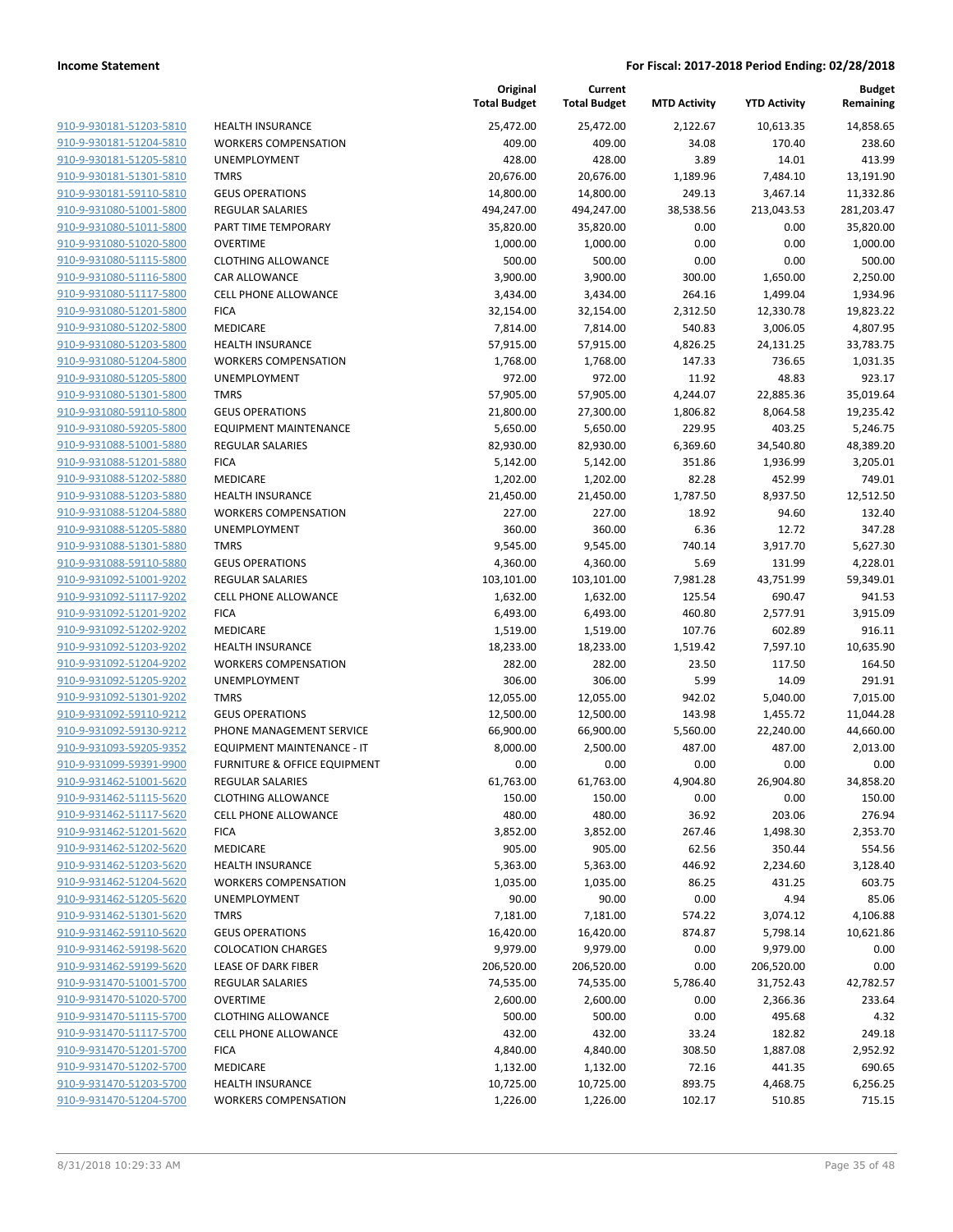| 910-9-931470-51205-5700        | UNE              |
|--------------------------------|------------------|
| 910-9-931470-51301-5700        | <b>TMF</b>       |
| 910-9-931470-59205-5700        | EQL              |
| 910-9-931470-59253-5700        | <b>TRA</b>       |
|                                |                  |
| 910-9-931490-59353-9900        | <b>TRA</b>       |
| 910-9-931491-51001-9911        | <b>REG</b>       |
| 910-9-931491-51201-9911        | <b>FICA</b>      |
| 910-9-931491-51202-9911        | MED              |
| 910-9-931491-51301-9911        | <b>TMF</b>       |
| 910-9-931528-51001-5820        | <b>REG</b>       |
| 910-9-931528-51115-5820        | <b>CLO</b>       |
| 910-9-931528-51117-5820        | <b>CELI</b>      |
| 910-9-931528-51201-5820        | <b>FICA</b>      |
| 910-9-931528-51202-5820        | MED              |
| 910-9-931528-51203-5820        | HEA              |
| 910-9-931528-51204-5820        | wo               |
| 910-9-931528-51205-5820        | UNE              |
| 910-9-931528-51301-5820        | <b>TMF</b>       |
| 910-9-931528-59110-5820        | GEU              |
|                                |                  |
| 910-9-931529-51001-5920        | <b>REG</b>       |
| 910-9-931529-51020-5920        | OVE              |
| 910-9-931529-51115-5920        | <b>CLO</b>       |
| 910-9-931529-51117-5920        | CELI             |
| 910-9-931529-51201-5920        | <b>FICA</b>      |
| 910-9-931529-51202-5920        | MED              |
| 910-9-931529-51203-5920        | HEA              |
| 910-9-931529-51204-5920        | WO               |
| 910-9-931529-51205-5920        | UNE              |
| 910-9-931529-51301-5920        | <b>TMF</b>       |
| 910-9-931529-59205-5920        | EQU              |
| <u>910-9-931529-59262-5920</u> | <b>DIST</b>      |
| 910-9-931590-59362-9900        | DIS <sub>1</sub> |
| 910-9-931591-51001-9912        | <b>REG</b>       |
| 910-9-931591-51201-9912        | <b>FICA</b>      |
| 910-9-931591-51202-9912        | MED              |
| 910-9-931591-51301-9912        | TMF              |
| 910-9-932467-51001-5671        | REG              |
| 910-9-932467-51011-5671        | PAR              |
| 910-9-932467-51020-5671        |                  |
|                                | OVE              |
| 910-9-932467-51115-5671        | <b>CLO</b>       |
| 910-9-932467-51201-5671        | <b>FICA</b>      |
| 910-9-932467-51202-5671        | MED              |
| 910-9-932467-51203-5671        | HEA              |
| 910-9-932467-51204-5671        | wo               |
| 910-9-932467-51205-5671        | UNE              |
| 910-9-932467-51301-5671        | TMF              |
| 910-9-932467-59110-5671        | GEU              |
| 910-9-932474-51001-5740        | <b>REG</b>       |
| 910-9-932474-51020-5740        | OVE              |
| 910-9-932474-51115-5740        | <b>CLO</b>       |
| 910-9-932474-51201-5740        | <b>FICA</b>      |
| 910-9-932474-51202-5740        | MED              |
| 910-9-932474-51203-5740        | HEA              |
| 910-9-932474-51204-5740        | wo               |
| 910-9-932474-51205-5740        | UNE              |
|                                |                  |
| 910-9-932474-51301-5740        | TMF              |
| 910-9-932474-59257-5740        | TRA              |
| 910-9-932490-59356-9900        | GEU              |
| 910-9-932491-51001-9913        | REG              |
|                                |                  |

|                                                    |                                                        | Original<br><b>Total Budget</b> | Current<br><b>Total Budget</b> | <b>MTD Activity</b> | <b>YTD Activity</b> | <b>Budget</b><br>Remaining |
|----------------------------------------------------|--------------------------------------------------------|---------------------------------|--------------------------------|---------------------|---------------------|----------------------------|
| 910-9-931470-51205-5700                            | <b>UNEMPLOYMENT</b>                                    | 180.00                          | 180.00                         | 4.15                | 9.97                | 170.03                     |
| 910-9-931470-51301-5700                            | <b>TMRS</b>                                            | 8,985.00                        | 8,985.00                       | 676.24              | 3,886.13            | 5,098.87                   |
| 910-9-931470-59205-5700                            | <b>EQUIPMENT MAINTENANCE</b>                           | 4,850.00                        | 4,850.00                       | 400.30              | 518.29              | 4,331.71                   |
| 910-9-931470-59253-5700                            | TRANSMISSION SUBSTATION MAINT                          | 40,000.00                       | 35,000.00                      | 497.93              | 2,348.89            | 32,651.11                  |
| 910-9-931490-59353-9900                            | <b>TRANSMISSION SUBSTATIONS</b>                        | 200,000.00                      | 200,000.00                     | 4,458.88            | 4,458.88            | 195,541.12                 |
| 910-9-931491-51001-9911                            | <b>REGULAR SALARIES</b>                                | 5,000.00                        | 5,000.00                       | 0.00                | 0.00                | 5,000.00                   |
| 910-9-931491-51201-9911                            | <b>FICA</b>                                            | 310.00                          | 310.00                         | 0.00                | 0.00                | 310.00                     |
| 910-9-931491-51202-9911                            | <b>MEDICARE</b>                                        | 73.00                           | 73.00                          | 0.00                | 0.00                | 73.00                      |
| 910-9-931491-51301-9911                            | <b>TMRS</b>                                            | 576.00                          | 576.00                         | 0.00                | 0.00                | 576.00                     |
| 910-9-931528-51001-5820                            | <b>REGULAR SALARIES</b>                                | 61,763.00                       | 61,763.00                      | 4,904.80            | 26,904.80           | 34,858.20                  |
| 910-9-931528-51115-5820                            | <b>CLOTHING ALLOWANCE</b>                              | 150.00                          | 150.00                         | 0.00                | 0.00                | 150.00                     |
| 910-9-931528-51117-5820                            | <b>CELL PHONE ALLOWANCE</b>                            | 480.00                          | 480.00                         | 36.92               | 203.06              | 276.94                     |
| 910-9-931528-51201-5820                            | <b>FICA</b>                                            | 3,852.00                        | 3,852.00                       | 306.38              | 1,680.65            | 2,171.35                   |
| 910-9-931528-51202-5820                            | MEDICARE                                               | 905.00                          | 905.00                         | 71.66               | 393.09              | 511.91                     |
| 910-9-931528-51203-5820                            | <b>HEALTH INSURANCE</b>                                | 5,363.00                        | 5,363.00                       | 446.92              | 2,234.60            | 3,128.40                   |
| 910-9-931528-51204-5820                            | <b>WORKERS COMPENSATION</b>                            | 1,035.00                        | 1,035.00                       | 86.25               | 431.25              | 603.75                     |
| 910-9-931528-51205-5820                            | UNEMPLOYMENT                                           | 90.00                           | 90.00                          | 0.00                | 4.06                | 85.94                      |
| 910-9-931528-51301-5820                            | <b>TMRS</b>                                            | 7,181.00                        | 7,181.00                       | 574.22              | 3,074.12            | 4,106.88                   |
| 910-9-931528-59110-5820                            | <b>GEUS OPERATIONS</b>                                 | 15,700.00                       | 15,700.00                      | 698.46              | 3,575.45            | 12,124.55                  |
| 910-9-931529-51001-5920                            | <b>REGULAR SALARIES</b>                                | 74,535.00                       | 74,535.00                      | 5,786.40            | 31,752.43           | 42,782.57                  |
| 910-9-931529-51020-5920                            | <b>OVERTIME</b>                                        | 3,000.00                        | 3,000.00                       | 0.00                | 2,366.36            | 633.64                     |
| 910-9-931529-51115-5920                            | <b>CLOTHING ALLOWANCE</b>                              | 500.00                          | 500.00                         | 0.00                | 495.68              | 4.32                       |
| 910-9-931529-51117-5920                            | <b>CELL PHONE ALLOWANCE</b>                            | 432.00                          | 432.00                         | 33.20               | 182.60              | 249.40                     |
| 910-9-931529-51201-5920                            | <b>FICA</b>                                            | 4,865.00                        | 4,865.00                       | 360.82              | 2,126.70            | 2,738.30                   |
| 910-9-931529-51202-5920                            | MEDICARE                                               | 1,138.00                        | 1,138.00                       | 84.38               | 497.36              | 640.64                     |
| 910-9-931529-51203-5920                            | <b>HEALTH INSURANCE</b>                                | 10,725.00                       | 10,725.00                      | 893.75              | 4,468.75            | 6,256.25                   |
| 910-9-931529-51204-5920                            | <b>WORKERS COMPENSATION</b>                            | 1,226.00                        | 1,226.00                       | 102.17              | 510.85              | 715.15                     |
| 910-9-931529-51205-5920                            | UNEMPLOYMENT                                           | 180.00                          | 180.00                         | 2.20                | 8.02                | 171.98                     |
| 910-9-931529-51301-5920                            | <b>TMRS</b>                                            | 9,031.00                        | 9,031.00                       | 676.24              | 3,886.10            | 5,144.90                   |
| 910-9-931529-59205-5920                            | <b>EQUIPMENT MAINTENANCE</b>                           | 5,950.00                        | 11,584.00                      | 100.00              | 2,099.27            | 9,484.73                   |
| 910-9-931529-59262-5920                            | DISTRIBUTION SUBSTATION MAINTENANCE                    | 28,000.00                       | 22,366.00                      | 469.00              | 797.46              | 21,568.54                  |
| 910-9-931590-59362-9900                            | DISTRIBUTION SUBSTATIONS                               | 638,000.00                      | 738,000.00                     | 12,823.62           | 80,003.87           | 657,996.13                 |
| 910-9-931591-51001-9912                            | <b>REGULAR SALARIES</b>                                | 5,000.00                        | 5,000.00                       | 0.00                | 0.00                | 5,000.00                   |
| 910-9-931591-51201-9912                            | <b>FICA</b>                                            | 310.00                          | 310.00                         | 0.00                | 0.00                | 310.00                     |
| 910-9-931591-51202-9912                            | <b>MEDICARE</b>                                        | 73.00                           | 73.00                          | 0.00                | 0.00                | 73.00                      |
| 910-9-931591-51301-9912                            | <b>TMRS</b>                                            | 576.00                          | 576.00                         | 0.00                | 0.00                | 576.00                     |
| 910-9-932467-51001-5671                            | REGULAR SALARIES                                       | 65,616.00                       | 65,616.00                      | 3,208.32            | 43,547.59           | 22,068.41                  |
| 910-9-932467-51011-5671                            | PART TIME TEMPORARY                                    | 35,120.00                       | 35,120.00                      | 0.00                | 0.00                | 35,120.00                  |
| 910-9-932467-51020-5671                            | <b>OVERTIME</b>                                        | 7,800.00                        | 7,800.00                       | 611.10              | 3,261.77            | 4,538.23                   |
| 910-9-932467-51115-5671                            | <b>CLOTHING ALLOWANCE</b>                              | 550.00                          | 550.00                         | 0.00                | 533.12              | 16.88                      |
| 910-9-932467-51201-5671                            | <b>FICA</b>                                            | 6,763.00                        | 6,763.00                       | 218.91              | 2,811.93            | 3,951.07                   |
| 910-9-932467-51202-5671                            | MEDICARE                                               | 1,582.00                        | 1,582.00                       | 51.20               | 657.63              | 924.37                     |
| 910-9-932467-51203-5671                            | <b>HEALTH INSURANCE</b>                                | 10,725.00                       | 10,725.00                      | 893.75              | 4,468.75            | 6,256.25                   |
| 910-9-932467-51204-5671                            | <b>WORKERS COMPENSATION</b>                            | 1,146.00                        | 1,146.00                       | 95.50               | 477.50              | 668.50                     |
| 910-9-932467-51205-5671                            | <b>UNEMPLOYMENT</b>                                    | 180.00                          | 180.00                         | 0.75                | 5.27                | 174.73                     |
| 910-9-932467-51301-5671                            | <b>TMRS</b>                                            | 8,514.00                        | 8,514.00                       | 443.82              | 3,456.74            | 5,057.26                   |
| 910-9-932467-59110-5671                            | <b>GEUS OPERATIONS</b>                                 | 16,000.00                       | 16,000.00                      | 93.15               | 5,696.57            | 10,303.43                  |
| 910-9-932474-51001-5740                            | REGULAR SALARIES                                       | 65,616.00                       | 65,616.00                      | 3,802.40            | 20,003.76           | 45,612.24                  |
| 910-9-932474-51020-5740                            | <b>OVERTIME</b>                                        | 7,800.00                        | 7,800.00                       | 356.48              | 2,138.86            | 5,661.14                   |
| 910-9-932474-51115-5740                            | <b>CLOTHING ALLOWANCE</b>                              | 550.00                          | 550.00                         | 0.00                | 504.43              | 45.57                      |
| 910-9-932474-51201-5740                            | <b>FICA</b>                                            | 4,586.00                        | 4,586.00                       | 230.81              | 1,248.26            | 3,337.74                   |
| 910-9-932474-51202-5740                            | MEDICARE                                               | 1,073.00                        | 1,073.00                       | 53.98               | 291.93              | 781.07                     |
| 910-9-932474-51203-5740                            |                                                        |                                 |                                |                     |                     |                            |
| 910-9-932474-51204-5740                            | <b>HEALTH INSURANCE</b><br><b>WORKERS COMPENSATION</b> | 10,725.00                       | 10,725.00                      | 893.75<br>95.50     | 4,468.75            | 6,256.25                   |
| 910-9-932474-51205-5740                            | <b>UNEMPLOYMENT</b>                                    | 1,146.00<br>180.00              | 1,146.00<br>180.00             | 1.94                | 477.50<br>7.62      | 668.50<br>172.38           |
| 910-9-932474-51301-5740                            | <b>TMRS</b>                                            |                                 |                                |                     |                     |                            |
|                                                    |                                                        | 8,514.00                        | 8,514.00                       | 483.26              | 2,518.87            | 5,995.13                   |
| 910-9-932474-59257-5740                            | TRANSMISSION LINE MAINTENANCE                          | 41,700.00                       | 41,700.00                      | 1,921.84            | 8,925.43            | 32,774.57                  |
| 910-9-932490-59356-9900<br>910-9-932491-51001-9913 | <b>GEUS TRANSMISSION LINES</b>                         | 603,495.00                      | 603,495.00                     | 2,577.70            | 567,213.71          | 36,281.29                  |
|                                                    | REGULAR SALARIES                                       | 12,000.00                       | 12,000.00                      | 0.00                | 572.72              | 11,427.28                  |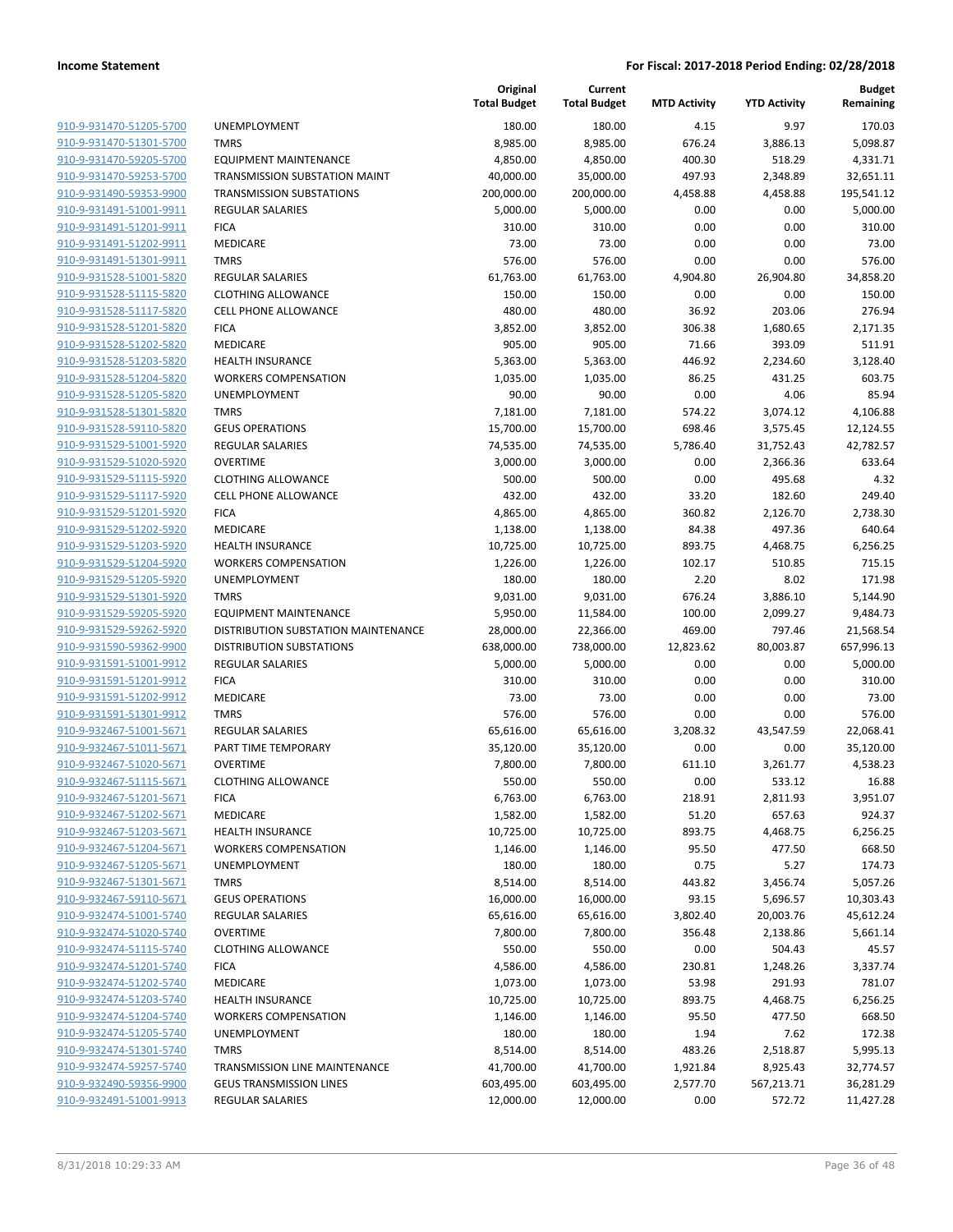| 910-9-932491-51201-9913                                   |
|-----------------------------------------------------------|
| 910-9-932491-51202-9913                                   |
| 910-9-932491-51301-9913                                   |
| 910-9-932500-51001-5801                                   |
| 910-9-932500-51115-5801                                   |
| 910-9-932500-51117-5801                                   |
| 910-9-932500-51201-5801                                   |
| 910-9-932500-51202-5801                                   |
| 910-9-932500-51203-5801                                   |
| 910-9-932500-51204-5801                                   |
| 910-9-932500-51205-5801                                   |
| 910-9-932500-51301-5801                                   |
| 910-9-932500-59110-5801                                   |
| 910-9-932500-59112-5801                                   |
| 910-9-932500-59146-5801                                   |
|                                                           |
| 910-9-932503-51001-5830                                   |
| 910-9-932503-51020-5830                                   |
| 910-9-932503-51115-5830                                   |
| 910-9-932503-51117-5830                                   |
| 910-9-932503-51201-5830                                   |
| 910-9-932503-51202-5830                                   |
| 910-9-932503-51203-5830                                   |
| 910-9-932503-51204-5830                                   |
| 910-9-932503-51205-5830                                   |
| 910-9-932503-51301-5830                                   |
| 910-9-932503-59110-5830                                   |
| 910-9-932504-51001-5840                                   |
| 910-9-932504-51020-5840                                   |
| 910-9-932504-51115-5840                                   |
| 910-9-932504-51117-5840                                   |
| 910-9-932504-51201-5840                                   |
| 910-9-932504-51202-5840                                   |
| 910-9-932504-51203-5840                                   |
| 910-9-932504-51204-5840                                   |
| 910-9-932504-51205-5840                                   |
| 910-9-932504-51301-5840                                   |
| 910-9-932504-59110-5840                                   |
| 910-9-932505-51001-5850                                   |
| 910-9-932505-51201-5850                                   |
| 910-9-932505-51202-5850                                   |
| 910-9-932505-51301-5850                                   |
|                                                           |
| <u>910-9-932505-59110-5850</u>                            |
| <u>910-9-932506-51001-5860</u><br>910-9-932506-51020-5860 |
|                                                           |
| 910-9-932506-51115-5860                                   |
| 910-9-932506-51117-5860                                   |
| <u>910-9-932506-51201-5860</u>                            |
| <u>910-9-932506-51202-5860</u>                            |
| 910-9-932506-51203-5860                                   |
| 910-9-932506-51204-5860                                   |
| <u>910-9-932506-51205-5860</u>                            |
| 910-9-932506-51301-5860                                   |
| 910-9-932506-59110-5860                                   |
| 910-9-932507-51001-5870                                   |
| 910-9-932507-51201-5870                                   |
| 910-9-932507-51202-5870                                   |
| 910-9-932507-51301-5870                                   |
| <u>910-9-932507-59110-5870</u>                            |
| 910-9-932509-59147-5890                                   |
|                                                           |

|                         |                             | Original<br><b>Total Budget</b> | Current<br><b>Total Budget</b> | <b>MTD Activity</b> | <b>YTD Activity</b> | <b>Budget</b><br>Remaining |
|-------------------------|-----------------------------|---------------------------------|--------------------------------|---------------------|---------------------|----------------------------|
| 910-9-932491-51201-9913 | <b>FICA</b>                 | 744.00                          | 744.00                         | 0.00                | 35.51               | 708.49                     |
| 910-9-932491-51202-9913 | <b>MEDICARE</b>             | 174.00                          | 174.00                         | 0.00                | 8.30                | 165.70                     |
| 910-9-932491-51301-9913 | <b>TMRS</b>                 | 1,381.00                        | 1,381.00                       | 0.00                | 64.03               | 1,316.97                   |
| 910-9-932500-51001-5801 | <b>REGULAR SALARIES</b>     | 122,803.00                      | 122,803.00                     | 9,446.40            | 51,773.60           | 71,029.40                  |
| 910-9-932500-51115-5801 | <b>CLOTHING ALLOWANCE</b>   | 250.00                          | 250.00                         | 0.00                | 90.75               | 159.25                     |
| 910-9-932500-51117-5801 | <b>CELL PHONE ALLOWANCE</b> | 636.00                          | 636.00                         | 48.92               | 269.06              | 366.94                     |
| 910-9-932500-51201-5801 | <b>FICA</b>                 | 7,669.00                        | 7,669.00                       | 557.42              | 3,090.46            | 4,578.54                   |
| 910-9-932500-51202-5801 | MEDICARE                    | 1,794.00                        | 1,794.00                       | 130.36              | 722.76              | 1,071.24                   |
| 910-9-932500-51203-5801 | <b>HEALTH INSURANCE</b>     | 10,725.00                       | 10,725.00                      | 893.75              | 4,468.75            | 6,256.25                   |
| 910-9-932500-51204-5801 | <b>WORKERS COMPENSATION</b> | 1,994.00                        | 1,994.00                       | 166.17              | 830.85              | 1,163.15                   |
| 910-9-932500-51205-5801 | UNEMPLOYMENT                | 180.00                          | 180.00                         | 0.00                | 9.00                | 171.00                     |
| 910-9-932500-51301-5801 | <b>TMRS</b>                 | 14,237.00                       | 14,237.00                      | 1,103.36            | 5,901.95            | 8,335.05                   |
| 910-9-932500-59110-5801 | <b>GEUS OPERATIONS</b>      | 8,960.00                        | 8,960.00                       | 830.46              | 2,308.20            | 6,651.80                   |
| 910-9-932500-59112-5801 | SAFETY                      | 49,730.00                       | 49,730.00                      | 137.46              | 19,500.38           | 30,229.62                  |
| 910-9-932500-59146-5801 | TRAINING AND/OR TRAVEL      | 27,000.00                       | 27,000.00                      | 0.00                | 6,525.00            | 20,475.00                  |
| 910-9-932503-51001-5830 | REGULAR SALARIES            | 177,243.00                      | 177,243.00                     | 9,383.47            | 59,978.06           | 117,264.94                 |
| 910-9-932503-51020-5830 | <b>OVERTIME</b>             | 10,500.00                       | 10,500.00                      | 294.62              | 4,547.76            | 5,952.24                   |
| 910-9-932503-51115-5830 | <b>CLOTHING ALLOWANCE</b>   | 1,200.00                        | 1,200.00                       | 0.00                | 1,045.25            | 154.75                     |
| 910-9-932503-51117-5830 | <b>CELL PHONE ALLOWANCE</b> | 318.00                          | 318.00                         | 24.46               | 73.38               | 244.62                     |
| 910-9-932503-51201-5830 | <b>FICA</b>                 | 11,734.00                       | 11,734.00                      | 536.16              | 5,656.31            | 6,077.69                   |
| 910-9-932503-51202-5830 | MEDICARE                    | 2,745.00                        | 2,745.00                       | 125.39              | 1,322.84            | 1,422.16                   |
| 910-9-932503-51203-5830 | <b>HEALTH INSURANCE</b>     | 26,813.00                       | 26,813.00                      | 2,234.42            | 11,172.10           | 15,640.90                  |
| 910-9-932503-51204-5830 | <b>WORKERS COMPENSATION</b> | 3,129.00                        | 3,129.00                       | 260.75              | 1,303.75            | 1,825.25                   |
| 910-9-932503-51205-5830 | <b>UNEMPLOYMENT</b>         | 450.00                          | 450.00                         | 4.67                | 15.86               | 434.14                     |
| 910-9-932503-51301-5830 | <b>TMRS</b>                 | 21,784.00                       | 21,784.00                      | 1,127.44            | 10,959.78           | 10,824.22                  |
| 910-9-932503-59110-5830 | <b>GEUS OPERATIONS</b>      | 81,000.00                       | 81,000.00                      | 2,088.99            | 17,087.67           | 63,912.33                  |
| 910-9-932504-51001-5840 | REGULAR SALARIES            | 177,243.00                      | 177,243.00                     | 9,383.47            | 59,778.06           | 117,464.94                 |
| 910-9-932504-51020-5840 | <b>OVERTIME</b>             | 10,500.00                       | 10,500.00                      | 294.62              | 4,547.76            | 5,952.24                   |
| 910-9-932504-51115-5840 | <b>CLOTHING ALLOWANCE</b>   | 1,200.00                        | 1,200.00                       | 0.00                | 1,045.25            | 154.75                     |
| 910-9-932504-51117-5840 | <b>CELL PHONE ALLOWANCE</b> | 318.00                          | 318.00                         | 24.46               | 73.38               | 244.62                     |
| 910-9-932504-51201-5840 | <b>FICA</b>                 | 11,734.00                       | 11,734.00                      | 601.56              | 3,992.75            | 7,741.25                   |
| 910-9-932504-51202-5840 | <b>MEDICARE</b>             | 2,745.00                        | 2,745.00                       | 140.69              | 933.80              | 1,811.20                   |
| 910-9-932504-51203-5840 | <b>HEALTH INSURANCE</b>     | 26,813.00                       | 26,813.00                      | 2,234.42            | 11,172.10           | 15,640.90                  |
| 910-9-932504-51204-5840 | <b>WORKERS COMPENSATION</b> | 3,129.00                        | 3,129.00                       | 260.75              | 1,303.75            | 1,825.25                   |
| 910-9-932504-51205-5840 | <b>UNEMPLOYMENT</b>         | 450.00                          | 450.00                         | 2.60                | 13.79               | 436.21                     |
| 910-9-932504-51301-5840 | <b>TMRS</b>                 | 21,784.00                       | 21,784.00                      | 1,127.44            | 7,291.76            | 14,492.24                  |
| 910-9-932504-59110-5840 | <b>GEUS OPERATIONS</b>      | 72,000.00                       | 72,000.00                      | 2,976.83            | 18,256.79           | 53,743.21                  |
| 910-9-932505-51001-5850 | <b>REGULAR SALARIES</b>     | 1,000.00                        | 1,000.00                       | 0.00                | 0.00                | 1,000.00                   |
| 910-9-932505-51201-5850 | <b>FICA</b>                 | 62.00                           | 62.00                          | 0.00                | 0.00                | 62.00                      |
| 910-9-932505-51202-5850 | MEDICARE                    | 15.00                           | 15.00                          | 0.00                | 0.00                | 15.00                      |
| 910-9-932505-51301-5850 | TMRS                        | 115.00                          | 115.00                         | 0.00                | 0.00                | 115.00                     |
| 910-9-932505-59110-5850 | <b>GEUS OPERATIONS</b>      | 500.00                          | 500.00                         | 0.00                | 0.00                | 500.00                     |
| 910-9-932506-51001-5860 | REGULAR SALARIES            | 76,203.00                       | 76,203.00                      | 5,934.08            | 33,366.08           | 42,836.92                  |
| 910-9-932506-51020-5860 | <b>OVERTIME</b>             | 1,000.00                        | 1,000.00                       | 1,109.73            | 1,165.23            | $-165.23$                  |
| 910-9-932506-51115-5860 | <b>CLOTHING ALLOWANCE</b>   | 500.00                          | 500.00                         | 0.00                | 549.68              | $-49.68$                   |
| 910-9-932506-51117-5860 | <b>CELL PHONE ALLOWANCE</b> | 432.00                          | 432.00                         | 33.22               | 182.71              | 249.29                     |
| 910-9-932506-51201-5860 | <b>FICA</b>                 | 4,845.00                        | 4,845.00                       | 434.41              | 2,152.41            | 2,692.59                   |
| 910-9-932506-51202-5860 | MEDICARE                    | 1,133.00                        | 1,133.00                       | 101.60              | 503.39              | 629.61                     |
| 910-9-932506-51203-5860 | <b>HEALTH INSURANCE</b>     | 10,725.00                       | 10,725.00                      | 893.75              | 4,468.75            | 6,256.25                   |
| 910-9-932506-51204-5860 | <b>WORKERS COMPENSATION</b> | 1,318.00                        | 1,318.00                       | 109.83              | 549.15              | 768.85                     |
| 910-9-932506-51205-5860 | <b>UNEMPLOYMENT</b>         | 180.00                          | 180.00                         | 2.66                | 8.68                | 171.32                     |
| 910-9-932506-51301-5860 | <b>TMRS</b>                 | 8,993.00                        | 8,993.00                       | 820.42              | 3,936.73            | 5,056.27                   |
| 910-9-932506-59110-5860 | <b>GEUS OPERATIONS</b>      | 13,800.00                       | 13,800.00                      | 744.68              | 4,087.97            | 9,712.03                   |
| 910-9-932507-51001-5870 | <b>REGULAR SALARIES</b>     | 1,000.00                        | 1,000.00                       | 0.00                | 0.00                | 1,000.00                   |
| 910-9-932507-51201-5870 | <b>FICA</b>                 | 62.00                           | 62.00                          | 0.00                | 0.00                | 62.00                      |
| 910-9-932507-51202-5870 | MEDICARE                    | 15.00                           | 15.00                          | 0.00                | 0.00                | 15.00                      |
| 910-9-932507-51301-5870 | <b>TMRS</b>                 | 115.00                          | 115.00                         | 0.00                | 0.00                | 115.00                     |
| 910-9-932507-59110-5870 | <b>GEUS OPERATIONS</b>      | 400.00                          | 400.00                         | 0.00                | 0.00                | 400.00                     |
| 910-9-932509-59147-5890 | <b>RENT</b>                 | 200.00                          | 200.00                         | 0.00                | 0.00                | 200.00                     |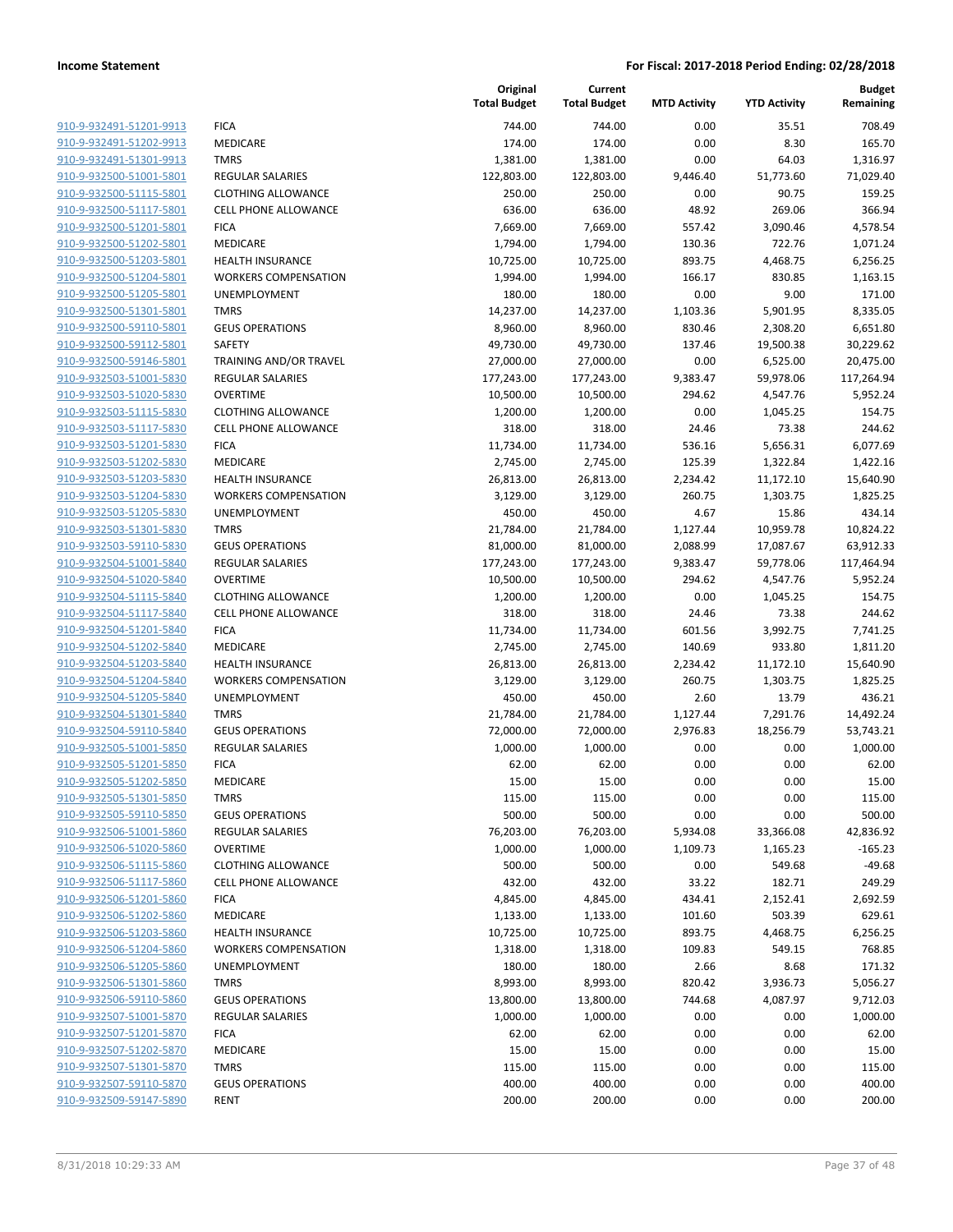|                         |                                      | Original<br><b>Total Budget</b> | Current<br><b>Total Budget</b> | <b>MTD Activity</b> | <b>YTD Activity</b> | Budget<br>Remaining |
|-------------------------|--------------------------------------|---------------------------------|--------------------------------|---------------------|---------------------|---------------------|
| 910-9-932510-51001-5900 | <b>REGULAR SALARIES</b>              | 59,779.00                       | 59,779.00                      | 4,598.40            | 25,160.80           | 34,618.20           |
| 910-9-932510-51020-5900 | <b>OVERTIME</b>                      | 10,000.00                       | 10,000.00                      | 410.48              | 3,447.68            | 6,552.32            |
| 910-9-932510-51102-5900 | <b>BILINGUAL PAY</b>                 | 600.00                          | 600.00                         | 46.16               | 253.88              | 346.12              |
| 910-9-932510-51115-5900 | <b>CLOTHING ALLOWANCE</b>            | 500.00                          | 500.00                         | 0.00                | 480.68              | 19.32               |
| 910-9-932510-51201-5900 | <b>FICA</b>                          | 4,394.00                        | 4,394.00                       | 266.83              | 1,565.73            | 2,828.27            |
| 910-9-932510-51202-5900 | MEDICARE                             | 1,028.00                        | 1,028.00                       | 62.41               | 366.19              | 661.81              |
| 910-9-932510-51203-5900 | <b>HEALTH INSURANCE</b>              | 10,725.00                       | 10,725.00                      | 893.75              | 4,468.75            | 6,256.25            |
| 910-9-932510-51204-5900 | <b>WORKERS COMPENSATION</b>          | 970.00                          | 970.00                         | 80.83               | 404.15              | 565.85              |
| 910-9-932510-51205-5900 | UNEMPLOYMENT                         | 180.00                          | 180.00                         | 4.11                | 9.00                | 171.00              |
| 910-9-932510-51301-5900 | <b>TMRS</b>                          | 8,159.00                        | 8,159.00                       | 587.40              | 3,270.57            | 4,888.43            |
| 910-9-932510-59205-5900 | <b>EQUIPMENT MAINTENANCE</b>         | 67,000.00                       | 67,000.00                      | 2,692.17            | 8,371.01            | 58,628.99           |
| 910-9-932514-51001-5941 | <b>REGULAR SALARIES</b>              | 329,680.00                      | 329,680.00                     | 28,648.87           | 171,774.82          | 157,905.18          |
| 910-9-932514-51020-5941 | <b>OVERTIME</b>                      | 50,000.00                       | 50,000.00                      | 3,327.61            | 20,406.33           | 29,593.67           |
| 910-9-932514-51102-5941 | <b>BILINGUAL PAY</b>                 | 1,200.00                        | 1,200.00                       | 92.32               | 438.52              | 761.48              |
| 910-9-932514-51115-5941 | <b>CLOTHING ALLOWANCE</b>            | 5,500.00                        | 5,500.00                       | 0.00                | 4,586.23            | 913.77              |
| 910-9-932514-51201-5941 | <b>FICA</b>                          | 23,955.00                       | 23,955.00                      | 1,874.24            | 11,309.18           | 12,645.82           |
| 910-9-932514-51202-5941 | MEDICARE                             | 5,603.00                        | 5,603.00                       | 438.33              | 2,644.91            | 2,958.09            |
| 910-9-932514-51203-5941 | <b>HEALTH INSURANCE</b>              | 128,700.00                      | 128,700.00                     | 10,725.00           | 53,625.00           | 75,075.00           |
| 910-9-932514-51204-5941 | <b>WORKERS COMPENSATION</b>          | 7,673.00                        | 7,673.00                       | 639.42              | 3,197.10            | 4,475.90            |
| 910-9-932514-51205-5941 | UNEMPLOYMENT                         | 2,160.00                        | 2,160.00                       | 26.28               | 58.24               | 2,101.76            |
| 910-9-932514-51301-5941 | <b>TMRS</b>                          | 44,472.00                       | 44,472.00                      | 3,816.15            | 21,896.01           | 22,575.99           |
| 910-9-932514-51401-5941 | <b>CONTRA - SALARIES</b>             | 0.00                            | 0.00                           | $-1,084.44$         | $-3,108.72$         | 3,108.72            |
| 910-9-932514-59275-5941 | POLES, OH, UG & SERVICES MAINTENANCE | 188,500.00                      | 188,500.00                     | 10,970.81           | 45,049.05           | 143,450.95          |
| 910-9-932515-51001-5950 | <b>REGULAR SALARIES</b>              | 5,000.00                        | 5,000.00                       | 0.00                | 0.00                | 5,000.00            |
| 910-9-932515-51201-5950 | <b>FICA</b>                          | 310.00                          | 310.00                         | 0.00                | 0.00                | 310.00              |
| 910-9-932515-51202-5950 | MEDICARE                             | 73.00                           | 73.00                          | 0.00                | 0.00                | 73.00               |
| 910-9-932515-51301-5950 | <b>TMRS</b>                          | 576.00                          | 576.00                         | 0.00                | 0.00                | 576.00              |
| 910-9-932515-59282-5950 | <b>TRANSFORMERS MAINTENANCE</b>      | 15,000.00                       | 15,000.00                      | 0.00                | 371.00              | 14,629.00           |
| 910-9-932516-51001-5960 | <b>REGULAR SALARIES</b>              | 18,000.00                       | 18,000.00                      | 546.89              | 3,525.49            | 14,474.51           |
| 910-9-932516-51020-5960 | <b>OVERTIME</b>                      | 1,500.00                        | 1,500.00                       | 134.21              | 1,293.85            | 206.15              |
| 910-9-932516-51201-5960 | <b>FICA</b>                          | 1,116.00                        | 1,116.00                       | 42.23               | 298.80              | 817.20              |
| 910-9-932516-51202-5960 | MEDICARE                             | 261.00                          | 261.00                         | 9.88                | 69.89               | 191.11              |
| 910-9-932516-51205-5960 | <b>UNEMPLOYMENT</b>                  | 0.00                            | 0.00                           | 0.21                | 0.74                | $-0.74$             |
| 910-9-932516-51301-5960 | <b>TMRS</b>                          | 2,072.00                        | 2,072.00                       | 79.14               | 544.15              | 1,527.85            |
| 910-9-932516-59284-5960 | ST LIGHTING & SIGNALS MAINTENANCE    | 5,000.00                        | 5,000.00                       | 9.16                | 1,655.41            | 3,344.59            |
| 910-9-932517-51001-5970 | REGULAR SALARIES                     | 58,507.00                       | 58,507.00                      | 4,517.76            | 24,997.92           | 33,509.08           |
| 910-9-932517-51020-5970 | <b>OVERTIME</b>                      | 500.00                          | 500.00                         | 0.00                | 0.00                | 500.00              |
| 910-9-932517-51115-5970 | <b>CLOTHING ALLOWANCE</b>            | 500.00                          | 500.00                         | 0.00                | 495.68              | 4.32                |
| 910-9-932517-51201-5970 | <b>FICA</b>                          | 3,689.00                        | 3,689.00                       | 256.94              | 1,442.91            | 2,246.09            |
| 910-9-932517-51202-5970 | MEDICARE                             | 863.00                          | 863.00                         | 60.10               | 337.48              | 525.52              |
| 910-9-932517-51203-5970 | <b>HEALTH INSURANCE</b>              | 10,725.00                       | 10,725.00                      | 893.75              | 4,468.75            | 6,256.25            |
| 910-9-932517-51204-5970 | <b>WORKERS COMPENSATION</b>          | 982.00                          | 982.00                         | 81.83               | 409.15              | 572.85              |
| 910-9-932517-51205-5970 | <b>UNEMPLOYMENT</b>                  | 180.00                          | 180.00                         | 4.37                | 8.74                | 171.26              |
| 910-9-932517-51301-5970 | <b>TMRS</b>                          | 6,849.00                        | 6,849.00                       | 524.96              | 2,833.90            | 4,015.10            |
| 910-9-932517-59270-5970 | <b>METERS MAINTENANCE</b>            | 600.00                          | 600.00                         | 0.00                | 0.00                | 600.00              |
| 910-9-932518-51001-5980 | <b>REGULAR SALARIES</b>              | 2,500.00                        | 2,500.00                       | 281.74              | 1,463.25            | 1,036.75            |
| 910-9-932518-51020-5980 | <b>OVERTIME</b>                      | 0.00                            | 0.00                           | 54.66               | 243.53              | $-243.53$           |
| 910-9-932518-51201-5980 | <b>FICA</b>                          | 155.00                          | 155.00                         | 20.86               | 105.83              | 49.17               |
| 910-9-932518-51202-5980 | MEDICARE                             | 36.00                           | 36.00                          | 4.88                | 24.75               | 11.25               |
| 910-9-932518-51205-5980 | <b>UNEMPLOYMENT</b>                  | 0.00                            | 0.00                           | 0.10                | 0.38                | $-0.38$             |
| 910-9-932518-51301-5980 | <b>TMRS</b>                          | 288.00                          | 288.00                         | 39.09               | 193.51              | 94.49               |
| 910-9-932518-59288-5980 | <b>VAPOR LIGHTS MAINTENANCE</b>      | 200.00                          | 200.00                         | 0.00                | 88.77               | 111.23              |
| 910-9-932519-51001-5990 | <b>REGULAR SALARIES</b>              | 2,500.00                        | 2,500.00                       | 272.00              | 844.96              | 1,655.04            |
| 910-9-932519-51201-5990 | <b>FICA</b>                          | 155.00                          | 155.00                         | 16.86               | 52.39               | 102.61              |
| 910-9-932519-51202-5990 | MEDICARE                             | 36.00                           | 36.00                          | 3.94                | 12.25               | 23.75               |
| 910-9-932519-51205-5990 | UNEMPLOYMENT                         | 0.00                            | 0.00                           | 0.00                | 0.57                | $-0.57$             |
| 910-9-932519-51301-5990 | <b>TMRS</b>                          | 288.00                          | 288.00                         | 31.61               | 98.19               | 189.81              |
| 910-9-932590-59364-9900 | POLES                                | 210,000.00                      | 150,000.00                     | 11,509.85           | 34,628.90           | 115,371.10          |
| 910-9-932590-59365-9900 | OH CONDUCTOR & DEVICES               | 80,506.00                       | 80,506.00                      | 5,693.30            | 38,911.26           | 41,594.74           |
|                         |                                      |                                 |                                |                     |                     |                     |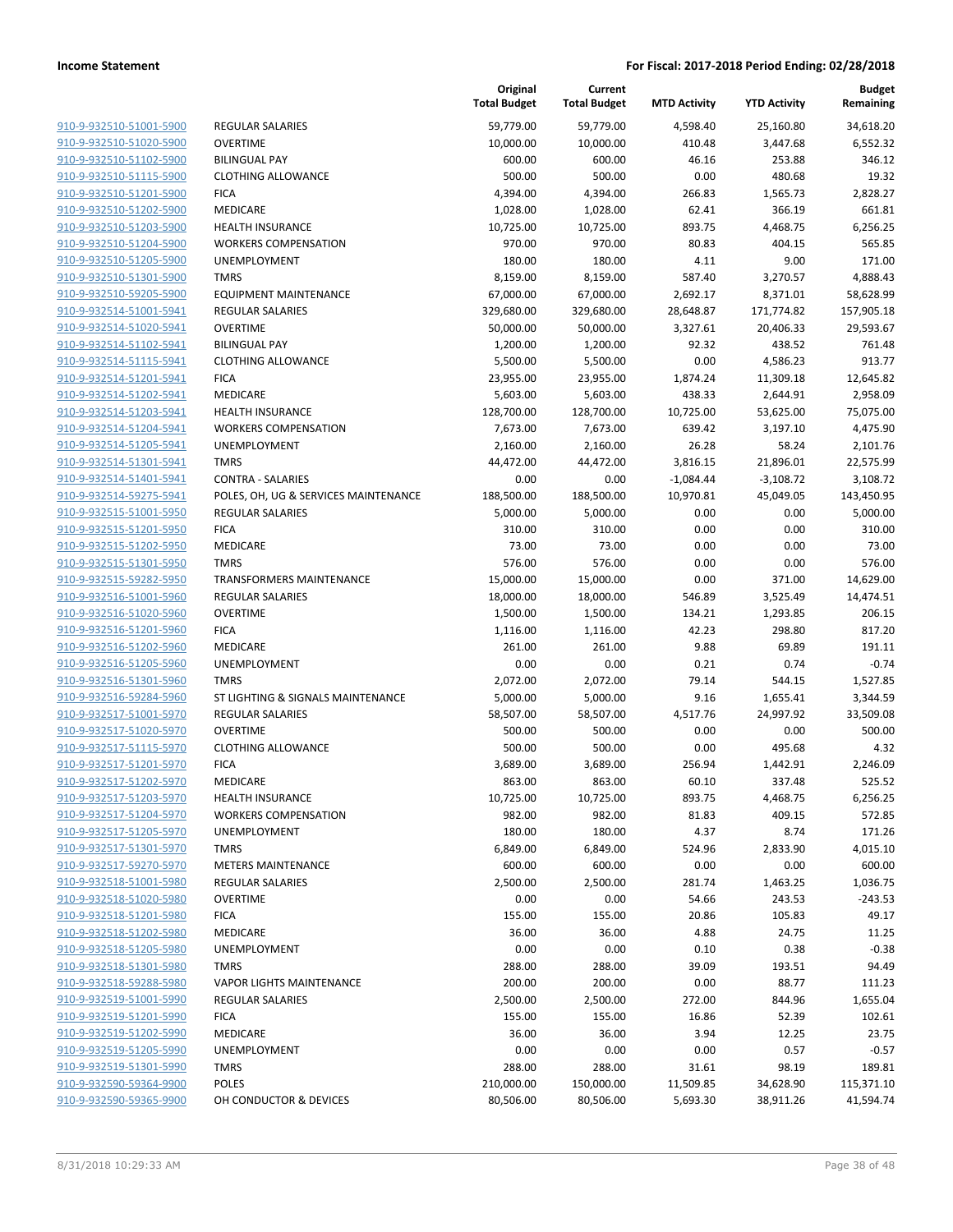|                                                    |                                            | Original<br><b>Total Budget</b> | Current<br><b>Total Budget</b> | <b>MTD Activity</b> | <b>YTD Activity</b> | <b>Budget</b><br>Remaining |
|----------------------------------------------------|--------------------------------------------|---------------------------------|--------------------------------|---------------------|---------------------|----------------------------|
| 910-9-932590-59366-9900                            | <b>UG CONDUIT</b>                          | 45,000.00                       | 45,000.00                      | 15,704.17           | 29,223.66           | 15,776.34                  |
| 910-9-932590-59367-9900                            | UG CONDUCTOR & DEVICES                     | 95,000.00                       | 95,000.00                      | 3,439.77            | 18,490.09           | 76,509.91                  |
| 910-9-932590-59368-9900                            | <b>TRANSFORMERS &amp; CAPACITORS</b>       | 175,000.00                      | 135,000.00                     | 21,312.68           | $-10,056.29$        | 145,056.29                 |
| 910-9-932590-59369-9900                            | SERVICE CONNECTIONS                        | 35,000.00                       | 35,000.00                      | 0.00                | 0.00                | 35,000.00                  |
| 910-9-932590-59370-9900                            | <b>METERS</b>                              | 80,000.00                       | 80,000.00                      | 1,087.53            | 19,007.97           | 60,992.03                  |
| 910-9-932590-59371-9900                            | <b>VAPOR LIGHTS</b>                        | 5,000.00                        | 5,000.00                       | 231.72              | 1,020.30            | 3,979.70                   |
| 910-9-932590-59375-9900                            | STREET LIGHTING & SIGNALS                  | 5,000.00                        | 5,000.00                       | 105.33              | 1,225.71            | 3,774.29                   |
| 910-9-932590-59392-9900                            | <b>TRANSPORTATION EQUIPMENT</b>            | 443,011.00                      | 443,011.00                     | 0.00                | 253,011.00          | 190,000.00                 |
| 910-9-932591-51001-9914                            | <b>REGULAR SALARIES</b>                    | 30,000.00                       | 30,000.00                      | 7,000.22            | 19,313.38           | 10,686.62                  |
| 910-9-932591-51020-9914                            | <b>OVERTIME</b>                            | 0.00                            | 0.00                           | 1,338.89            | 2,748.89            | $-2,748.89$                |
| 910-9-932591-51201-9914                            | <b>FICA</b>                                | 1,860.00                        | 1,860.00                       | 517.02              | 1,372.40            | 487.60                     |
| 910-9-932591-51202-9914                            | MEDICARE                                   | 435.00                          | 435.00                         | 120.92              | 320.97              | 114.03                     |
| 910-9-932591-51205-9914                            | UNEMPLOYMENT                               | 0.00                            | 0.00                           | 3.27                | 8.39                | $-8.39$                    |
| 910-9-932591-51301-9914                            | <b>TMRS</b>                                | 3,453.00                        | 3,453.00                       | 968.99              | 2,533.94            | 919.06                     |
| 910-9-932592-51001-9915                            | <b>REGULAR SALARIES</b>                    | 55,000.00                       | 55,000.00                      | 7,791.00            | 25,972.81           | 29,027.19                  |
| 910-9-932592-51020-9915                            | <b>OVERTIME</b>                            | 0.00                            | 0.00                           | 1,523.78            | 3,739.68            | $-3,739.68$                |
| 910-9-932592-51201-9915                            | <b>FICA</b>                                | 3,410.00                        | 3,410.00                       | 577.51              | 1,846.63            | 1,563.37                   |
| 910-9-932592-51202-9915                            | MEDICARE                                   | 798.00                          | 798.00                         | 135.07              | 431.88              | 366.12                     |
| 910-9-932592-51205-9915                            | <b>UNEMPLOYMENT</b>                        | 0.00                            | 0.00                           | 3.60                | 16.10               | $-16.10$                   |
| 910-9-932592-51301-9915                            | <b>TMRS</b>                                | 6,331.00                        | 6,331.00                       | 1,082.38            | 3,425.87            | 2,905.13                   |
| 910-9-932593-51001-9916                            | <b>REGULAR SALARIES</b>                    | 32,500.00                       | 32,500.00                      | 6,721.00            | 34,551.21           | $-2,051.21$                |
| 910-9-932593-51020-9916                            | <b>OVERTIME</b>                            | 0.00                            | 0.00                           | 1,419.56            | 3,064.63            | $-3,064.63$                |
| 910-9-932593-51201-9916                            | <b>FICA</b>                                | 2,015.00                        | 2,015.00                       | 506.15              | 2,337.98            | $-322.98$                  |
| 910-9-932593-51202-9916                            | MEDICARE                                   | 471.00                          | 471.00                         | 118.38              | 546.80              | $-75.80$                   |
| 910-9-932593-51205-9916                            | <b>UNEMPLOYMENT</b>                        | 0.00                            | 0.00                           | 4.08                | 6.47                | $-6.47$                    |
| 910-9-932593-51301-9916                            | <b>TMRS</b>                                | 3,741.00                        | 3,741.00                       | 948.63              | 4,262.35            | $-521.35$                  |
| 910-9-932594-51001-9917                            | REGULAR SALARIES                           | 32,500.00                       | 32,500.00                      | 1,779.22            | 10,785.01           | 21,714.99                  |
| 910-9-932594-51020-9917                            | <b>OVERTIME</b>                            | 0.00                            | 0.00                           | 640.91              | 1,292.40            | $-1,292.40$                |
| 910-9-932594-51201-9917                            | <b>FICA</b>                                | 2,015.00                        | 2,015.00                       | 150.05              | 753.10              | 1,261.90                   |
| 910-9-932594-51202-9917                            | MEDICARE                                   | 471.00                          | 471.00                         | 35.09               | 176.12              | 294.88                     |
| 910-9-932594-51205-9917                            | UNEMPLOYMENT                               | 3,741.00                        | 3,741.00                       | 0.92                | 1.73                | 3,739.27                   |
| 910-9-932594-51301-9917                            | <b>TMRS</b>                                | 0.00                            | 0.00                           | 281.22              | 1,372.21            | $-1,372.21$                |
| 910-9-932595-51001-9918                            | <b>REGULAR SALARIES</b>                    | 10,000.00                       | 10,000.00                      | 348.36              | 957.07              | 9,042.93                   |
| 910-9-932595-51020-9918                            | <b>OVERTIME</b>                            | 0.00                            | 0.00                           | 0.00                | 108.08              | $-108.08$                  |
| 910-9-932595-51201-9918                            | <b>FICA</b>                                | 620.00                          | 620.00                         | 22.63               | 67.06               | 552.94                     |
| 910-9-932595-51202-9918                            | MEDICARE                                   | 145.00                          | 145.00                         | 5.30                | 15.69               | 129.31                     |
| 910-9-932595-51205-9918                            | UNEMPLOYMENT                               | 0.00                            | 0.00                           | 0.12                | 0.12                | $-0.12$                    |
| 910-9-932595-51301-9918                            | <b>TMRS</b>                                | 1,151.00                        | 1,151.00                       | 42.41               | 122.54              | 1,028.46                   |
| 910-9-932596-51001-9919                            | <b>REGULAR SALARIES</b>                    | 5,000.00                        | 5,000.00                       | 274.20              | 1,499.96            | 3,500.04                   |
| 910-9-932596-51201-9919                            | <b>FICA</b>                                | 310.00                          | 310.00                         | 17.00               | 93.00               | 217.00                     |
| 910-9-932596-51202-9919<br>910-9-932596-51205-9919 | MEDICARE                                   | 73.00                           | 73.00                          | 3.98                | 21.75               | 51.25                      |
| 910-9-932596-51301-9919                            | UNEMPLOYMENT                               | 0.00                            | 0.00                           | 0.21                | 0.40                | $-0.40$                    |
| 910-9-932597-51001-9920                            | <b>TMRS</b>                                | 576.00<br>7,000.00              | 576.00<br>7,000.00             | 31.86               | 169.73<br>2,045.51  | 406.27                     |
| 910-9-932597-51020-9920                            | <b>REGULAR SALARIES</b><br><b>OVERTIME</b> | 0.00                            | 0.00                           | 351.36<br>109.32    | 511.61              | 4,954.49<br>$-511.61$      |
| 910-9-932597-51201-9920                            | <b>FICA</b>                                | 434.00                          | 434.00                         | 28.56               | 158.55              | 275.45                     |
| 910-9-932597-51202-9920                            | MEDICARE                                   | 102.00                          | 102.00                         | 6.68                | 37.09               | 64.91                      |
| 910-9-932597-51205-9920                            | UNEMPLOYMENT                               |                                 |                                |                     |                     |                            |
| 910-9-932597-51301-9920                            | <b>TMRS</b>                                | 0.00                            | 0.00                           | 0.13                | 0.75                | $-0.75$                    |
| 910-9-932598-51001-9921                            | <b>REGULAR SALARIES</b>                    | 806.00<br>1,500.00              | 806.00<br>1,500.00             | 53.53<br>0.00       | 290.63<br>199.47    | 515.37<br>1,300.53         |
| 910-9-932598-51201-9921                            | <b>FICA</b>                                |                                 |                                |                     |                     |                            |
| 910-9-932598-51202-9921                            | MEDICARE                                   | 93.00<br>22.00                  | 93.00<br>22.00                 | 0.00<br>0.00        | 12.37<br>2.89       | 80.63<br>19.11             |
| 910-9-932598-51205-9921                            | UNEMPLOYMENT                               | 0.00                            | 0.00                           | 0.00                | 0.05                | $-0.05$                    |
| 910-9-932598-51301-9921                            | <b>TMRS</b>                                | 173.00                          | 173.00                         | 0.00                | 22.51               | 150.49                     |
| 910-9-932599-51001-9922                            | <b>REGULAR SALARIES</b>                    | 1,500.00                        | 1,500.00                       | 16.59               | 16.59               | 1,483.41                   |
| 910-9-932599-51020-9922                            | <b>OVERTIME</b>                            | 0.00                            | 0.00                           | 54.66               | 54.66               | $-54.66$                   |
| 910-9-932599-51201-9922                            |                                            | 93.00                           | 93.00                          | 4.42                | 4.42                | 88.58                      |
| 910-9-932599-51202-9922                            | <b>FICA</b><br>MEDICARE                    | 22.00                           | 22.00                          | 1.03                | 1.03                | 20.97                      |
| 910-9-932599-51205-9922                            | UNEMPLOYMENT                               |                                 | 0.00                           |                     |                     | $-0.02$                    |
|                                                    |                                            | 0.00                            |                                | 0.02                | 0.02                |                            |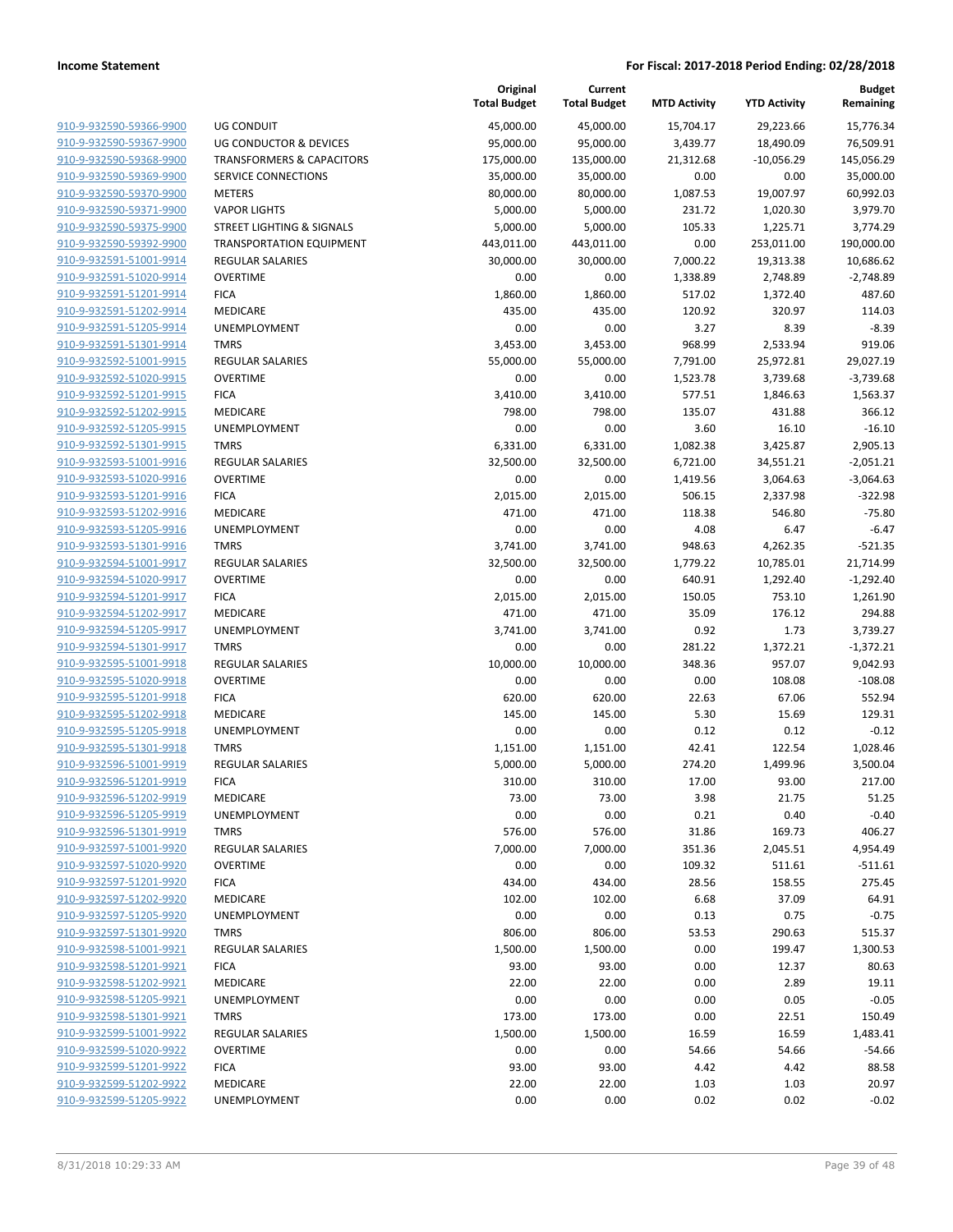|                                                    |                                                        | Original<br><b>Total Budget</b> | Current<br><b>Total Budget</b> | <b>MTD Activity</b> | <b>YTD Activity</b>   | <b>Budget</b><br>Remaining             |
|----------------------------------------------------|--------------------------------------------------------|---------------------------------|--------------------------------|---------------------|-----------------------|----------------------------------------|
| 910-9-932599-51301-9922                            | <b>TMRS</b>                                            | 173.00                          | 173.00                         | 8.28                | 8.28                  | 164.72                                 |
| 910-9-970000-51801-9260                            | PENSION EXPENSE                                        | 100,000.00                      | 100,000.00                     | 0.00                | 0.00                  | 100,000.00                             |
| 910-9-970000-59701-9040                            | <b>BAD DEBT</b>                                        | 110,000.00                      | 110,000.00                     | 0.00                | 0.00                  | 110,000.00                             |
| 910-9-970000-59703-4030                            | <b>DEPRECIATION EXPENSE</b>                            | 2,960,000.00                    | 2,960,000.00                   | 0.00                | 0.00                  | 2,960,000.00                           |
| 910-9-970000-59720-9705                            | <b>BANK FEES</b>                                       | 25,000.00                       | 25,000.00                      | 431.52              | 2,058.87              | 22,941.13                              |
| 910-9-970000-59730-9250                            | <b>INVENTORY LOSS/GAIN</b>                             | 1,000.00                        | 1,000.00                       | 0.00                | 0.00                  | 1,000.00                               |
| 910-9-970000-59731-9250                            | <b>GASOLINE LOSSES/GAINS</b>                           | 1,000.00                        | 1,000.00                       | 0.00                | 478.22                | 521.78                                 |
| 910-9-970000-59732-9250                            | FUEL OIL LOSSES/GAINS                                  | 3,000.00                        | 3,000.00                       | 0.00                | 0.00                  | 3,000.00                               |
| 910-9-970000-59734-4210                            | ASSET DISPOSAL LOSSES/GAINS                            | 1,000.00                        | 1,000.00                       | 0.00                | 0.00                  | 1,000.00                               |
| 910-9-970000-59750-9260                            | <b>ACCRUED PTO PAY</b>                                 | 125,000.00                      | 125,000.00                     | 309.50              | 74,902.65             | 50,097.35                              |
| 910-9-970000-59770-9997                            | <b>CONTINGENCY</b>                                     | 250,000.00                      | 250,000.00                     | 0.00                | 0.00                  | 250,000.00                             |
| 910-9-970000-59771-9997                            | PAYROLL CONTINGENCY                                    | 75,262.00                       | 75,262.00                      | 0.00                | 0.00                  | 75,262.00                              |
| 910-9-970000-59780-9240                            | PROPERTY INSURANCE                                     | 150,000.00                      | 150,000.00                     | 0.00                | 150,015.55            | $-15.55$                               |
| 910-9-970000-59781-9250                            | <b>LIABILITY INSURANCE</b>                             | 60,000.00                       | 60,000.00                      | 0.00                | 66,111.46             | $-6,111.46$                            |
| 910-9-970000-59790-9970                            | CAPITALIZED                                            | $-2,894,757.00$                 | $-2,894,757.00$                | 0.00                | 0.00                  | $-2,894,757.00$                        |
| 910-9-980000-59841-4280                            | AMORTIZATION OF DISCOUNT                               | $-42,051.00$                    | $-42,051.00$                   | 0.00                | 0.00                  | $-42,051.00$                           |
| 910-9-990000-59901-9270                            | XFER to COG - FRANCHISE FEES                           | 2,470,827.00                    | 2,470,827.00                   | 0.00                | 573,243.33            | 1,897,583.67                           |
| 910-9-990000-59902-9200                            | XFER to COG- ADMIN EXPENSES                            | 220,157.00                      | 220,157.00                     | 18,346.42           | 91,732.10             | 128,424.90                             |
| 910-9-990000-59903-4082                            | XFER to COG - PILOT                                    | 317,221.00                      | 317,221.00                     | 0.00                | 317,221.00            | 0.00                                   |
| 910-9-990000-59912-9999                            | XFER TO 912 - DEBT SERVICE                             | 3,820,380.00                    | 3,820,380.00                   | 320,000.00          | 1,600,000.00          | 2,220,380.00                           |
| 910-9-990000-59926-9330                            | XFER to COG - GARAGE                                   | 69,365.00                       | 69,365.00                      | 5,780.42            | 28,902.10             | 40,462.90                              |
| 910-9-990000-59927-9200                            | XFER to COG - INSURANCE                                | 19,775.00                       | 19,775.00                      | 1,647.92            | 8,239.60              | 11,535.40                              |
| 910-9-990000-59928-9200                            | XFER to COG - IT                                       | 29,129.00                       | 29,129.00                      | 2,427.42            | 12,137.10             | 16,991.90                              |
| 910-9-990000-59930-9270                            | XFER to GBOD                                           | 494,165.00                      | 494,165.00                     | 0.00                | 114,648.67            | 379,516.33                             |
|                                                    | <b>Expense Total:</b>                                  | 60,559,922.00                   | 60,559,922.00                  | 5,715,733.19        | 22,415,987.91         | 38,143,934.09                          |
|                                                    | Fund: 910 - ELECTRIC OPERATING FUND Surplus (Deficit): | -234,580.00                     | -234,580.00                    | -1,659,760.06       | -1,052,186.67         | 817,606.67                             |
| Fund: 911 - ELECTRIC DEBT REDUCTION                |                                                        |                                 |                                |                     |                       |                                        |
| Revenue                                            |                                                        |                                 |                                |                     |                       |                                        |
|                                                    |                                                        |                                 |                                |                     |                       |                                        |
| 911-9-000000-49801-4190                            | <b>INTEREST INCOME</b>                                 | 850.00                          | 850.00                         | 2,645.81            | 1,885.45              | $-1,035.45$                            |
|                                                    | <b>Revenue Total:</b>                                  | 850.00                          | 850.00                         | 2,645.81            | 1,885.45              | $-1,035.45$                            |
|                                                    | Fund: 911 - ELECTRIC DEBT REDUCTION Total:             | 850.00                          | 850.00                         | 2,645.81            | 1,885.45              | $-1,035.45$                            |
|                                                    |                                                        |                                 |                                |                     |                       |                                        |
| Fund: 912 - ELECTRIC DEBT SERVICE                  |                                                        |                                 |                                |                     |                       |                                        |
| Revenue                                            |                                                        |                                 |                                |                     |                       |                                        |
| 912-9-000000-49710-4999                            | TRANFSER FROM GEUS 910 - ELECTRIC OP                   | 3,840,000.00                    | 3,840,000.00                   | 320,000.00          | 1,600,000.00          | 2,240,000.00                           |
|                                                    | <b>Revenue Total:</b>                                  | 3,840,000.00                    | 3,840,000.00                   | 320,000.00          | 1,600,000.00          | 2,240,000.00                           |
| <b>Expense</b>                                     |                                                        |                                 |                                |                     |                       |                                        |
| 912-9-980000-59801-9800                            | PAYING AGENT FEES                                      | 1,000.00                        | 1,000.00                       | 0.00                | 0.00                  | 1,000.00                               |
| 912-9-980000-59810-9800                            | ARBITRAGE                                              | 5,000.00                        | 5,000.00                       | 0.00                | 4,800.00              | 200.00                                 |
| 912-9-980000-59811-9800                            | CONTINUING DISCLOSURE                                  | 1,000.00                        | 1,000.00                       | 0.00                | 0.00                  | 1,000.00                               |
| 912-9-980000-59820-9800                            | <b>SURETY BOND</b>                                     | 700.00                          | 700.00                         | 0.00                | 0.00                  | 700.00                                 |
| 912-9-980000-59852-9800                            | PRINCIPAL 2008 ISSUE                                   | 490,000.00                      | 490,000.00                     | 490,000.00          | 490,000.00            | 0.00                                   |
| 912-9-980000-59853-4270                            | INTEREST 2008 ISSUE                                    | 688,213.00                      | 688,213.00                     | 339,356.26          | 339,356.26            |                                        |
| 912-9-980000-59857-4270                            | INTEREST 2010 ISSUE                                    | 2,585,790.00                    | 2,585,790.00                   | 1,292,895.00        | 1,292,895.00          | 1,292,895.00                           |
| 912-9-980000-59859-4270                            | Interest on 2015 Tax Exempt                            | 41,844.00                       | 41,844.00                      | 20,921.85           | 20,921.85             | 20,922.15                              |
| 912-9-980000-59861-4270                            | Interest on 2015 Taxable                               | 21,333.00                       | 21,333.00                      | 10,666.40           | 10,666.40             | 10,666.60                              |
|                                                    | <b>Expense Total:</b>                                  | 3,834,880.00                    | 3,834,880.00                   | 2,153,839.51        | 2,158,639.51          | 1,676,240.49                           |
|                                                    | Fund: 912 - ELECTRIC DEBT SERVICE Surplus (Deficit):   | 5,120.00                        | 5,120.00                       | $-1,833,839.51$     | $-558,639.51$         | 563,759.51                             |
| Fund: 913 - ELECTRIC CONSTRUCTION FUND             |                                                        |                                 |                                |                     |                       |                                        |
| Revenue                                            |                                                        |                                 |                                |                     |                       |                                        |
| 913-9-000000-49801-4190                            | <b>INTEREST INCOME</b>                                 | 125.00                          | 125.00                         | 88.30               | 62.92                 | 62.08                                  |
|                                                    | <b>Revenue Total:</b>                                  | 125.00                          | 125.00                         | 88.30               | 62.92                 | 62.08                                  |
|                                                    | Fund: 913 - ELECTRIC CONSTRUCTION FUND Total:          | 125.00                          | 125.00                         | 88.30               | 62.92                 | 62.08                                  |
| Fund: 950 - CABLE / INTERNET                       |                                                        |                                 |                                |                     |                       |                                        |
| Revenue                                            |                                                        |                                 |                                |                     |                       |                                        |
| 950-9-000000-48001-3950<br>950-9-000000-48002-3950 | <b>CABLE REVENUES</b><br>MOVIE PAY-PER-VIEW            | 2,807,984.00<br>0.00            | 2,807,984.00<br>0.00           | 201,065.08<br>0.00  | 1,112,488.32<br>23.70 | 348,856.74<br>1,695,495.68<br>$-23.70$ |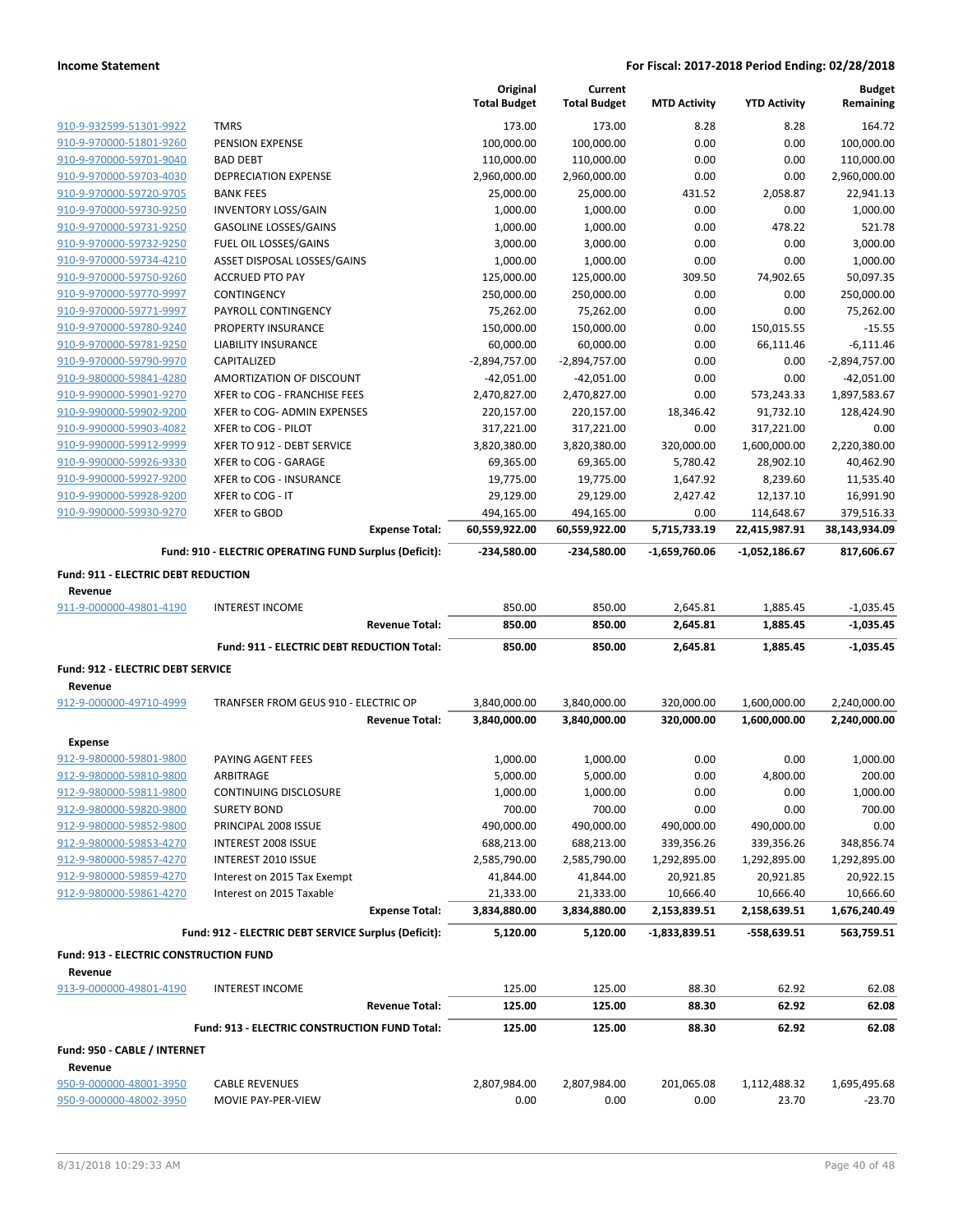|                                    |                                             | Original<br><b>Total Budget</b> | Current<br><b>Total Budget</b> | <b>MTD Activity</b> | <b>YTD Activity</b>  | Budget<br>Remaining      |
|------------------------------------|---------------------------------------------|---------------------------------|--------------------------------|---------------------|----------------------|--------------------------|
| 950-9-000000-48003-3950            | SET-TOP                                     | 163,056.00                      | 163,056.00                     | 12,816.39           | 69.098.16            | 93,957.84                |
| 950-9-000000-48030-3950            | <b>CONTRACT CHANNELS</b>                    | 9,600.00                        | 9,600.00                       | 800.00              | 4,000.00             | 5,600.00                 |
| 950-9-000000-48040-3950            | <b>BROADCASTS</b>                           | 300.00                          | 300.00                         | 100.00              | 450.00               | $-150.00$                |
| 950-9-000000-48101-3950            | <b>INTERNET REVENUES</b>                    | 2,562,527.00                    | 2,562,527.00                   | 181,629.29          | 999,119.58           | 1,563,407.42             |
| 950-9-000000-48102-3950            | COLOCATION                                  | 120,000.00                      | 120,000.00                     | 0.00                | 0.00                 | 120,000.00               |
| 950-9-000000-48201-3950            | <b>LATE CHARGES</b>                         | 80,000.00                       | 80,000.00                      | 4,366.03            | 29,917.39            | 50,082.61                |
| 950-9-000000-48202-3950            | <b>SERVICE CHARGES</b>                      | 62,050.00                       | 62,050.00                      | 4,259.77            | 26,870.49            | 35,179.51                |
| 950-9-000000-48203-3950            | LOST/DAMAGED EQUIPMENT                      | 30,000.00                       | 30,000.00                      | 440.00              | 11,332.37            | 18,667.63                |
| 950-9-000000-48301-3950            | <b>TRANSFER TO COG</b>                      | 291,776.00                      | 291,776.00                     | 19,964.99           | 107,195.83           | 184,580.17               |
| 950-9-000000-48307-3950            | <b>TRANSFER TO GBOD</b>                     | 58,355.00                       | 58,355.00                      | 3,994.25            | 21,441.89            | 36,913.11                |
| 950-9-000000-48434-3950            | <b>CHANNEL 34</b>                           | 2,000.00                        | 2,000.00                       | 100.00              | 817.81               | 1,182.19                 |
| 950-9-000000-48488-3950            | <b>AD INSERTIONS</b>                        | 50,000.00                       | 50,000.00                      | 0.00                | 12,914.30            | 37,085.70                |
| 950-9-000000-48498-3950            | PRODUCTION REVENUES                         | 50.00                           | 50.00                          | 0.00                | 40.00                | 10.00                    |
| 950-9-000000-48501-3950            | <b>CUSTOMER AID TO CONSTRUCTION</b>         | 50.00                           | 50.00                          | 0.00                | 7,652.99             | $-7,602.99$              |
| 950-9-000000-48502-3950            | OTHER REIMBURSEMENTS                        | 1,500.00                        | 1,500.00                       | 0.00                | 0.00                 | 1,500.00                 |
| 950-9-000000-48503-3950            | <b>FIBER MAINTENANCE FEES</b>               | 2,772.00                        | 2,772.00                       | 0.00                | 0.00                 | 2,772.00                 |
| 950-9-000000-48801-4190            | <b>INTEREST INCOME</b>                      | 2,200.00                        | 2,200.00                       | 1,080.92            | 888.96               | 1,311.04                 |
| 950-9-000000-48991-3950            | <b>GEUS ELECTRIC PAYMENT FOR INTERNET</b>   | 38,000.00                       | 38,000.00                      | 0.00                | 38,000.00            | 0.00                     |
| 950-9-000000-48993-3950            | GEUS ELECTRIC PAYMENT FOR PUBLIC SVC        | 15,000.00                       | 15,000.00                      | 0.00                | 15,000.00            | 0.00                     |
| 950-9-000000-48994-3950            | <b>LEASE OF DARK FIBER</b>                  | 206,520.00                      | 206,520.00                     | 0.00                | 206,520.00           | 0.00                     |
| 950-9-000000-48995-3950            | COLOCATION FOR SCADA & PHONE SYSTEM         | 20,000.00                       | 20,000.00                      | 0.00                | 19,958.00            | 42.00                    |
| 950-9-000000-49699-4116            | OTHER GAINS/LOSSES<br><b>Revenue Total:</b> | 5,000.00<br>6,528,740.00        | 5,000.00<br>6,528,740.00       | 0.00<br>430,616.72  | 0.00<br>2,683,729.79 | 5,000.00<br>3,845,010.21 |
|                                    |                                             |                                 |                                |                     |                      |                          |
| Expense<br>950-9-951050-51001-8500 | <b>REGULAR SALARIES</b>                     | 61,360.00                       | 61,360.00                      | 4,725.60            | 25,924.48            | 35,435.52                |
| 950-9-951050-51115-8500            | <b>CLOTHING ALLOWANCE</b>                   | 120.00                          | 120.00                         | 0.00                | 44.38                | 75.62                    |
| 950-9-951050-51116-8500            | CAR ALLOWANCE                               | 975.00                          | 975.00                         | 150.00              | 825.00               | 150.00                   |
| 950-9-951050-51117-8500            | CELL PHONE ALLOWANCE                        | 312.00                          | 312.00                         | 24.00               | 132.00               | 180.00                   |
| 950-9-951050-51201-8500            | <b>FICA</b>                                 | 3,891.00                        | 3,891.00                       | 250.04              | 1,459.19             | 2,431.81                 |
| 950-9-951050-51202-8500            | MEDICARE                                    | 910.00                          | 910.00                         | 58.48               | 341.29               | 568.71                   |
| 950-9-951050-51203-8500            | <b>HEALTH INSURANCE</b>                     | 6,435.00                        | 6,435.00                       | 536.25              | 2,681.25             | 3,753.75                 |
| 950-9-951050-51204-8500            | <b>WORKERS COMPENSATION</b>                 | 556.00                          | 556.00                         | 46.33               | 231.65               | 324.35                   |
| 950-9-951050-51205-8500            | UNEMPLOYMENT                                | 108.00                          | 108.00                         | 0.78                | 5.68                 | 102.32                   |
| 950-9-951050-51301-8500            | <b>TMRS</b>                                 | 7,223.00                        | 7,223.00                       | 569.32              | 3,048.45             | 4,174.55                 |
| 950-9-951050-59110-8500            | <b>GEUS OPERATIONS</b>                      | 75,000.00                       | 75,000.00                      | 2,323.47            | 29,492.83            | 45,507.17                |
| 950-9-951050-59141-8500            | <b>UTILITY BILLS</b>                        | 69,000.00                       | 69,000.00                      | 6,484.48            | 31,404.74            | 37,595.26                |
| 950-9-951050-59191-8500            | POLE USE                                    | 18,800.00                       | 18,800.00                      | 0.00                | 18,800.00            | 0.00                     |
| 950-9-951051-51001-8510            | REGULAR SALARIES                            | 67,538.00                       | 67,538.00                      | 5,120.00            | 28,122.40            | 39,415.60                |
| 950-9-951051-51020-8510            | <b>OVERTIME</b>                             | 6,000.00                        | 6,000.00                       | 987.44              | 4,347.38             | 1,652.62                 |
| 950-9-951051-51117-8510            | <b>CELL PHONE ALLOWANCE</b>                 | 432.00                          | 432.00                         | 33.22               | 182.71               | 249.29                   |
| 950-9-951051-51201-8510            | <b>FICA</b>                                 | 4,586.00                        | 4,586.00                       | 374.13              | 1,999.56             | 2,586.44                 |
| 950-9-951051-51202-8510            | MEDICARE                                    | 1,072.00                        | 1,072.00                       | 87.49               | 467.62               | 604.38                   |
| 950-9-951051-51203-8510            | <b>HEALTH INSURANCE</b>                     | 21,450.00                       | 21,450.00                      | 1,787.50            | 8,937.50             | 12,512.50                |
| 950-9-951051-51204-8510            | <b>WORKERS COMPENSATION</b>                 | 669.00                          | 669.00                         | 55.75               | 278.75               | 390.25                   |
| 950-9-951051-51205-8510            | UNEMPLOYMENT                                | 360.00                          | 360.00                         | 6.14                | 11.96                | 348.04                   |
| 950-9-951051-51301-8510            | <b>TMRS</b>                                 | 8,514.00                        | 8,514.00                       | 713.54              | 3,703.19             | 4,810.81                 |
| 950-9-951051-59110-8510            | <b>GEUS OPERATIONS</b>                      | 13,000.00                       | 13,000.00                      | 205.53              | 1,911.19             | 11,088.81                |
| 950-9-951051-59151-8510            | <b>BASIC PROGRAM EXPENSE</b>                | 2,697,064.00                    | 2,697,064.00                   | 227,342.68          | 871,684.74           | 1,825,379.26             |
| 950-9-951051-59152-8510            | PREMIUM PROGRAM EXPENSE                     | 65,754.00                       | 65,754.00                      | 7,893.15            | 30,747.57            | 35,006.43                |
| 950-9-951051-59154-8510            | <b>TIVO Fees</b>                            | 32,906.00                       | 32,906.00                      | 3,040.75            | 13,550.07            | 19,355.93                |
| 950-9-951051-59155-8510            | OTHER PROGRAM EXPENSE                       | 7,500.00                        | 7,500.00                       | 0.00                | 0.00                 | 7,500.00                 |
| 950-9-951052-51001-8520            | <b>REGULAR SALARIES</b>                     | 63,611.00                       | 63,611.00                      | 4,893.12            | 26,827.53            | 36,783.47                |
| 950-9-951052-51115-8520            | <b>CLOTHING ALLOWANCE</b>                   | 120.00                          | 120.00                         | 0.00                | 44.38                | 75.62                    |
| 950-9-951052-51116-8520            | CAR ALLOWANCE                               | 975.00                          | 975.00                         | 0.00                | 0.00                 | 975.00                   |
| 950-9-951052-51117-8520            | <b>CELL PHONE ALLOWANCE</b>                 | 408.00                          | 408.00                         | 31.36               | 172.48               | 235.52                   |
| 950-9-951052-51201-8520            | <b>FICA</b>                                 | 4,036.00                        | 4,036.00                       | 305.32              | 1,674.01             | 2,361.99                 |
| 950-9-951052-51202-8520            | MEDICARE                                    | 944.00                          | 944.00                         | 71.40               | 391.48               | 552.52                   |
| 950-9-951052-51203-8520            | <b>HEALTH INSURANCE</b>                     | 7,508.00                        | 7,508.00                       | 625.67              | 3,128.35             | 4,379.65                 |
| 950-9-951052-51204-8520            | <b>WORKERS COMPENSATION</b>                 | 562.00                          | 562.00                         | 46.83               | 234.15               | 327.85                   |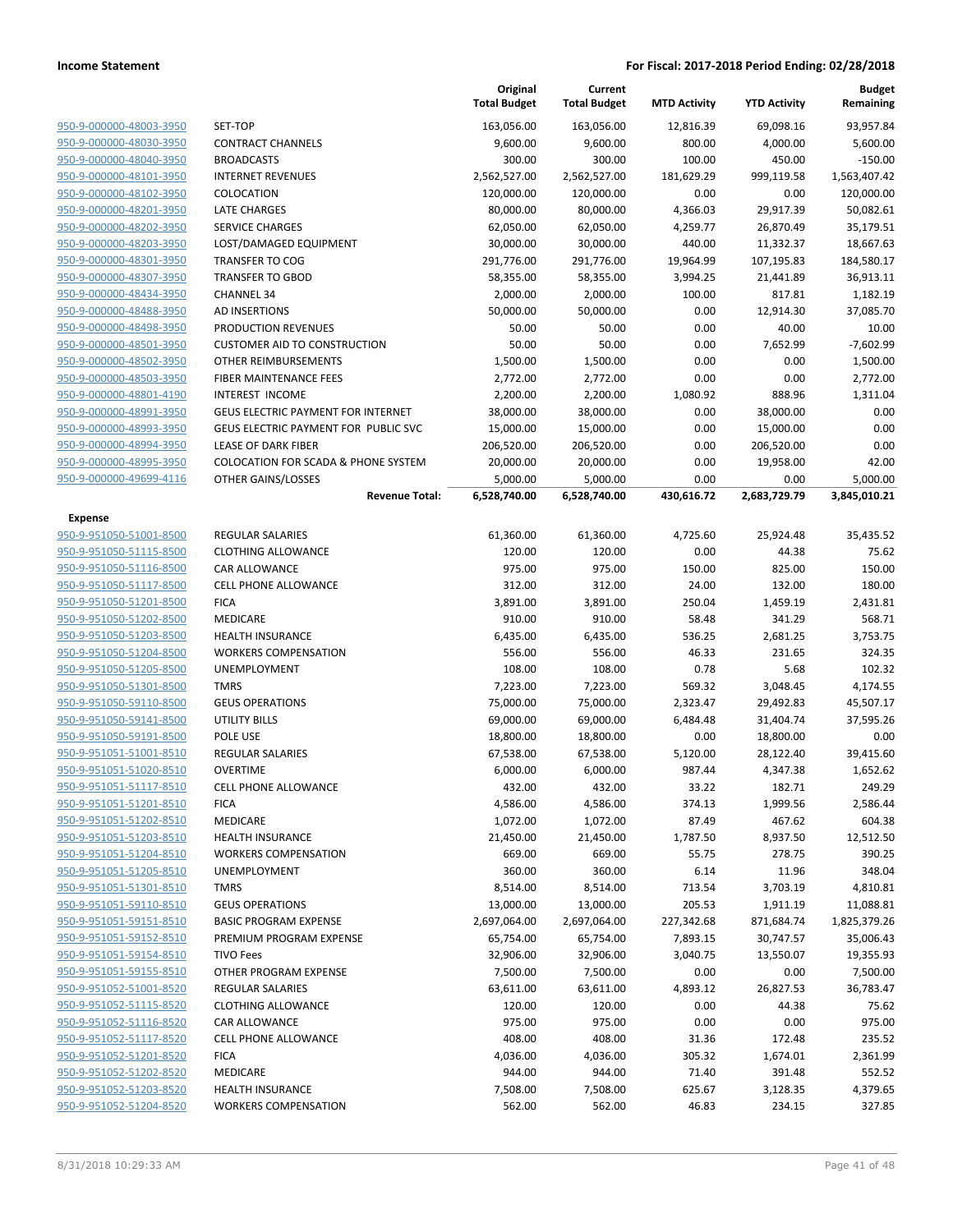| 950-9-951052-51205-8520                                   |
|-----------------------------------------------------------|
| <u>950-9-951052-51301-8520</u>                            |
| <u>950-9-951052-59110-8520</u>                            |
| 950-9-951052-59150-8520                                   |
| 950-9-951053-51001-8530                                   |
| 950-9-951053-51020-8530                                   |
| <u>950-9-951053-51117-8530</u>                            |
| 950-9-951053-51201-8530                                   |
| 950-9-951053-51202-8530                                   |
| 950-9-951053-51203-8530                                   |
| 950-9-951053-51204-8530                                   |
| <u>950-9-951053-51205-8530</u>                            |
| 950-9-951053-51301-8530                                   |
| 950-9-951053-59110-8530                                   |
| 950-9-951053-59160-8530                                   |
| 950-9-951053-59164-8530                                   |
| 950-9-951054-51001-8540                                   |
| 950-9-951054-51020-8540                                   |
| 950-9-951054-51117-8540                                   |
| 950-9-951054-51201-8540                                   |
| 950-9-951054-51202-8540                                   |
| 950-9-951054-51203-8540                                   |
| 950-9-951054-51204-8540                                   |
| 950-9-951054-51205-8540                                   |
| 950-9-951054-51301-8540                                   |
| 950-9-951054-59110-8540                                   |
| 950-9-951055-51001-8550                                   |
| 950-9-951055-51020-8550                                   |
| 950-9-951055-51102-8550                                   |
| 950-9-951055-51115-8550                                   |
| 950-9-951055-51117-8550                                   |
| 950-9-951055-51201-8550                                   |
| 950-9-951055-51202-8550                                   |
| 950-9-951055-51203-8550                                   |
| 950-9-951055-51204-8550                                   |
| 950-9-951055-51205-8550                                   |
| 950-9-951055-51301-8550                                   |
| 950-9-951055-59110-8550                                   |
| 950-9-951055-59112-8550                                   |
| 950-9-951055-59158-8550                                   |
| 950-9-951060-51001-8600                                   |
| <u>950-9-951060-51011-8600</u>                            |
| <u>950-9-951060-51020-8600</u><br>950-9-951060-51115-8600 |
|                                                           |
| 950-9-951060-51116-8600                                   |
| 950-9-951060-51117-8600<br>950-9-951060-51201-8600        |
| <u>950-9-951060-51202-8600</u>                            |
| 950-9-951060-51203-8600                                   |
| 950-9-951060-51204-8600                                   |
| 950-9-951060-51205-8600                                   |
| <u>950-9-951060-51301-8600</u>                            |
| <u>950-9-951060-51401-8600</u>                            |
| 950-9-951060-59201-8600                                   |
| 950-9-951060-59205-8600                                   |
| <u>950-9-951060-59231-8600</u>                            |
| 950-9-951060-59235-8600                                   |
| <u>950-9-951061-51001-8610</u>                            |
| 950-9-951061-51011-8610                                   |
|                                                           |

|                         |                                | Original<br><b>Total Budget</b> | Current<br><b>Total Budget</b> | <b>MTD Activity</b> | <b>YTD Activity</b> | <b>Budget</b><br>Remaining |
|-------------------------|--------------------------------|---------------------------------|--------------------------------|---------------------|---------------------|----------------------------|
| 950-9-951052-51205-8520 | <b>UNEMPLOYMENT</b>            | 126.00                          | 126.00                         | 0.74                | 5.66                | 120.34                     |
| 950-9-951052-51301-8520 | <b>TMRS</b>                    | 7,493.00                        | 7,493.00                       | 572.24              | 3,061.97            | 4,431.03                   |
| 950-9-951052-59110-8520 | <b>GEUS OPERATIONS</b>         | 95,000.00                       | 95,000.00                      | 3,924.04            | 19,084.41           | 75,915.59                  |
| 950-9-951052-59150-8520 | <b>ISP SERVICE EXPENSE</b>     | 702,640.00                      | 702,640.00                     | 58,543.30           | 304,629.70          | 398,010.30                 |
| 950-9-951053-51001-8530 | <b>REGULAR SALARIES</b>        | 47,674.00                       | 47,674.00                      | 3,667.20            | 20,053.75           | 27,620.25                  |
| 950-9-951053-51020-8530 | <b>OVERTIME</b>                | 2,000.00                        | 2,000.00                       | 251.39              | 1,563.95            | 436.05                     |
| 950-9-951053-51117-8530 | <b>CELL PHONE ALLOWANCE</b>    | 432.00                          | 432.00                         | 33.22               | 182.71              | 249.29                     |
| 950-9-951053-51201-8530 | <b>FICA</b>                    | 3,107.00                        | 3,107.00                       | 244.57              | 1,349.44            | 1,757.56                   |
| 950-9-951053-51202-8530 | MEDICARE                       | 726.00                          | 726.00                         | 57.20               | 315.59              | 410.41                     |
| 950-9-951053-51203-8530 | <b>HEALTH INSURANCE</b>        | 10,725.00                       | 10,725.00                      | 893.75              | 4,468.75            | 6,256.25                   |
| 950-9-951053-51204-8530 | <b>WORKERS COMPENSATION</b>    | 472.00                          | 472.00                         | 39.33               | 196.65              | 275.35                     |
| 950-9-951053-51205-8530 | UNEMPLOYMENT                   | 180.00                          | 180.00                         | 3.95                | 7.87                | 172.13                     |
| 950-9-951053-51301-8530 | <b>TMRS</b>                    | 5,767.00                        | 5,767.00                       | 459.20              | 2,471.94            | 3,295.06                   |
| 950-9-951053-59110-8530 | <b>GEUS OPERATIONS</b>         | 2,000.00                        | 2,000.00                       | 1,501.14            | 1,783.06            | 216.94                     |
| 950-9-951053-59160-8530 | ADVERTISING                    | 32,800.00                       | 32,800.00                      | 610.01              | 9,459.94            | 23,340.06                  |
| 950-9-951053-59164-8530 | <b>CONSUMER INFORMATION</b>    | 7,500.00                        | 7,500.00                       | 0.00                | 0.00                | 7,500.00                   |
| 950-9-951054-51001-8540 | REGULAR SALARIES               | 167,242.00                      | 167,242.00                     | 12,599.20           | 69,117.93           | 98,124.07                  |
| 950-9-951054-51020-8540 | <b>OVERTIME</b>                | 3,200.00                        | 3,200.00                       | 185.16              | 1,023.24            | 2,176.76                   |
| 950-9-951054-51117-8540 | <b>CELL PHONE ALLOWANCE</b>    | 216.00                          | 216.00                         | 16.62               | 91.41               | 124.59                     |
| 950-9-951054-51201-8540 | <b>FICA</b>                    | 10,581.00                       | 10,581.00                      | 743.45              | 4,149.15            | 6,431.85                   |
| 950-9-951054-51202-8540 | <b>MEDICARE</b>                | 2,475.00                        | 2,475.00                       | 173.88              | 970.38              | 1,504.62                   |
| 950-9-951054-51203-8540 | HEALTH INSURANCE               | 48,263.00                       | 48,263.00                      | 4,021.92            | 20,109.60           | 28,153.40                  |
| 950-9-951054-51204-8540 | <b>WORKERS COMPENSATION</b>    | 458.00                          | 458.00                         | 38.17               | 190.85              | 267.15                     |
| 950-9-951054-51205-8540 | <b>UNEMPLOYMENT</b>            | 810.00                          | 810.00                         | 12.80               | 25.68               | 784.32                     |
| 950-9-951054-51301-8540 | <b>TMRS</b>                    | 19,643.00                       | 19,643.00                      | 1,487.45            | 7,964.99            | 11,678.01                  |
| 950-9-951054-59110-8540 | <b>GEUS OPERATIONS</b>         | 10,000.00                       | 10,000.00                      | 349.57              | 2,439.09            | 7,560.91                   |
| 950-9-951055-51001-8550 | REGULAR SALARIES               | 144,814.00                      | 144,814.00                     | 8,873.45            | 48,147.21           | 96,666.79                  |
| 950-9-951055-51020-8550 | <b>OVERTIME</b>                | 3,000.00                        | 3,000.00                       | 138.50              | 1,201.82            | 1,798.18                   |
| 950-9-951055-51102-8550 | <b>BILINGUAL PAY</b>           | 0.00                            | 0.00                           | 6.92                | 54.22               | $-54.22$                   |
| 950-9-951055-51115-8550 | <b>CLOTHING ALLOWANCE</b>      | 50.00                           | 50.00                          | 0.00                | 0.00                | 50.00                      |
| 950-9-951055-51117-8550 | <b>CELL PHONE ALLOWANCE</b>    | 657.00                          | 657.00                         | 55.31               | 262.58              | 394.42                     |
| 950-9-951055-51201-8550 | <b>FICA</b>                    | 8,784.00                        | 8,784.00                       | 562.59              | 2,803.02            | 5,980.98                   |
| 950-9-951055-51202-8550 | MEDICARE                       | 2,154.00                        | 2,154.00                       | 131.57              | 732.88              | 1,421.12                   |
| 950-9-951055-51203-8550 | <b>HEALTH INSURANCE</b>        | 21,986.00                       | 21,986.00                      | 1,832.17            | 9,160.85            | 12,825.15                  |
| 950-9-951055-51204-8550 | <b>WORKERS COMPENSATION</b>    | 881.00                          | 881.00                         | 73.42               | 367.10              | 513.90                     |
| 950-9-951055-51205-8550 | UNEMPLOYMENT                   | 369.00                          | 369.00                         | 5.28                | 12.81               | 356.19                     |
| 950-9-951055-51301-8550 | <b>TMRS</b>                    | 17,095.00                       | 17,095.00                      | 1,054.39            | 5,732.96            | 11,362.04                  |
| 950-9-951055-59110-8550 | <b>GEUS OPERATIONS</b>         | 8,000.00                        | 8,000.00                       | 441.79              | 2,200.28            | 5,799.72                   |
| 950-9-951055-59112-8550 | <b>SAFETY</b>                  | 3,000.00                        | 3,000.00                       | 0.00                | 0.00                | 3,000.00                   |
| 950-9-951055-59158-8550 | C/I BILLING                    | 45,500.00                       | 45,500.00                      | 0.00                | 40,843.50           | 4,656.50                   |
| 950-9-951060-51001-8600 | REGULAR SALARIES               | 192,515.00                      | 192,515.00                     | 15,703.66           | 85,664.70           | 106,850.30                 |
| 950-9-951060-51011-8600 | PART TIME TEMPORARY            | 8,135.00                        | 8,135.00                       | 0.00                | 0.00                | 8,135.00                   |
| 950-9-951060-51020-8600 | <b>OVERTIME</b>                | 9,700.00                        | 9,700.00                       | 697.14              | 4,552.37            | 5,147.63                   |
| 950-9-951060-51115-8600 | <b>CLOTHING ALLOWANCE</b>      | 2,000.00                        | 2,000.00                       | 0.00                | 1,014.24            | 985.76                     |
| 950-9-951060-51116-8600 | CAR ALLOWANCE                  | 1,950.00                        | 1,950.00                       | 300.00              | 1,650.00            | 300.00                     |
| 950-9-951060-51117-8600 | <b>CELL PHONE ALLOWANCE</b>    | 1,728.00                        | 1,728.00                       | 132.92              | 731.06              | 996.94                     |
| 950-9-951060-51201-8600 | <b>FICA</b>                    | 13,394.00                       | 13,394.00                      | 893.27              | 5,130.54            | 8,263.46                   |
| 950-9-951060-51202-8600 | MEDICARE                       | 3,132.00                        | 3,132.00                       | 208.91              | 1,199.89            | 1,932.11                   |
| 950-9-951060-51203-8600 | <b>HEALTH INSURANCE</b>        | 42,900.00                       | 42,900.00                      | 3,575.00            | 17,875.00           | 25,025.00                  |
| 950-9-951060-51204-8600 | <b>WORKERS COMPENSATION</b>    | 2,054.00                        | 2,054.00                       | 171.17              | 855.85              | 1,198.15                   |
| 950-9-951060-51205-8600 | <b>UNEMPLOYMENT</b>            | 720.00                          | 720.00                         | 13.43               | 30.98               | 689.02                     |
| 950-9-951060-51301-8600 | <b>TMRS</b>                    | 23,929.00                       | 23,929.00                      | 1,891.92            | 10,156.08           | 13,772.92                  |
| 950-9-951060-51401-8600 | <b>CONTRA - SALARIES</b>       | 0.00                            | 0.00                           | 0.00                | $-2,911.25$         | 2,911.25                   |
| 950-9-951060-59201-8600 | <b>BUILDINGS MAINTNANCE</b>    | 22,000.00                       | 22,000.00                      | 5,462.50            | 18,474.02           | 3,525.98                   |
| 950-9-951060-59205-8600 | <b>EQUIPMENT MAINTENANCE</b>   | 15,000.00                       | 15,000.00                      | 3,540.72            | 5,493.85            | 9,506.15                   |
| 950-9-951060-59231-8600 | CABLE PLANT MAINTENANCE        | 35,000.00                       | 35,000.00                      | 1,381.76            | 4,891.53            | 30,108.47                  |
| 950-9-951060-59235-8600 | FIBER OPTICS PLANT MAINTENANCE | 20,000.00                       | 20,000.00                      | 0.00                | 10,087.92           | 9,912.08                   |
| 950-9-951061-51001-8610 | REGULAR SALARIES               | 192,515.00                      | 192,515.00                     | 15,703.66           | 85,663.44           | 106,851.56                 |
| 950-9-951061-51011-8610 | PART TIME TEMPORARY            | 8,135.00                        | 8,135.00                       | 0.00                | 0.00                | 8,135.00                   |
|                         |                                |                                 |                                |                     |                     |                            |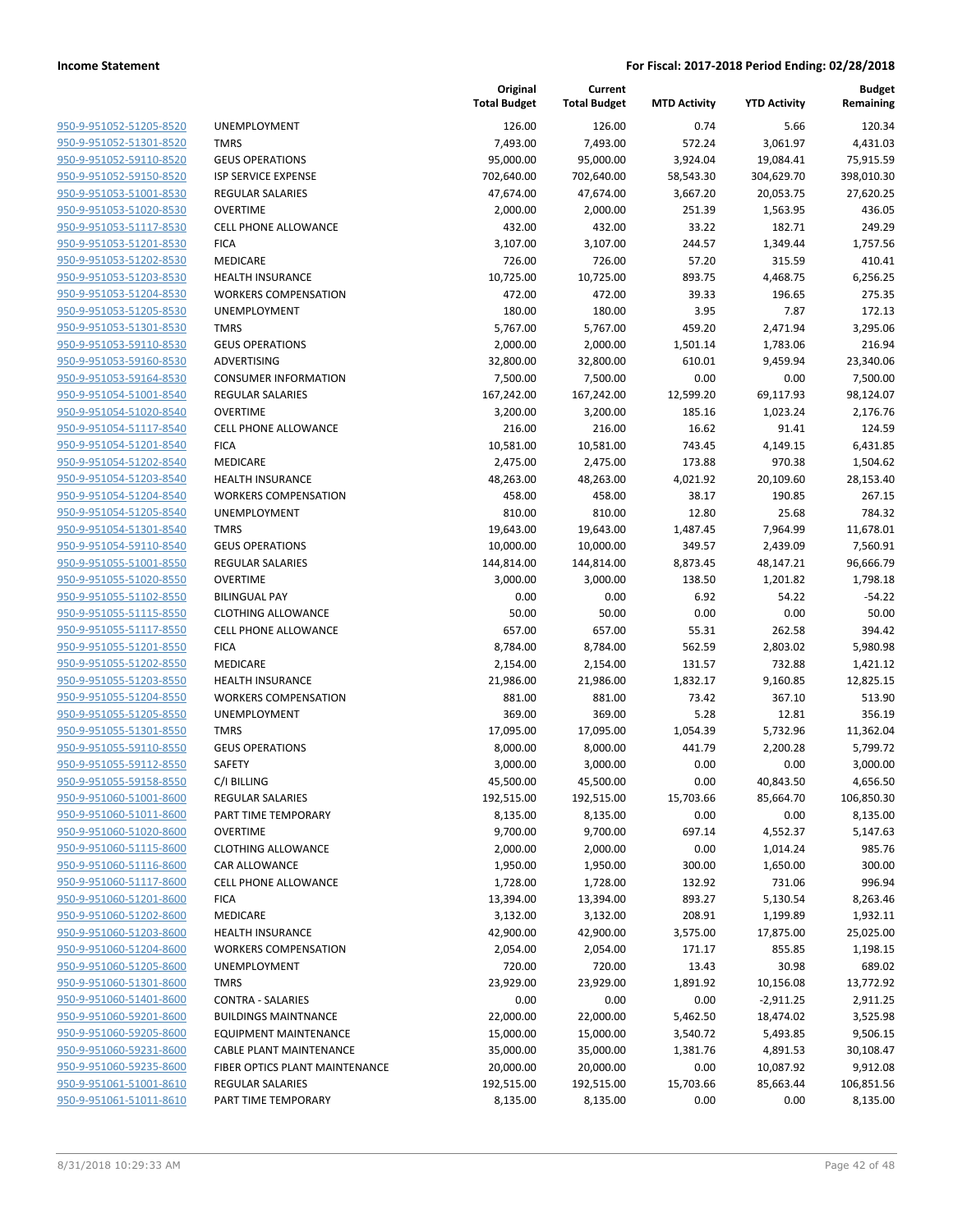|                         |                                                 | Original<br><b>Total Budget</b> | Current<br><b>Total Budget</b> | <b>MTD Activity</b> | <b>YTD Activity</b> | <b>Budget</b><br>Remaining |
|-------------------------|-------------------------------------------------|---------------------------------|--------------------------------|---------------------|---------------------|----------------------------|
| 950-9-951061-51020-8610 | <b>OVERTIME</b>                                 | 9,700.00                        | 9,700.00                       | 696.05              | 4,548.40            | 5,151.60                   |
| 950-9-951061-51115-8610 | <b>CLOTHING ALLOWANCE</b>                       | 2,000.00                        | 2,000.00                       | 0.00                | 1,014.22            | 985.78                     |
| 950-9-951061-51116-8610 | <b>CAR ALLOWANCE</b>                            | 1,950.00                        | 1,950.00                       | 0.00                | 0.00                | 1,950.00                   |
| 950-9-951061-51117-8610 | <b>CELL PHONE ALLOWANCE</b>                     | 1,728.00                        | 1,728.00                       | 132.86              | 730.73              | 997.27                     |
| 950-9-951061-51201-8610 | <b>FICA</b>                                     | 13,394.00                       | 13,394.00                      | 1,005.03            | 5,553.31            | 7,840.69                   |
| 950-9-951061-51202-8610 | MEDICARE                                        | 3,132.00                        | 3,132.00                       | 235.04              | 1,298.77            | 1,833.23                   |
| 950-9-951061-51203-8610 | HEALTH INSURANCE                                | 42,900.00                       | 42,900.00                      | 3,575.00            | 17,875.00           | 25,025.00                  |
| 950-9-951061-51204-8610 | <b>WORKERS COMPENSATION</b>                     | 2,054.00                        | 2,054.00                       | 171.17              | 855.85              | 1,198.15                   |
| 950-9-951061-51205-8610 | UNEMPLOYMENT                                    | 720.00                          | 720.00                         | 11.35               | 28.60               | 691.40                     |
| 950-9-951061-51301-8610 | <b>TMRS</b>                                     | 23,929.00                       | 23,929.00                      | 1,856.92            | 9,968.37            | 13,960.63                  |
| 950-9-951061-59205-8610 | <b>EQUIPMENT MAINTENANCE</b>                    | 2,500.00                        | 2,500.00                       | 0.00                | 0.00                | 2,500.00                   |
| 950-9-951061-59233-8610 | INTERNET PLANT MAINTENANCE                      | 6,000.00                        | 6,000.00                       | 0.00                | 0.00                | 6,000.00                   |
| 950-9-951090-59510-9900 | HEADEND, TRUNK & DISTRIBUTION SYSTEM            | 120,000.00                      | 120,000.00                     | 3,161.50            | 23,717.50           | 96,282.50                  |
| 950-9-951090-59511-9900 | <b>HEADEND EQUIPMENT</b>                        | 80,000.00                       | 80,000.00                      | 0.00                | 0.00                | 80,000.00                  |
| 950-9-951090-59512-9900 | <b>DROPS</b>                                    | 100,000.00                      | 100,000.00                     | 4,567.50            | 19,691.79           | 80,308.21                  |
| 950-9-951090-59513-9900 | <b>CUSTOMER PREMISES EQUIPMENT</b>              | 30,000.00                       | 22,755.50                      | 0.00                | 0.00                | 22,755.50                  |
| 950-9-951090-59522-9900 | INTERNET CUSTOMER INTERFACE EQUIPMENT           | 25,000.00                       | 25,000.00                      | 0.00                | 0.00                | 25,000.00                  |
| 950-9-951090-59590-9900 | <b>STRUCTURES &amp; IMPROVEMENTS</b>            | 70,000.00                       | 77,244.50                      | 0.00                | 0.00                | 77,244.50                  |
| 950-9-951091-51001-9958 | <b>REGULAR SALARIES</b>                         | 29,472.00                       | 29,472.00                      | 2,390.83            | 12,862.99           | 16,609.01                  |
| 950-9-951091-51020-9958 | <b>OVERTIME</b>                                 | 2,400.00                        | 2,400.00                       | 207.21              | 1,268.17            | 1,131.83                   |
| 950-9-951091-51201-9958 | <b>FICA</b>                                     | 1,976.00                        | 1,976.00                       | 162.63              | 884.63              | 1,091.37                   |
| 950-9-951091-51202-9958 | MEDICARE                                        | 462.00                          | 462.00                         | 38.04               | 206.89              | 255.11                     |
| 950-9-951091-51205-9958 | UNEMPLOYMENT                                    | 0.00                            | 0.00                           | 2.62                | 5.42                | $-5.42$                    |
| 950-9-951091-51301-9958 | <b>TMRS</b>                                     | 3,668.00                        | 3,668.00                       | 304.78              | 1,619.07            | 2,048.93                   |
| 950-9-970000-51801-9260 | PENSION EXPENSE                                 | 50,000.00                       | 50,000.00                      | 0.00                | 0.00                | 50,000.00                  |
| 950-9-970000-59701-9040 | <b>BAD DEBT</b>                                 | 50,000.00                       | 50,000.00                      | 0.00                | 0.00                | 50,000.00                  |
| 950-9-970000-59703-4030 | <b>DEPRECIATION EXPENSE</b>                     | 700,000.00                      | 700,000.00                     | 0.00                | 0.00                | 700,000.00                 |
| 950-9-970000-59720-9705 | <b>CREDIT CARD &amp; BANK FEES</b>              | 15,000.00                       | 15,000.00                      | 1,039.22            | 5,086.57            | 9,913.43                   |
| 950-9-970000-59730-9250 | <b>INVENTORY LOSS/GAIN</b>                      | 1,000.00                        | 1,000.00                       | 0.00                | 0.00                | 1,000.00                   |
| 950-9-970000-59734-4210 | ASSET DISPOSAL LOSSES/GAINS                     | 1,000.00                        | 1,000.00                       | 0.00                | 0.00                | 1,000.00                   |
| 950-9-970000-59750-9260 | <b>ACCRUED PTO PAY</b>                          | 5,000.00                        | 5,000.00                       | 0.00                | 879.23              | 4,120.77                   |
| 950-9-970000-59770-9970 | CONTINGENCY                                     | 100,000.00                      | 100,000.00                     | 0.00                | 0.00                | 100,000.00                 |
| 950-9-970000-59771-9970 | PAYROLL CONTINGENCY                             | 11,738.00                       | 11,738.00                      | 0.00                | 0.00                | 11,738.00                  |
| 950-9-970000-59780-9240 | PROPERTY INSURANCE                              | 14,000.00                       | 14,000.00                      | 0.00                | 12,795.00           | 1,205.00                   |
| 950-9-970000-59781-9250 | LIABILITY INSURANCE                             | 10,000.00                       | 10,000.00                      | 0.00                | 10,651.04           | $-651.04$                  |
| 950-9-970000-59790-9970 | CAPITALIZED                                     | $-462,978.00$                   | $-462,978.00$                  | 0.00                | 0.00                | -462,978.00                |
| 950-9-990000-59901-9270 | TRANSFER to COG - FRANCHISE FEES                | 291,776.00                      | 291,776.00                     | 0.00                | 69,946.07           | 221,829.93                 |
| 950-9-990000-59902-9200 | TRANSFER to COG - ADMIN EXPENSES                | 35,398.00                       | 35,398.00                      | 2,949.83            | 14,749.15           | 20,648.85                  |
| 950-9-990000-59903-4082 | TRANSFER to COG - PILOT                         | 43,372.00                       | 43,372.00                      | 0.00                | 43,372.00           | 0.00                       |
| 950-9-990000-59926-9330 | TRANSFER to COG - GARAGE                        | 14,074.00                       | 14,074.00                      | 1,172.83            | 5,864.15            | 8,209.85                   |
| 950-9-990000-59927-9200 | TRANSFER to COG - INSURANCE                     | 4,526.00                        | 4,526.00                       | 377.17              | 1,885.85            | 2,640.15                   |
| 950-9-990000-59928-9200 | XFER to COG - IT                                | 4,711.00                        | 4,711.00                       | 392.58              | 1,962.90            | 2,748.10                   |
| 950-9-990000-59930-9270 | TRANSFER to GBOD                                | 58,355.00                       | 58,355.00                      | 0.00                | 13,989.21           | 44,365.79                  |
| 950-9-990000-59954-8559 | TRANSFER TO 910 - BILLING                       | 77,556.00                       | 77,556.00                      | 6,463.00            | 32,315.00           | 45,241.00                  |
| 950-9-990000-59955-8559 | TRANSFER TO 910 - CASHIERING                    | 57,928.00                       | 57,928.00                      | 4,827.33            | 24,136.65           | 33,791.35                  |
|                         | <b>Expense Total:</b>                           | 6,937,767.00                    | 6,937,767.00                   | 457,811.21          | 2,289,367.65        | 4,648,399.35               |
|                         | Fund: 950 - CABLE / INTERNET Surplus (Deficit): | -409,027.00                     | -409,027.00                    | -27,194.49          | 394,362.14          | -803,389.14                |
|                         | <b>Total Surplus (Deficit):</b>                 | 2,258,253.88                    | $-183,830.12$                  | -7,163,198.03       | 4,117,837.23        | -4,301,667.35              |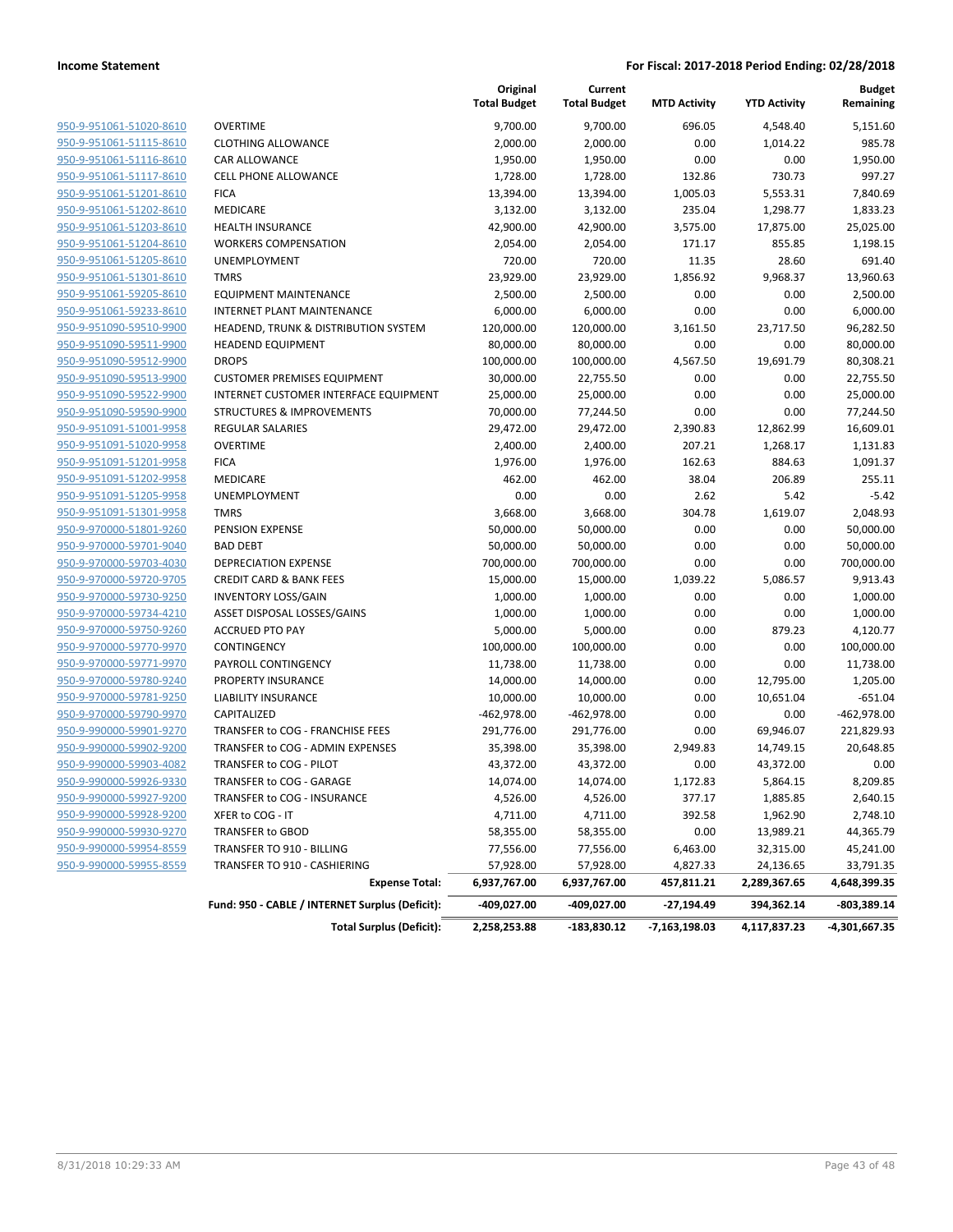# **Group Summary**

|                                                                                | Original            | Current             |                     |                      | <b>Budget</b>              |
|--------------------------------------------------------------------------------|---------------------|---------------------|---------------------|----------------------|----------------------------|
| <b>Account Type</b>                                                            | <b>Total Budget</b> | <b>Total Budget</b> | <b>MTD Activity</b> | <b>YTD Activity</b>  | Remaining                  |
| Fund: 100 - GENERAL FUND                                                       |                     |                     |                     |                      |                            |
| Revenue                                                                        | 24,065,743.72       | 24,070,858.72       | 2,359,672.08        | 13,603,416.39        | 10,467,442.33              |
| Expense                                                                        | 25,345,936.65       | 25,351,051.65       | 1,939,972.00        | 10,225,710.53        | 15,125,341.12              |
| Fund: 100 - GENERAL FUND Surplus (Deficit):                                    | -1,280,192.93       | -1,280,192.93       | 419,700.08          | 3,377,705.86         | -4,657,898.79              |
| Fund: 101 - MUNICIPAL COURT BUILDING SECURITY FEES                             |                     |                     |                     |                      |                            |
| Revenue                                                                        | 8,325.00            | 8,325.00            | 854.59              | 3,848.42             | 4,476.58                   |
| Expense                                                                        | 33.00               | 33.00               | 251.42              | 205.84               | $-172.84$                  |
| Fund: 101 - MUNICIPAL COURT BUILDING SECURITY FEES Surplus (Deficit):          | 8,292.00            | 8.292.00            | 603.17              | 3,642.58             | 4.649.42                   |
| <b>Fund: 102 - MUNICIPAL COURT TECH FUND</b>                                   |                     |                     |                     |                      |                            |
| Revenue                                                                        | 11,620.00           | 11,620.00           | 1,101.10            | 5,099.78             | 6,520.22                   |
| Expense                                                                        | 10.00               | 10.00               | 0.71                | 2.82                 | 7.18                       |
| Fund: 102 - MUNICIPAL COURT TECH FUND Surplus (Deficit):                       | 11,610.00           | 11,610.00           | 1,100.39            | 5,096.96             | 6,513.04                   |
| Fund: 103 - MUNICIPAL COURT CHILD SAFETY FUND                                  |                     |                     |                     |                      |                            |
| Revenue                                                                        | 30,010.00           | 30,010.00           | 138.04              | 6,319.67             | 23,690.33                  |
| Expense                                                                        | 28,010.00           | 28,010.00           | 0.36                | 13,061.58            | 14,948.42                  |
| Fund: 103 - MUNICIPAL COURT CHILD SAFETY FUND Surplus (Deficit):               | 2,000.00            | 2,000.00            | 137.68              | $-6,741.91$          | 8,741.91                   |
| <b>Fund: 111 - RECREATION ACTIVITIES FUND</b>                                  |                     |                     |                     |                      |                            |
| Revenue                                                                        | 233,639.00          | 233,639.00          | 36,553.00           | 60,852.74            | 172,786.26                 |
| Expense                                                                        | 213,498.00          | 213,498.00          | 13,749.82           | 43,262.55            | 170,235.45                 |
| Fund: 111 - RECREATION ACTIVITIES FUND Surplus (Deficit):                      | 20,141.00           | 20,141.00           | 22,803.18           | 17,590.19            | 2,550.81                   |
| Fund: 112 - GUN RANGE FUND                                                     |                     |                     |                     |                      |                            |
| Revenue                                                                        | 5,050.00            | 5,050.00            | 14.51               | 341.10               | 4,708.90                   |
| Expense                                                                        | 33,246.00           | 33,246.00           | 2,755.94            | 13,779.73            | 19,466.27                  |
| Fund: 112 - GUN RANGE FUND Surplus (Deficit):                                  | -28,196.00          | -28,196.00          | -2,741.43           | -13,438.63           | -14,757.37                 |
| Fund: 113 - HOTEL / MOTEL OCCUPANCY TAX FUND                                   |                     |                     |                     |                      |                            |
| Revenue                                                                        | 621,800.00          | 621,800.00          | 44,147.10           | 226,011.05           | 395,788.95                 |
| Expense                                                                        | 787,957.00          | 793,072.00          | 65,147.26           | 317,907.62           | 475,164.38                 |
| Fund: 113 - HOTEL / MOTEL OCCUPANCY TAX FUND Surplus (Deficit):                | -166,157.00         | -171,272.00         | $-21,000.16$        | -91,896.57           | -79,375.43                 |
| Fund: 114 - VENUE MANAGEMENT FUND                                              |                     |                     |                     |                      |                            |
| Revenue                                                                        | 476,155.00          | 476,155.00          | 21,967.58           | 130,300.71           | 345,854.29                 |
| Expense                                                                        | 247,152.00          | 247,152.00          | 11,999.51           | 102,481.78           | 144,670.22                 |
| Fund: 114 - VENUE MANAGEMENT FUND Surplus (Deficit):                           | 229,003.00          | 229,003.00          | 9,968.07            | 27,818.93            | 201,184.07                 |
| Fund: 116 - ROADWAY IMPACT FEE 1                                               |                     |                     |                     |                      |                            |
| Revenue                                                                        | 0.00                | 0.00                | 11.84               | 9.71                 | $-9.71$                    |
| Expense                                                                        | 0.00                | 0.00                | 0.36                | 1.53                 | $-1.53$                    |
| Fund: 116 - ROADWAY IMPACT FEE 1 Surplus (Deficit):                            | 0.00                | 0.00                | 11.48               | 8.18                 | $-8.18$                    |
| Fund: 117 - ROADWAY IMPACT FEE 2                                               |                     |                     |                     |                      |                            |
| Revenue                                                                        | 0.00                | 0.00                | 0.06                | 0.05                 | $-0.05$                    |
| Fund: 117 - ROADWAY IMPACT FEE 2 Total:                                        | 0.00                | 0.00                | 0.06                | 0.05                 | $-0.05$                    |
| Fund: 118 - ROADWAY IMPACT FEE 3                                               |                     |                     |                     |                      |                            |
| Revenue                                                                        | 0.00                | 0.00                | 0.10                | 0.09                 | $-0.09$                    |
| Fund: 118 - ROADWAY IMPACT FEE 3 Total:                                        | 0.00                | 0.00                | 0.10                | 0.09                 | $-0.09$                    |
|                                                                                |                     |                     |                     |                      |                            |
| <b>Fund: 123 - PTRAIN - POLICE REIMBURSEMENT GRANTS &amp; CONT EDUCAT</b>      |                     |                     |                     |                      |                            |
| Revenue                                                                        | 0.00                | 0.00                | 4,472.96            | 4,471.35             | $-4,471.35$                |
| Expense<br>Fund: 123 - PTRAIN - POLICE REIMBURSEMENT GRANTS & CONT EDUCAT Surp | 0.00<br>0.00        | 0.00<br>0.00        | 0.25<br>4,472.71    | 1,067.74<br>3,403.61 | $-1,067.74$<br>$-3,403.61$ |
|                                                                                |                     |                     |                     |                      |                            |
| Fund: 140 - DEBT SERVICE FUND                                                  |                     |                     |                     |                      |                            |
| Revenue                                                                        | 6,072,791.25        | 6,072,791.25        | 772,700.93          | 4,924,877.27         | 1,147,913.98               |
| Expense                                                                        | 6,044,591.45        | 6,044,591.45        | 5,298,056.08        | 5,303,265.44         | 741,326.01                 |
| Fund: 140 - DEBT SERVICE FUND Surplus (Deficit):                               | 28,199.80           | 28,199.80           | -4,525,355.15       | -378,388.17          | 406,587.97                 |
| Fund: 160 - GENERAL CAPITAL IMPROVEMENT FUND                                   |                     |                     |                     |                      |                            |
| Revenue                                                                        | 3,146,243.00        | 3,146,243.00        | 269,230.89          | 1,311,630.27         | 1,834,612.73               |
| Expense                                                                        | 3,206,243.00        | 4,716,243.00        | 24,136.21           | 148,536.67           | 4,567,706.33               |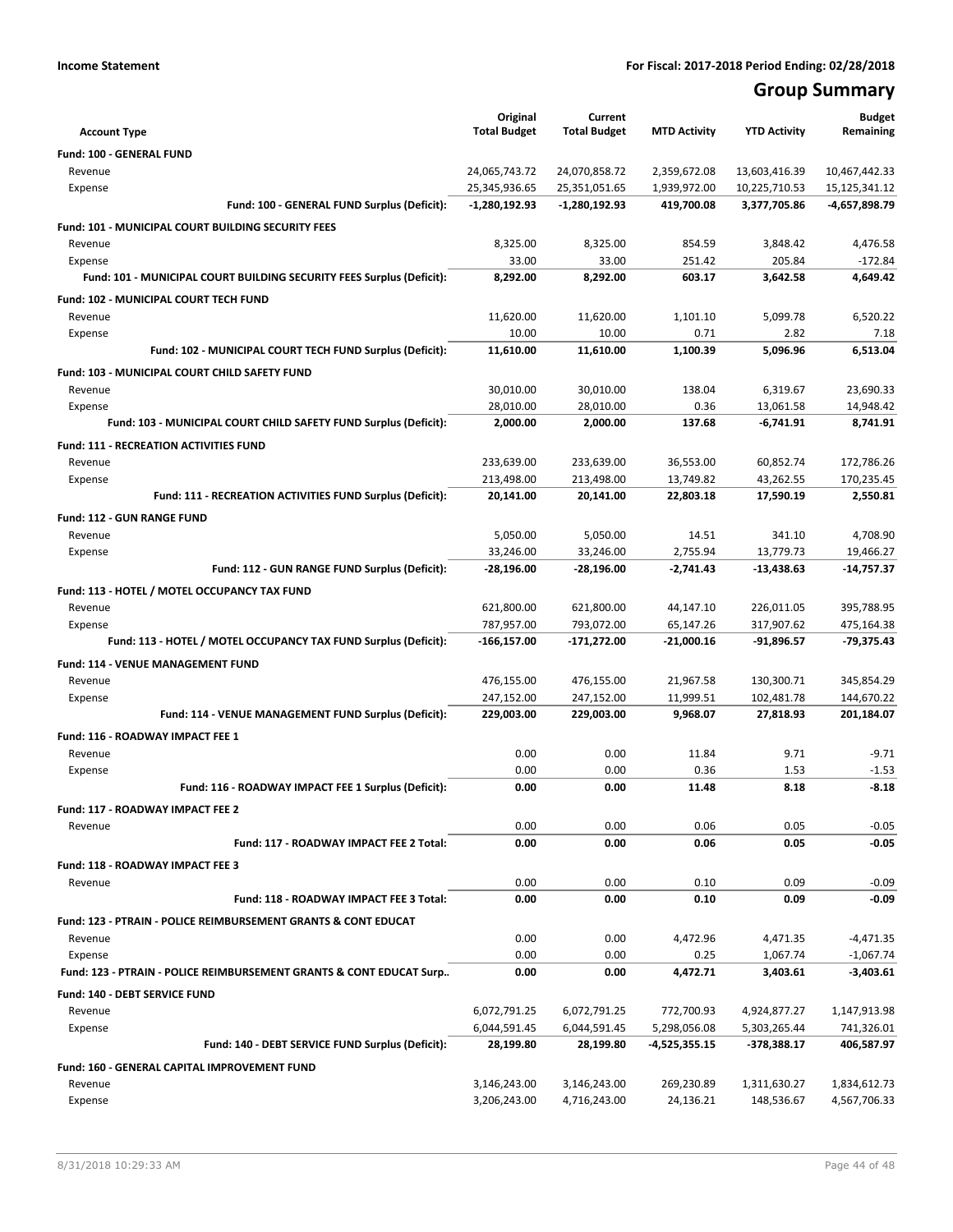| <b>Account Type</b>                                               | Original<br><b>Total Budget</b> | Current<br><b>Total Budget</b> | <b>MTD Activity</b>         | <b>YTD Activity</b>        | <b>Budget</b><br>Remaining   |
|-------------------------------------------------------------------|---------------------------------|--------------------------------|-----------------------------|----------------------------|------------------------------|
| Fund: 160 - GENERAL CAPITAL IMPROVEMENT FUND Surplus (Deficit):   | $-60,000.00$                    | -1,570,000.00                  | 245,094.68                  | 1,163,093.60               | -2,733,093.60                |
| <b>Fund: 161 - STREET CONSTRUCTION FUND</b>                       |                                 |                                |                             |                            |                              |
| Revenue                                                           | 500.00                          | 500.00                         | 762.65                      | 625.32                     | $-125.32$                    |
| Expense                                                           | 0.00                            | 0.00                           | 23.33                       | 98.46                      | $-98.46$                     |
| Fund: 161 - STREET CONSTRUCTION FUND Surplus (Deficit):           | 500.00                          | 500.00                         | 739.32                      | 526.86                     | -26.86                       |
| Fund: 164 - 2013 CO CAPITAL FUND                                  |                                 |                                |                             |                            |                              |
| Revenue                                                           | 200.00                          | 200.00                         | 30.68                       | 33.41                      | 166.59                       |
| Expense<br>Fund: 164 - 2013 CO CAPITAL FUND Surplus (Deficit):    | 0.00<br>200.00                  | 0.00<br>200.00                 | 0.87<br>29.81               | 3.68<br>29.73              | $-3.68$<br>170.27            |
|                                                                   |                                 |                                |                             |                            |                              |
| <b>Fund: 165 - 2014 GO FUND</b><br>Revenue                        | 50,000.00                       | 50,000.00                      | 823.22                      | 3,963.77                   | 46,036.23                    |
| Fund: 165 - 2014 GO FUND Total:                                   | 50,000.00                       | 50,000.00                      | 823.22                      | 3,963.77                   | 46,036.23                    |
| <b>Fund: 171 - MAIN STREET SPECIAL REVENUE</b>                    |                                 |                                |                             |                            |                              |
| Revenue                                                           | 0.00                            | 0.00                           | 25,000.00                   | 25,000.00                  | $-25,000.00$                 |
| Expense                                                           | 0.00                            | 75,000.00                      | 0.00                        | 3,433.00                   | 71,567.00                    |
| Fund: 171 - MAIN STREET SPECIAL REVENUE Surplus (Deficit):        | 0.00                            | -75,000.00                     | 25,000.00                   | 21,567.00                  | -96,567.00                   |
| <b>Fund: 172 - MINOR GRANTS FUND</b>                              |                                 |                                |                             |                            |                              |
| Revenue                                                           | 15,000.00                       | 15,000.00                      | 5,620.00                    | 6,744.00                   | 8,256.00                     |
| Expense                                                           | 0.00                            | 0.00                           | 2,430.75                    | 2,430.75                   | $-2,430.75$                  |
| Fund: 172 - MINOR GRANTS FUND Surplus (Deficit):                  | 15,000.00                       | 15,000.00                      | 3,189.25                    | 4,313.25                   | 10,686.75                    |
| Fund: 175 - JUSTICE ASSISTANCE GRANT - JAG                        |                                 |                                |                             |                            |                              |
| Revenue                                                           | 0.00                            | 0.00                           | 13,731.00                   | 13,731.00                  | $-13,731.00$                 |
| Fund: 175 - JUSTICE ASSISTANCE GRANT - JAG Total:                 | 0.00                            | 0.00                           | 13,731.00                   | 13,731.00                  | -13,731.00                   |
| Fund: 200 - WATER / WASTEWATER FUND                               |                                 |                                |                             |                            |                              |
| Revenue                                                           | 13,213,170.00                   | 13,213,170.00                  | 935,580.57                  | 5,562,708.49               | 7,650,461.51                 |
| Expense<br>Fund: 200 - WATER / WASTEWATER FUND Surplus (Deficit): | 10,205,614.13<br>3,007,555.87   | 10,236,819.13<br>2,976,350.87  | 1,060,849.84<br>-125,269.27 | 4,608,806.44<br>953,902.05 | 5,628,012.69<br>2,022,448.82 |
|                                                                   |                                 |                                |                             |                            |                              |
| <b>Fund: 210 - WATER IMPACT FEES</b><br>Revenue                   | 0.00                            | 0.00                           | 0.03                        | 0.02                       | $-0.02$                      |
| Fund: 210 - WATER IMPACT FEES Total:                              | 0.00                            | 0.00                           | 0.03                        | 0.02                       | $-0.02$                      |
| <b>Fund: 211 - WASTEWATER IMPACT FEES</b>                         |                                 |                                |                             |                            |                              |
| Revenue                                                           | 0.00                            | 0.00                           | 1.68                        | 1.38                       | $-1.38$                      |
| Expense                                                           | 10.00                           | 10.00                          | 0.05                        | 0.22                       | 9.78                         |
| Fund: 211 - WASTEWATER IMPACT FEES Surplus (Deficit):             | $-10.00$                        | $-10.00$                       | 1.63                        | 1.16                       | $-11.16$                     |
| Fund: 212 - TX COMMUNITY DEV SWR SYSTEM IMPROV PROG GRANT         |                                 |                                |                             |                            |                              |
| Revenue                                                           | 0.00                            | 306,205.00                     | 0.00                        | 31,205.00                  | 275,000.00                   |
| Expense                                                           | 0.00                            | 330,000.00                     | 1,250.00                    | 7,450.00                   | 322,550.00                   |
| Fund: 212 - TX COMMUNITY DEV SWR SYSTEM IMPROV PROG GRANT Surplus | 0.00                            | -23,795.00                     | $-1,250.00$                 | 23,755.00                  | -47,550.00                   |
| Fund: 216 - UTILIITY CIP FUND                                     |                                 |                                |                             |                            |                              |
| Revenue                                                           | 13,368,117.00                   | 13,368,117.00                  | 35,574.60                   | 155,653.81                 | 13,212,463.19                |
| Expense                                                           | 13,499,717.00                   | 14,296,686.00                  | 77,079.30                   | 196,488.15                 | 14,100,197.85                |
| Fund: 216 - UTILIITY CIP FUND Surplus (Deficit):                  | -131,600.00                     | -928,569.00                    | -41,504.70                  | -40,834.34                 | -887,734.66                  |
| <b>Fund: 217 - WASTEWATER RECLAMATION FUND</b>                    |                                 |                                |                             |                            |                              |
| Revenue                                                           | 5,000.00                        | 5,000.00                       | 798.62                      | 3,736.75                   | 1,263.25                     |
| <b>Fund: 217 - WASTEWATER RECLAMATION FUND Total:</b>             | 5,000.00                        | 5,000.00                       | 798.62                      | 3,736.75                   | 1,263.25                     |
| Fund: 300 - AIRPORT FUND<br>Revenue                               | 720,740.00                      |                                |                             |                            | 429,726.56                   |
| Expense                                                           | 174,632.00                      | 720,740.00<br>174,632.00       | 59,383.06<br>11,511.87      | 291,013.44<br>64,083.58    | 110,548.42                   |
| Fund: 300 - AIRPORT FUND Surplus (Deficit):                       | 546,108.00                      | 546,108.00                     | 47,871.19                   | 226,929.86                 | 319,178.14                   |
| Fund: 320 - AIRPORT TXDOT GRANT                                   |                                 |                                |                             |                            |                              |
| Expense                                                           | 0.00                            | 0.00                           | 14,975.00                   | 14,975.00                  | -14,975.00                   |
| Fund: 320 - AIRPORT TXDOT GRANT Total:                            | 0.00                            | 0.00                           | 14,975.00                   | 14,975.00                  | -14,975.00                   |
| Fund: 360 - AIRPORT CAPITAL FUND                                  |                                 |                                |                             |                            |                              |
| Revenue                                                           | 62,000.00                       | 62,000.00                      | 21,228.23                   | 52,537.60                  | 9,462.40                     |
|                                                                   |                                 |                                |                             |                            |                              |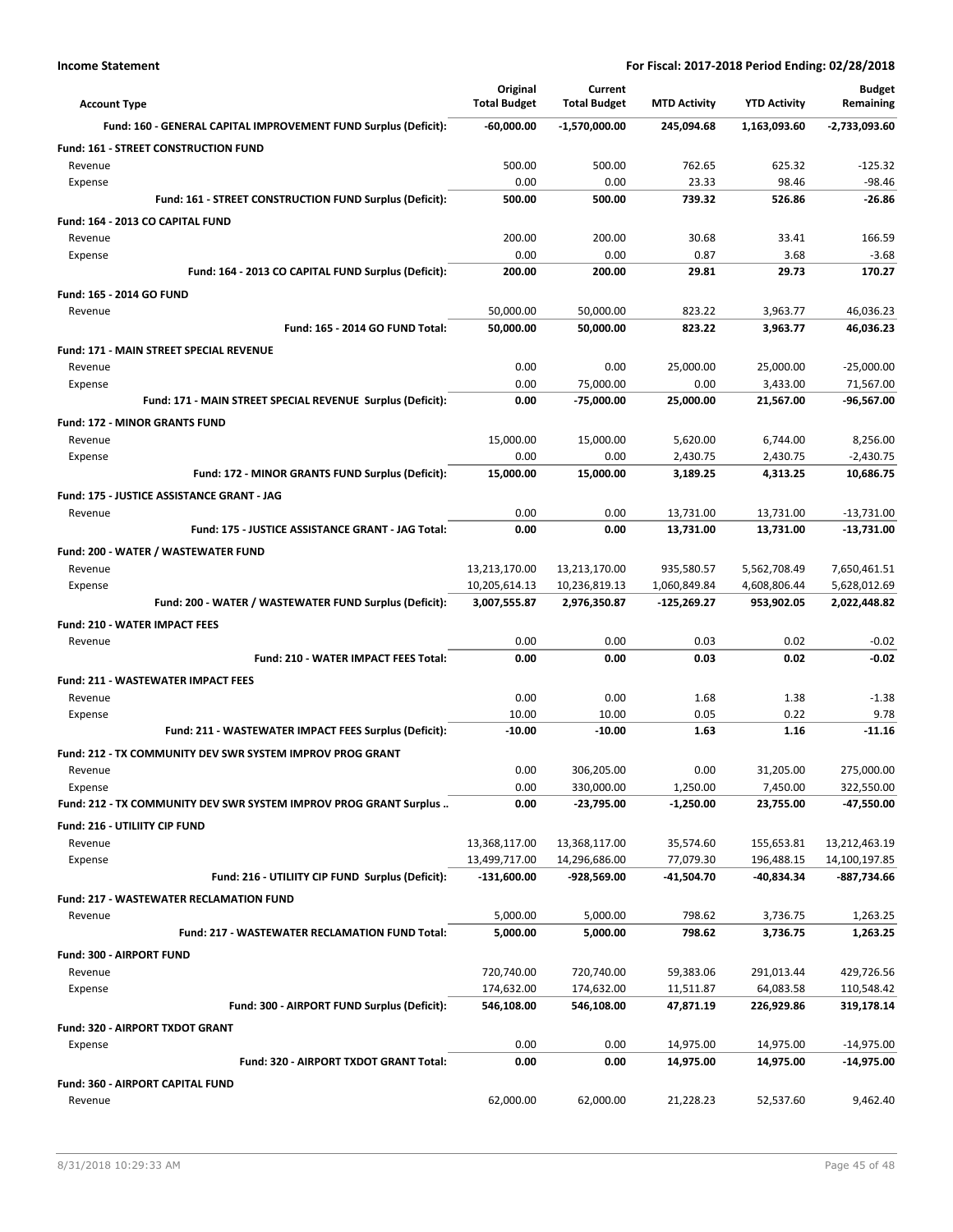| 1,500.00<br>1,500.00<br>4,967.85<br>256,553.17<br>$-255,053.17$<br>Expense<br>Fund: 360 - AIRPORT CAPITAL FUND Surplus (Deficit):<br>60,500.00<br>60,500.00<br>16,260.38<br>-204,015.57<br>264,515.57<br>Fund: 362 - AIRPORT FBO FUEL<br>60.00<br>60.00<br>23,700.36<br>165,782.08<br>$-165,722.08$<br>Revenue<br>50.00<br>50.00<br>1,014.92<br>122,572.21<br>$-122,522.21$<br>Expense<br>Fund: 362 - AIRPORT FBO FUEL Surplus (Deficit):<br>10.00<br>10.00<br>22,685.44<br>43,209.87<br>-43,199.87<br>Fund: 400 - GOLF FUND<br>272,201.00<br>62,050.99<br>210,150.01<br>Revenue<br>272,201.00<br>6,681.62<br>275,668.00<br>275,668.00<br>15,839.73<br>102,051.83<br>173,616.17<br>Expense<br>Fund: 400 - GOLF FUND Surplus (Deficit):<br>$-3,467.00$<br>$-3,467.00$<br>$-9,158.11$<br>-40,000.84<br>36,533.84<br><b>Fund: 500 - SANITATION FUND</b><br>3,952,000.00<br>3,952,000.00<br>284,913.90<br>1,607,030.67<br>2,344,969.33<br>Revenue<br>624,763.62<br>2,679,259.58<br>3,771,072.25<br>3,771,072.25<br>1,091,812.67<br>Expense<br>Fund: 500 - SANITATION FUND Surplus (Deficit):<br>180,927.75<br>180,927.75<br>-339,849.72<br>515,218.00<br>-334,290.25<br>Fund: 601 - CENTRAL SERVICE FUND<br>889,545.00<br>889,545.00<br>74,128.76<br>370,643.80<br>518,901.20<br>Revenue<br>903,210.00<br>903,210.00<br>64,754.81<br>405,985.15<br>497,224.85<br>Expense<br>Fund: 601 - CENTRAL SERVICE FUND Surplus (Deficit):<br>$-13,665.00$<br>$-13,665.00$<br>9,373.95<br>$-35,341.35$<br>21,676.35<br>Fund: 602 - INSURANCE FUND<br>5,829,718.50<br>5,829,718.50<br>470,966.19<br>2,322,889.21<br>3,506,829.29<br>Revenue<br>5,660,214.00<br>5,660,214.00<br>30,154.27<br>2,598,130.71<br>3,062,083.29<br>Expense<br>Fund: 602 - INSURANCE FUND Surplus (Deficit):<br>169,504.50<br>169,504.50<br>440,811.92<br>-275,241.50<br>444,746.00<br>Fund: 604 - MIS FUND<br>831,113.00<br>831,113.00<br>69,259.42<br>346,297.10<br>484,815.90<br>Revenue<br>856,480.00<br>856,480.00<br>24,674.94<br>354,823.23<br>501,656.77<br>Expense<br>Fund: 604 - MIS FUND Surplus (Deficit):<br>$-25,367.00$<br>$-25,367.00$<br>44,584.48<br>$-8,526.13$<br>$-16,840.87$<br>Fund: 660 - VEHICLE REPLACEMENT FUND<br>820,348.00<br>820,348.00<br>68,874.85<br>348,365.57<br>471,982.43<br>Revenue<br>1,060,348.00<br>1,060,348.00<br>35,452.24<br>661,661.62<br>398,686.38<br>Expense<br>Fund: 660 - VEHICLE REPLACEMENT FUND Surplus (Deficit):<br>$-240,000.00$<br>$-240,000.00$<br>33,422.61<br>-313,296.05<br>73,296.05<br><b>Fund: 800 - SPENCE FUND</b><br>600.00<br>600.00<br>618.18<br>2,913.71<br>$-2,313.71$<br>Revenue<br>600.00<br>600.00<br>50.00<br>250.00<br>350.00<br>Expense<br>Fund: 800 - SPENCE FUND Surplus (Deficit):<br>0.00<br>0.00<br>568.18<br>2,663.71<br>$-2,663.71$<br><b>Fund: 801 - JONES LIBRARY TRUST</b><br>10.00<br>10.00<br>13.90<br>11.39<br>$-1.39$<br>Revenue<br>Expense<br>0.00<br>0.00<br>0.42<br>1.72<br>$-1.72$<br>Fund: 801 - JONES LIBRARY TRUST Surplus (Deficit):<br>0.33<br>10.00<br>10.00<br>13.48<br>9.67<br>Fund: 809 - GREENVILLE IDC (L-3)<br>0.00<br>0.00<br>451,789.24<br>2,879,881.27<br>$-2,879,881.27$<br>Revenue<br>0.00<br>0.00<br>451,789.24<br>2,879,093.33<br>-2,879,093.33<br>Expense<br>Fund: 809 - GREENVILLE IDC (L-3) Surplus (Deficit):<br>0.00<br>0.00<br>0.00<br>787.94<br>-787.94<br>Fund: 810 - SEIZURE FUNDS - STATE RULES<br>148.00<br>148.00<br>237.51<br>1,159.38<br>$-1,011.38$<br>Revenue<br>0.00<br>0.00<br>7.26<br>95.25<br>$-95.25$<br>Expense<br>Fund: 810 - SEIZURE FUNDS - STATE RULES Surplus (Deficit):<br>148.00<br>148.00<br>230.25<br>1,064.13<br>$-916.13$<br>Fund: 811 - SEIZURE FUNDS - FED RULES<br>100.00<br>100.00<br>141.19<br>115.77<br>$-15.77$<br>Revenue<br>0.00<br>0.00<br>4.32<br>18.23<br>$-18.23$<br>Expense<br>Fund: 811 - SEIZURE FUNDS - FED RULES Surplus (Deficit):<br>100.00<br>100.00<br>136.87<br>97.54<br>2.46<br>Fund: 820 - TIRZ FUND (Tax Increment Reinvestment Zone)<br>624,433.00<br>624,433.00<br>71,839.36<br>341,332.10<br>283,100.90<br>Revenue<br>Expense<br>114,822.11<br>114,822.11<br>37.10<br>150.48<br>114,671.63 | <b>Account Type</b>                                                        | Original<br><b>Total Budget</b> | Current<br><b>Total Budget</b> | <b>MTD Activity</b> | <b>YTD Activity</b> | <b>Budget</b><br>Remaining |
|--------------------------------------------------------------------------------------------------------------------------------------------------------------------------------------------------------------------------------------------------------------------------------------------------------------------------------------------------------------------------------------------------------------------------------------------------------------------------------------------------------------------------------------------------------------------------------------------------------------------------------------------------------------------------------------------------------------------------------------------------------------------------------------------------------------------------------------------------------------------------------------------------------------------------------------------------------------------------------------------------------------------------------------------------------------------------------------------------------------------------------------------------------------------------------------------------------------------------------------------------------------------------------------------------------------------------------------------------------------------------------------------------------------------------------------------------------------------------------------------------------------------------------------------------------------------------------------------------------------------------------------------------------------------------------------------------------------------------------------------------------------------------------------------------------------------------------------------------------------------------------------------------------------------------------------------------------------------------------------------------------------------------------------------------------------------------------------------------------------------------------------------------------------------------------------------------------------------------------------------------------------------------------------------------------------------------------------------------------------------------------------------------------------------------------------------------------------------------------------------------------------------------------------------------------------------------------------------------------------------------------------------------------------------------------------------------------------------------------------------------------------------------------------------------------------------------------------------------------------------------------------------------------------------------------------------------------------------------------------------------------------------------------------------------------------------------------------------------------------------------------------------------------------------------------------------------------------------------------------------------------------------------------------------------------------------------------------------------------------------------------------------------------------------------------------------------------------------------------------------------------------------------------------------------------------------------------------------------------------------------------------------------------------------------------------------------------------------------------------------------------------------------------------------------------------------------------------------------------------------------------------------------------------------------------------------------------------------------------------------------------------------------------------------------------------------------------------------------------------------------------------|----------------------------------------------------------------------------|---------------------------------|--------------------------------|---------------------|---------------------|----------------------------|
|                                                                                                                                                                                                                                                                                                                                                                                                                                                                                                                                                                                                                                                                                                                                                                                                                                                                                                                                                                                                                                                                                                                                                                                                                                                                                                                                                                                                                                                                                                                                                                                                                                                                                                                                                                                                                                                                                                                                                                                                                                                                                                                                                                                                                                                                                                                                                                                                                                                                                                                                                                                                                                                                                                                                                                                                                                                                                                                                                                                                                                                                                                                                                                                                                                                                                                                                                                                                                                                                                                                                                                                                                                                                                                                                                                                                                                                                                                                                                                                                                                                                                                                                      |                                                                            |                                 |                                |                     |                     |                            |
|                                                                                                                                                                                                                                                                                                                                                                                                                                                                                                                                                                                                                                                                                                                                                                                                                                                                                                                                                                                                                                                                                                                                                                                                                                                                                                                                                                                                                                                                                                                                                                                                                                                                                                                                                                                                                                                                                                                                                                                                                                                                                                                                                                                                                                                                                                                                                                                                                                                                                                                                                                                                                                                                                                                                                                                                                                                                                                                                                                                                                                                                                                                                                                                                                                                                                                                                                                                                                                                                                                                                                                                                                                                                                                                                                                                                                                                                                                                                                                                                                                                                                                                                      |                                                                            |                                 |                                |                     |                     |                            |
|                                                                                                                                                                                                                                                                                                                                                                                                                                                                                                                                                                                                                                                                                                                                                                                                                                                                                                                                                                                                                                                                                                                                                                                                                                                                                                                                                                                                                                                                                                                                                                                                                                                                                                                                                                                                                                                                                                                                                                                                                                                                                                                                                                                                                                                                                                                                                                                                                                                                                                                                                                                                                                                                                                                                                                                                                                                                                                                                                                                                                                                                                                                                                                                                                                                                                                                                                                                                                                                                                                                                                                                                                                                                                                                                                                                                                                                                                                                                                                                                                                                                                                                                      |                                                                            |                                 |                                |                     |                     |                            |
|                                                                                                                                                                                                                                                                                                                                                                                                                                                                                                                                                                                                                                                                                                                                                                                                                                                                                                                                                                                                                                                                                                                                                                                                                                                                                                                                                                                                                                                                                                                                                                                                                                                                                                                                                                                                                                                                                                                                                                                                                                                                                                                                                                                                                                                                                                                                                                                                                                                                                                                                                                                                                                                                                                                                                                                                                                                                                                                                                                                                                                                                                                                                                                                                                                                                                                                                                                                                                                                                                                                                                                                                                                                                                                                                                                                                                                                                                                                                                                                                                                                                                                                                      |                                                                            |                                 |                                |                     |                     |                            |
|                                                                                                                                                                                                                                                                                                                                                                                                                                                                                                                                                                                                                                                                                                                                                                                                                                                                                                                                                                                                                                                                                                                                                                                                                                                                                                                                                                                                                                                                                                                                                                                                                                                                                                                                                                                                                                                                                                                                                                                                                                                                                                                                                                                                                                                                                                                                                                                                                                                                                                                                                                                                                                                                                                                                                                                                                                                                                                                                                                                                                                                                                                                                                                                                                                                                                                                                                                                                                                                                                                                                                                                                                                                                                                                                                                                                                                                                                                                                                                                                                                                                                                                                      |                                                                            |                                 |                                |                     |                     |                            |
|                                                                                                                                                                                                                                                                                                                                                                                                                                                                                                                                                                                                                                                                                                                                                                                                                                                                                                                                                                                                                                                                                                                                                                                                                                                                                                                                                                                                                                                                                                                                                                                                                                                                                                                                                                                                                                                                                                                                                                                                                                                                                                                                                                                                                                                                                                                                                                                                                                                                                                                                                                                                                                                                                                                                                                                                                                                                                                                                                                                                                                                                                                                                                                                                                                                                                                                                                                                                                                                                                                                                                                                                                                                                                                                                                                                                                                                                                                                                                                                                                                                                                                                                      |                                                                            |                                 |                                |                     |                     |                            |
|                                                                                                                                                                                                                                                                                                                                                                                                                                                                                                                                                                                                                                                                                                                                                                                                                                                                                                                                                                                                                                                                                                                                                                                                                                                                                                                                                                                                                                                                                                                                                                                                                                                                                                                                                                                                                                                                                                                                                                                                                                                                                                                                                                                                                                                                                                                                                                                                                                                                                                                                                                                                                                                                                                                                                                                                                                                                                                                                                                                                                                                                                                                                                                                                                                                                                                                                                                                                                                                                                                                                                                                                                                                                                                                                                                                                                                                                                                                                                                                                                                                                                                                                      |                                                                            |                                 |                                |                     |                     |                            |
|                                                                                                                                                                                                                                                                                                                                                                                                                                                                                                                                                                                                                                                                                                                                                                                                                                                                                                                                                                                                                                                                                                                                                                                                                                                                                                                                                                                                                                                                                                                                                                                                                                                                                                                                                                                                                                                                                                                                                                                                                                                                                                                                                                                                                                                                                                                                                                                                                                                                                                                                                                                                                                                                                                                                                                                                                                                                                                                                                                                                                                                                                                                                                                                                                                                                                                                                                                                                                                                                                                                                                                                                                                                                                                                                                                                                                                                                                                                                                                                                                                                                                                                                      |                                                                            |                                 |                                |                     |                     |                            |
|                                                                                                                                                                                                                                                                                                                                                                                                                                                                                                                                                                                                                                                                                                                                                                                                                                                                                                                                                                                                                                                                                                                                                                                                                                                                                                                                                                                                                                                                                                                                                                                                                                                                                                                                                                                                                                                                                                                                                                                                                                                                                                                                                                                                                                                                                                                                                                                                                                                                                                                                                                                                                                                                                                                                                                                                                                                                                                                                                                                                                                                                                                                                                                                                                                                                                                                                                                                                                                                                                                                                                                                                                                                                                                                                                                                                                                                                                                                                                                                                                                                                                                                                      |                                                                            |                                 |                                |                     |                     |                            |
|                                                                                                                                                                                                                                                                                                                                                                                                                                                                                                                                                                                                                                                                                                                                                                                                                                                                                                                                                                                                                                                                                                                                                                                                                                                                                                                                                                                                                                                                                                                                                                                                                                                                                                                                                                                                                                                                                                                                                                                                                                                                                                                                                                                                                                                                                                                                                                                                                                                                                                                                                                                                                                                                                                                                                                                                                                                                                                                                                                                                                                                                                                                                                                                                                                                                                                                                                                                                                                                                                                                                                                                                                                                                                                                                                                                                                                                                                                                                                                                                                                                                                                                                      |                                                                            |                                 |                                |                     |                     |                            |
|                                                                                                                                                                                                                                                                                                                                                                                                                                                                                                                                                                                                                                                                                                                                                                                                                                                                                                                                                                                                                                                                                                                                                                                                                                                                                                                                                                                                                                                                                                                                                                                                                                                                                                                                                                                                                                                                                                                                                                                                                                                                                                                                                                                                                                                                                                                                                                                                                                                                                                                                                                                                                                                                                                                                                                                                                                                                                                                                                                                                                                                                                                                                                                                                                                                                                                                                                                                                                                                                                                                                                                                                                                                                                                                                                                                                                                                                                                                                                                                                                                                                                                                                      |                                                                            |                                 |                                |                     |                     |                            |
|                                                                                                                                                                                                                                                                                                                                                                                                                                                                                                                                                                                                                                                                                                                                                                                                                                                                                                                                                                                                                                                                                                                                                                                                                                                                                                                                                                                                                                                                                                                                                                                                                                                                                                                                                                                                                                                                                                                                                                                                                                                                                                                                                                                                                                                                                                                                                                                                                                                                                                                                                                                                                                                                                                                                                                                                                                                                                                                                                                                                                                                                                                                                                                                                                                                                                                                                                                                                                                                                                                                                                                                                                                                                                                                                                                                                                                                                                                                                                                                                                                                                                                                                      |                                                                            |                                 |                                |                     |                     |                            |
|                                                                                                                                                                                                                                                                                                                                                                                                                                                                                                                                                                                                                                                                                                                                                                                                                                                                                                                                                                                                                                                                                                                                                                                                                                                                                                                                                                                                                                                                                                                                                                                                                                                                                                                                                                                                                                                                                                                                                                                                                                                                                                                                                                                                                                                                                                                                                                                                                                                                                                                                                                                                                                                                                                                                                                                                                                                                                                                                                                                                                                                                                                                                                                                                                                                                                                                                                                                                                                                                                                                                                                                                                                                                                                                                                                                                                                                                                                                                                                                                                                                                                                                                      |                                                                            |                                 |                                |                     |                     |                            |
|                                                                                                                                                                                                                                                                                                                                                                                                                                                                                                                                                                                                                                                                                                                                                                                                                                                                                                                                                                                                                                                                                                                                                                                                                                                                                                                                                                                                                                                                                                                                                                                                                                                                                                                                                                                                                                                                                                                                                                                                                                                                                                                                                                                                                                                                                                                                                                                                                                                                                                                                                                                                                                                                                                                                                                                                                                                                                                                                                                                                                                                                                                                                                                                                                                                                                                                                                                                                                                                                                                                                                                                                                                                                                                                                                                                                                                                                                                                                                                                                                                                                                                                                      |                                                                            |                                 |                                |                     |                     |                            |
|                                                                                                                                                                                                                                                                                                                                                                                                                                                                                                                                                                                                                                                                                                                                                                                                                                                                                                                                                                                                                                                                                                                                                                                                                                                                                                                                                                                                                                                                                                                                                                                                                                                                                                                                                                                                                                                                                                                                                                                                                                                                                                                                                                                                                                                                                                                                                                                                                                                                                                                                                                                                                                                                                                                                                                                                                                                                                                                                                                                                                                                                                                                                                                                                                                                                                                                                                                                                                                                                                                                                                                                                                                                                                                                                                                                                                                                                                                                                                                                                                                                                                                                                      |                                                                            |                                 |                                |                     |                     |                            |
|                                                                                                                                                                                                                                                                                                                                                                                                                                                                                                                                                                                                                                                                                                                                                                                                                                                                                                                                                                                                                                                                                                                                                                                                                                                                                                                                                                                                                                                                                                                                                                                                                                                                                                                                                                                                                                                                                                                                                                                                                                                                                                                                                                                                                                                                                                                                                                                                                                                                                                                                                                                                                                                                                                                                                                                                                                                                                                                                                                                                                                                                                                                                                                                                                                                                                                                                                                                                                                                                                                                                                                                                                                                                                                                                                                                                                                                                                                                                                                                                                                                                                                                                      |                                                                            |                                 |                                |                     |                     |                            |
|                                                                                                                                                                                                                                                                                                                                                                                                                                                                                                                                                                                                                                                                                                                                                                                                                                                                                                                                                                                                                                                                                                                                                                                                                                                                                                                                                                                                                                                                                                                                                                                                                                                                                                                                                                                                                                                                                                                                                                                                                                                                                                                                                                                                                                                                                                                                                                                                                                                                                                                                                                                                                                                                                                                                                                                                                                                                                                                                                                                                                                                                                                                                                                                                                                                                                                                                                                                                                                                                                                                                                                                                                                                                                                                                                                                                                                                                                                                                                                                                                                                                                                                                      |                                                                            |                                 |                                |                     |                     |                            |
|                                                                                                                                                                                                                                                                                                                                                                                                                                                                                                                                                                                                                                                                                                                                                                                                                                                                                                                                                                                                                                                                                                                                                                                                                                                                                                                                                                                                                                                                                                                                                                                                                                                                                                                                                                                                                                                                                                                                                                                                                                                                                                                                                                                                                                                                                                                                                                                                                                                                                                                                                                                                                                                                                                                                                                                                                                                                                                                                                                                                                                                                                                                                                                                                                                                                                                                                                                                                                                                                                                                                                                                                                                                                                                                                                                                                                                                                                                                                                                                                                                                                                                                                      |                                                                            |                                 |                                |                     |                     |                            |
|                                                                                                                                                                                                                                                                                                                                                                                                                                                                                                                                                                                                                                                                                                                                                                                                                                                                                                                                                                                                                                                                                                                                                                                                                                                                                                                                                                                                                                                                                                                                                                                                                                                                                                                                                                                                                                                                                                                                                                                                                                                                                                                                                                                                                                                                                                                                                                                                                                                                                                                                                                                                                                                                                                                                                                                                                                                                                                                                                                                                                                                                                                                                                                                                                                                                                                                                                                                                                                                                                                                                                                                                                                                                                                                                                                                                                                                                                                                                                                                                                                                                                                                                      |                                                                            |                                 |                                |                     |                     |                            |
|                                                                                                                                                                                                                                                                                                                                                                                                                                                                                                                                                                                                                                                                                                                                                                                                                                                                                                                                                                                                                                                                                                                                                                                                                                                                                                                                                                                                                                                                                                                                                                                                                                                                                                                                                                                                                                                                                                                                                                                                                                                                                                                                                                                                                                                                                                                                                                                                                                                                                                                                                                                                                                                                                                                                                                                                                                                                                                                                                                                                                                                                                                                                                                                                                                                                                                                                                                                                                                                                                                                                                                                                                                                                                                                                                                                                                                                                                                                                                                                                                                                                                                                                      |                                                                            |                                 |                                |                     |                     |                            |
|                                                                                                                                                                                                                                                                                                                                                                                                                                                                                                                                                                                                                                                                                                                                                                                                                                                                                                                                                                                                                                                                                                                                                                                                                                                                                                                                                                                                                                                                                                                                                                                                                                                                                                                                                                                                                                                                                                                                                                                                                                                                                                                                                                                                                                                                                                                                                                                                                                                                                                                                                                                                                                                                                                                                                                                                                                                                                                                                                                                                                                                                                                                                                                                                                                                                                                                                                                                                                                                                                                                                                                                                                                                                                                                                                                                                                                                                                                                                                                                                                                                                                                                                      |                                                                            |                                 |                                |                     |                     |                            |
|                                                                                                                                                                                                                                                                                                                                                                                                                                                                                                                                                                                                                                                                                                                                                                                                                                                                                                                                                                                                                                                                                                                                                                                                                                                                                                                                                                                                                                                                                                                                                                                                                                                                                                                                                                                                                                                                                                                                                                                                                                                                                                                                                                                                                                                                                                                                                                                                                                                                                                                                                                                                                                                                                                                                                                                                                                                                                                                                                                                                                                                                                                                                                                                                                                                                                                                                                                                                                                                                                                                                                                                                                                                                                                                                                                                                                                                                                                                                                                                                                                                                                                                                      |                                                                            |                                 |                                |                     |                     |                            |
|                                                                                                                                                                                                                                                                                                                                                                                                                                                                                                                                                                                                                                                                                                                                                                                                                                                                                                                                                                                                                                                                                                                                                                                                                                                                                                                                                                                                                                                                                                                                                                                                                                                                                                                                                                                                                                                                                                                                                                                                                                                                                                                                                                                                                                                                                                                                                                                                                                                                                                                                                                                                                                                                                                                                                                                                                                                                                                                                                                                                                                                                                                                                                                                                                                                                                                                                                                                                                                                                                                                                                                                                                                                                                                                                                                                                                                                                                                                                                                                                                                                                                                                                      |                                                                            |                                 |                                |                     |                     |                            |
|                                                                                                                                                                                                                                                                                                                                                                                                                                                                                                                                                                                                                                                                                                                                                                                                                                                                                                                                                                                                                                                                                                                                                                                                                                                                                                                                                                                                                                                                                                                                                                                                                                                                                                                                                                                                                                                                                                                                                                                                                                                                                                                                                                                                                                                                                                                                                                                                                                                                                                                                                                                                                                                                                                                                                                                                                                                                                                                                                                                                                                                                                                                                                                                                                                                                                                                                                                                                                                                                                                                                                                                                                                                                                                                                                                                                                                                                                                                                                                                                                                                                                                                                      |                                                                            |                                 |                                |                     |                     |                            |
|                                                                                                                                                                                                                                                                                                                                                                                                                                                                                                                                                                                                                                                                                                                                                                                                                                                                                                                                                                                                                                                                                                                                                                                                                                                                                                                                                                                                                                                                                                                                                                                                                                                                                                                                                                                                                                                                                                                                                                                                                                                                                                                                                                                                                                                                                                                                                                                                                                                                                                                                                                                                                                                                                                                                                                                                                                                                                                                                                                                                                                                                                                                                                                                                                                                                                                                                                                                                                                                                                                                                                                                                                                                                                                                                                                                                                                                                                                                                                                                                                                                                                                                                      |                                                                            |                                 |                                |                     |                     |                            |
|                                                                                                                                                                                                                                                                                                                                                                                                                                                                                                                                                                                                                                                                                                                                                                                                                                                                                                                                                                                                                                                                                                                                                                                                                                                                                                                                                                                                                                                                                                                                                                                                                                                                                                                                                                                                                                                                                                                                                                                                                                                                                                                                                                                                                                                                                                                                                                                                                                                                                                                                                                                                                                                                                                                                                                                                                                                                                                                                                                                                                                                                                                                                                                                                                                                                                                                                                                                                                                                                                                                                                                                                                                                                                                                                                                                                                                                                                                                                                                                                                                                                                                                                      |                                                                            |                                 |                                |                     |                     |                            |
|                                                                                                                                                                                                                                                                                                                                                                                                                                                                                                                                                                                                                                                                                                                                                                                                                                                                                                                                                                                                                                                                                                                                                                                                                                                                                                                                                                                                                                                                                                                                                                                                                                                                                                                                                                                                                                                                                                                                                                                                                                                                                                                                                                                                                                                                                                                                                                                                                                                                                                                                                                                                                                                                                                                                                                                                                                                                                                                                                                                                                                                                                                                                                                                                                                                                                                                                                                                                                                                                                                                                                                                                                                                                                                                                                                                                                                                                                                                                                                                                                                                                                                                                      |                                                                            |                                 |                                |                     |                     |                            |
|                                                                                                                                                                                                                                                                                                                                                                                                                                                                                                                                                                                                                                                                                                                                                                                                                                                                                                                                                                                                                                                                                                                                                                                                                                                                                                                                                                                                                                                                                                                                                                                                                                                                                                                                                                                                                                                                                                                                                                                                                                                                                                                                                                                                                                                                                                                                                                                                                                                                                                                                                                                                                                                                                                                                                                                                                                                                                                                                                                                                                                                                                                                                                                                                                                                                                                                                                                                                                                                                                                                                                                                                                                                                                                                                                                                                                                                                                                                                                                                                                                                                                                                                      |                                                                            |                                 |                                |                     |                     |                            |
|                                                                                                                                                                                                                                                                                                                                                                                                                                                                                                                                                                                                                                                                                                                                                                                                                                                                                                                                                                                                                                                                                                                                                                                                                                                                                                                                                                                                                                                                                                                                                                                                                                                                                                                                                                                                                                                                                                                                                                                                                                                                                                                                                                                                                                                                                                                                                                                                                                                                                                                                                                                                                                                                                                                                                                                                                                                                                                                                                                                                                                                                                                                                                                                                                                                                                                                                                                                                                                                                                                                                                                                                                                                                                                                                                                                                                                                                                                                                                                                                                                                                                                                                      |                                                                            |                                 |                                |                     |                     |                            |
|                                                                                                                                                                                                                                                                                                                                                                                                                                                                                                                                                                                                                                                                                                                                                                                                                                                                                                                                                                                                                                                                                                                                                                                                                                                                                                                                                                                                                                                                                                                                                                                                                                                                                                                                                                                                                                                                                                                                                                                                                                                                                                                                                                                                                                                                                                                                                                                                                                                                                                                                                                                                                                                                                                                                                                                                                                                                                                                                                                                                                                                                                                                                                                                                                                                                                                                                                                                                                                                                                                                                                                                                                                                                                                                                                                                                                                                                                                                                                                                                                                                                                                                                      |                                                                            |                                 |                                |                     |                     |                            |
|                                                                                                                                                                                                                                                                                                                                                                                                                                                                                                                                                                                                                                                                                                                                                                                                                                                                                                                                                                                                                                                                                                                                                                                                                                                                                                                                                                                                                                                                                                                                                                                                                                                                                                                                                                                                                                                                                                                                                                                                                                                                                                                                                                                                                                                                                                                                                                                                                                                                                                                                                                                                                                                                                                                                                                                                                                                                                                                                                                                                                                                                                                                                                                                                                                                                                                                                                                                                                                                                                                                                                                                                                                                                                                                                                                                                                                                                                                                                                                                                                                                                                                                                      |                                                                            |                                 |                                |                     |                     |                            |
|                                                                                                                                                                                                                                                                                                                                                                                                                                                                                                                                                                                                                                                                                                                                                                                                                                                                                                                                                                                                                                                                                                                                                                                                                                                                                                                                                                                                                                                                                                                                                                                                                                                                                                                                                                                                                                                                                                                                                                                                                                                                                                                                                                                                                                                                                                                                                                                                                                                                                                                                                                                                                                                                                                                                                                                                                                                                                                                                                                                                                                                                                                                                                                                                                                                                                                                                                                                                                                                                                                                                                                                                                                                                                                                                                                                                                                                                                                                                                                                                                                                                                                                                      |                                                                            |                                 |                                |                     |                     |                            |
|                                                                                                                                                                                                                                                                                                                                                                                                                                                                                                                                                                                                                                                                                                                                                                                                                                                                                                                                                                                                                                                                                                                                                                                                                                                                                                                                                                                                                                                                                                                                                                                                                                                                                                                                                                                                                                                                                                                                                                                                                                                                                                                                                                                                                                                                                                                                                                                                                                                                                                                                                                                                                                                                                                                                                                                                                                                                                                                                                                                                                                                                                                                                                                                                                                                                                                                                                                                                                                                                                                                                                                                                                                                                                                                                                                                                                                                                                                                                                                                                                                                                                                                                      |                                                                            |                                 |                                |                     |                     |                            |
|                                                                                                                                                                                                                                                                                                                                                                                                                                                                                                                                                                                                                                                                                                                                                                                                                                                                                                                                                                                                                                                                                                                                                                                                                                                                                                                                                                                                                                                                                                                                                                                                                                                                                                                                                                                                                                                                                                                                                                                                                                                                                                                                                                                                                                                                                                                                                                                                                                                                                                                                                                                                                                                                                                                                                                                                                                                                                                                                                                                                                                                                                                                                                                                                                                                                                                                                                                                                                                                                                                                                                                                                                                                                                                                                                                                                                                                                                                                                                                                                                                                                                                                                      |                                                                            |                                 |                                |                     |                     |                            |
|                                                                                                                                                                                                                                                                                                                                                                                                                                                                                                                                                                                                                                                                                                                                                                                                                                                                                                                                                                                                                                                                                                                                                                                                                                                                                                                                                                                                                                                                                                                                                                                                                                                                                                                                                                                                                                                                                                                                                                                                                                                                                                                                                                                                                                                                                                                                                                                                                                                                                                                                                                                                                                                                                                                                                                                                                                                                                                                                                                                                                                                                                                                                                                                                                                                                                                                                                                                                                                                                                                                                                                                                                                                                                                                                                                                                                                                                                                                                                                                                                                                                                                                                      |                                                                            |                                 |                                |                     |                     |                            |
|                                                                                                                                                                                                                                                                                                                                                                                                                                                                                                                                                                                                                                                                                                                                                                                                                                                                                                                                                                                                                                                                                                                                                                                                                                                                                                                                                                                                                                                                                                                                                                                                                                                                                                                                                                                                                                                                                                                                                                                                                                                                                                                                                                                                                                                                                                                                                                                                                                                                                                                                                                                                                                                                                                                                                                                                                                                                                                                                                                                                                                                                                                                                                                                                                                                                                                                                                                                                                                                                                                                                                                                                                                                                                                                                                                                                                                                                                                                                                                                                                                                                                                                                      |                                                                            |                                 |                                |                     |                     |                            |
|                                                                                                                                                                                                                                                                                                                                                                                                                                                                                                                                                                                                                                                                                                                                                                                                                                                                                                                                                                                                                                                                                                                                                                                                                                                                                                                                                                                                                                                                                                                                                                                                                                                                                                                                                                                                                                                                                                                                                                                                                                                                                                                                                                                                                                                                                                                                                                                                                                                                                                                                                                                                                                                                                                                                                                                                                                                                                                                                                                                                                                                                                                                                                                                                                                                                                                                                                                                                                                                                                                                                                                                                                                                                                                                                                                                                                                                                                                                                                                                                                                                                                                                                      |                                                                            |                                 |                                |                     |                     |                            |
|                                                                                                                                                                                                                                                                                                                                                                                                                                                                                                                                                                                                                                                                                                                                                                                                                                                                                                                                                                                                                                                                                                                                                                                                                                                                                                                                                                                                                                                                                                                                                                                                                                                                                                                                                                                                                                                                                                                                                                                                                                                                                                                                                                                                                                                                                                                                                                                                                                                                                                                                                                                                                                                                                                                                                                                                                                                                                                                                                                                                                                                                                                                                                                                                                                                                                                                                                                                                                                                                                                                                                                                                                                                                                                                                                                                                                                                                                                                                                                                                                                                                                                                                      |                                                                            |                                 |                                |                     |                     |                            |
|                                                                                                                                                                                                                                                                                                                                                                                                                                                                                                                                                                                                                                                                                                                                                                                                                                                                                                                                                                                                                                                                                                                                                                                                                                                                                                                                                                                                                                                                                                                                                                                                                                                                                                                                                                                                                                                                                                                                                                                                                                                                                                                                                                                                                                                                                                                                                                                                                                                                                                                                                                                                                                                                                                                                                                                                                                                                                                                                                                                                                                                                                                                                                                                                                                                                                                                                                                                                                                                                                                                                                                                                                                                                                                                                                                                                                                                                                                                                                                                                                                                                                                                                      |                                                                            |                                 |                                |                     |                     |                            |
|                                                                                                                                                                                                                                                                                                                                                                                                                                                                                                                                                                                                                                                                                                                                                                                                                                                                                                                                                                                                                                                                                                                                                                                                                                                                                                                                                                                                                                                                                                                                                                                                                                                                                                                                                                                                                                                                                                                                                                                                                                                                                                                                                                                                                                                                                                                                                                                                                                                                                                                                                                                                                                                                                                                                                                                                                                                                                                                                                                                                                                                                                                                                                                                                                                                                                                                                                                                                                                                                                                                                                                                                                                                                                                                                                                                                                                                                                                                                                                                                                                                                                                                                      |                                                                            |                                 |                                |                     |                     |                            |
|                                                                                                                                                                                                                                                                                                                                                                                                                                                                                                                                                                                                                                                                                                                                                                                                                                                                                                                                                                                                                                                                                                                                                                                                                                                                                                                                                                                                                                                                                                                                                                                                                                                                                                                                                                                                                                                                                                                                                                                                                                                                                                                                                                                                                                                                                                                                                                                                                                                                                                                                                                                                                                                                                                                                                                                                                                                                                                                                                                                                                                                                                                                                                                                                                                                                                                                                                                                                                                                                                                                                                                                                                                                                                                                                                                                                                                                                                                                                                                                                                                                                                                                                      |                                                                            |                                 |                                |                     |                     |                            |
|                                                                                                                                                                                                                                                                                                                                                                                                                                                                                                                                                                                                                                                                                                                                                                                                                                                                                                                                                                                                                                                                                                                                                                                                                                                                                                                                                                                                                                                                                                                                                                                                                                                                                                                                                                                                                                                                                                                                                                                                                                                                                                                                                                                                                                                                                                                                                                                                                                                                                                                                                                                                                                                                                                                                                                                                                                                                                                                                                                                                                                                                                                                                                                                                                                                                                                                                                                                                                                                                                                                                                                                                                                                                                                                                                                                                                                                                                                                                                                                                                                                                                                                                      |                                                                            |                                 |                                |                     |                     |                            |
|                                                                                                                                                                                                                                                                                                                                                                                                                                                                                                                                                                                                                                                                                                                                                                                                                                                                                                                                                                                                                                                                                                                                                                                                                                                                                                                                                                                                                                                                                                                                                                                                                                                                                                                                                                                                                                                                                                                                                                                                                                                                                                                                                                                                                                                                                                                                                                                                                                                                                                                                                                                                                                                                                                                                                                                                                                                                                                                                                                                                                                                                                                                                                                                                                                                                                                                                                                                                                                                                                                                                                                                                                                                                                                                                                                                                                                                                                                                                                                                                                                                                                                                                      |                                                                            |                                 |                                |                     |                     |                            |
|                                                                                                                                                                                                                                                                                                                                                                                                                                                                                                                                                                                                                                                                                                                                                                                                                                                                                                                                                                                                                                                                                                                                                                                                                                                                                                                                                                                                                                                                                                                                                                                                                                                                                                                                                                                                                                                                                                                                                                                                                                                                                                                                                                                                                                                                                                                                                                                                                                                                                                                                                                                                                                                                                                                                                                                                                                                                                                                                                                                                                                                                                                                                                                                                                                                                                                                                                                                                                                                                                                                                                                                                                                                                                                                                                                                                                                                                                                                                                                                                                                                                                                                                      |                                                                            |                                 |                                |                     |                     |                            |
|                                                                                                                                                                                                                                                                                                                                                                                                                                                                                                                                                                                                                                                                                                                                                                                                                                                                                                                                                                                                                                                                                                                                                                                                                                                                                                                                                                                                                                                                                                                                                                                                                                                                                                                                                                                                                                                                                                                                                                                                                                                                                                                                                                                                                                                                                                                                                                                                                                                                                                                                                                                                                                                                                                                                                                                                                                                                                                                                                                                                                                                                                                                                                                                                                                                                                                                                                                                                                                                                                                                                                                                                                                                                                                                                                                                                                                                                                                                                                                                                                                                                                                                                      |                                                                            |                                 |                                |                     |                     |                            |
|                                                                                                                                                                                                                                                                                                                                                                                                                                                                                                                                                                                                                                                                                                                                                                                                                                                                                                                                                                                                                                                                                                                                                                                                                                                                                                                                                                                                                                                                                                                                                                                                                                                                                                                                                                                                                                                                                                                                                                                                                                                                                                                                                                                                                                                                                                                                                                                                                                                                                                                                                                                                                                                                                                                                                                                                                                                                                                                                                                                                                                                                                                                                                                                                                                                                                                                                                                                                                                                                                                                                                                                                                                                                                                                                                                                                                                                                                                                                                                                                                                                                                                                                      |                                                                            |                                 |                                |                     |                     |                            |
|                                                                                                                                                                                                                                                                                                                                                                                                                                                                                                                                                                                                                                                                                                                                                                                                                                                                                                                                                                                                                                                                                                                                                                                                                                                                                                                                                                                                                                                                                                                                                                                                                                                                                                                                                                                                                                                                                                                                                                                                                                                                                                                                                                                                                                                                                                                                                                                                                                                                                                                                                                                                                                                                                                                                                                                                                                                                                                                                                                                                                                                                                                                                                                                                                                                                                                                                                                                                                                                                                                                                                                                                                                                                                                                                                                                                                                                                                                                                                                                                                                                                                                                                      |                                                                            |                                 |                                |                     |                     |                            |
|                                                                                                                                                                                                                                                                                                                                                                                                                                                                                                                                                                                                                                                                                                                                                                                                                                                                                                                                                                                                                                                                                                                                                                                                                                                                                                                                                                                                                                                                                                                                                                                                                                                                                                                                                                                                                                                                                                                                                                                                                                                                                                                                                                                                                                                                                                                                                                                                                                                                                                                                                                                                                                                                                                                                                                                                                                                                                                                                                                                                                                                                                                                                                                                                                                                                                                                                                                                                                                                                                                                                                                                                                                                                                                                                                                                                                                                                                                                                                                                                                                                                                                                                      |                                                                            |                                 |                                |                     |                     |                            |
|                                                                                                                                                                                                                                                                                                                                                                                                                                                                                                                                                                                                                                                                                                                                                                                                                                                                                                                                                                                                                                                                                                                                                                                                                                                                                                                                                                                                                                                                                                                                                                                                                                                                                                                                                                                                                                                                                                                                                                                                                                                                                                                                                                                                                                                                                                                                                                                                                                                                                                                                                                                                                                                                                                                                                                                                                                                                                                                                                                                                                                                                                                                                                                                                                                                                                                                                                                                                                                                                                                                                                                                                                                                                                                                                                                                                                                                                                                                                                                                                                                                                                                                                      |                                                                            |                                 |                                |                     |                     |                            |
|                                                                                                                                                                                                                                                                                                                                                                                                                                                                                                                                                                                                                                                                                                                                                                                                                                                                                                                                                                                                                                                                                                                                                                                                                                                                                                                                                                                                                                                                                                                                                                                                                                                                                                                                                                                                                                                                                                                                                                                                                                                                                                                                                                                                                                                                                                                                                                                                                                                                                                                                                                                                                                                                                                                                                                                                                                                                                                                                                                                                                                                                                                                                                                                                                                                                                                                                                                                                                                                                                                                                                                                                                                                                                                                                                                                                                                                                                                                                                                                                                                                                                                                                      |                                                                            |                                 |                                |                     |                     |                            |
|                                                                                                                                                                                                                                                                                                                                                                                                                                                                                                                                                                                                                                                                                                                                                                                                                                                                                                                                                                                                                                                                                                                                                                                                                                                                                                                                                                                                                                                                                                                                                                                                                                                                                                                                                                                                                                                                                                                                                                                                                                                                                                                                                                                                                                                                                                                                                                                                                                                                                                                                                                                                                                                                                                                                                                                                                                                                                                                                                                                                                                                                                                                                                                                                                                                                                                                                                                                                                                                                                                                                                                                                                                                                                                                                                                                                                                                                                                                                                                                                                                                                                                                                      |                                                                            |                                 |                                |                     |                     |                            |
|                                                                                                                                                                                                                                                                                                                                                                                                                                                                                                                                                                                                                                                                                                                                                                                                                                                                                                                                                                                                                                                                                                                                                                                                                                                                                                                                                                                                                                                                                                                                                                                                                                                                                                                                                                                                                                                                                                                                                                                                                                                                                                                                                                                                                                                                                                                                                                                                                                                                                                                                                                                                                                                                                                                                                                                                                                                                                                                                                                                                                                                                                                                                                                                                                                                                                                                                                                                                                                                                                                                                                                                                                                                                                                                                                                                                                                                                                                                                                                                                                                                                                                                                      |                                                                            |                                 |                                |                     |                     |                            |
|                                                                                                                                                                                                                                                                                                                                                                                                                                                                                                                                                                                                                                                                                                                                                                                                                                                                                                                                                                                                                                                                                                                                                                                                                                                                                                                                                                                                                                                                                                                                                                                                                                                                                                                                                                                                                                                                                                                                                                                                                                                                                                                                                                                                                                                                                                                                                                                                                                                                                                                                                                                                                                                                                                                                                                                                                                                                                                                                                                                                                                                                                                                                                                                                                                                                                                                                                                                                                                                                                                                                                                                                                                                                                                                                                                                                                                                                                                                                                                                                                                                                                                                                      |                                                                            |                                 |                                |                     |                     |                            |
|                                                                                                                                                                                                                                                                                                                                                                                                                                                                                                                                                                                                                                                                                                                                                                                                                                                                                                                                                                                                                                                                                                                                                                                                                                                                                                                                                                                                                                                                                                                                                                                                                                                                                                                                                                                                                                                                                                                                                                                                                                                                                                                                                                                                                                                                                                                                                                                                                                                                                                                                                                                                                                                                                                                                                                                                                                                                                                                                                                                                                                                                                                                                                                                                                                                                                                                                                                                                                                                                                                                                                                                                                                                                                                                                                                                                                                                                                                                                                                                                                                                                                                                                      |                                                                            |                                 |                                |                     |                     |                            |
|                                                                                                                                                                                                                                                                                                                                                                                                                                                                                                                                                                                                                                                                                                                                                                                                                                                                                                                                                                                                                                                                                                                                                                                                                                                                                                                                                                                                                                                                                                                                                                                                                                                                                                                                                                                                                                                                                                                                                                                                                                                                                                                                                                                                                                                                                                                                                                                                                                                                                                                                                                                                                                                                                                                                                                                                                                                                                                                                                                                                                                                                                                                                                                                                                                                                                                                                                                                                                                                                                                                                                                                                                                                                                                                                                                                                                                                                                                                                                                                                                                                                                                                                      | Fund: 820 - TIRZ FUND (Tax Increment Reinvestment Zone) Surplus (Deficit): | 509,610.89                      | 509,610.89                     | 71,802.26           | 341,181.62          | 168,429.27                 |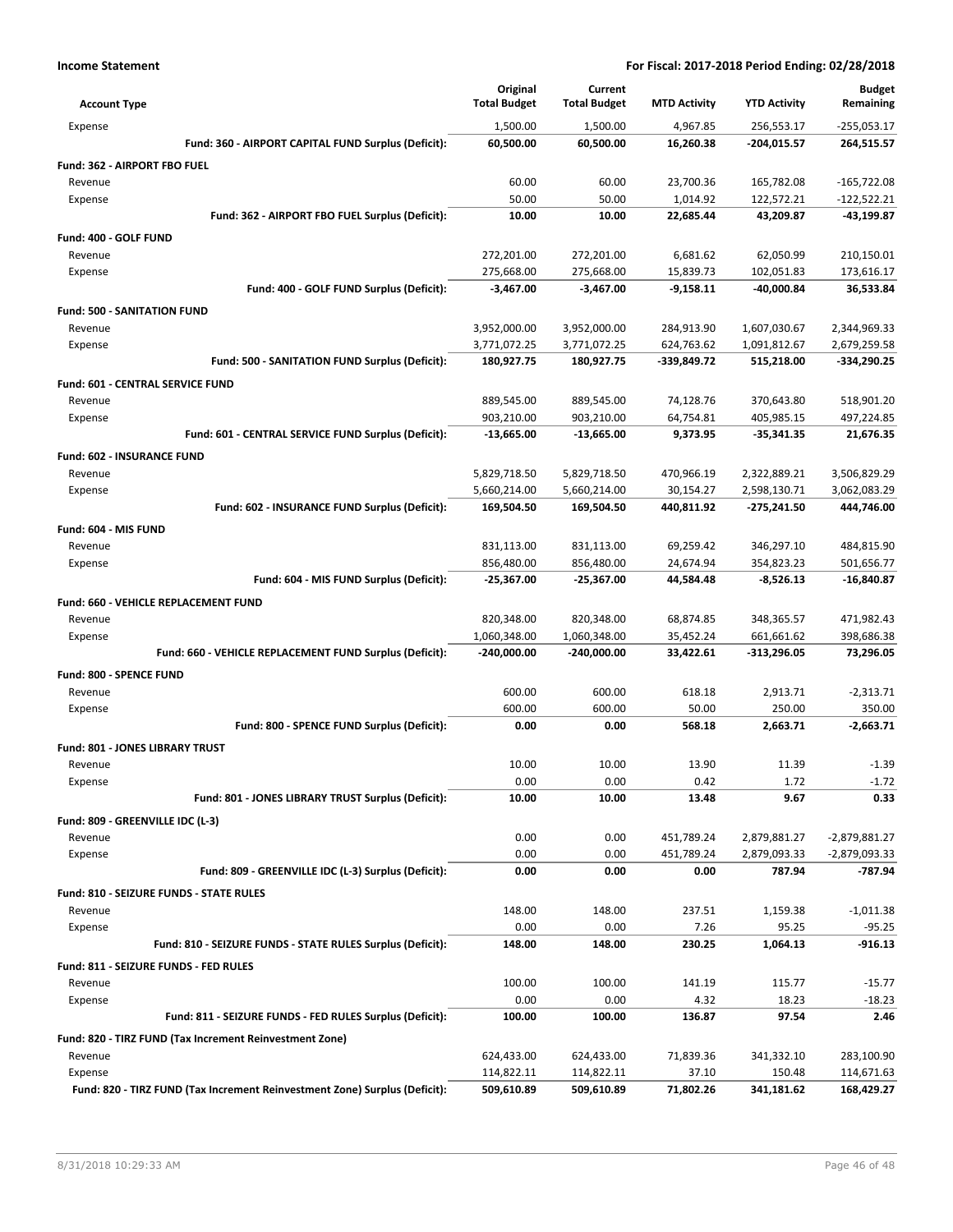|  | <b>Income Statement</b> |
|--|-------------------------|
|--|-------------------------|

|                                            |                                                        | Original            | Current             |                     |                     | <b>Budget</b>   |
|--------------------------------------------|--------------------------------------------------------|---------------------|---------------------|---------------------|---------------------|-----------------|
| <b>Account Type</b>                        |                                                        | <b>Total Budget</b> | <b>Total Budget</b> | <b>MTD Activity</b> | <b>YTD Activity</b> | Remaining       |
| Fund: 899 - POOLED CASH                    |                                                        |                     |                     |                     |                     |                 |
| Revenue                                    |                                                        | 0.00                | 0.00                | $-0.03$             | $-0.02$             | 0.02            |
|                                            | Fund: 899 - POOLED CASH Total:                         | 0.00                | 0.00                | $-0.03$             | $-0.02$             | 0.02            |
|                                            | <b>Fund: 910 - ELECTRIC OPERATING FUND</b>             |                     |                     |                     |                     |                 |
| Revenue                                    |                                                        | 60,325,342.00       | 60,325,342.00       | 4,055,973.13        | 21,363,801.24       | 38,961,540.76   |
| Expense                                    |                                                        | 60,559,922.00       | 60,559,922.00       | 5,715,733.19        | 22,415,987.91       | 38,143,934.09   |
|                                            | Fund: 910 - ELECTRIC OPERATING FUND Surplus (Deficit): | -234,580.00         | $-234,580.00$       | $-1,659,760.06$     | $-1,052,186.67$     | 817,606.67      |
| <b>Fund: 911 - ELECTRIC DEBT REDUCTION</b> |                                                        |                     |                     |                     |                     |                 |
| Revenue                                    |                                                        | 850.00              | 850.00              | 2,645.81            | 1,885.45            | $-1,035.45$     |
|                                            | <b>Fund: 911 - ELECTRIC DEBT REDUCTION Total:</b>      | 850.00              | 850.00              | 2,645.81            | 1,885.45            | $-1,035.45$     |
| <b>Fund: 912 - ELECTRIC DEBT SERVICE</b>   |                                                        |                     |                     |                     |                     |                 |
| Revenue                                    |                                                        | 3,840,000.00        | 3,840,000.00        | 320,000.00          | 1,600,000.00        | 2,240,000.00    |
| Expense                                    |                                                        | 3,834,880.00        | 3,834,880.00        | 2,153,839.51        | 2,158,639.51        | 1,676,240.49    |
|                                            | Fund: 912 - ELECTRIC DEBT SERVICE Surplus (Deficit):   | 5,120.00            | 5,120.00            | $-1,833,839.51$     | $-558,639.51$       | 563,759.51      |
|                                            | <b>Fund: 913 - ELECTRIC CONSTRUCTION FUND</b>          |                     |                     |                     |                     |                 |
| Revenue                                    |                                                        | 125.00              | 125.00              | 88.30               | 62.92               | 62.08           |
|                                            | <b>Fund: 913 - ELECTRIC CONSTRUCTION FUND Total:</b>   | 125.00              | 125.00              | 88.30               | 62.92               | 62.08           |
| Fund: 950 - CABLE / INTERNET               |                                                        |                     |                     |                     |                     |                 |
| Revenue                                    |                                                        | 6,528,740.00        | 6,528,740.00        | 430,616.72          | 2,683,729.79        | 3,845,010.21    |
| Expense                                    |                                                        | 6,937,767.00        | 6,937,767.00        | 457,811.21          | 2,289,367.65        | 4,648,399.35    |
|                                            | Fund: 950 - CABLE / INTERNET Surplus (Deficit):        | -409,027.00         | -409,027.00         | $-27,194.49$        | 394,362.14          | $-803,389.14$   |
|                                            | <b>Total Surplus (Deficit):</b>                        | 2,258,253.88        | $-183,830.12$       | $-7,163,198.03$     | 4,117,837.23        | $-4,301,667.35$ |